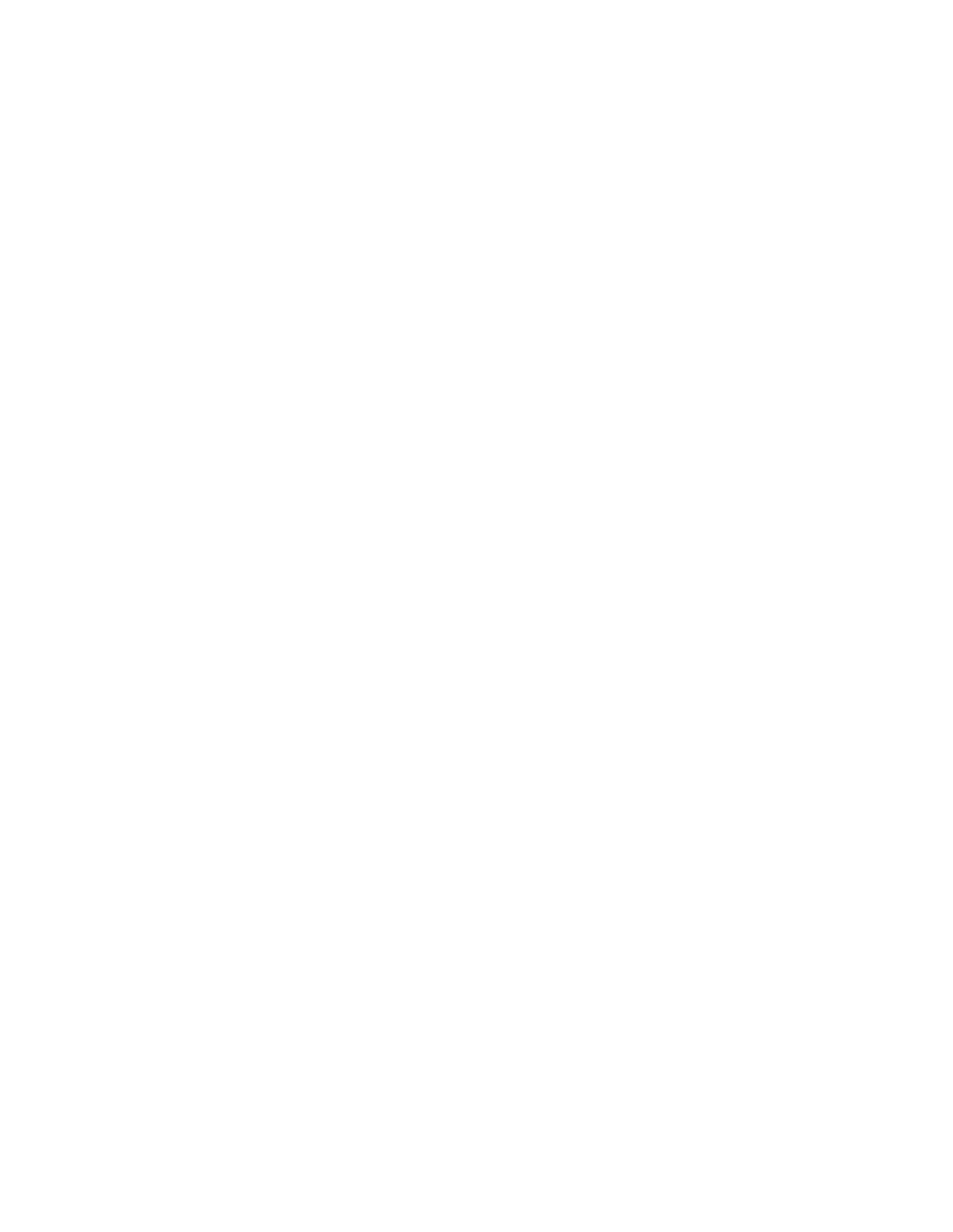# **Contents**

#### **Executive Summary**

| Section 3        |
|------------------|
|                  |
|                  |
|                  |
|                  |
|                  |
|                  |
|                  |
|                  |
|                  |
|                  |
|                  |
| <b>Section 5</b> |
|                  |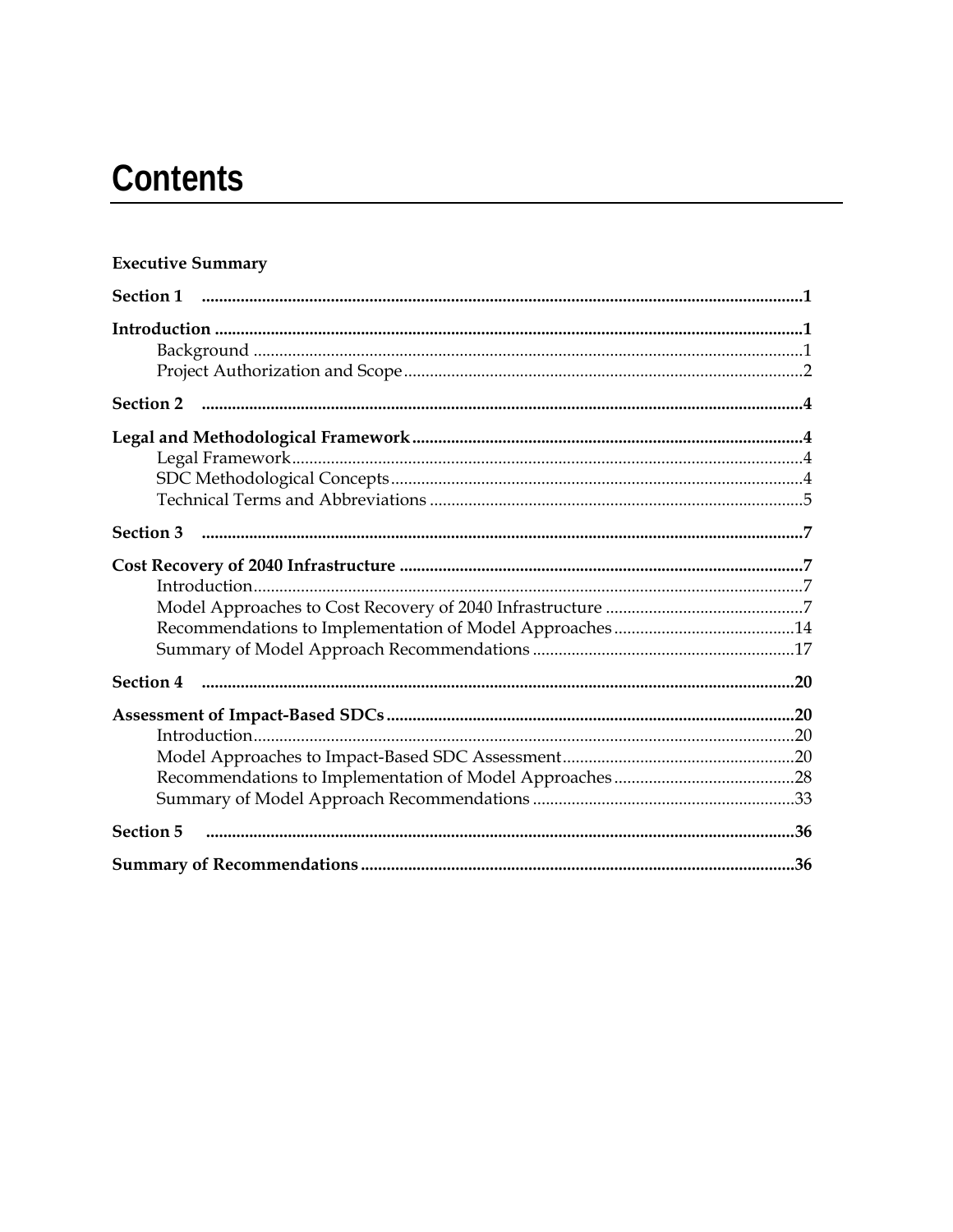#### **List of Tables**

| Table 3-2. Steps to Implementation of Model Approaches to 2040 Cost Recovery 15 |  |
|---------------------------------------------------------------------------------|--|
|                                                                                 |  |
| Table 4-2. Relationship between House Size, Persons per Unit, and Lot Size 24   |  |
|                                                                                 |  |
|                                                                                 |  |
| Table 4-5. Steps to Implementation of Model Approaches to Impact-Based SDCs 29  |  |
|                                                                                 |  |

#### **List of Figures**

| Figure 3-1. Model Approaches: Recommended SDC Development Process  14 |  |
|-----------------------------------------------------------------------|--|
|                                                                       |  |

II

#### **List of Appendices**

|  |  |  |  | A. Oregon Statutory Requirements |
|--|--|--|--|----------------------------------|
|--|--|--|--|----------------------------------|

- B. SDC Methodological Considerations and Components
- C. Examples of Model Approaches to Real Cost Recovery
- D. Examples of Model Approaches to Assessment of Impact-Based SDCs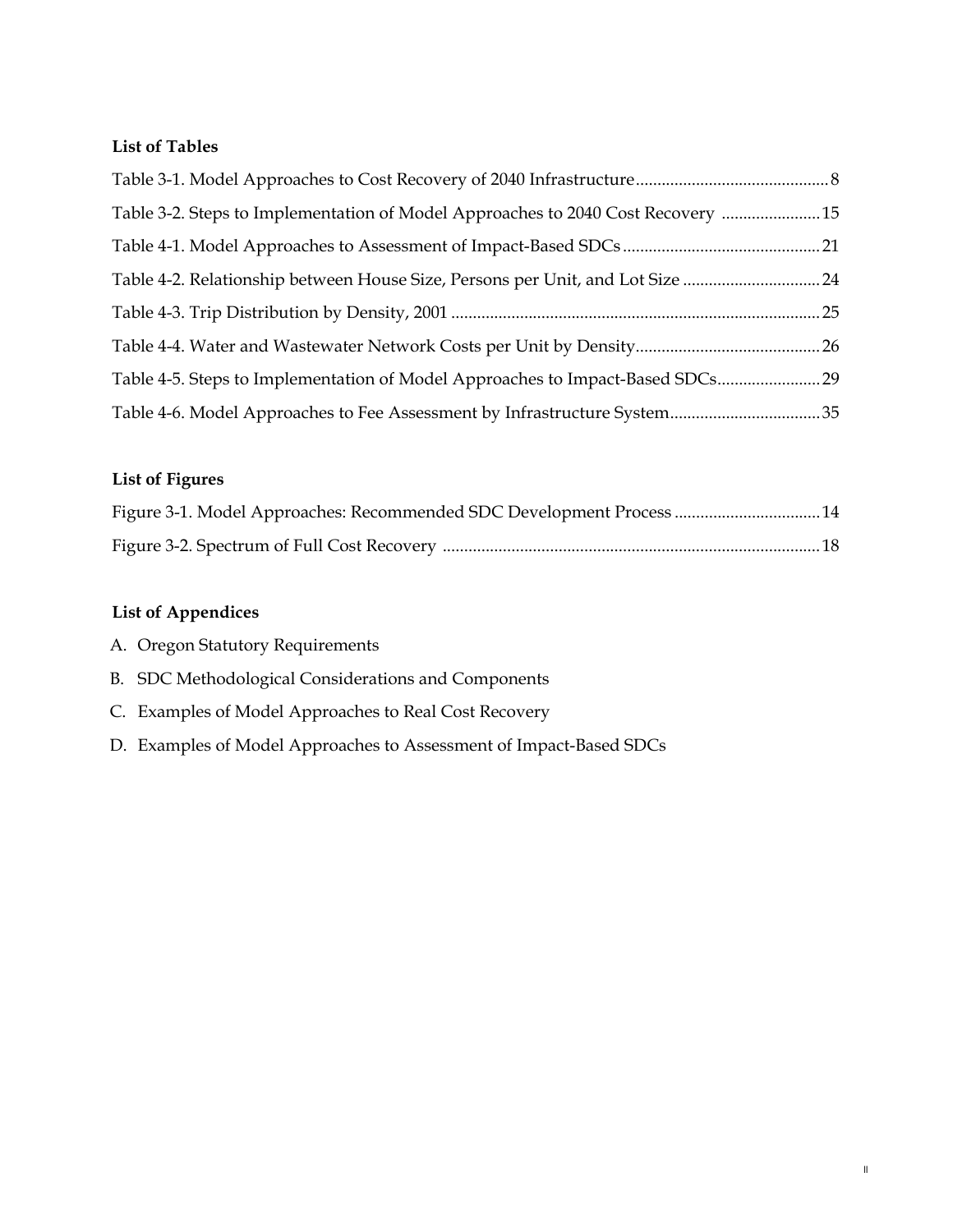# **Project Overview**

 $\overline{a}$ 

Metro's New Look at Regional Choices work program is re-examining the way we carry out the region's long-range plan, the 2040 Growth Concept. A portion of the New Look work program focuses on promoting opportunities for efficient land use and stimulating investment in 2040 centers, corridors, and employment and industrial areas. A key component of this work is to identify various new and existing tools that finance planning and infrastructure, promote job creation and economic vitality, and encourage desired developments in centers and along corridors.

System development charges  $(SDCs)^1$  are a principal source of funding for the region's planning and infrastructure costs related to growth, and also provide a tool for promoting sustainable development patterns. As the relative cost of serving developments within the targeted 2040 centers and corridors is often less than serving development outside these areas – due to reduced system impacts, and often lower infrastructure costs per unit -- assessing differential SDCs can promote greater financial equity and at the same time promote the region's 2040 Growth Concept by reducing the up-front costs of targeted developments. SDCs are only one – sometimes relatively small – part of overall development costs; however, reducing SDCs in the targeted areas may help level out the "playing field" across the region, supporting efforts to attract development to urban centers where developers may face additional costs.

Some local jurisdictions within the Metro area do not levy sufficient funds through SDCs to pay for the total cost of needed infrastructure development to serve growth. In addition, most cities and counties in the Metro area charge a uniform SDC for development within their jurisdiction regardless of whether the costs of servicing different developments vary due to factors such as location and density.

Through identification of model approaches to SDCs from around the region and country that are designed to both fully recover the costs of needed planning and infrastructure, and by recognizing the varying costs of providing services to developments of different types and locations, Metro can support local communities as envisioned by the region's long range plan. Local jurisdictions in the Metro area can review the model approaches contained in the full report and select approaches that best integrate SDC development and assessment with the community's broader development policy objectives.

For purposes of this study, the scope did not include an evaluation of the impact of SDC programs on development choices, but instead focused on the methodologies applicable to this region for achieving impact-based SDCs and cost recovery through SDCs. In addition, recovering the full costs of development could incorporate recommendations for establishing SDCs for public facilities such as schools, fire, safety, and libraries. However, this study provided recommendations within

<span id="page-4-0"></span><sup>&</sup>lt;sup>1</sup> SDCs are one-time charges to new development – usually assessed at the time a building permit is issued – designed to recover the costs of infrastructure capacity needed to serve that development. Since 1989, Oregon law (ORS 223.297 to 223.314) has authorized the imposition of SDCs for water, wastewater, storm drain, transportation and park systems.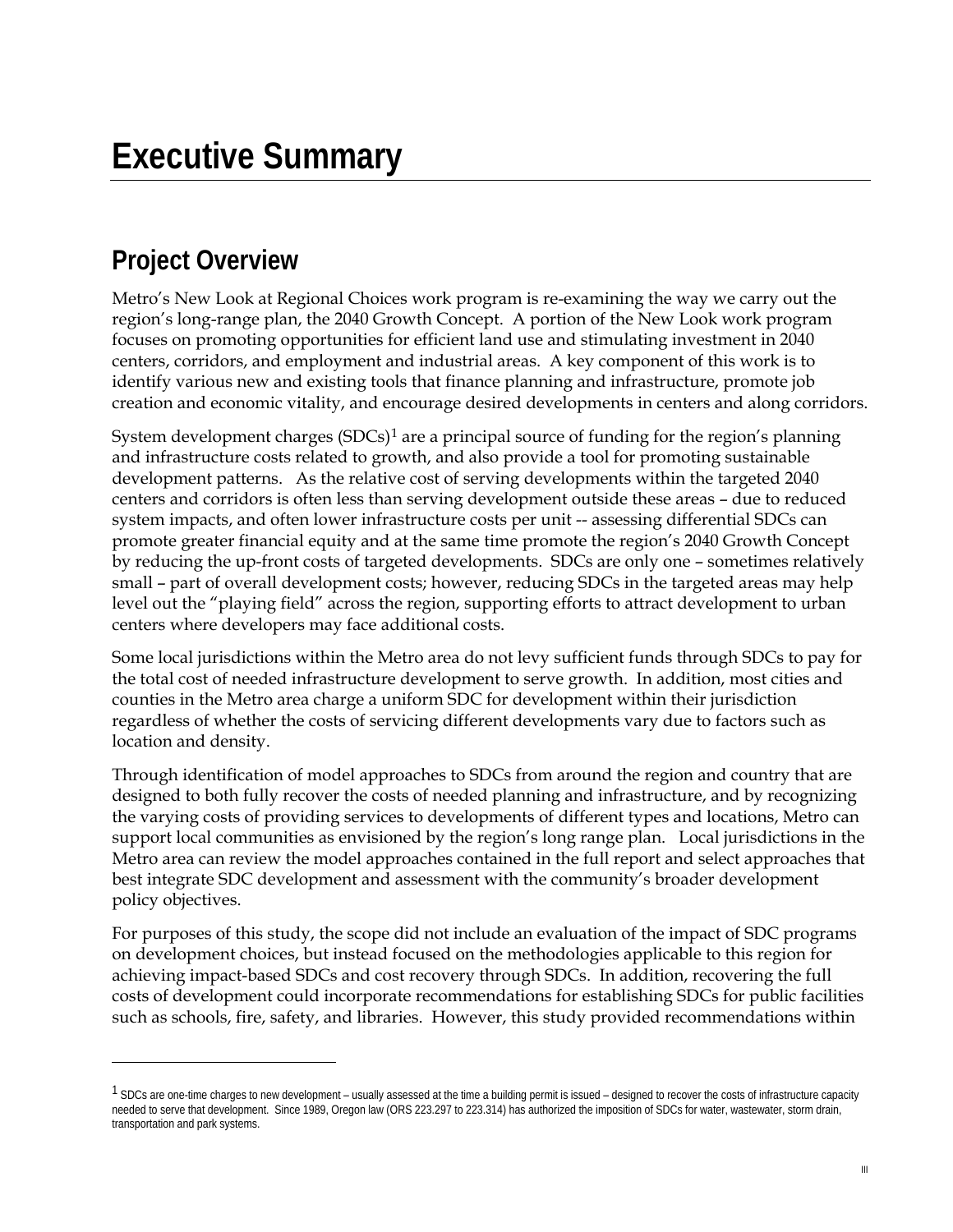the framework of current Oregon legislation in order to offer local jurisdictions approaches they can apply immediately. Next steps should include additional research in these areas for application in the region.

# **Findings and Recommendations**

Jurisdictions may choose among a number of different technical and policy options when crafting an SDC methodology. The selection of specific methodological approaches is generally a function of technical, financial, political and legal considerations. As infrastructure system design and community development characteristics vary across jurisdictions, approaches that are valid in one jurisdiction may not be applicable to another. The full report: *Promoting Vibrant Communities through SDCs* provides information on an array of methodological options available to local jurisdictions, including examples of how these options have been applied by other communities to meet local conditions and objectives. Below is a summary of the key findings and recommendations from this study.

#### **Full Cost Recovery**

Based on Oregon law, SDCs may consist of a **reimbursement fee** (to recover existing facility capacity available for growth), an **improvement fee** (to recover planned capacity improvements for growth), or both. In many cases, both components are needed to fully recover capacity costs needed to serve growth. Beyond the cost of the improvements themselves, SDCs may also recover costs associated with compliance with the SDC statutes and with placement of the facilities in service (including the planning and financing of improvements.)

The recommended model SDC approaches related to full cost recovery include the following:

- **Long-term project cost recovery**: The SDC methodology is based on a recently adopted capital improvement or facility plan that projects needed improvements for a minimum of 10 years to serve existing and future growth as defined by the comprehensive plan. These comprehensive and facility plans also need to be updated to incorporate the facility types needed to serve development consistent with the 2040 Growth Concept Plan, to the extent such facilities may be related to provision of capacity for growth.
- **Existing system cost recovery**: To the extent that existing system facilities will be used to meet the service delivery needs of new development, the fee structure reflects a reimbursement component designed to recover available capacity costs from growth.
- **Recovery of other costs**: Beyond the direct facility costs themselves, the methodology allows for recovery of costs associated with the placement of facilities in service (e.g., planning and financing costs), and the recovery of costs related to compliance with SDC statutes (e.g., SDC fund accounting and development of the methodology).
- **Inflationary adjustments**: the methodology includes a mechanism for adjusting the fees annually for changes in cost factors, including land and materials.

As capital funding sources are limited and face continued pressure from the need to address infrastructure rehabilitation and replacement, in addition to expanding capacity, the extent that SDCs can more fully fund the infrastructure needed for growth, will allow for addressing more of the region's capital needs. Furthermore, as more and more jurisdictions across the region adopt real cost recovery SDCs, political concerns related to relative fee levels may be mitigated.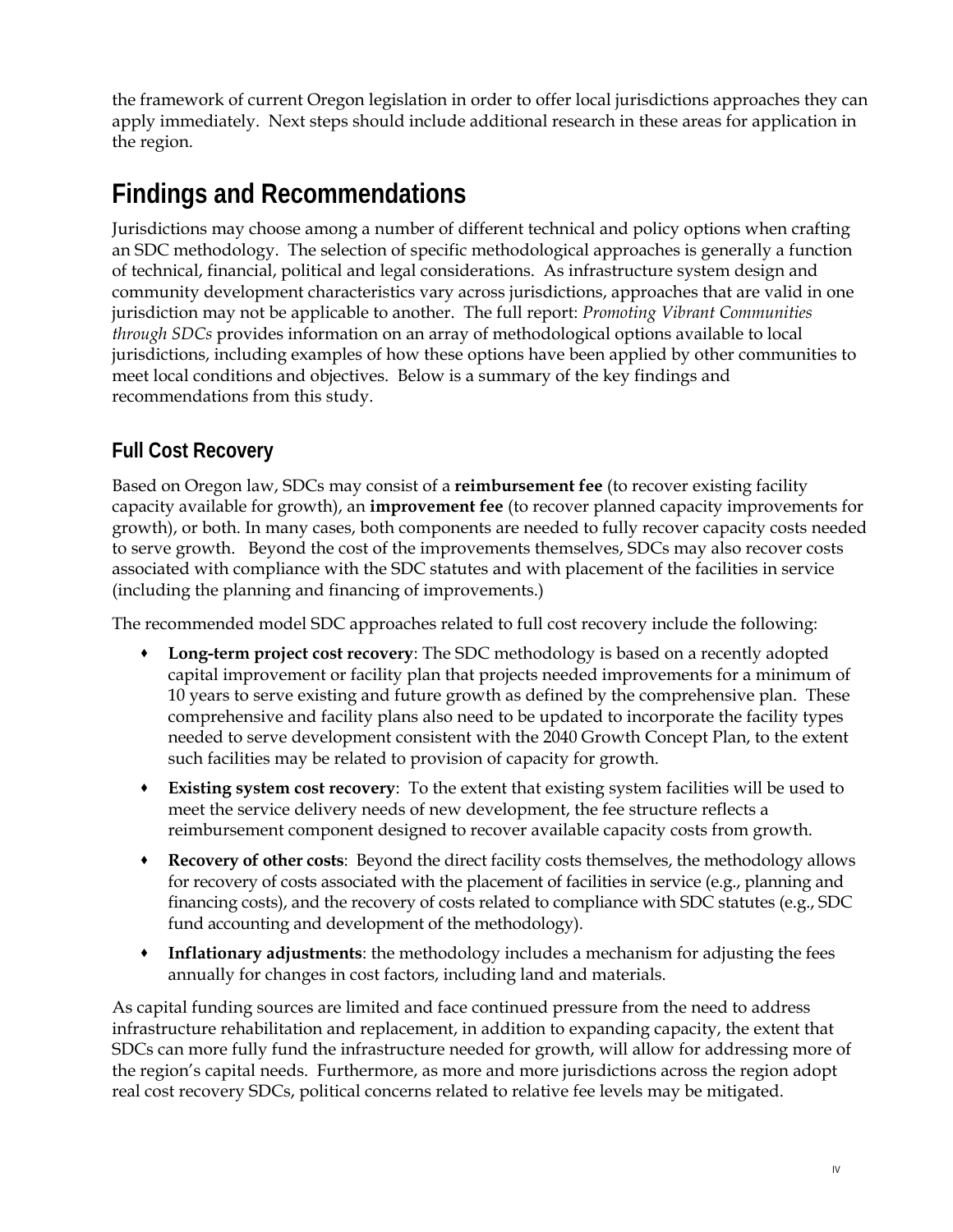#### **Impact-Based SDCs**

A goal of this study is to develop SDCs that reflect the real costs associated with serving different developments. A new development's impact on public infrastructure may relate to its specific type (e.g., single family residential vs. multifamily residential), size, density, location, or configuration. The relevancy of different development characteristics to system design and capacity requirements varies across infrastructure systems. Therefore, development of impact-based SDCs should consider the relevant system service units as follows:

- **Parks:** Service units are generally measured as people and, therefore, are most significantly impacted by development size and type, although location may also be a factor to the extent that household demographics vary across the service area.
- **Transportation:** Service units are trips and vehicle miles traveled (VMT), so cost of service is influenced by household and building type and size, as well as location, density and configuration. Development type and size are potential indicators of motor vehicle trip generation rates. Density influences the choice of transportation modes used to reach particular destinations and the distance traveled to reach those destinations. Location, to the extent that it relates to proximity to public transit may also be a significant factor related to system impact. Development configuration is also a factor in system impact for transportation systems. When services that support living, working and shopping activities are all nearby, fewer car trips are needed and the distance traveled is reduced.
- **Water, Sewer, and Stormwater:** Service units are typically volume (and in some cases, quality) of use or discharge, which most significantly relates to development type and size. Higher density development generates smaller lot sizes, which generally correlate to reduced water demand per unit. If the amount of impervious area attributable to each lot is also lower, stormwater fees based on impervious area may also favor (through reduced fees) higher density development. Area density may also impact certain cost components (distribution and conveyance networks, for example), with more dense areas requiring less reduced pipe length per unit. Location may also be a factor in determining relative cost of utility service if unique facilities are required to provide service, or demand differences may be established.

With respect to 2040 Growth Concept, development consideration of density, location and configuration are the most relevant characteristics, though to the extent that higher density development is characterized by smaller structures and lot sizes, SDCs that, at a minimum, favor (through lower fees) smaller structures and lots may promote higher density goals. The use of approaches based on density, configuration and location are recommended for consideration, particularly for transportation systems, by jurisdictions facing significant growth and the need to address varying development patterns and locations.

#### **Recognition of Cost Variations by Location**

Historically, SDCs have been assessed uniformly across service areas based on system-wide average costs. However, as discussed above, location can be an important indicator of relative cost of serving development, and use of location-based SDCs can also promote 2040 Growth Concept development. In addition to being a potential indicator of system impact (as discussed above), location can impact the cost of providing services due to variations in cost factors (e.g. land prices) and levels of service (e.g., a portion of the service area desires significantly more park acreage per capita).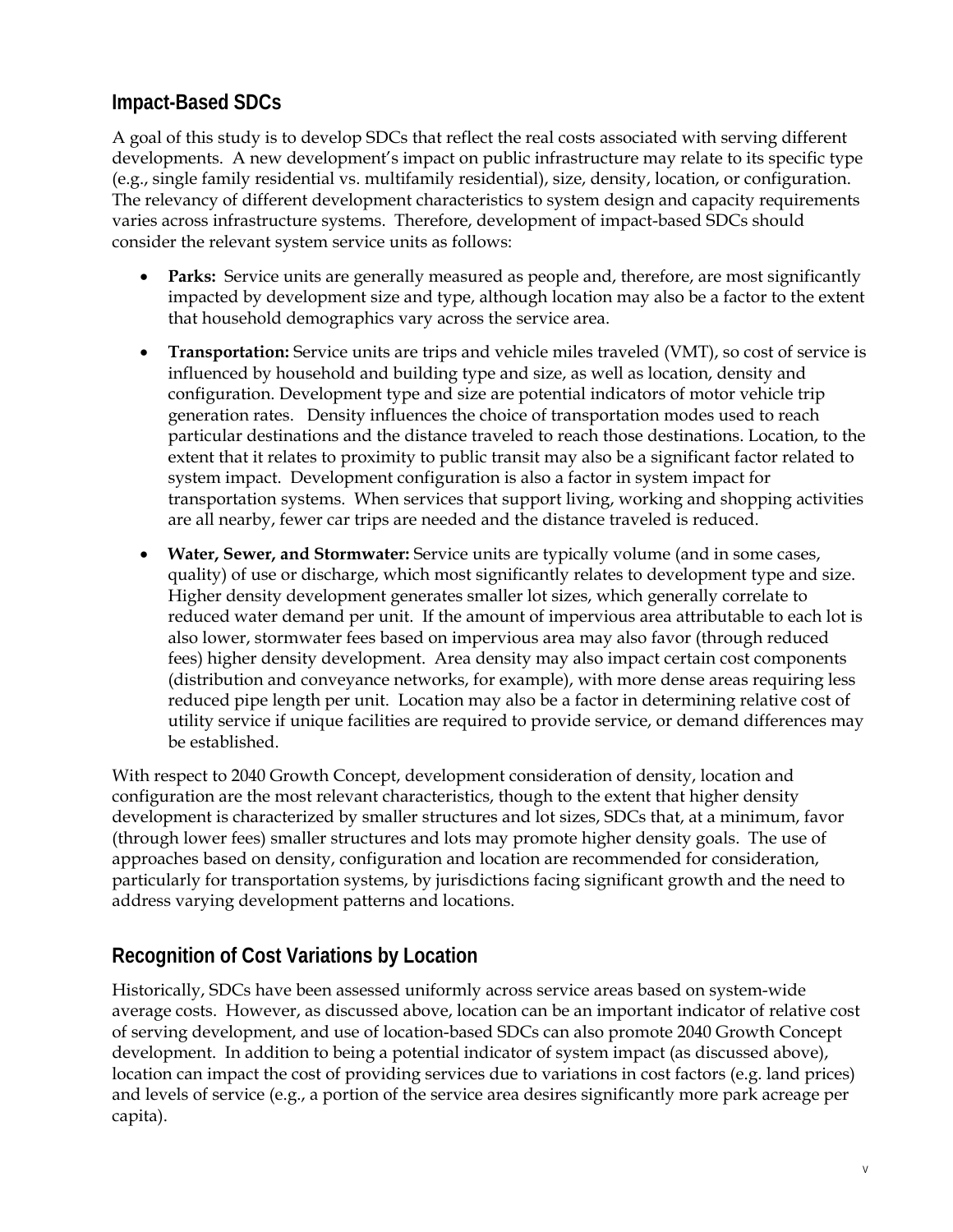Consideration of location-based SDCs is recommended for jurisdictions with diverse areas, where cost differences may be significant and consistent. This approach is particularly relevant for areas that anticipate growth in new, currently unserved areas vs. existing served areas, and for communities that want to direct growth into particular areas, like Regional and Town Centers.

#### **Green Design**

Historically, consideration of "green" design characteristics have had limited application in the assessment of SDCs. However, recent examples within the region highlight potential use of these design characteristics in the future, particularly for stormwater systems. For example, adoption of green design standards applicable to all development has lead to reduced SDCs in some communities, through reduced need for public infrastructure investment. Communities have also adopted SDC schedules that include discounts for implementation of certain building and site design features that are designed to reduce system impact. Local governments are encouraged to further consider green design impacts on infrastructure systems and incorporate such features in SDC schedules.

#### **Technical vs. Policy-Based Solutions**

The development of SDC schedules may reflect technical or policy-based considerations. Technical approaches allow for development of impact-based SDCs that reflect costs of providing service to developments of different characteristics. The vision of the 2040 Growth Concept promotes redevelopment and infill growth patterns. To the extent that these types of development may be less costly to serve due to reduced infrastructure impact related to density, location, configuration, or other considerations, the SDC fees for these developments should reflect the lower costs. Thus, technically-based SDC methodologies can encourage 2040 development patterns and at the same time fully recover infrastructure costs, as costs may be allocated among developments in proportion to impact. This can result in lower fees for development types and locations that are less costly to serve and higher fees for more costly developments. Developing a technical basis for SDC differentials will likely require additional planning and analysis by local jurisdictions, as well as additional stakeholder education. The additional resources required to develop and implement such approaches should be considered in the context of the jurisdiction's community development and infrastructure cost recovery goals.

In contrast, policy-based approaches tend to offer a less rigorous approach to reducing SDCs to targeted developments. Such discounts are generally supported conceptually by cost relationships from national data sources, and may reflect qualitative rather than quantitative analyses. Policybased adjustments may also include exempting targeted developments from certain costs (like existing capacity costs), and are generally not offset by increases in fees to other developments, but instead may be funded through other revenue sources (e.g., general fund support). As such, policy-based approaches, aligned with community development goals need to be weighed against infrastructure cost recovery goals.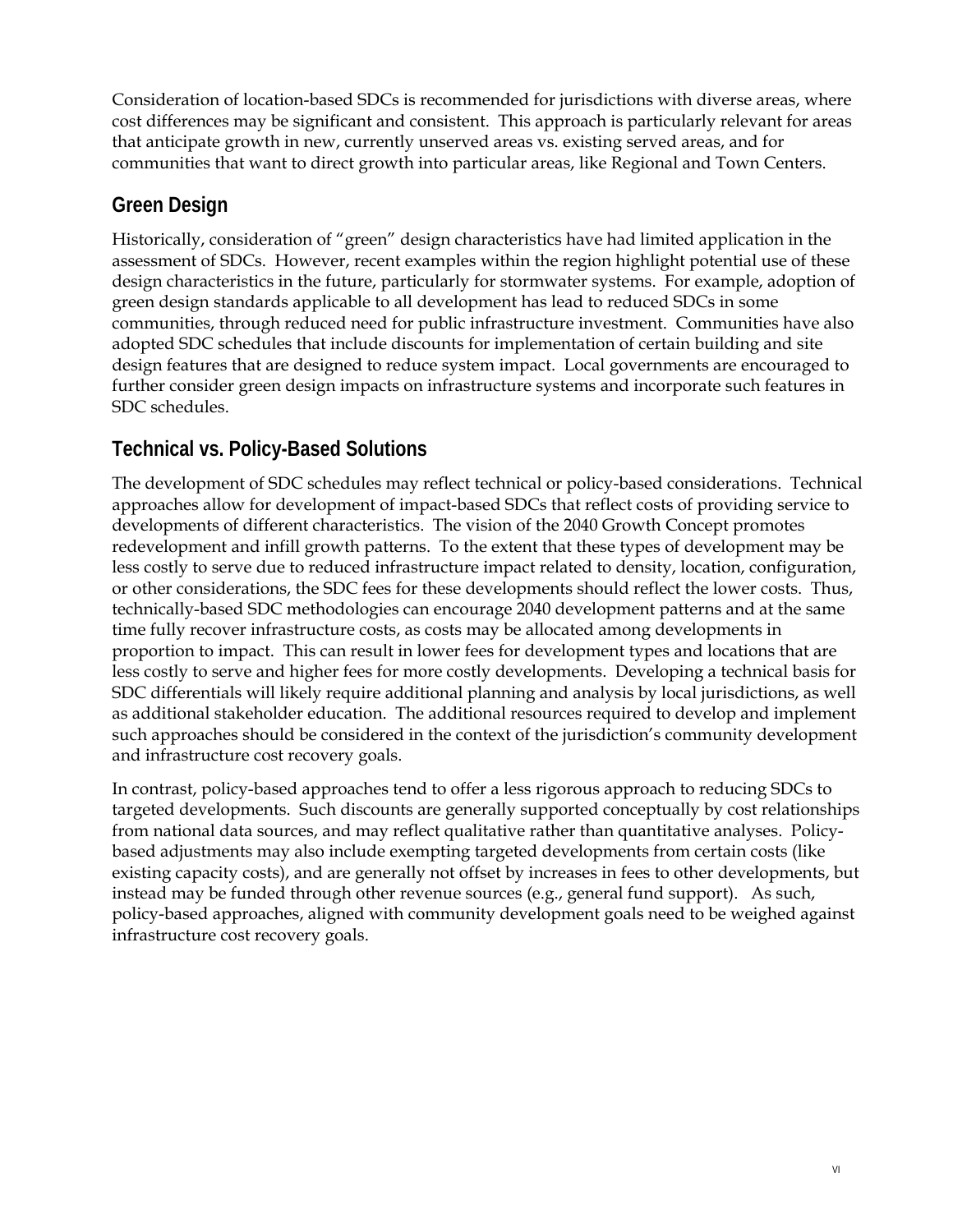# **Conclusion**

This report shows the role of SDCs in providing necessary revenue to fund infrastructure generally, as well as playing an important role in helping communities achieve broader policy objectives related to community and economic development. Local jurisdictions can choose among a number of technical and policy-based approaches to tailor SDCs to meet the physical and financial requirements of the systems and promote infrastructure and development as envisioned in local comprehensive and system plans. Jurisdictions in the Metro region do not have to look far for examples of approaches to achieving real cost recovery through SDCs; there are a number of local communities that have implemented innovative approaches to SDC development and assessment in recent years, and more are likely to follow as the region's infrastructure funding needs continue to grow. Metro can work in partnership with local jurisdictions, the development community and other stakeholders to raise awareness related to regional infrastructure needs and development impacts, as well as support the implementation of SDC approaches that will encourage 2040 development patterns and further strengthen the region's local communities.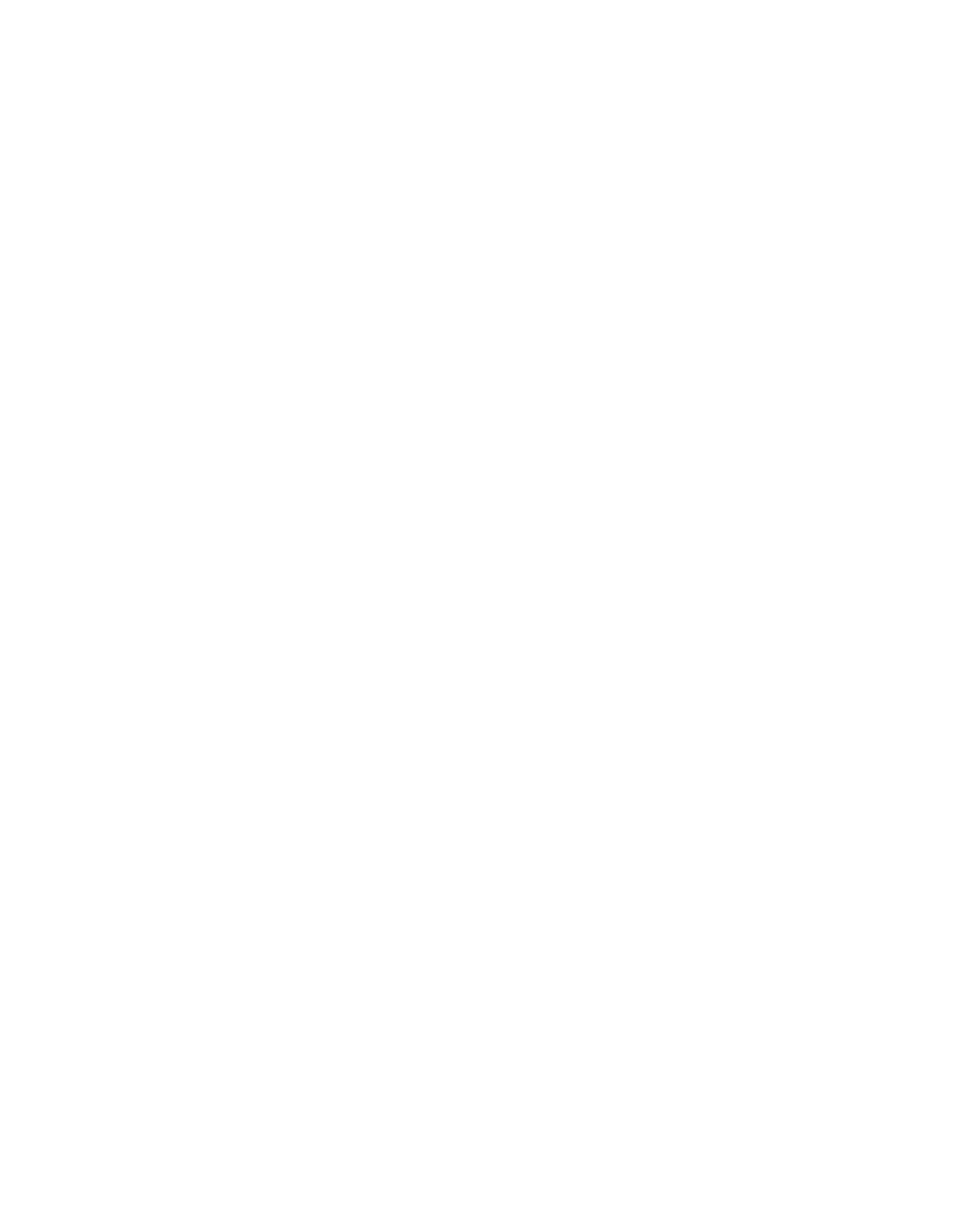<span id="page-10-0"></span>**Section 1** 

 $\overline{a}$ 

# **Introduction**

# **Background**

Metro's New Look at Regional Choices work program is re-examining the way we carry out the region's long-range plan, the 2040 Growth Concept. A portion of the New Look work program focuses on promoting opportunities for efficient land use and stimulating investment in 2040 centers, corridors and employment and industrial areas. A key component of this work is to identify various new and existing tools that finance planning and infrastructure, promote job creation and economic vitality, and encourage desired developments in centers and along corridors.

During the past decade, communities across the country have turned to system development charges (SDCs) [2](#page-10-1) as a principal source of revenue for funding infrastructure system facilities. This trend is due, in part, to the fact that state and federal assistance for system construction has become more limited. As much of the capital cost burden has shifted to the local level, SDCs have taken on even greater importance, as communities look for ways to address the significant costs for ongoing infrastructure rehabilitation and replacement, as well as meeting additional capacity needs.

Some local jurisdictions within the Metro area do not levy sufficient funds through SDCs to pay for the total cost of infrastructure development and improvements. In addition, most jurisdictions in the Metro area charge one standard SDC fee for development within their jurisdiction regardless of whether the costs of servicing different developments vary due to factors such as location and density. In January 2007, Metro initiated a project to identify model approaches to development and assessment of SDCs for parks, transportation, water, wastewater, and stormwater that can help local governments implement the region's 2040 Growth Concept, as described in local visions and comprehensive plans. The products from this work effort will be integrated with additional research efforts evaluating other financial, regulatory, and informational tools into a "Toolkit" for focusing investment in centers, corridors, and employment lands. Local jurisdictions will be able to use the work products to revise their SDC methods and fee schedules to incorporate the model SDC approaches identified through this effort.

#### **Promoting 2040 Growth Concept Development**

In addition to their role in providing necessary revenue to fund infrastructure generally, SDCs can also play an important role in helping communities achieve broader policy objectives related to community and economic development, including promoting 2040 growth patterns. As the relative cost of serving developments within the targeted 2040 centers and corridors is often less than serving development outside these areas – due to reduced system impacts and often lower infrastructure costs per unit -- assessing differential SDCs can promote greater financial equity, and

<span id="page-10-1"></span><sup>&</sup>lt;sup>2</sup> SDCs are a one-time charge to new development – usually assessed at the time a building permit is issued – designed to recover the costs of infrastructure capacity needed to serve that development. Oregon state law (ORS 223.297 to 223.314) has authorized the imposition of SDCs for water, wastewater, storm drain, transportation and park systems, since 1989.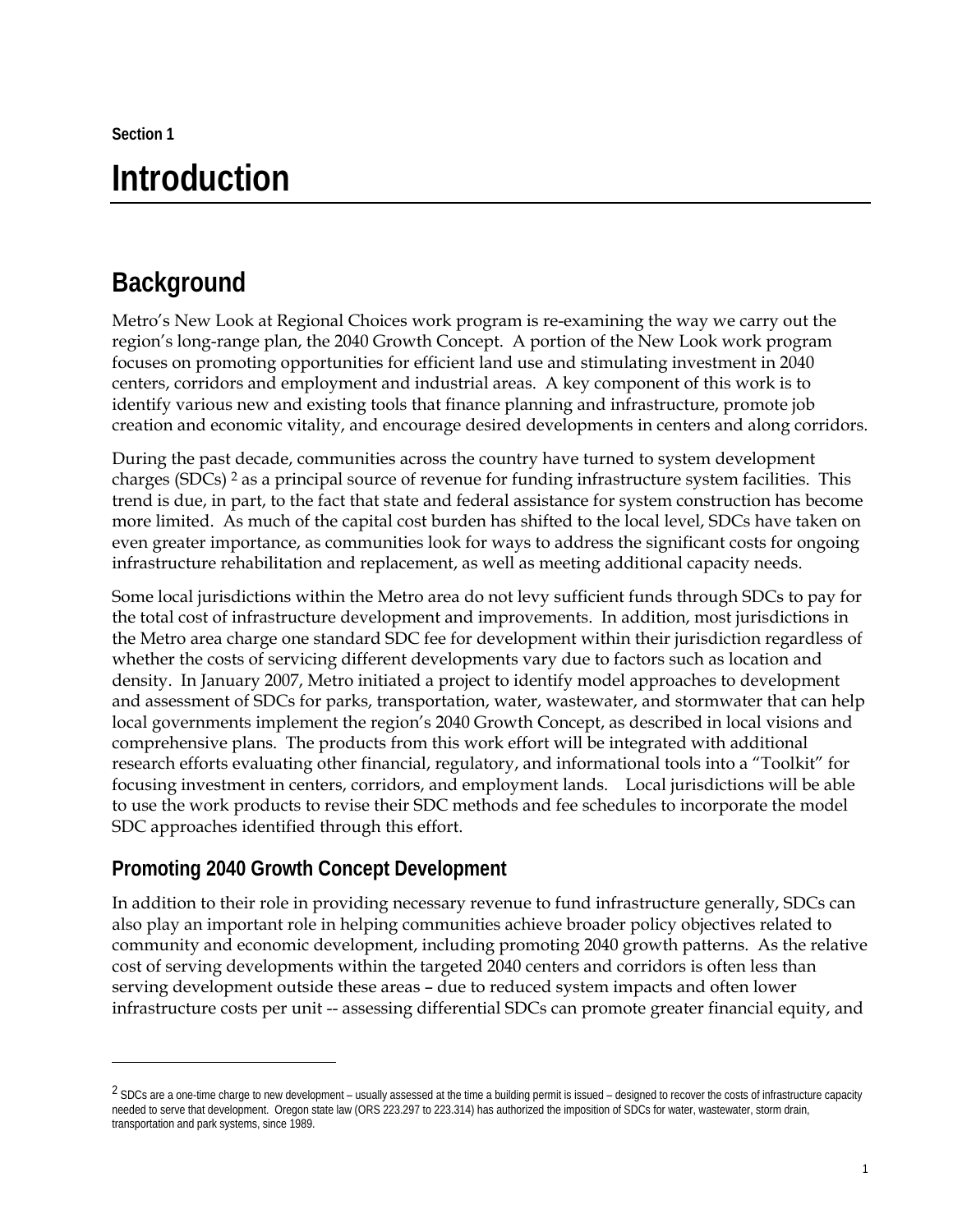<span id="page-11-0"></span>at the same time promote the region's 2040 Growth Concept by reducing the up-front costs of targeted developments. SDCs are only one – sometimes relatively small – part of overall development costs. However, reducing SDCs in the targeted areas may help level out the 'playing field' across the region, supporting efforts to attract development to urban centers where developers may face additional costs.

This report presents examples from communities across the country and in Canada that have adopted SDC schedules reflecting various development characteristics, including location, configuration, and density. As will be demonstrated in subsequent sections of this report, these fee systems often result in lower SDCs for developments located in high density, mixed use areas, often with direct access to public transportation. The development of such programs is generally reflective of a desire to increase the equity of the fee system (costs are assessed in proportion to system impact), and in many cases to encourage certain types of development (e.g., high density or redevelopment) or locations (e.g., areas with proximity to existing public services or transit networks).

# **Project Authorization and Scope**

Galardi Consulting, LLC was authorized by Metro in January 2007 to perform a review of SDC approaches used by jurisdictions throughout North America to promote real cost recovery of infrastructure and sustainable development patterns. For purposes of this study, 'real' cost recovery is intended to reflect both full cost recovery (costs related to both the array of facility and cost types needed to provide capacity for growth generally and specifically related to implementing the 2040 vision are included), as well as recognition of potential cost variations among developments, with respect to specific development characteristics, like density, location, and configuration.

The project scope included the following tasks:

- 1. Research examples from jurisdictions, both inside and outside the Portland metropolitan area (Metro area) that set SDC fee schedules which acquire the real costs of infrastructure development and promote development in urbanized areas before building in undeveloped, non-serviced areas.
- 2. Evaluate the applicability and potential use of the different model SDC fee systems to the Metro area.
- 3. Identify the potential issues local jurisdictions in the Metro area may face while adopting the model SDC approaches and recommend steps for implementation.
- 4. Prepare a comprehensive report that summarizes the complete findings and recommendations.

The scope of this study does not include an evaluation of the impact of SDC programs on development choices, but instead is intended to provide examples from other communities of:

- Technical approaches for evaluating system impacts by development type/location
- Designing SDCs to reflect system impacts
- Implementing policy-based adjustments to provide certain development incentives.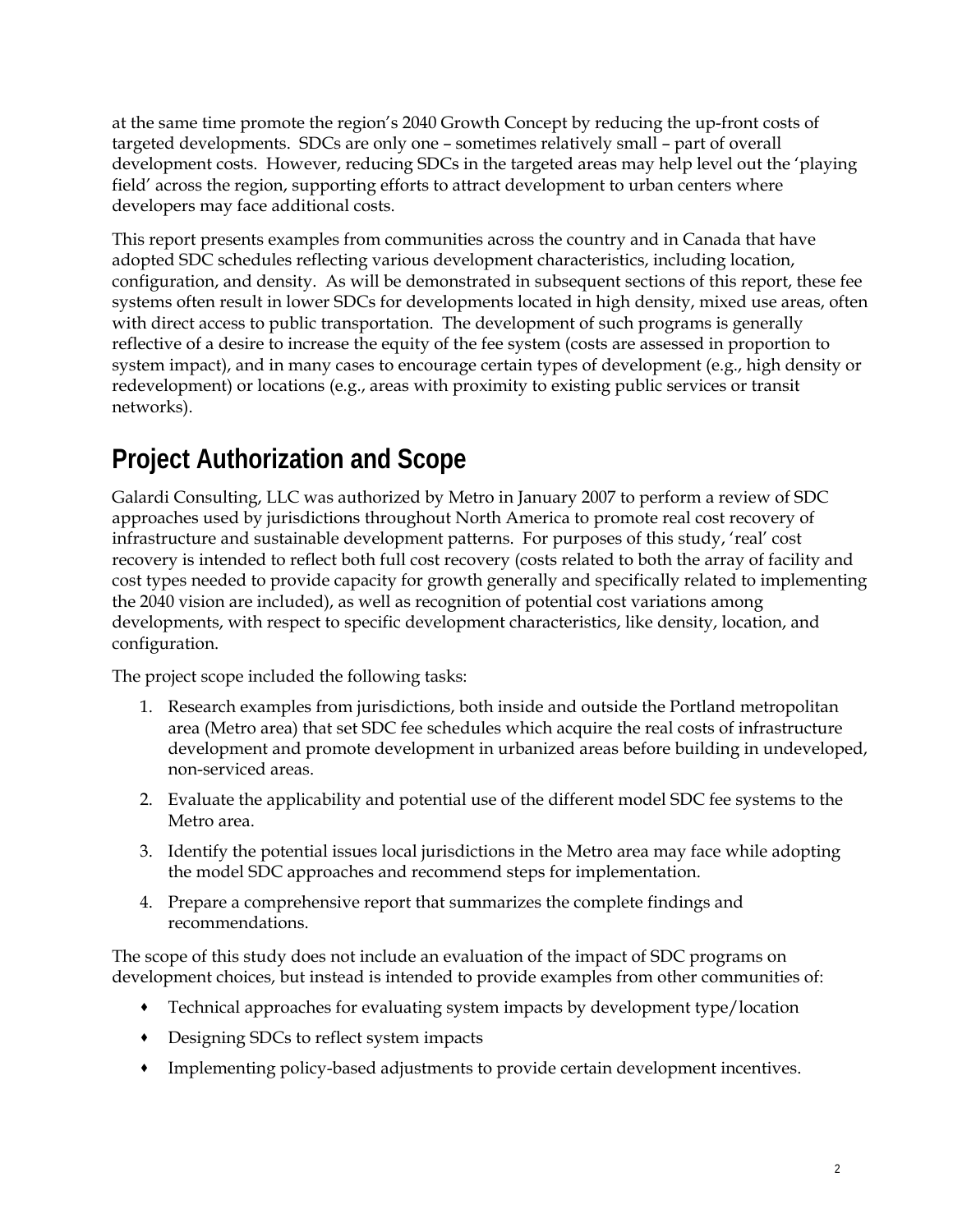<span id="page-12-0"></span>In this way, jurisdictions in the Metro area can evaluate potential approaches that support the implementation of 2040.

#### **Report Organization**

The following sections of this report are:

**Section 2**: **Legal and Methodological Framework** -- includes a brief discussion of the legal framework and SDC methodological concepts.

**Section 3: Cost Recovery of 2040 Infrastructure** – describes approaches to recovering the costs of 2040 infrastructure through SDCs, applicability of approaches to jurisdictions in the Metro region, and recommended steps to implementation.

**Section 4: Assessment of Impact-Based SDCs** – describes approaches for varying SDCs for different developments based on characteristics like location, configuration, and design. Applicability of the approaches to jurisdictions in the Metro region, and steps to implementation, are also discussed.

**Section 5: Summary of Recommendations** – The recommendations are summarized.

The following **Appendices** are provided to supplement the information provided in the core sections of this report:

- A. Oregon Statutory Requirements
- B. SDC Methodological Considerations and Components
- C. Examples of Model Approaches to Real Cost Recovery
- D. Examples of Model Approaches to Assessment of Impact-Based SDCs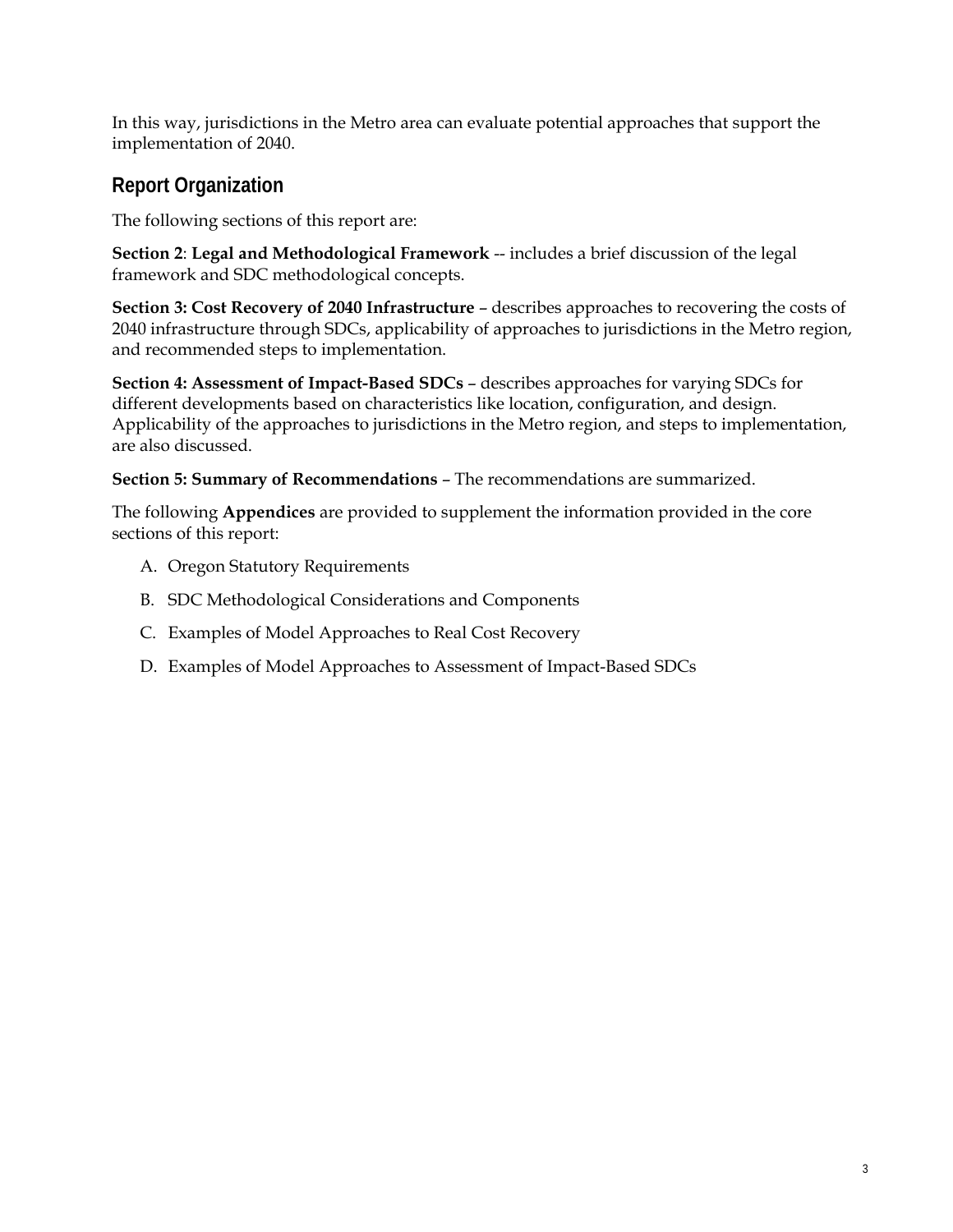# <span id="page-13-0"></span>**Legal and Methodological Framework**

# **Legal Authorization**

Oregon state law has authorized the imposition of SDCs since 1989. The statutes, at Oregon Revised Statutes (ORS) 223.297 to 223.314, as they have been amended over the past 18 years, authorize cities, counties and special districts to assess SDCs on new development to fund identified public facility needs. In broad overview, the statutes address:

- Which public facilities may be funded in whole or in part with SDCs;
- How the amount of SDCs must be determined;
- How revenue generated from SDCs must be expended; and
- How a new or modified SDC may be judicially reviewed.

As defined by the statutes, SDCs may consist of a **reimbursement fee**, an **improvement fee**, or both. Improvement fees are fees associated with capital improvements to be constructed; reimbursement fees are designed to recover the costs associated with capital improvements already constructed or under construction. In combination, for example, a reimbursement component may be developed to recover a portion of the cost of existing facilities for which there is excess capacity to serve new development (such as water and wastewater treatment plants having more capacity available to serve new development than is needed to serve existing development), and an improvement component may help fund improvements under construction or planned to extend service to new development.

Appendix A includes a more detailed summary of Oregon SDC law, along with the actual text from the statutes.

## **SDC Methodological Concepts**

-

In order to understand how SDCs may potentially be used to help jurisdictions achieve infrastructure and development objectives, it is first necessary to have an understanding of the basic SDC methodological components.

SDC methodologies generally include the following basic components:

1. **Unit Cost:** The capital cost of constructing capacity to serve new development is determined on a per service unit<sup>[3](#page-13-1)</sup> basis after subtracting any non-local funding sources, such as state and federal funds, and local contributions.

<span id="page-13-1"></span><sup>&</sup>lt;sup>3</sup> Service units will vary by infrastructure system. For example, water and wastewater service units are typically measured by volume of water consumed or wastewater discharged; park units are generally people; drainage units may be square feet of impervious area or other land measure, and transportation units are generally trips generated or vehicle miles traveled.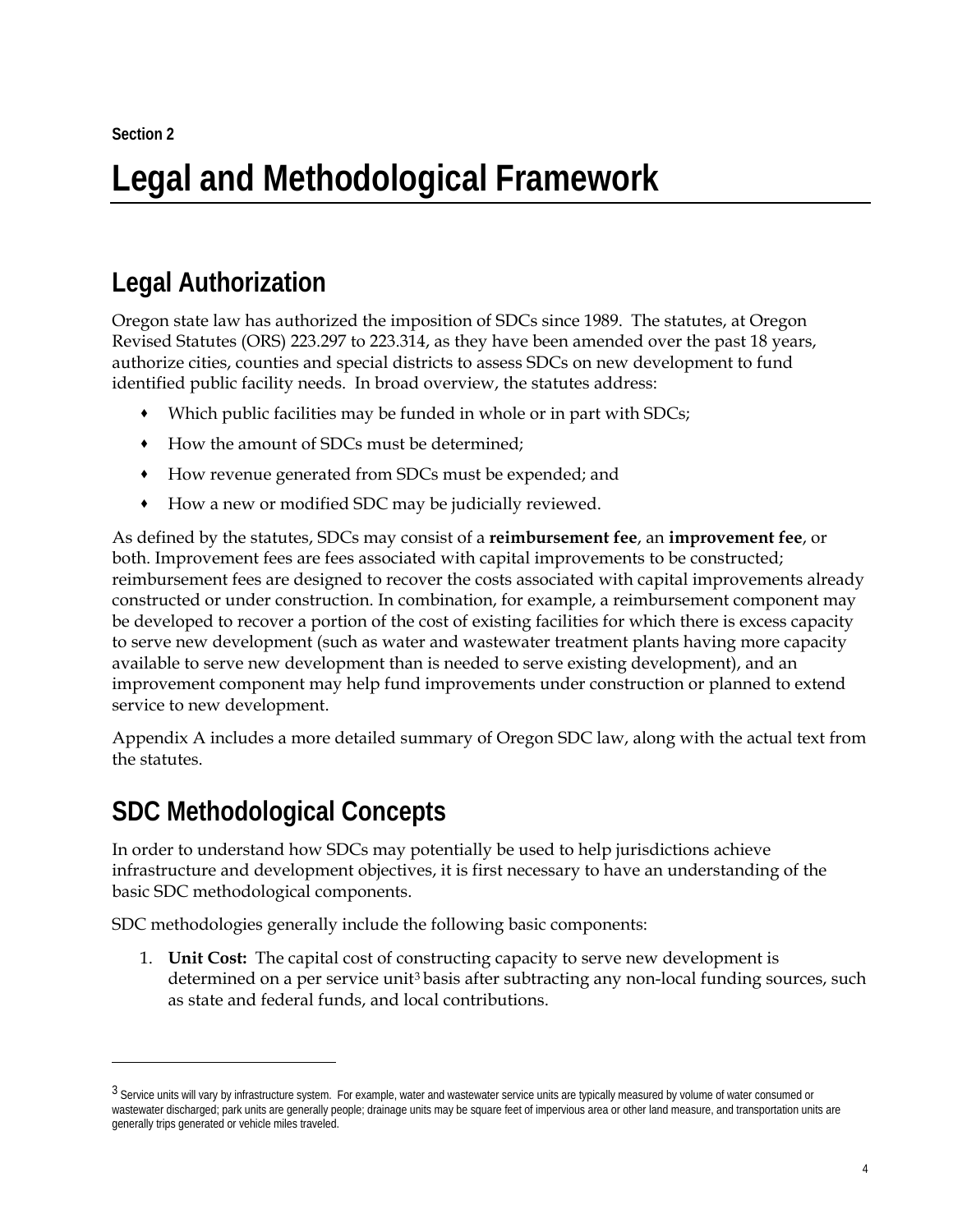- <span id="page-14-0"></span>2. **Revenue credits**. New development generates revenue that may be used to help finance facilities also financed by SDCs. For example, a bond issue to expand park and recreation facilities paid from property taxes means that new development paying such taxes will help retire the bond. Such "revenue credits" are generally subtracted from the total capital cost per unit to assure that new development is not paying twice for the same facilities. The result is *"net capital cost."*
- 3. **Demand Schedule**: Units required to service different development types are estimated. Such schedules may differentiate demand by land use type, size, location, or other factors.

The SDC for a specific development is the product of the net capital cost and the total service units attributable to the development.

For individual development projects, the SDC may be reduced to reflect contributions of facilities offered by a development, such as a new public park that was shown as needed in the capital improvement plan (CIP) to accommodate new development. For example, if the park and recreation SDC would be \$1 million and the park value is \$500,000, the impact fees are reduced to \$500,000. These "construction credits" (also known as credits for "qualified public improvements" under Oregon SDC law) are determined on a case-by-case basis.

Within each of these basic methodological components, jurisdictions may choose among a number of different options when crafting an SDC methodology. The selection of specific methodological approaches is generally a function of technical, political and legal considerations.

A more detailed discussion of SDC methodological components is provided in Appendix B.

## **Technical Terms and Abbreviations**

**2040 Growth Concept** – the Portland metropolitan region's strategy for managing growth that was adopted in December 1995 through the Region 2040 planning and public involvement process

**Asset Valuation**—the costs attributed to existing system facilities, for purposes of developing the reimbursement fee unit cost

**CAC**—Citizen Advisory Committee

**CBD**—Central Business District

- **CIP**—Capital Improvement Plan
- **DCC**—Development Cost Charge
- **DU**—Dwelling Unit
- **ERU**—Equivalent Residential Unit
- **GIS**—Geographical Information System

**Greenfield Development**—new development on a parcel or parcels of more than one contiguous acre

**IGA**—Intergovernmental Agreement

**Improvement Fee**—the portion of the SDC charged to cover an equitable share of the capital improvements required to increase capacity of the system to accommodate new development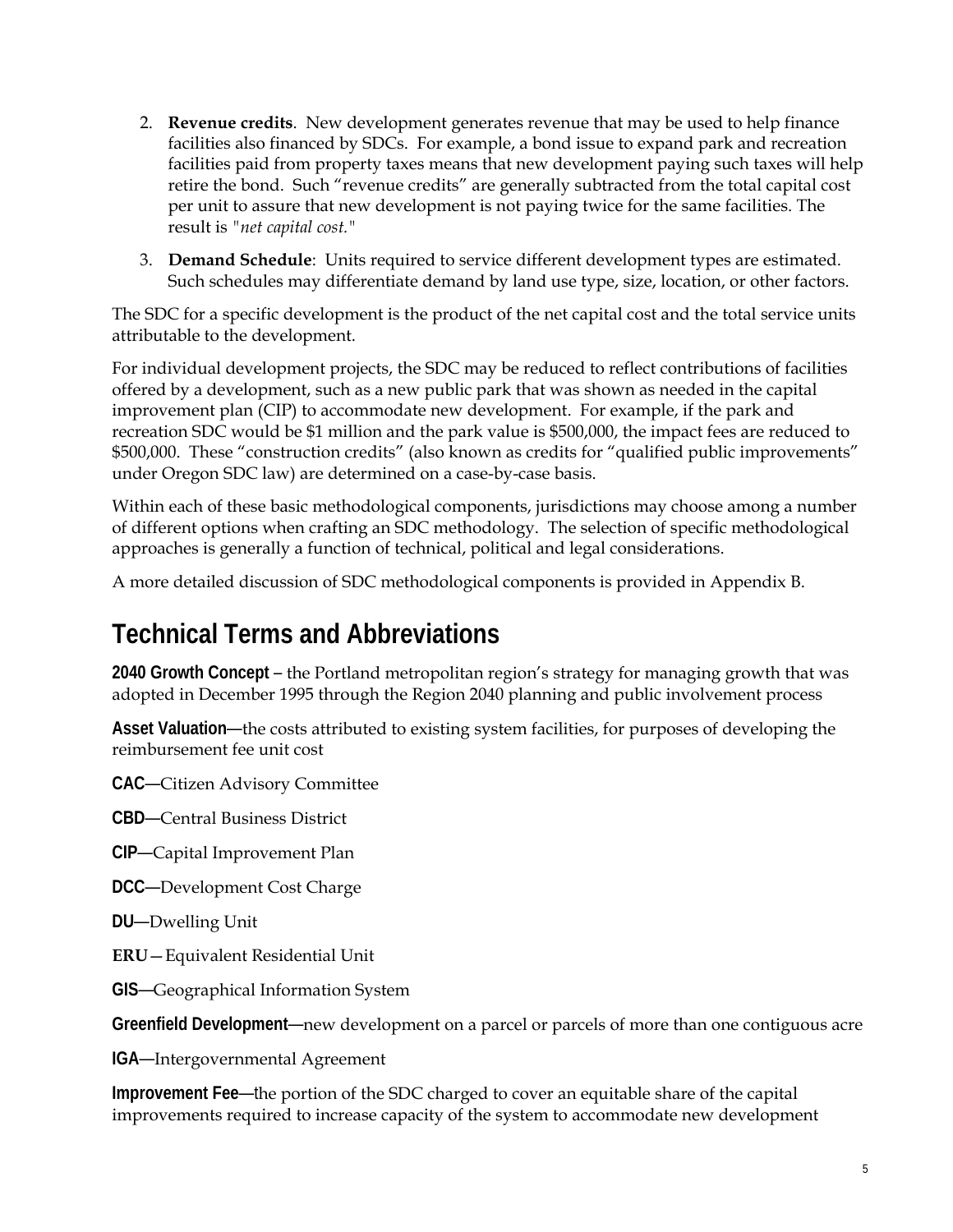**Infill Development**—new development on a parcel or parcels of less than one contiguous acre located within the UGB

**ITE**—Institute of Transportation Engineers

**LOS**—Level of Service -- the measure of the relationship between service capacity and service demand for public facilities in terms of demand-to-capacity ratios

**Metro**—The Regional Government of the Portland metropolitan area

**MGD**—Million Gallons per Day

**Mixed Use Development** –includes areas of a mix of at least two of the following land uses and includes multiple tenants or ownerships: residential, retail, and office

**OCP**—Official Community Plan

**ORS**—Oregon Revised Statutes

**Redevelopment**—development that replaces or significantly alters an existing structure or structures

**Reimbursement Fee**—the portion of the system-specific SDC charged to recoup the community's past or current investment in extra capacity in anticipation of future growth

**Revenue Credits**—adjustments to the SDC unit cost to recognize past or future contributions by new development to system improvements

**System Improvements** —capital improvements that are public facilities and are designed to provide service for the community at large, as opposed to specific developments

**SDC**—System Development Charge, means a reimbursement fee, an improvement fee or a combination thereof assessed or collected at the time of increased usage of a capital improvement or issuance of a development permit, building permit or connection to the capital improvement (ORS 223.299)

**SDC Unit Cost** —costs associated with serving future development, stated in terms of a cost per unit of system capacity

**SDC Demand Schedule** —the capacity requirements attributable to different development types or locations for purposes of assessing SDCs

**SFE**—Single Family Equivalent

**TDM**—Transportation Demand Management

**TGSF**—Thousand Gross Square Feet

**UDB**—Urban Development Boundary

**UGB**—Urban Growth Boundary

**VMT**—Vehicle Miles Traveled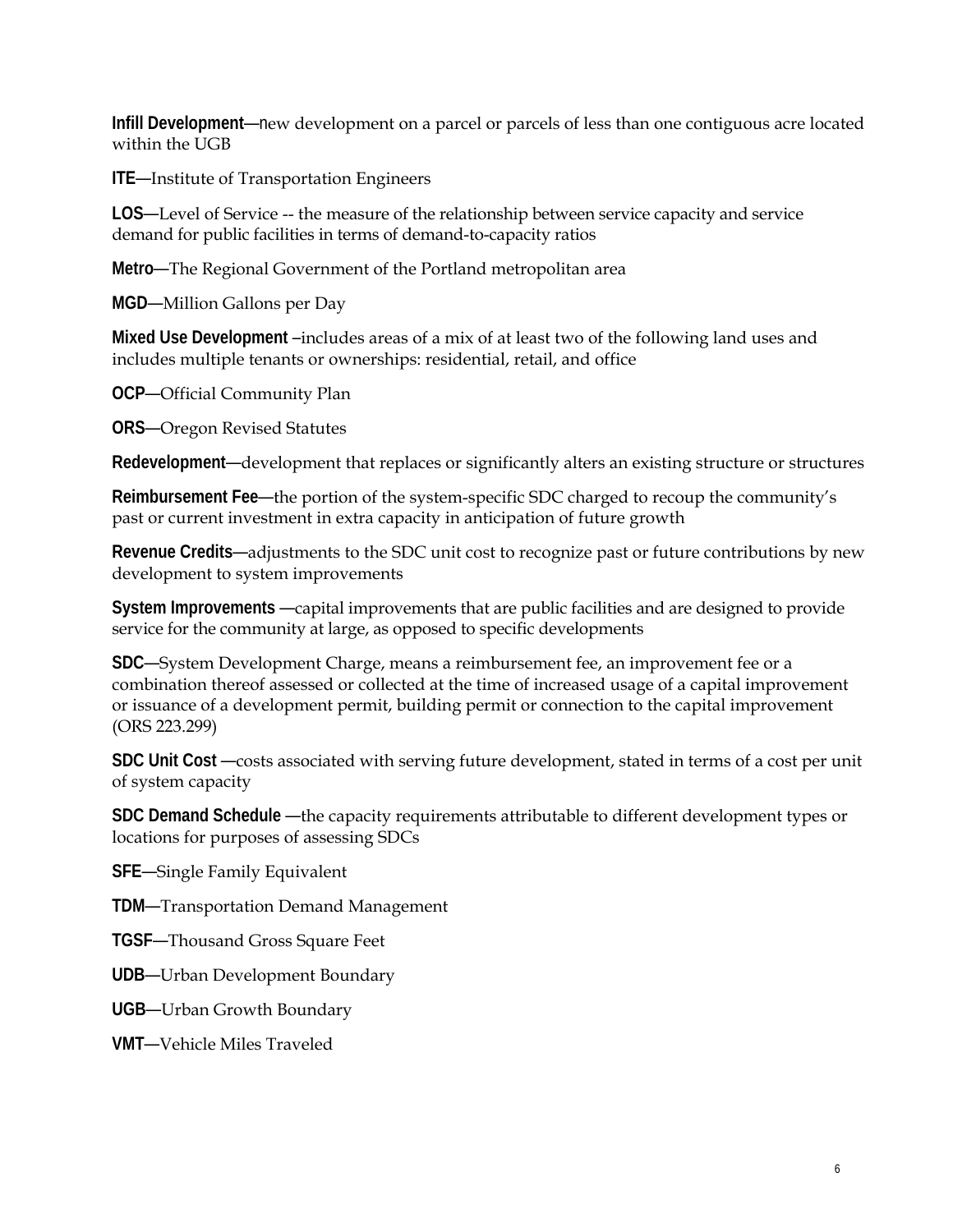# <span id="page-16-0"></span>**Cost Recovery of 2040 Infrastructure**

# **Introduction**

An objective of this study is to develop model SDC approaches that recover costs of infrastructure needed to support 2040 Growth Concept development. This objective is primarily addressed in the SDC methodology through calculation of the SDC unit cost. Issues related to revenue credits are also discussed. The fundamental question to be addressed is whether the SDCs accurately capture the range of costs needed to deliver service to new development under the 2040 Growth Concept model.

From a methodological framework, development of the unit cost and revenue credits requires the following steps:

- 1. Definition of system improvement costs to be recovered through the SDCs.
- 2. Selection of a unit cost structure and valuation approach.
- 3. Updating to keep SDCs current with inflation and system planning assumptions.
- 4. Adjustment for past or future payments by new development for capital improvements.

Appendix B provides a detailed description of the methodological issues and approaches related to development of the SDC unit cost and revenue credits. This section focuses on those approaches that are considered most consistent with the objective of real cost recovery and Oregon SDC law (discussed generally in Section 2 and in more detail in Appendix A). Recommended steps to implementation of these approaches are also identified in this section.

# **Model Approaches to Cost Recovery of 2040 Infrastructure**

Table 3-1 summarizes the model approaches for cost recovery of 2040 infrastructure. The model approaches are identified for each element of the SDC methodology related to the development of the unit cost and revenue credits.

#### **Definition of System Improvement Costs**

#### **Project List Sources and Planning Horizon**

Real cost recovery SDCs are supported by planning documents beginning with the comprehensive plan that defines the service delivery standards for each infrastructure system. The service standards and development projections contained in the comprehensive plan form the basis for development of specific infrastructure system plans that identify capital improvements needed over the planning period to deliver service to existing and future development.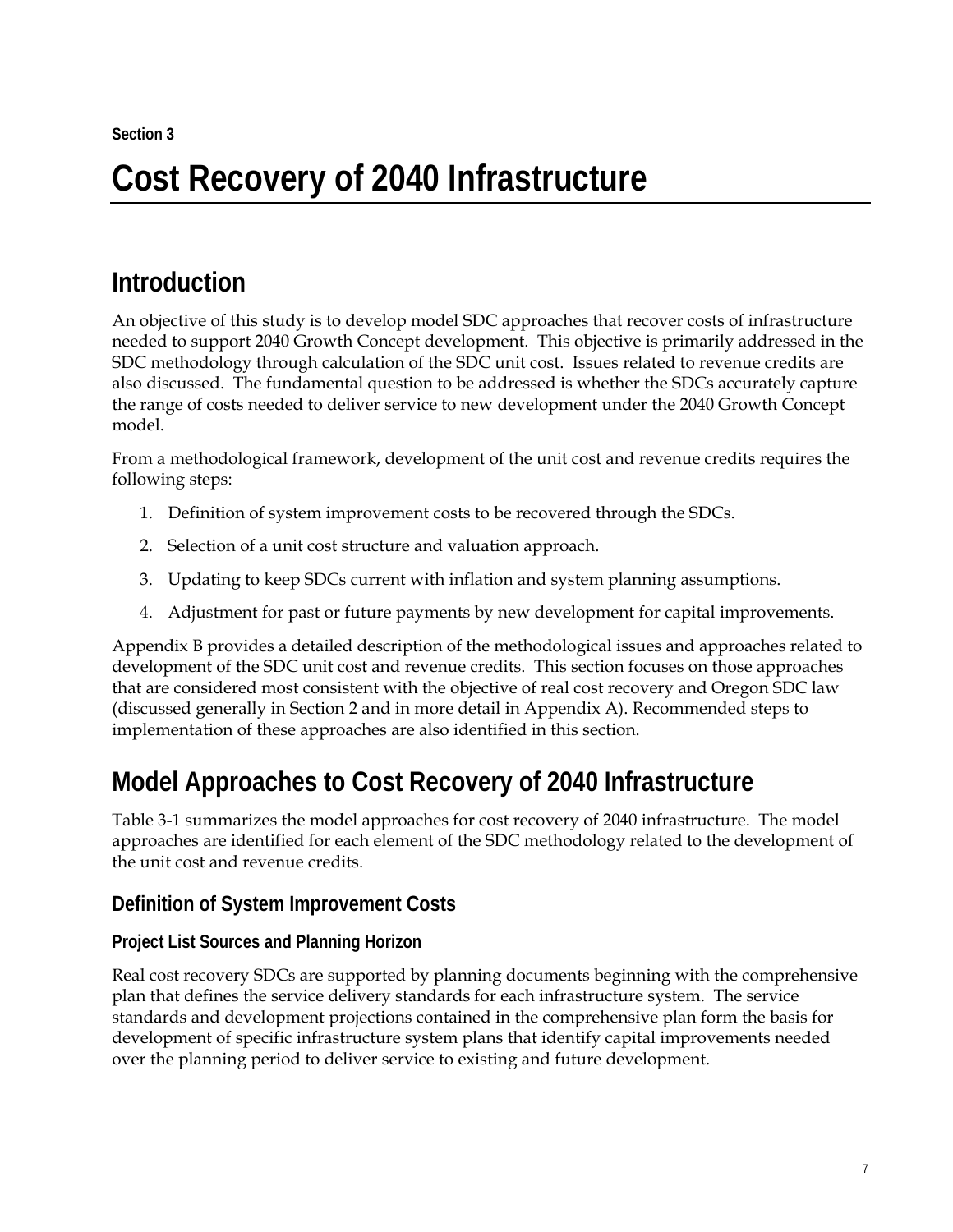<span id="page-17-0"></span>

| <b>Methodology Component</b>                | <b>Model Approaches</b>                                                                                                    | Rationale                                                                                                                                                                                                                                    | <b>Appendix C Example(s)</b>                                                     |
|---------------------------------------------|----------------------------------------------------------------------------------------------------------------------------|----------------------------------------------------------------------------------------------------------------------------------------------------------------------------------------------------------------------------------------------|----------------------------------------------------------------------------------|
| <b>Determination of System Improvements</b> |                                                                                                                            |                                                                                                                                                                                                                                              |                                                                                  |
| Project List Source(s)                      | Infrastructure system plan(s).                                                                                             | Required by Oregon law; ensures consistency<br>with planning documents and 2040 Growth<br>Concept.                                                                                                                                           | All                                                                              |
| Planning Horizon                            | Long-term (10 or more years).                                                                                              | Unless the system has ample existing excess<br>capacity throughout, a long-term planning<br>horizon is generally needed to fully capture all<br>of the facility types/costs needed for growth as<br>envisioned by local comprehensive plans. | All                                                                              |
| <b>Project Cost Allocation</b>              | A structured process is established by<br>which individual capital improvement<br>projects are evaluated for their role in | Oregon law requires demonstration that<br>projects or portions of projects to be recovered<br>through SDCs are:                                                                                                                              | Metropolitan Wastewater<br>Management Commission of<br>Eugene/Springfield (MWMC) |
|                                             | providing capacity to growth, including<br>projects needed specifically to support                                         | Needed to provide capacity for future<br>$\bullet$                                                                                                                                                                                           | Sewer SDCs                                                                       |
|                                             | 2040 growth concept development.                                                                                           | growth at a level of service consistent with<br>existing system users.                                                                                                                                                                       | City of Wilsonville Sewer SDCs<br>City of Portland Transportation                |
|                                             |                                                                                                                            | Not being funded by other sources.<br>$\bullet$                                                                                                                                                                                              | <b>SDCs</b>                                                                      |
| Other costs                                 | Consider costs associated with placing                                                                                     | Oregon law allows for SDCs to be used to pay                                                                                                                                                                                                 | City of Wilsonville Sewer SDCs                                                   |
|                                             | the facilities in service, including planning<br>and financing costs and SDC law<br>compliance costs.                      | debt service and for compliance with SDC<br>statutes.                                                                                                                                                                                        | City of Kelowna, BC (Appendix D)                                                 |
| <b>Unit Cost Structure</b>                  |                                                                                                                            |                                                                                                                                                                                                                                              |                                                                                  |
| Basic approach                              | Improvements-based                                                                                                         | Required by Oregon law                                                                                                                                                                                                                       | All                                                                              |
| Fee structure                               | $\blacksquare$ Buy-In                                                                                                      | Oregon law allows for recovery of both existing                                                                                                                                                                                              | <b>Total Cost Attribution: MWMC</b>                                              |
|                                             | • Capacity Expansion                                                                                                       | and future facility costs. Selection of specific<br>approach will depend on level of service                                                                                                                                                 | Sewer SDC and City of Wilsonville<br>Sewer SDC                                   |
|                                             | <b>Marginal Cost</b>                                                                                                       | analysis which will show how capacity needs                                                                                                                                                                                                  | Capacity Expansion: City of                                                      |
|                                             | Average Cost, and                                                                                                          | for growth will be met - through existing<br>facilities, future facilities, or a combination.                                                                                                                                                | Portland Transportation SDC, City                                                |
|                                             | • Total Cost-Attribution (Combined<br>Improvement and<br>Reimbursement")                                                   |                                                                                                                                                                                                                                              | of Gresham Parks SDC, City of<br>Albuquerque Parks SDC                           |
| <b>Existing System Valuation</b>            | • Book value                                                                                                               | The selection of a valuation approach is a local                                                                                                                                                                                             | Replacement Cost. MWMC Sewer                                                     |
| <b>Basis</b>                                | • Original cost                                                                                                            | policy decision.                                                                                                                                                                                                                             | <b>SDC</b>                                                                       |
|                                             | Replacement cost                                                                                                           |                                                                                                                                                                                                                                              | Original Cost. City of Wilsonville<br>Sewer SDC                                  |
|                                             | • Replacement cost less depreciation                                                                                       |                                                                                                                                                                                                                                              |                                                                                  |

### **Table 3-1. Model Approaches to Cost Recovery of 2040 Infrastructure**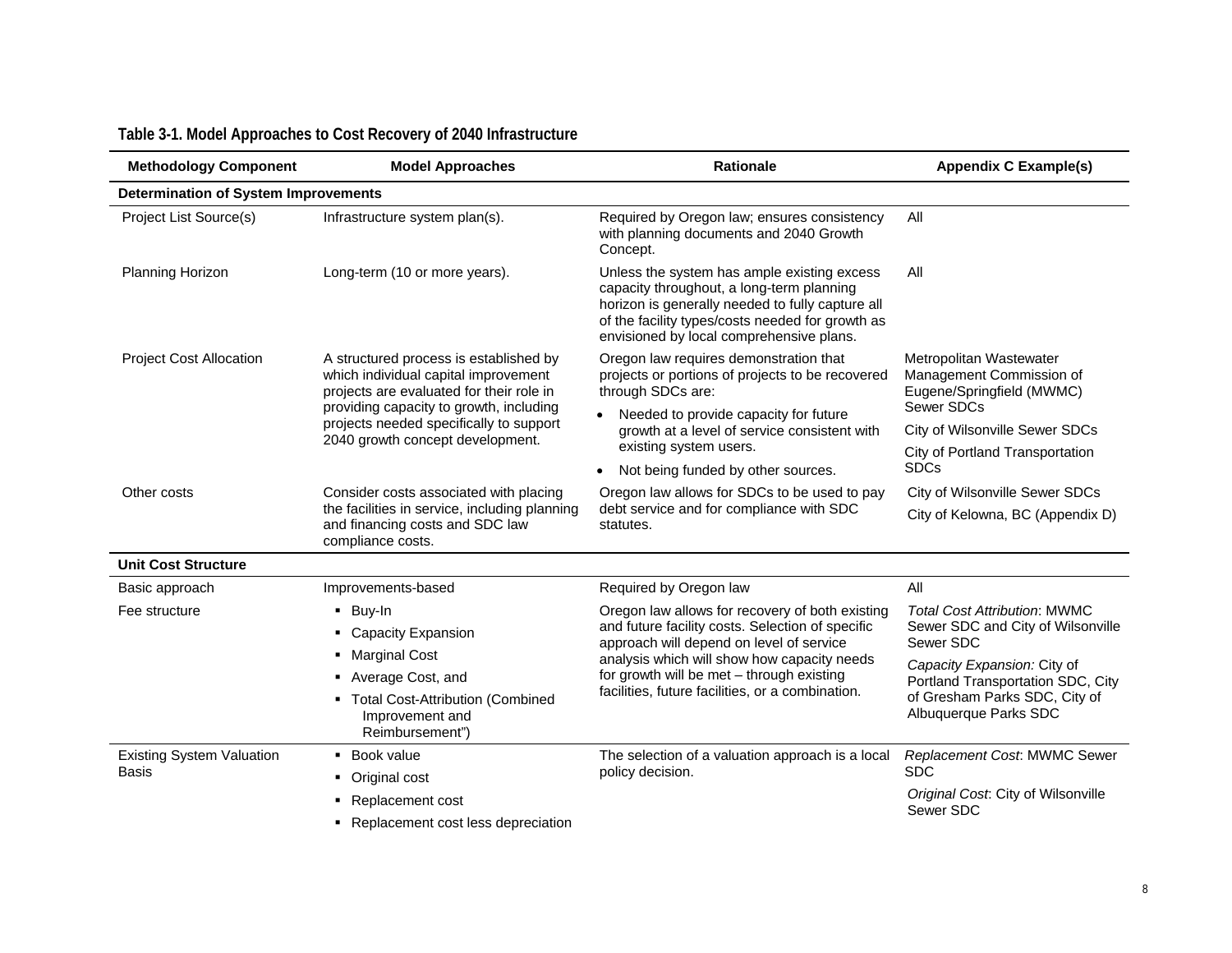| <b>Methodology Component</b> | <b>Model Approaches</b>                                                                                                                              | <b>Rationale</b>                                                                                                                                                                         | Appendix C Example(s)                                                                                                                                            |
|------------------------------|------------------------------------------------------------------------------------------------------------------------------------------------------|------------------------------------------------------------------------------------------------------------------------------------------------------------------------------------------|------------------------------------------------------------------------------------------------------------------------------------------------------------------|
| Differential Unit Costs      | Vary unit costs within the service area                                                                                                              | To the extent that capital improvement costs or<br>service standards vary significantly and<br>consistently by area, differential unit costs and<br>SDCs may promote real cost recovery. | City of Albuquerque Parks SDC<br>City of Scottsdale Water SDC<br>City of Gresham Parks SDC<br>Sacramento Regional County<br><b>Sanitation District Sewer SDC</b> |
| <b>Updating</b>              |                                                                                                                                                      |                                                                                                                                                                                          |                                                                                                                                                                  |
| Inflation                    | Annually adjust fees based on a<br>construction or land index, or a<br>combination of the two.                                                       | Oregon law allows for periodic adjustment of<br>fees based on a specific cost index or data<br>source published by a recognized<br>organization, separate from the SDC<br>methodology.   | City of Gresham Parks SDC                                                                                                                                        |
| Methodology                  | The methodology is reviewed regularly<br>(3-5 years), to ensure consistency with<br>projected facility needs and costs, and<br>planning assumptions. | Regular updating needed to reflect accurate<br>mix/cost of projects and level of service.                                                                                                | MWMC Sewer SDC                                                                                                                                                   |
| <b>Revenue Credits</b>       |                                                                                                                                                      |                                                                                                                                                                                          |                                                                                                                                                                  |
| Past Payments                | Determine present value of past<br>estimated payments by undeveloped<br>property for infrastructure.                                                 | Prevent growth from being charged twice for<br>system improvements.                                                                                                                      | MWMC Sewer SDC                                                                                                                                                   |
| <b>Future Payments</b>       | Determine present value of future<br>estimated payments for existing system<br>deficiencies.                                                         | Prevent growth from being charged twice for<br>system improvements.                                                                                                                      | MWMC Sewer SDC and City of<br>Wilsonville Sewer SDC                                                                                                              |

#### **Table 3-1. Model Approaches to Cost Recovery of 2040 Infrastructure**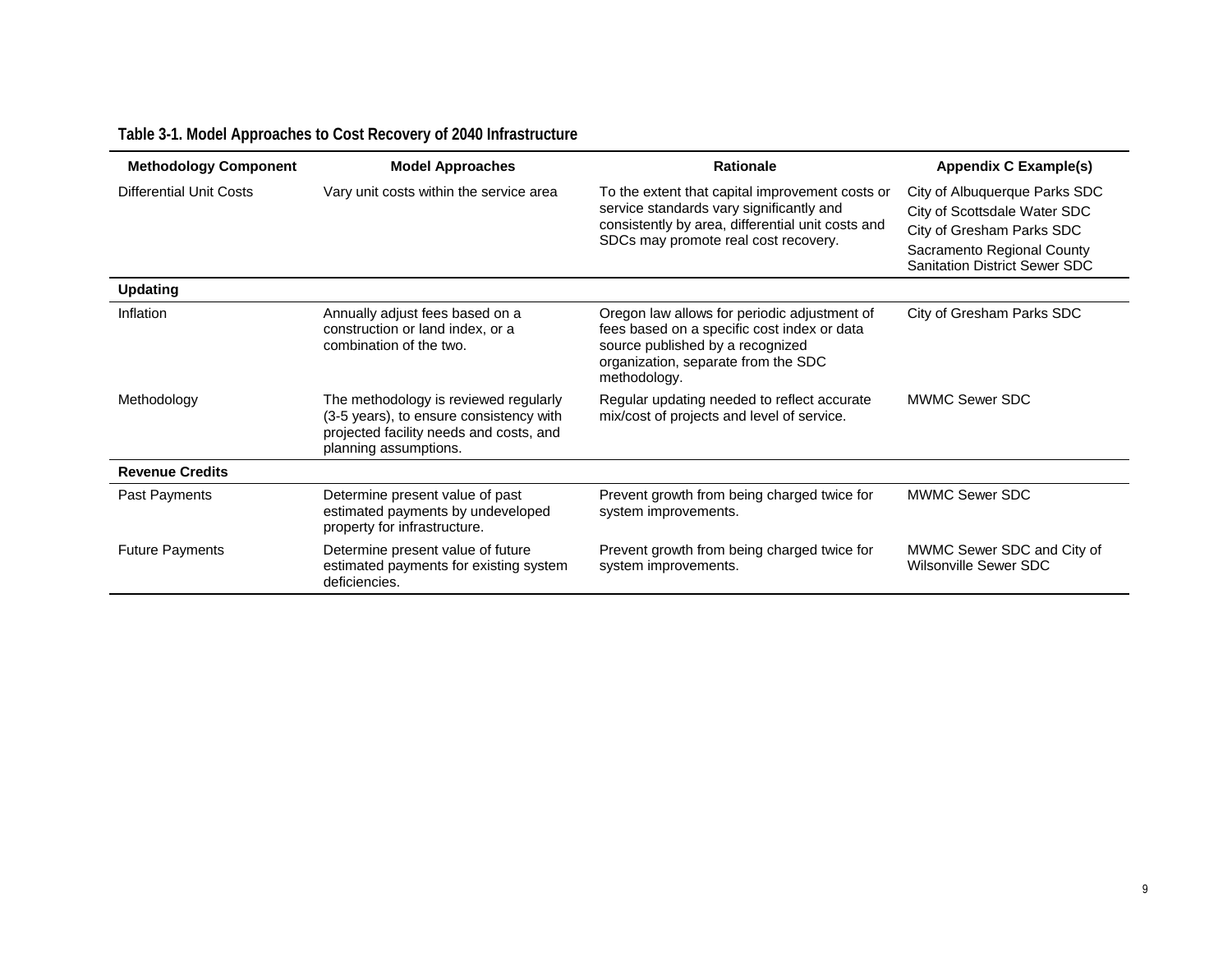Oregon law requires that improvement SDCs be based on "a capital improvement plan, public facilities plan, master plan or comparable plan that includes a list of the capital improvements that may be funded with improvement fee revenues and the estimated cost and timing for each improvement."[4](#page-19-0) Basing the SDC unit cost development on a long-term infrastructure plan will allow for cost recovery consistent with adopted service standards and development patterns. It is important that system plans be kept current with comprehensive plans, so that the SDCs may recover the specific facility types and costs needed to service the particular development that is anticipated.

#### **Project Cost Allocation**

Further, to comply with Oregon law, the SDC methodology must include an evaluation of each capital improvement on the capital project list, and its role in providing capacity for growth. Specifically, ORS 223.304(2) describes that the improvements included in the SDC must be "needed to increase the capacity of the systems to which the fee is related" and that cost recovery is limited to that amount that can be demonstrated to provide capacity for future users.

A structured process for evaluation of capital improvement projects includes:

- Identification of relevant facility design criteria and level of service (LOS) standards.<sup>[5](#page-19-1)</sup>
- Estimation of total capacity to be provided by each improvement, and that portion of capacity related to meeting the needs of future growth vs. remedying existing service deficiencies.
- Any necessary adjustments in SDC-related cost for external funding sources (e.g. grants or developer contributions).

#### *Example Allocation*

To illustrate the required analysis to support project cost allocation, consider the following park SDC examples. The relevant design criteria are generally the type of park or facility (e.g., neighborhood or community parks). Assume a neighborhood park, where the jurisdiction has adopted a LOS of 5 acres of park land per 1,000 residents. Further, assume a project improvement that will add 5 acres of park land, and that the community is expected to grow by 1,000 people over the planning horizon, such that the capacity needed to serve the new population is 5 acres. If the community has 1,000 people now and 5 acres of neighborhood parks, then new development will need 5 new acres of park land, and the total costs of the project improvement may be allocated to growth, assuming that the jurisdiction does not anticipate a grant or other external funding for that improvement.

Alternatively, if the community has only 4 acres of park currently, then based on its adopted LOS, it is deficient by 1 acre with respect to meeting current resident needs. In this case, assuming an expanded project improvement of 6 acres (in order to address both the 1 acre existing deficiency and 5 acre future development need), approximately 16 percent (1 divided by 6 acres) of the acquisition cost and capacity is needed for existing residents; therefore, in determining the SDC unit cost only about 84 percent of the project costs are growth-related.

 $\overline{a}$ 

<span id="page-19-0"></span><sup>4</sup> ORS 223.309(1).

<span id="page-19-1"></span><sup>5</sup> Level of service is a *measure of the relationship between service capacity and service demand for public facilities in terms of demand-to-capacity ratios.*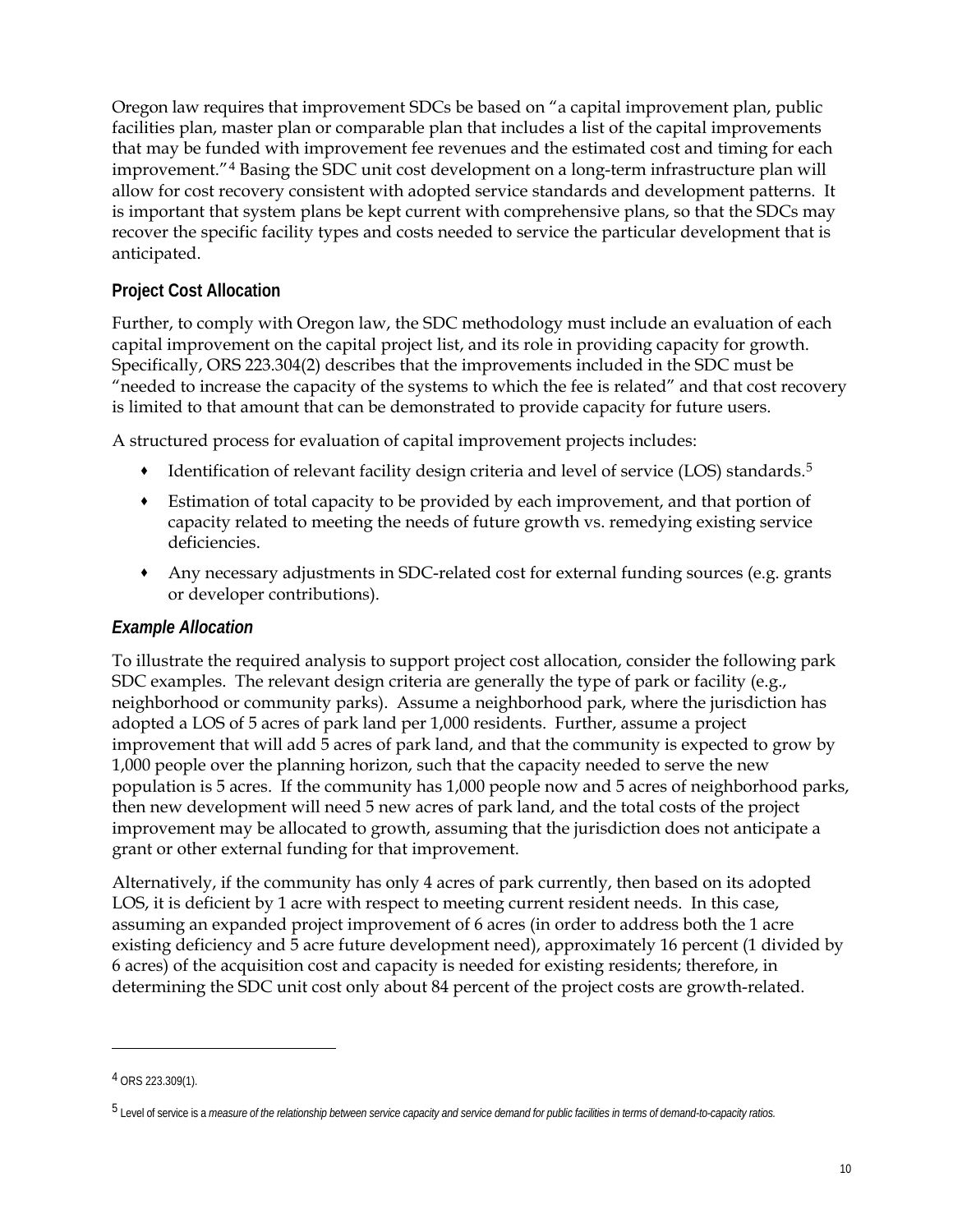#### *2040 Growth Concept Projects*

The 2040 Growth Concept, as relevant here, encourages development in urban centers at higher densities; therefore improvements that support higher density development and urban centers, such as parking structures and upgrades to existing infrastructure capacity should be considered for inclusion in the SDC methodology. The primary legal consideration applicable in this context is again that the improvements must be "needed to increase the capacity of the systems to which the fee is related" and that cost recovery is limited to that amount that can be demonstrated to provide capacity for future users.

As communities further identify the infrastructure investments needed to implement 2040, it is important that system plans be updated to include such projects, and that the SDC methodologies reflect the portion of those costs associated with meeting the capacity needs of future development. Appendix C includes a case study from the City of Portland that demonstrates consideration of 2040-related infrastructure in its SDC project list. Among projects included in the city's existing SDC methodology are street car and regional center improvements.

#### **Other Costs**

Oregon statutory provisions related to expenditure of SDCs provide guidance on what does and does not constitute an SDC eligible cost; specifically, ORS 223.307:

- States that both reimbursement and improvement SDCs may be used for expenditures relating to repayment of debt.
- Excludes "costs associated with the construction of administrative office facilities that are more than an incidental part of other capital improvements."
- Allows for expenditure of SDC revenue on "costs of complying with the provisions of ORS 223.297 to 223.314, including the costs of developing system development charge methodologies and providing an annual accounting of system development charge expenditures."

The fact that SDCs may be used to fund debt service suggests that beyond facility improvement costs, the SDCs may also recover costs of debt financing (e.g., interest costs). In addition, the methodology may also allow for recovery of compliance costs, which generally include the costs of developing the SDC methodology, conducting annual SDC fund accounting, and planning costs associated with the development of the SDC project list. All of these cost components are 'real costs' associated with providing capacity needs for growth, and therefore should be considered in the SDC methodology.

In its *20 Year Servicing Plan and Financing Strategy 2020*, the City of Kelowna, BC recognizes the additional costs associated with financing wastewater treatment capacity by including an interest component in the development charges. Additional aspects of Kelowna's development charge methodologies are presented in Appendix D.

#### **Unit Cost Structure**

#### **Basic Approach**

The requirement that the improvement fee be based on a specific list of capital improvements, limits the SDC methodology to an 'improvements-based' approach. This basic approach is compared and contrasted to the 'consumption-based' approach in Appendix B. Examples of both approaches may be found across the country; however, model approaches for jurisdictions in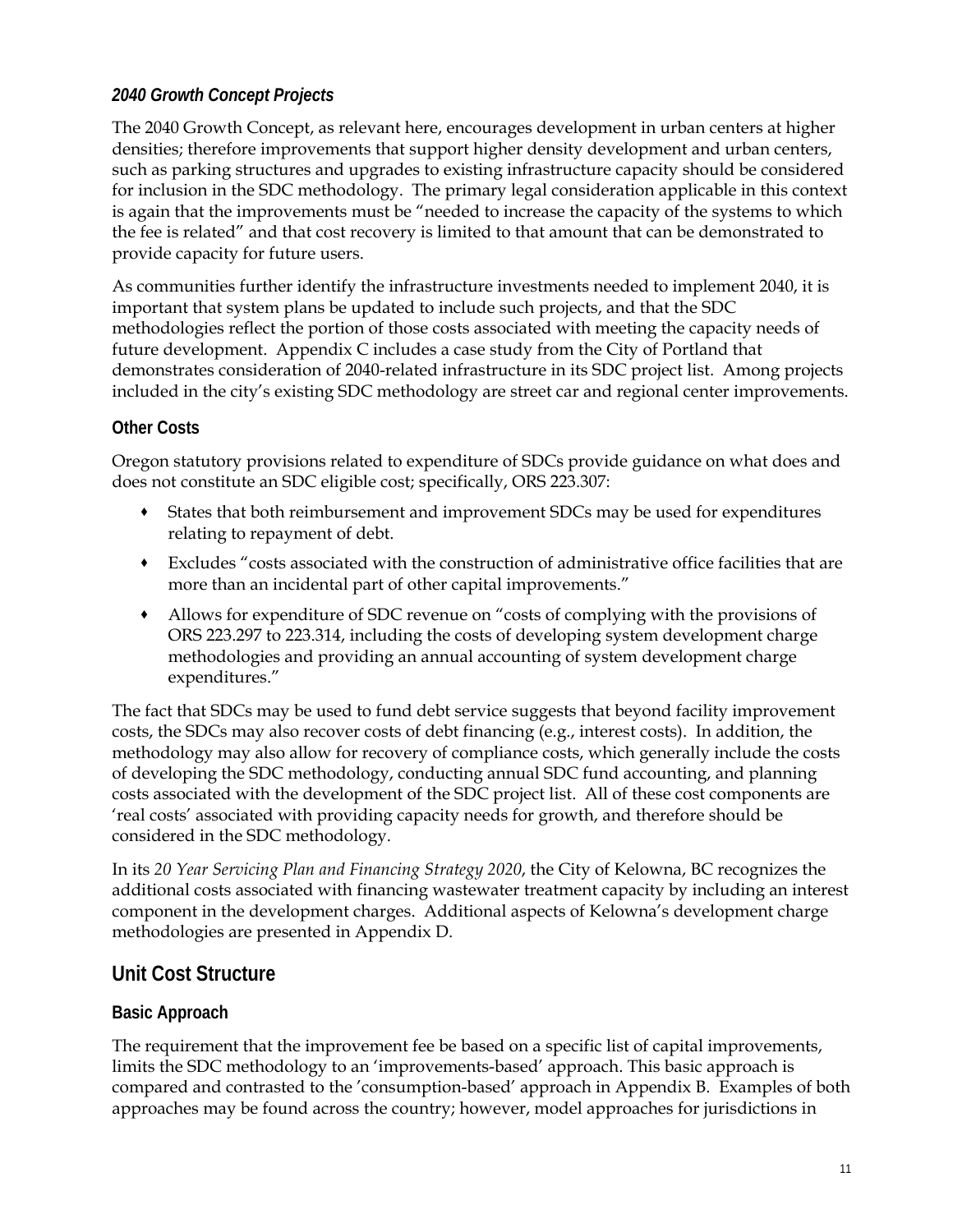Oregon are limited to the improvements-based approach, as required by law. Furthermore, to the extent that the capital project list is kept current and linked to comprehensive plans, the use of the improvements approach may allow for more accurate estimation and recovery of real costs of development.

#### **Fee Structure**

Great flexibility is provided within the statutory requirements with respect to selection of a unit cost fee structure and valuation approach, given that SDCs may include a reimbursement fee, an improvement fee, or a combination of the two. The key methodological requirement is demonstration that the SDC results in recovery of costs related to capacity which will serve the needs of growth – either through existing system available capacity, future capacity expansion, or a combination.

Of critical importance to determination of costs needed to serve new development – and establishment of a unit cost structure that will effectively recover those costs -- is the relationship between the adopted LOS and the actual LOS existing at the time the SDCs are developed. For example, if a community has adopted a higher LOS than it is currently providing, then the system is deficient in capacity to meet the needs of even existing development. In this case, the SDC structure would be limited to an improvement fee, as there is no existing available capacity for new development to utilize. Similarly, if the system is just meeting the adopted LOS, then there is sufficient capacity for existing development, but again there is no excess capacity available for growth. Only in cases were the existing system has excess capacity (as is the case when the existing LOS is higher than the adopted standard) may a reimbursement component be considered. An example is a water system with a storage standard of 2.0 times the average day water demand (to meet peak and emergency demands). If the system currently has capacity to provide storage of 2.5 times average day demand (i.e., the actual LOS exceeds the standard), then there is available capacity in the system to help meet the needs of future growth.

Because LOS and capacity requirements and conditions vary across communities, what is deemed to be the optimal SDC approach in one community may differ from that of another community. The important consideration is not whether jurisdictions prescribe to a single unit cost approach, but whether the local jurisdiction has conducted the necessary planning to identify the needs of growth, and whether the selected methodology accurately reflects the conditions specific to that jurisdiction.

As described in Appendix B and listed in Table 3-1, there are various methodological approaches to development of reimbursement (also referred to as "buy-in") and improvement fee unit cost structures; the selection of which depends on a number of factors including cost recovery goals (related to existing system valuation discussed below) and financial and engineering data availability.

#### **Existing System Valuation**

To the extent that existing system facilities will be used to meet the capacity needs of growth, an approach to valuing that capacity must be selected. In Oregon, reimbursement fees must be calculated consistent with the elements of ORS 223.304, which requires in essence that the fees be based on the "value of unused capacity available to future system users." Selection of a valuation approach is a policy decision, and various methods are used across the state and country, perhaps the most common approaches being original cost and replacement cost (sometimes adjusted for accumulated depreciation). Appendix B further discusses the valuation approaches and provides numerical examples.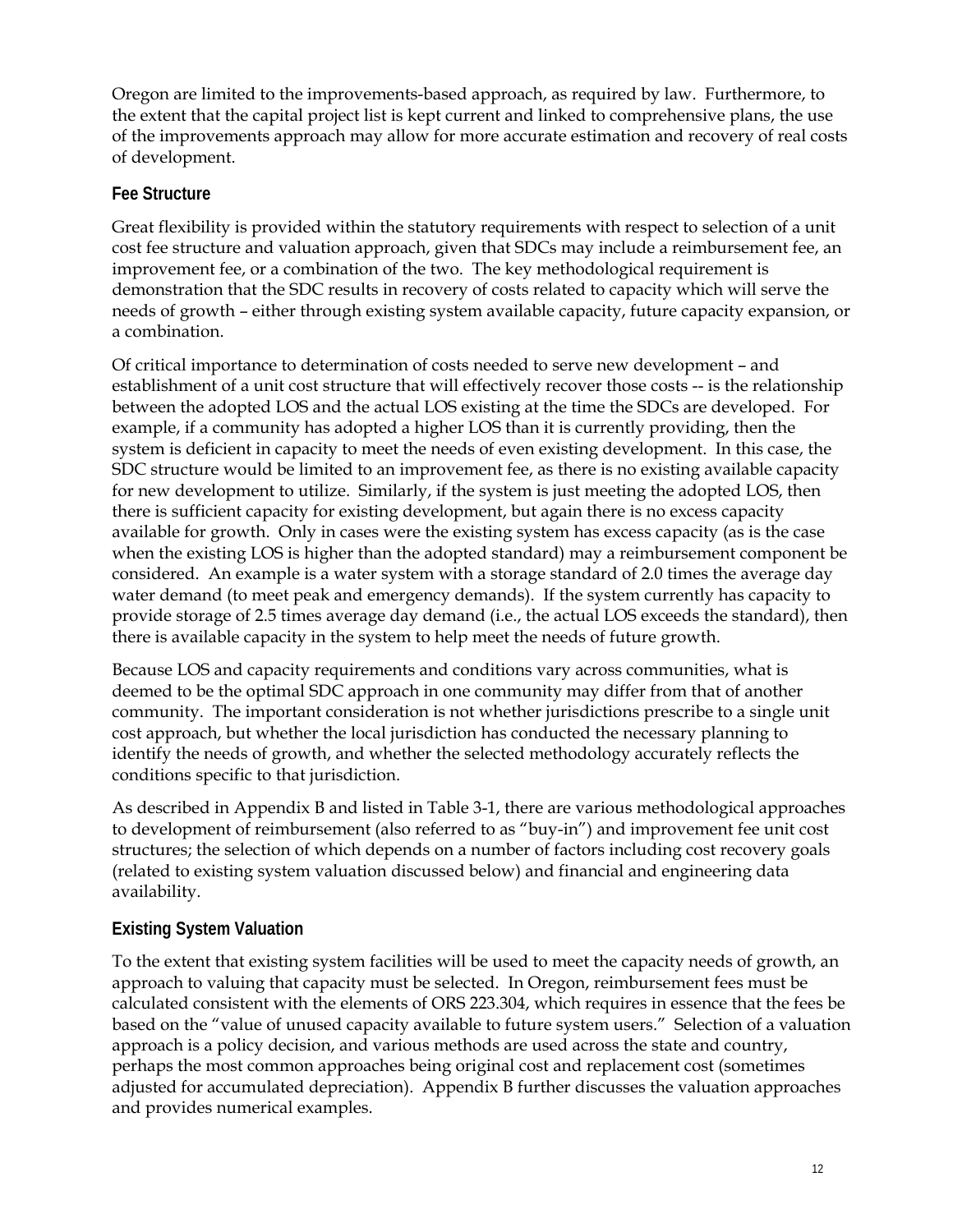#### **Differential Unit Costs**

The most common approach to establishing SDC unit costs (and assessment of fees) historically has been to develop system-wide average unit costs, without differentiation within the service area. However, to the extent that real costs of infrastructure vary significantly and consistently across the service area due to differences in land values, area-specific improvements, or other factors, development of differential unit costs (and assessment schedules) may further promote real cost recovery. Appendix C includes examples of jurisdictions that have adopted differential unit costs based on the following approaches:

- 1. **Variations due to cost factors**: The City of Albuquerque, NM adopted SDCs for parks that vary across planning areas within the city. The differences in SDCs reflect in part, different assumptions about the value of land in each of the service areas. Similarly, the City of Scottsdale assesses water SDCs for two different areas within the city. Fees are reduced in one area, reflecting the fact that additional water rights are not required, whereas the other area requires procurement of future supplies. Similarly Kelowna, BC allocates planned capital improvement projects among different service areas and develops specific fees for each area, reflecting the estimated cost of service.
- 2. **Variations due to levels of service**: The City of Gresham implemented parks SDCs for separate areas within the overall parks planning area, based on the specific LOS to be provided in each area. Because newly developing areas have a higher LOS for parks than other areas of the city, the fees are higher.
- 3. **Variations due to cost allocations**: The Sacramento Regional County Sanitation District adopted an alternative SDC designed to encourage infill development by offering reduced fees in specified infill areas, compared with "new growth" areas. The fee differences reflect an alternative cost allocation process, whereby new growth areas are allocated the higher initial costs of conveyance system improvements, while infill areas are allocated the lower incremental costs of upsizing the facilities for full build-out needs. Redevelopment areas are also eligible for lower treatment fees made available through an Economic Development Treatment Bank which purchased low-cost capacity from industries that left the service area.
- 4. **Variations due to policy-based decisions**: The City of Albuquerque's parks SDC schedule reflects a decision to not charge for historical system investment that will provide capacity to growth. As the degree of reliance on existing system facilities varies across the service area, this contributes to differential SDCs.

#### **Updating**

Oregon SDC law allows for regular updating of SDCs to reflect changes in "the cost of materials, labor or real property applied to projects or project capacity" upon which the fees are based, presuming that the update is based on "the application of one or more specific cost indexes or other periodic data sources…published by a recognized organization or agency that produces the index or data source for reasons that are independent of the system development charge methodology." Such adjustments are required to be "incorporated as part of the established methodology or identified and adopted in a separate ordinance, resolution or order."[6](#page-22-0)

<u>.</u>

<span id="page-22-0"></span><sup>6</sup> ORS 223.304(8)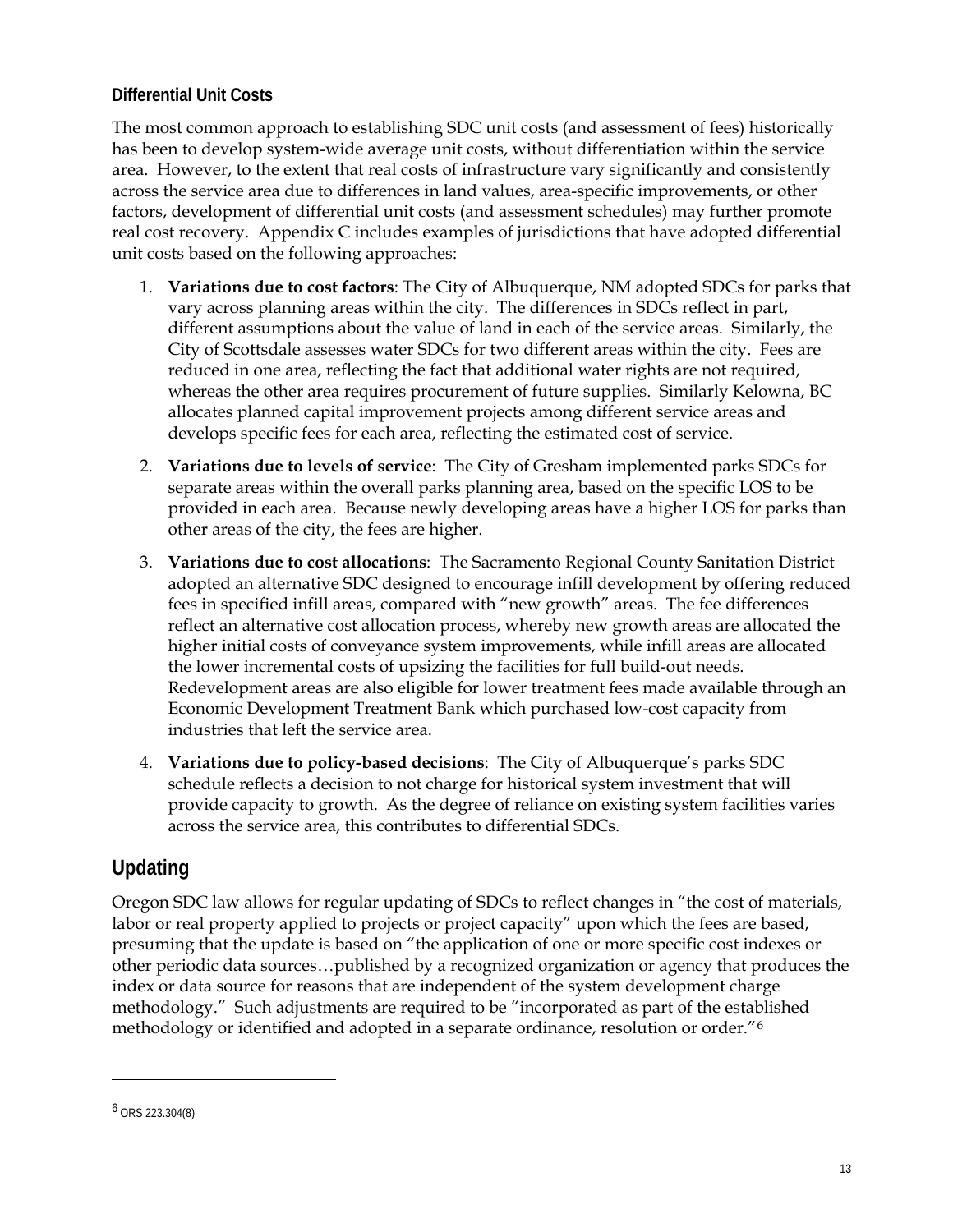<span id="page-23-0"></span>Beyond regular inflationary adjustments, comprehensive review and update of the methodology should be conducted regularly as system planning documents are revised and new long-term capital improvement plans are adopted. Likewise, these facility plans should be updated as comprehensive community plans get revised.

#### **Revenue Credits**

While not explicitly required by Oregon law, it is standard practice around the country to include a mechanism in the SDC methodology to adjust fees for past or future non-SDC revenues paid by new development that fund capital projects for existing system users, including the costs to remedy existing deficiencies. As the SDCs are designed to recover from new development, full costs up-front for capacity needs, past or future contributions to capacity improvements may be construed as over collecting with respect to real cost recovery. The model approach to calculating revenue credits is to estimate the present value of past and future contributions, and adjust the SDC unit cost accordingly.

## **Recommended Steps to Implementation of Model Approaches to Cost Recovery of 2040 Infrastructure**

Steps to implementation of the model approaches discussed above are provided in Table 3-2.

#### **Financial/Technical**

Implementation of SDCs reflecting real cost recovery requires current planning and cost data to support the SDC methodology. Figure 3-1 illustrates how the SDC methodology is informed by various planning processes, including the comprehensive plan, facility and master planning, and financial planning to ensure that the SDCs reflect the needed infrastructure to meet anticipated growth needs, and are consistent with development and financial policies.



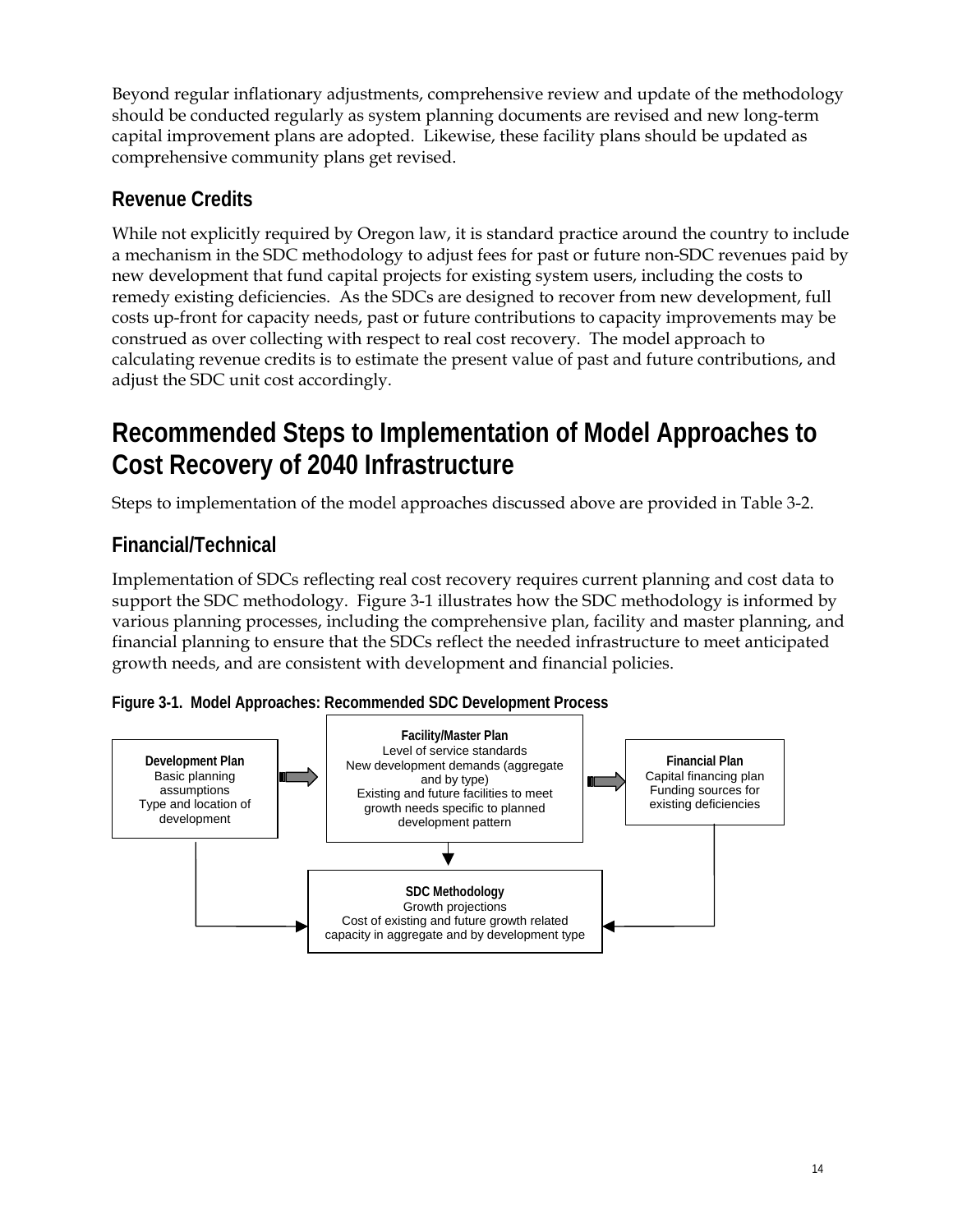<span id="page-24-0"></span>

| <b>Consideration</b>                                                                                                                                                                                                                                 | Specific Issue(s)                                                                                  | <b>Recommended Action(s)</b>                                                                                                                                                      | Ownership                                                                                                                                        |
|------------------------------------------------------------------------------------------------------------------------------------------------------------------------------------------------------------------------------------------------------|----------------------------------------------------------------------------------------------------|-----------------------------------------------------------------------------------------------------------------------------------------------------------------------------------|--------------------------------------------------------------------------------------------------------------------------------------------------|
| <b>Financial/Technical</b>                                                                                                                                                                                                                           |                                                                                                    |                                                                                                                                                                                   |                                                                                                                                                  |
| System plans and SDC project list is not<br>Keep system plans and SDC project lists current<br>Data to clearly identify<br>with development plans. Tie SDC updates to<br>real costs to serve growth.<br>current with respect to development<br>plan. | completion of master or facility plans. Base SDCs                                                  | Local jurisdictions: Coordination among<br>finance, planning, and public works<br>departments.                                                                                    |                                                                                                                                                  |
|                                                                                                                                                                                                                                                      | Project list does not address long-term<br>development needs.                                      | on long-term (e.g. 20-year or build-out) projected<br>needs, as defined by system plans.                                                                                          | Metro: Help identify infrastructure related<br>to 2040 development through completion                                                            |
|                                                                                                                                                                                                                                                      | SDC methodology does not include<br>costs associated with placing assets in<br>service.            | Coordinate development of SDC methodology<br>with update of capital financing plan to estimate<br>financing costs and revenue credits.                                            | of regional infrastructure analysis.                                                                                                             |
|                                                                                                                                                                                                                                                      |                                                                                                    | Include planning costs in SDCs to allow for more<br>frequent updating of system plans and SDC<br>methodology.                                                                     |                                                                                                                                                  |
| <b>Political/Governance</b>                                                                                                                                                                                                                          |                                                                                                    |                                                                                                                                                                                   |                                                                                                                                                  |
| Political support to<br>implement real cost<br>recovery SDCs.                                                                                                                                                                                        | Not all potentially eligible projects get<br>funded.                                               | Develop structured process for project selection<br>that is linked to other policies and objectives (e.g.,<br>prioritize projects that help implement 2040 growth<br>concept).    | Local jurisdictions: Demonstrate linkages<br>between development plans,<br>infrastructure, and SDCs. Engage<br>stakeholders to balance community |
|                                                                                                                                                                                                                                                      |                                                                                                    | Provide references to studies that show SDCs not                                                                                                                                  | objectives.                                                                                                                                      |
|                                                                                                                                                                                                                                                      |                                                                                                    | a barrier to economic development.                                                                                                                                                | Metro: Increase public education about<br>the importance and use of SDCs as<br>funding mechanism (e.g., tool kit).                               |
| <b>Legal/Regulatory</b>                                                                                                                                                                                                                              |                                                                                                    |                                                                                                                                                                                   |                                                                                                                                                  |
| Costs specifically related<br>to growth capacity needs.                                                                                                                                                                                              | Certain types of projects the local<br>jurisdiction would like to fund may not be<br>SDC eligible. | Develop structured process for evaluation of each<br>project in the capital plan and how it relates to<br>meeting growth capacity needs, including 2040-<br>related improvements. | Local jurisdictions                                                                                                                              |

#### **Table 3-2. Steps to Implementation of Model Approaches to Cost Recovery of 2040 Infrastructure**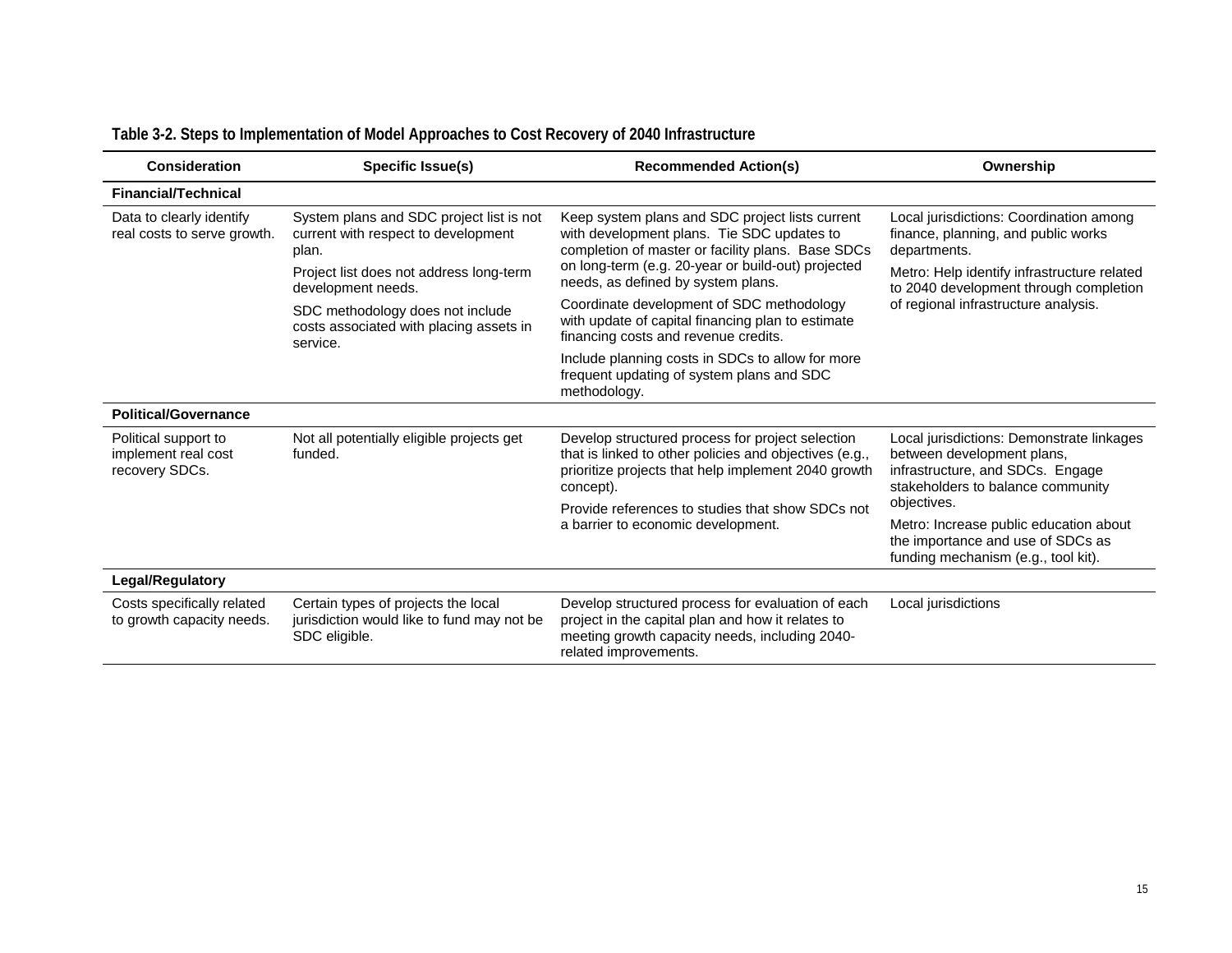A key recommendation is that local jurisdictions use a coordinated process for development and updating of SDCs to reflect current development, facility, and financial plans. Infrastructure system plans should be updated regularly to keep current with development projections and patterns. Update of system plans should trigger review and update of both the system capital financing plan and the SDC methodology. The SDC methodology will determine what portion of capital costs may legally be funded through SDCs; the capital financing plan will identify how existing deficiencies will be funded, as well as how SDCs will be used – either to cash fund facilities, or to repay debt service over time. To the extent that debt will be used to finance the costs of facility expansion, the SDC methodology may consider the additional costs associated with longterm financing (e.g., interest and issuance costs).

Inclusion of planning costs in the SDC methodology<sup>[7](#page-25-0)</sup> can help to offset costs of developing and updating the capital project lists.

Metro can help promote real cost recovery by initiating studies to identify regional infrastructure needs and financing specifically related to 2040 Growth Concept development.[8](#page-25-1)

#### **Political/Governance**

 $\overline{a}$ 

Political support is needed to implement real cost recovery SDCs. Building support may require overcoming the perception that SDCs will limit growth in general and economic development specifically. While the number of studies on the impact of SDCs on economic development is still limited, recent reports suggest that SDCs can in fact promote economic development, through provision of necessary infrastructure.[9](#page-25-2) 

Local governments can help strengthen political and public support for SDCs by demonstrating how SDCs will fund high priority projects, in a manner that is consistent with the community's development goals. By coordinating development of the SDC methodology with development of system plans, linkages can be made between SDCs and delivery of service at *required* standards (in the case of regulated systems like water, sewer, and in some cases stormwater) and locally and regionally *desired* standards (in the case of parks and transportation). Coordination of the SDC methodology with development of the capital financing plan can help illustrate funding gaps associated with general revenue supported infrastructure, as well as the impacts on other revenue sources (like utility rates) of implementation of SDCs at levels below real cost recovery.

Many communities use a citizen advisory committee process (CAC) to develop SDC recommendations. This can be an effective way to balance local objectives related to infrastructure funding and development. This can be a particularly effective process when the CAC has also been involved in the development of the system plans, so that there is greater understanding of the need for the capital improvements themselves.

<sup>7</sup> Master planning costs may be prorated between growth and existing development based on population, future capacity needs, overall allocation of capital improvement costs, or other relevant basis

<sup>8</sup> Metro is embarking on a study in June 2007 to analyze regional infrastructure needs and financing mechanisms. Results from this process are expected to be available in early 2008.

<span id="page-25-2"></span><span id="page-25-1"></span><span id="page-25-0"></span><sup>9</sup> See for example: Paying for Prosperity: Impact Fees and Job Growth (2003). The Brookings Institution Center on Urban and Metropolitan Policy.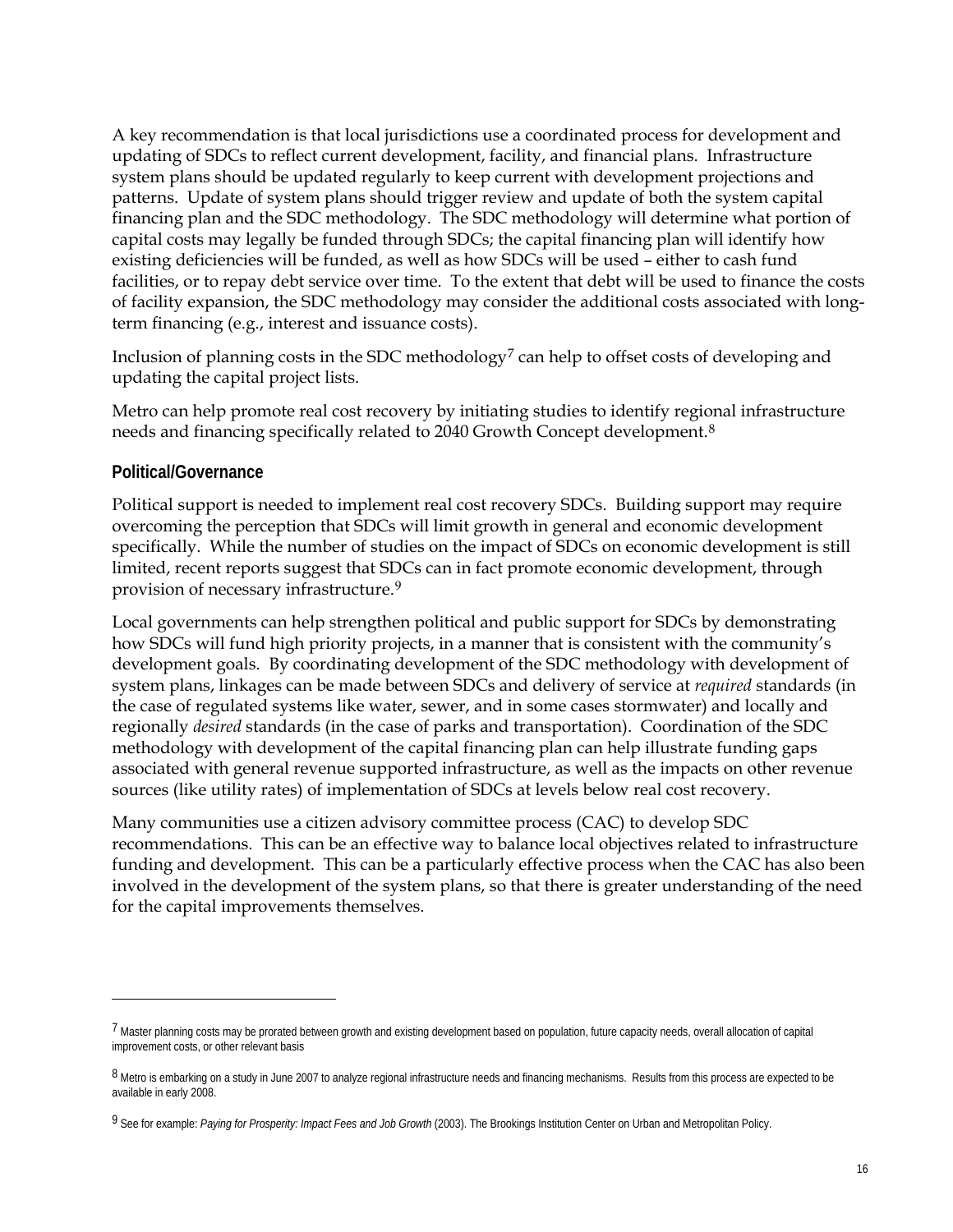<span id="page-26-0"></span>The City of Albuquerque, NM adopted SDCs in 2004 (some of which are described in Appendix C and D), which resulted from a large-scale, community-driven visioning approach to address issues of urban form, land use and facility efficiencies, equity, long-range capital facility financing, and related "big picture" issues. That process led to the Planned Growth Strategies plan which was adopted in 2004. This plan served as the policy framework from which the city's SDCs were developed.

#### **Legal/Regulatory**

Oregon SDC law limits costs that may be included in the SDC methodology to capacity-related capital improvement needed for growth. Local governments should conduct a detailed evaluation of each project (using processes described previously in this section and examples presented in Appendix C) on the capital improvement plan to determine potential SDC eligibility within the allowable infrastructure systems. Certain improvements – such as safety improvements, improved pedestrian and bicycle access, and similar improvements – will require careful articulation of the specific ways in which they contribute to additional capacity. Generally, an increase in capacity can be demonstrated by:

- **Adding additional facilities** this can mean adding more of the same type of facilities already existing in the system (e.g., additional neighborhood parks or wastewater clarifiers), and adding new facility types (e.g., skate parks or a new treatment process). In the latter case it is important to recognize that existing development will also benefit from the new facility types, so growth cannot be required to pay for the entire improvement costs.
- **Increasing the level of performance provided by existing facilities** (e.g., building a parking structure to remove existing on-street parking).
- **Upsizing existing facilities**, to the extent that any replacement capacity cost benefiting existing development is not allocated to growth.

# **Summary of Model Approach Recommendations**

SDC methodologies from communities within the Metro region and around the country were reviewed to identify approaches that would support the objective of real cost recovery. For purposes of this report, 'real' cost recovery is intended to reflect both full cost recovery (the full array of facility and cost types needed to provide capacity for growth generally and specifically related to 2040 growth concept development are included), as well as recognition of potential cost variations across the service area. The model approaches are provided in Table 3-1, along with references to examples of these approaches as applied in specific communities and described in Appendix C. Below is a summary of the recommendations related to full cost recovery and cost variation.

#### **Full Cost Recovery**

Key attributes of the recommended model SDC approaches related to full cost recovery include the following, as illustrated in Figure 3-2:

 **Long-term project cost recovery**: The SDC methodology is based on a recently adopted capital improvement or facility plan that projects needed improvements for a minimum of 10 years to serve existing and future growth as defined by an up-to-date comprehensive plan. As such, the project list includes facilities needed to build-out the system according to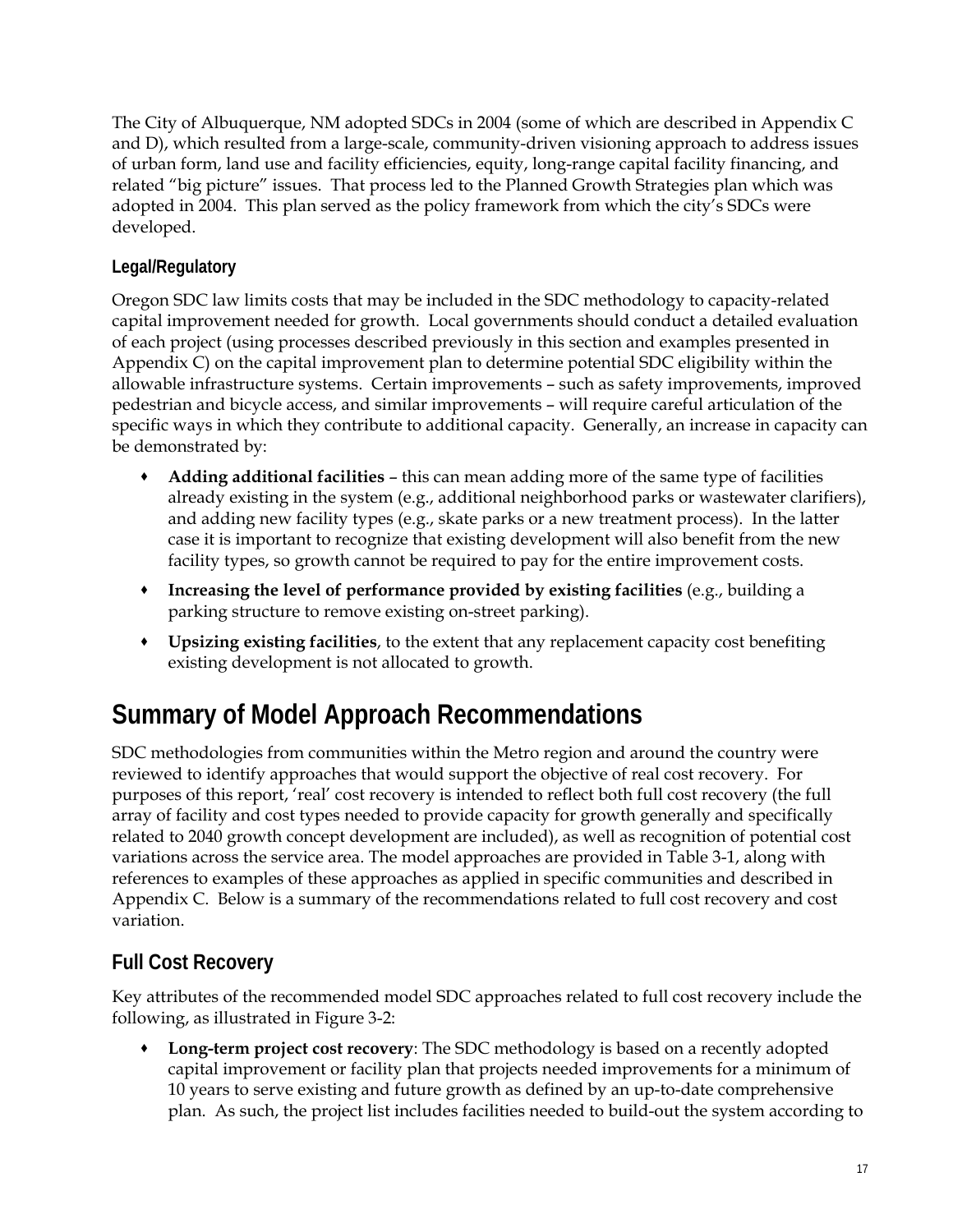local and regional growth objectives, including costs oriented to urban center facilities, to the extent that these projects relate to provision of capacity for growth.

- **Existing system cost recovery**: To the extent that existing system facilities will be used to meet the service delivery needs of new development, the fee structure reflects a buy-in component designed to recover available capacity costs from growth.
- **Recovery of other costs**: Beyond the direct facility costs themselves, the methodology allows for recovery of costs associated with placing facilities in service (e.g., planning and financing costs), and recovery of SDC act compliance costs (e.g., SDC fund accounting and development of the methodology).
- **Inflationary adjustments**: the methodology includes a mechanism for adjusting the fees annually for changes in cost factors, including land and materials inflation.

## **Existing system available capacity System Planning Costs Inflationary Adjustments Financing Costs SDC Act Compliance Costs**  Cost Recovery Spectrum **Long term capital improvements**

#### **FIGURE 3-2**

Spectrum of Full Cost Recovery

#### **Recognition of Cost Variations**

Historically, SDCs have been assessed uniformly across service areas based on system-wide average unit costs of capacity. The review of model approaches yielded examples both within the Metro region and elsewhere around the country, where cost variations within service areas have been developed in order to promote equity and development objectives. Specifically, four types of model approaches were identified with variations based on:

- 1. Cost factors
- 2. Levels of service
- 3. Cost allocations
- 4. Policy-based decisions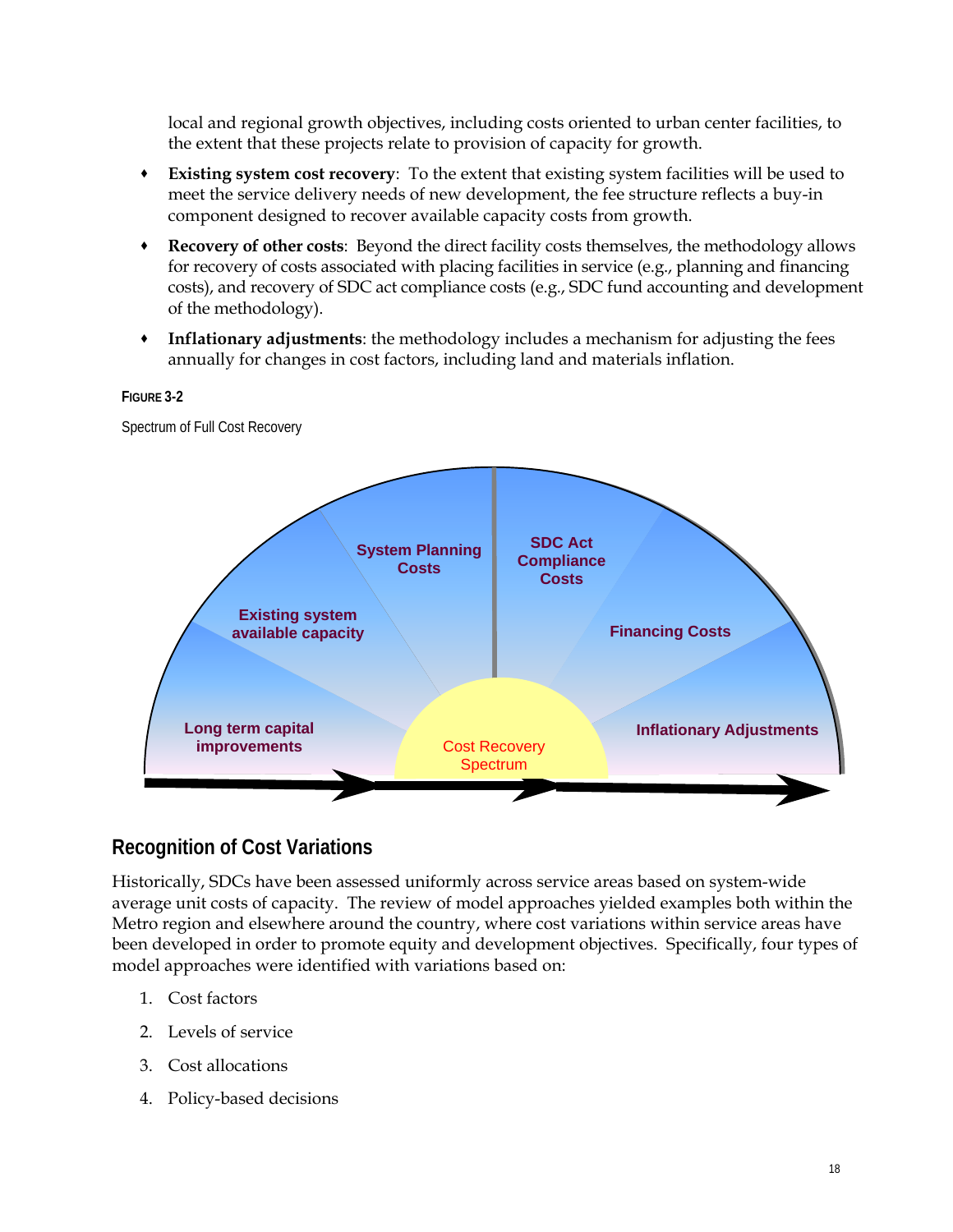The first three approaches are designed to achieve full cost recovery with respect to costs of serving growth. The fourth approach, as applied in the Albuquerque example, resulted from a large scale community visioning process. Among the outcomes of this process was establishment of service tiers across the city: "fully served," "partially served," and "unserved." The purpose of the tiers was to recognize that some areas of the city already had most or all the infrastructure needed to serve new development but other areas did not. Also, "fully served" areas were more likely than "partially served" ones to have infill and redevelopment opportunities. From the city's perspective, it would be a more efficient use of existing resources to encourage development in fully served areas – where facilities already exist – and also encourage more efficient development patterns in partially served areas through a pricing structure in part based on SDCs.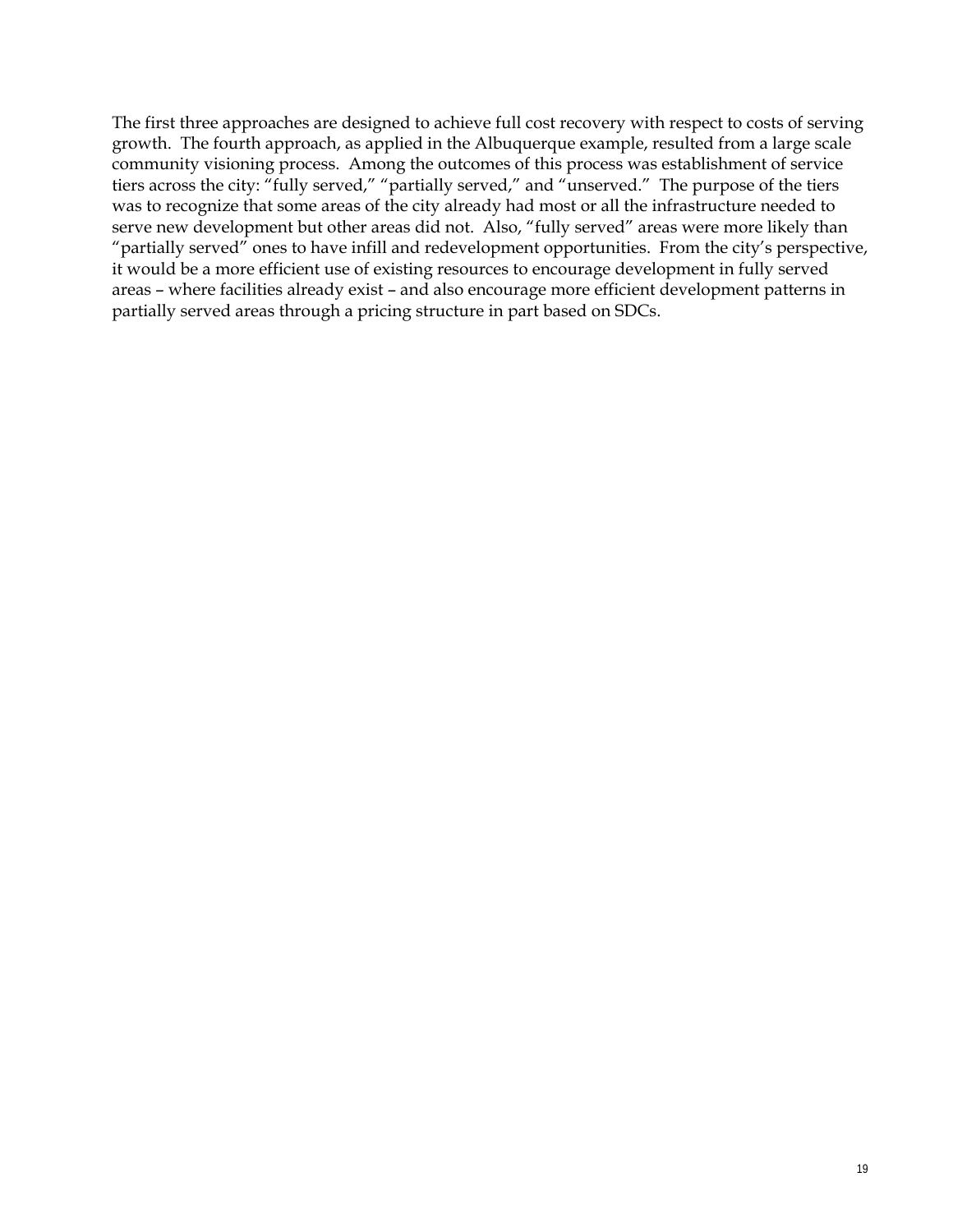# <span id="page-29-0"></span>**Assessment of Impact-Based SDCs**

# **Introduction**

An objective of this study is to develop model SDC approaches to assessment of SDCs based on system impact. As discussed previously, assessment of impact-based SDCs is one tool local jurisdictions can use to promote 2040 Growth Concept development, as the relative cost of serving developments within targeted high-density nodes and transit corridors is often less than serving development outside these areas, due to reduced system impacts. This objective is primarily addressed in the SDC methodology through development of the demand schedule, which defines how capacity requirements will be measured overall, and with respect to particular development characteristics.

The fundamental question to be addressed is whether the SDCs reflect the *impact* of new development on facilities. Variations in system impact related to the following development characteristics are considered:

- Land use type
- Development Size
- Density
- Location
- Configuration

This section presents the model approaches considered most consistent with the objective of assessment of impact-based SDCs. Recommended steps to implementation of these approaches are also identified in this section.

## **Model Approaches to Impact-Based SDC Assessment**

Table 4-1 summarizes the model approaches to impact-based SDC assessment. As development characteristics vary in impact on different infrastructure systems, the table is organized by infrastructure system and development characteristic. Examples of some of these approaches may be found in Appendix D (with some references to the examples in Appendix C).

A discussion of system impacts by development characteristic follows.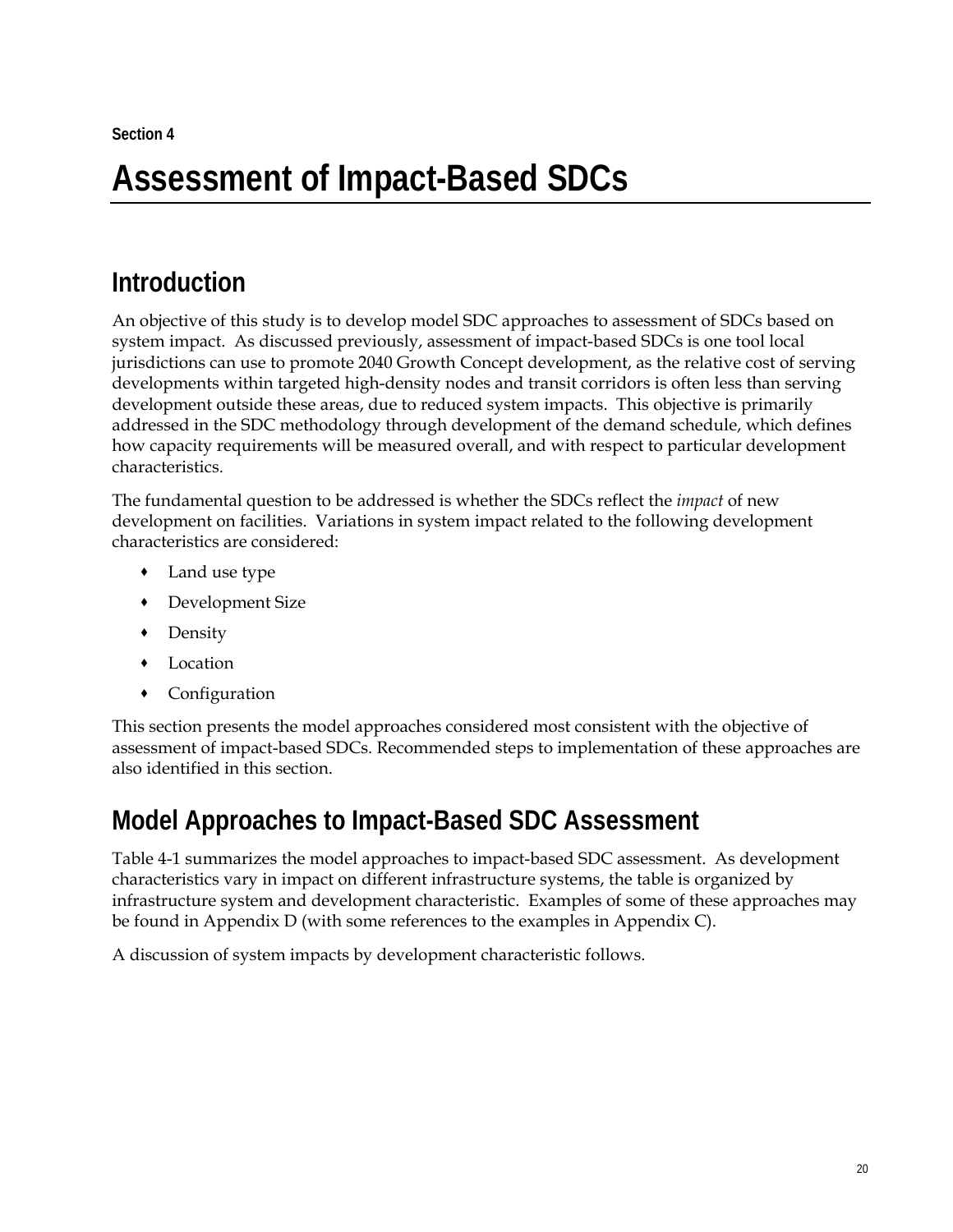<span id="page-30-0"></span>

| <b>System/Development</b><br><b>Characteristic</b> | <b>Model Approaches</b>                                                                     | <b>Rationale</b>                                                                                                                                                                                                                                    | <b>Appendix D Example(s)</b>       |
|----------------------------------------------------|---------------------------------------------------------------------------------------------|-----------------------------------------------------------------------------------------------------------------------------------------------------------------------------------------------------------------------------------------------------|------------------------------------|
| <b>Transportation</b>                              |                                                                                             |                                                                                                                                                                                                                                                     |                                    |
| Land Use Type                                      | Vary fees by dwelling and nonresidential                                                    | Data from Institute of Transportation Engineer                                                                                                                                                                                                      | City of Tucson                     |
|                                                    | land use type.                                                                              | (ITE) manuals provide data on trip<br>characteristics by numerous land use<br>categories.                                                                                                                                                           | City of Albuquerque                |
| Development Size                                   | Vary residential fees by house size.                                                        | Nonresidential SDCs are commonly assessed                                                                                                                                                                                                           | City of Tucson                     |
|                                                    |                                                                                             | based on development size, based on data from<br>ITE manuals. Recent examples of residential<br>SDC assessment relate trip generation to<br>number of occupants and house size.                                                                     | City of Albuquerque                |
| Density                                            | Vary residential fees based on number of                                                    | Higher density development has less impact on                                                                                                                                                                                                       | City of Kelowna                    |
|                                                    | units per lot.                                                                              | roadway system and is less costly to serve per<br>unit due to reduced linear feet of roadway.                                                                                                                                                       | <b>City of Prince George</b>       |
| Location and Configuration                         | Reductions in SDCs for downtown core                                                        | Compact nature of area leads to reduced trip                                                                                                                                                                                                        | City of Tucson                     |
|                                                    | and mixed use areas.                                                                        | generation and shorter trips. Proximity to<br>nonmotorized modes and mixed use leads to                                                                                                                                                             | City of Olympia                    |
|                                                    | Reductions in SDCs for development along<br>transit/bus corridors.                          | reduced trip generation and shorter trips.                                                                                                                                                                                                          | City of Atlanta                    |
| Green Design                                       | SDC discounts for transportation demand<br>management measures and site design<br>features. | Certain site design features (e.g., bike parking)<br>may reduce vehicle trip generation.                                                                                                                                                            | City of Olympia                    |
| Water                                              |                                                                                             |                                                                                                                                                                                                                                                     |                                    |
| Land Use Type                                      | Vary fees based on average number of<br>occupants/employees per unit.                       | The average number of occupants per unit<br>varies by dwelling type (single family vs.<br>multifamily) and land use type (nonresidential<br>employment density). The number of<br>occupants/employees is an indicator of potential<br>water demand. | <b>City of Prince George</b>       |
| Development Size                                   | Vary residential fees by lot size.                                                          | Systems are sized for peak demands which                                                                                                                                                                                                            | City of Santa Fe                   |
|                                                    |                                                                                             | often relate to summer irrigation and lot size.<br>Offers greater variation in fees than standard<br>scaling measures like meter size.                                                                                                              | City of Scottsdale (single family) |

#### **Table 4-1. Model Approaches to Assessment of Impact-Based SDCs**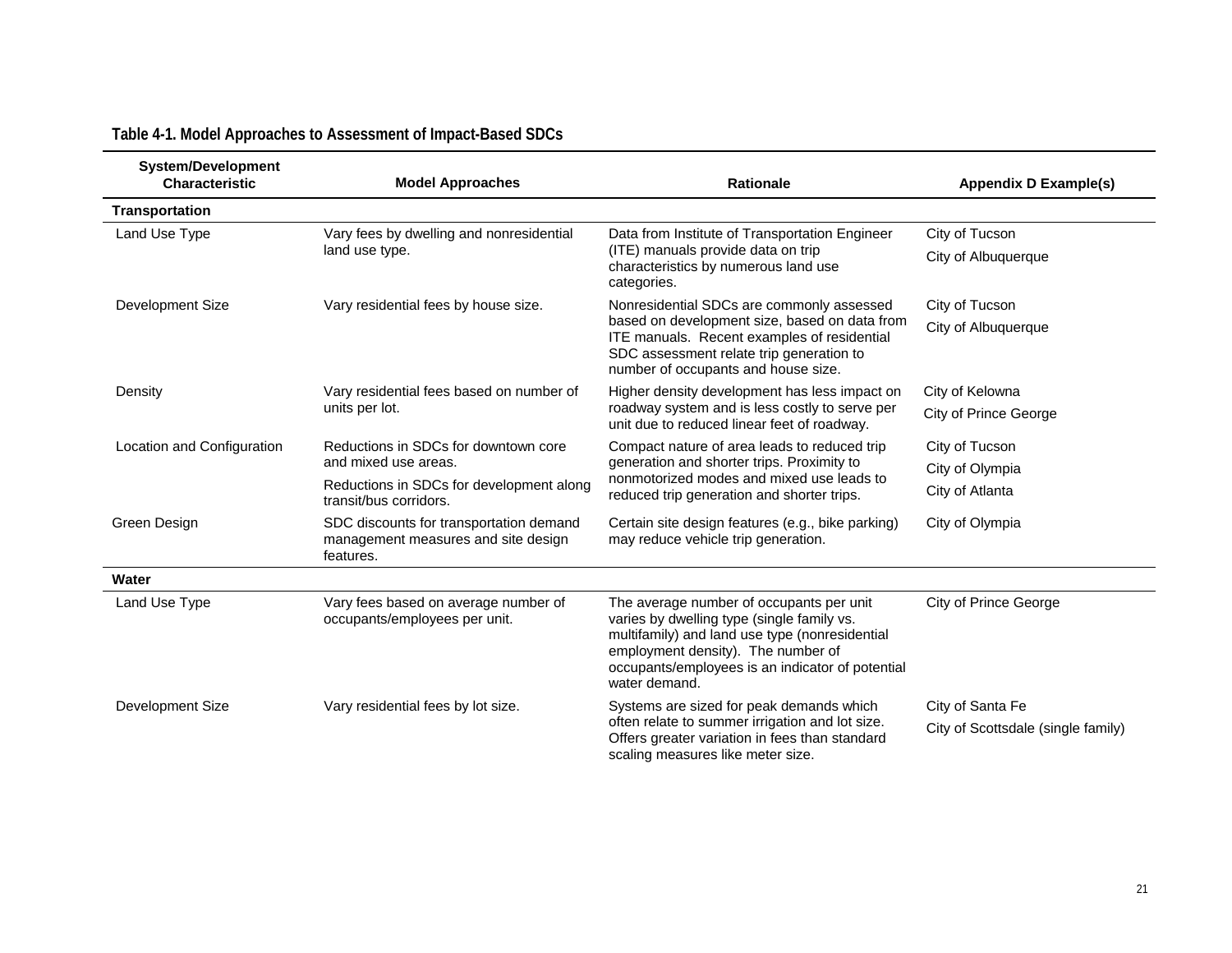#### **Table 4-1. Model Approaches to Assessment of Impact-Based SDCs**

| <b>System/Development</b><br><b>Characteristic</b> | <b>Model Approaches</b>                                                                                           | <b>Rationale</b>                                                                                                                                                                                                                         | <b>Appendix D Example(s)</b>                    |
|----------------------------------------------------|-------------------------------------------------------------------------------------------------------------------|------------------------------------------------------------------------------------------------------------------------------------------------------------------------------------------------------------------------------------------|-------------------------------------------------|
| Density                                            | Vary residential fees by density of lot.                                                                          | The number of units per lot is an indicator of                                                                                                                                                                                           | City of Scottsdale (multifamily)                |
|                                                    |                                                                                                                   | both house and lot size, and thus an indicator of<br>potential water demand. Higher density/reduced                                                                                                                                      | City of Kelowna, BC                             |
|                                                    |                                                                                                                   | lot width per unit requires reduced linear feet of<br>water main.                                                                                                                                                                        | City of Prince George, BC                       |
| Location                                           | Vary fees by area.                                                                                                | Projected demand per unit varies by area.                                                                                                                                                                                                | City of Scottsdale                              |
| Green Design                                       | Discount SDCs for certain building or site<br>design features.                                                    | Building and site design may be a factor in<br>reducing water use per unit.                                                                                                                                                              | None identified.                                |
| <b>Storm Water</b>                                 |                                                                                                                   |                                                                                                                                                                                                                                          |                                                 |
| Land Use Type                                      | Vary fees based on estimated runoff<br>equivalencies.                                                             | Potential runoff is generally a function of the<br>amount of impervious area which relates to the<br>dwelling density for residential, site coverage for<br>nonresidential, and average percent impervious<br>coverage by land use type. | City of Prince George                           |
| Development Size                                   | Vary fees by impervious area of specific<br>development.                                                          | The amount of impervious area is an indicator of<br>potential runoff which may be measured for<br>each individual development.                                                                                                           | City of Albuquerque (Appendix C)                |
| Density                                            | Vary fees by number of residential units<br>per acre.                                                             | Higher density/reduced lot width per unit<br>requires reduced linear feet of stormwater<br>mains.                                                                                                                                        | <b>City of Prince George</b>                    |
| Location                                           | Vary fees by area.                                                                                                | Projected capital investment needs vary by<br>area.                                                                                                                                                                                      | <b>City of Prince George</b>                    |
| Green Design                                       | Discounts for on-site detention above                                                                             | On-site improvements may be effective at                                                                                                                                                                                                 | City of Eugene                                  |
|                                                    | development standards; Reduced fees<br>overall as a result of required design<br>standards (e.g., green streets). | controlling runoff beyond standards. Requiring<br>all developments to control runoff can reduce<br>need for system capacity overall.                                                                                                     | <b>City of Prince George</b><br>City of Gresham |
| <b>Sewer</b>                                       |                                                                                                                   |                                                                                                                                                                                                                                          |                                                 |
| Land Use Type                                      | Vary fees based on average number of                                                                              | The average number of occupants per unit                                                                                                                                                                                                 | City of Prince George                           |
|                                                    | occupants or employees per unit.                                                                                  | varies by dwelling (single family vs. multifamily)<br>and land use type (nonresidential employment<br>density). The number of occupants/employees<br>is an indicator of potential water demand and<br>resulting wastewater volume.       | City of Scottsdale                              |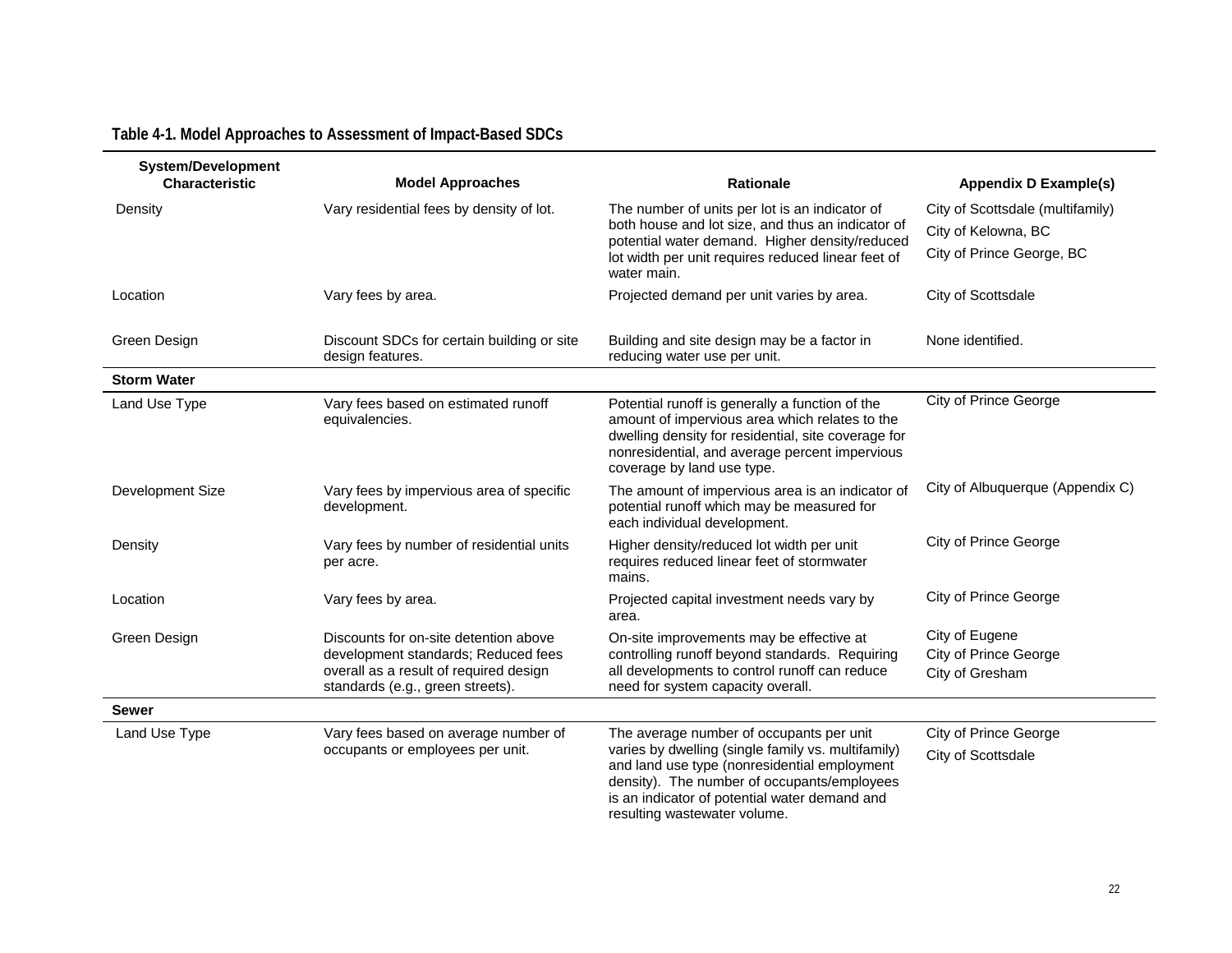#### **Table 4-1. Model Approaches to Assessment of Impact-Based SDCs**

| <b>System/Development</b><br><b>Characteristic</b> | <b>Model Approaches</b>                                    | <b>Rationale</b>                                                                                                                                       | Appendix D Example(s)            |
|----------------------------------------------------|------------------------------------------------------------|--------------------------------------------------------------------------------------------------------------------------------------------------------|----------------------------------|
| Development Size                                   | Vary residential fees by house size.                       | House size relates to number of occupants,<br>which relates to winter average water use<br>(typically used to estimate sewage flow).                   | City of Eugene                   |
| Density                                            | Vary residential fees by density of lot.                   | The number of units per lot is an indicator of                                                                                                         | City of Scottsdale (multifamily) |
|                                                    |                                                            | house size, and thus an indicator of potential<br>wastewater volume. Higher density/reduced lot                                                        | City of Kelowna, BC              |
|                                                    |                                                            | width per unit requires reduced linear feet of<br>sewer mains.                                                                                         | City of Prince George, BC        |
| Location                                           | Vary fees by area.                                         | Projected system flow contribution per unit                                                                                                            | City of Scottsdale               |
|                                                    |                                                            | varies by area. Projected capital investment<br>needs vary by area.                                                                                    | City of Prince George            |
| Green Design                                       | Discount SDCs for certain building design<br>features.     | Building design may be a factor in reducing<br>wastewater flow volume.                                                                                 | None identified                  |
| <b>Parks</b>                                       |                                                            |                                                                                                                                                        |                                  |
| Land Use Type                                      | Vary fees by dwelling and nonresidential<br>land use type. | Dwelling type is an indicator of number of<br>occupants. Nonresidential depends on nexus,<br>but generally related to number of employees<br>per unit. | City of Prince George            |
| Development Size                                   | Vary fees by house size.                                   | House size is an indicator of number of<br>occupants.                                                                                                  | City of Albuquerque (Appendix C) |
| Density/Location                                   | Vary fees by location/density.                             | Number of occupants per unit varies by                                                                                                                 | City of Albuquerque (Appendix C) |
|                                                    |                                                            | location/density.                                                                                                                                      | City of Olympia                  |
| Configuration, Green Design                        | None identified.                                           | None identified.                                                                                                                                       | None identified                  |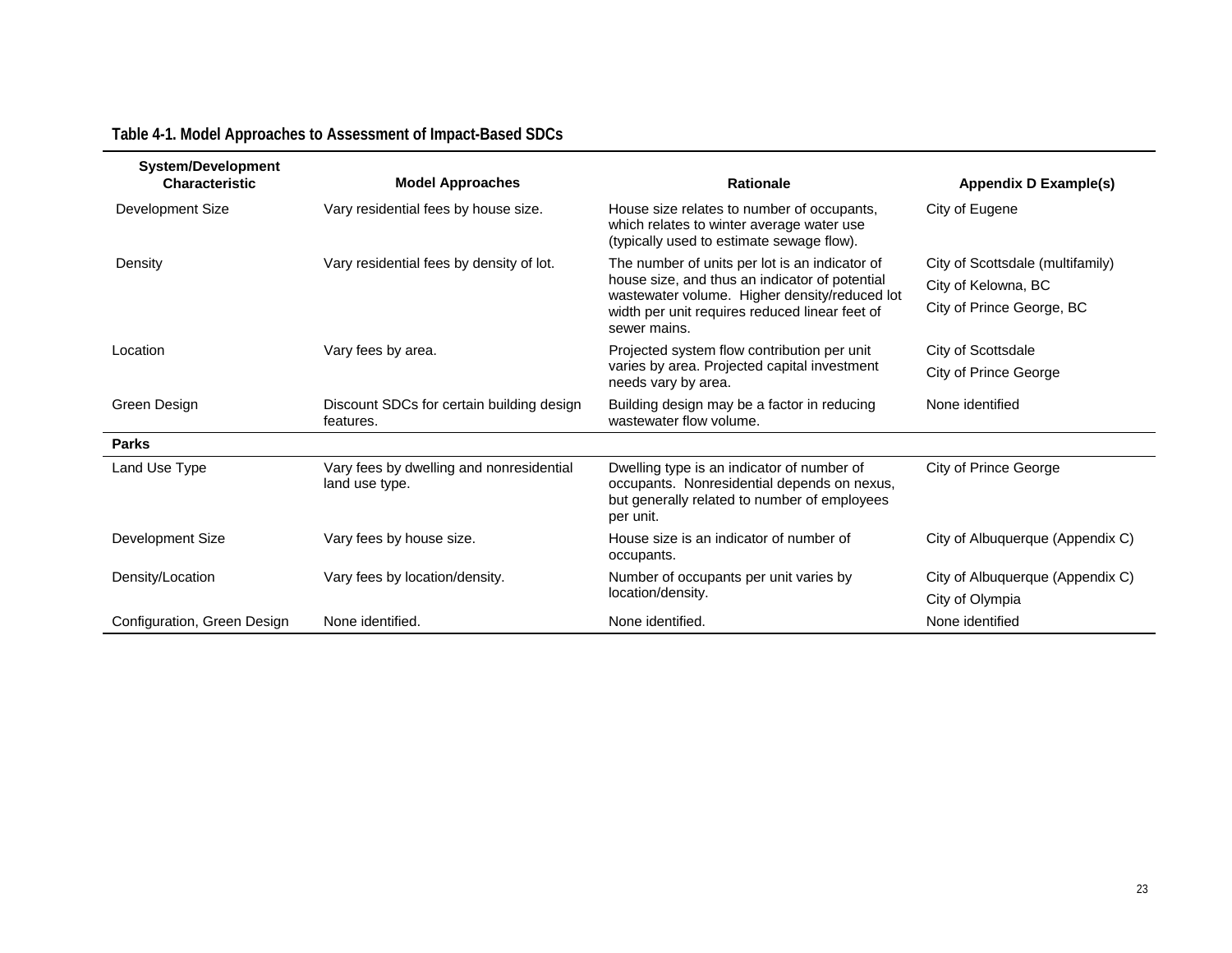#### <span id="page-33-0"></span>**Land Use Type**

Land use is a factor in SDC assessment especially for parks and transportation systems, which at a minimum, reflect land use type and most often, include differentiations by dwelling type to recognize variations in average number of occupants per unit. For stormwater, water, and wastewater systems, SDCs are often assessed based on a scaling measure that is uniformly applied to all land use types. For example, impervious area is most often used for assessment of stormwater<sup>[10](#page-33-0)</sup> SDCs for all land use types. Similarly, SDC programs for water and sewer are often based on plumbing fixture units or meter size and assessed uniformly for all development types.

In some cases, certain land uses may be exempt from SDCs altogether. Historically, this has been most often the case for nonresidential land uses and park SDCs. Assessment of SDCs requires demonstration of a rational nexus between the development and need for system capacity. Recently, more and more jurisdictions have adopted park SDCs for nonresidential development, including the cities of Beaverton, Gresham, Hillsboro, Lake Oswego, Oregon City, Sherwood, Tigard, Washington Co., and Wilsonville. The nexus for nonresidential development and park demand is typically established through park surveys, hours of opportunity (where potential park use is estimated for work vs. home-based time), or other models.

#### **Development Size**

Most fee schedules for all infrastructure systems include some basis for assessing differential SDCs to nonresidential development based on development size. Scaling measures are common in the assessment of SDCs for nonresidential development, due to the wide variation in developments (see Appendix B for common scaling measures). Variation in SDCs based on size of development has been less common practice for assessing residential development, though that is changing. As with dwelling type, dwelling size is a potential indicator of the number of occupants, and therefore an important factor in park and other system SDC assessments.

Table 4-2 shows the relationship between house size, persons per unit, and lot size based on national data; specifically, as house size increases so does persons per unit and lot size.

| <b>House Size</b>            | Persons | Lot Size |
|------------------------------|---------|----------|
| Less than 500 square feet    | 2.21    | 0.22     |
| 500 to 999 square feet       | 2.27    | 0.25     |
| 1,000 to 1,499 square feet   | 2.51    | 0.33     |
| 1,500 to 1,999 square feet   | 2.69    | 0.37     |
| 2,000 to $2,499$ square feet | 2.89    | 0.43     |
| $2,500+$ square feet         | 3.02    | 0.52     |

| Table 4-2. Relationship between House Size, Persons per Unit, and Lot Size |  |  |
|----------------------------------------------------------------------------|--|--|
|----------------------------------------------------------------------------|--|--|

Source: Adapted from American Housing Survey 2001.

 $\overline{a}$ 

<sup>&</sup>lt;sup>10</sup> The use of land use categories is sometimes used to estimate impervious area based on standard coverage ratios. Also, as runoff water quality issues become more important and costly to address, development of differential fees based on the quality of runoff by land use type may become more common practice.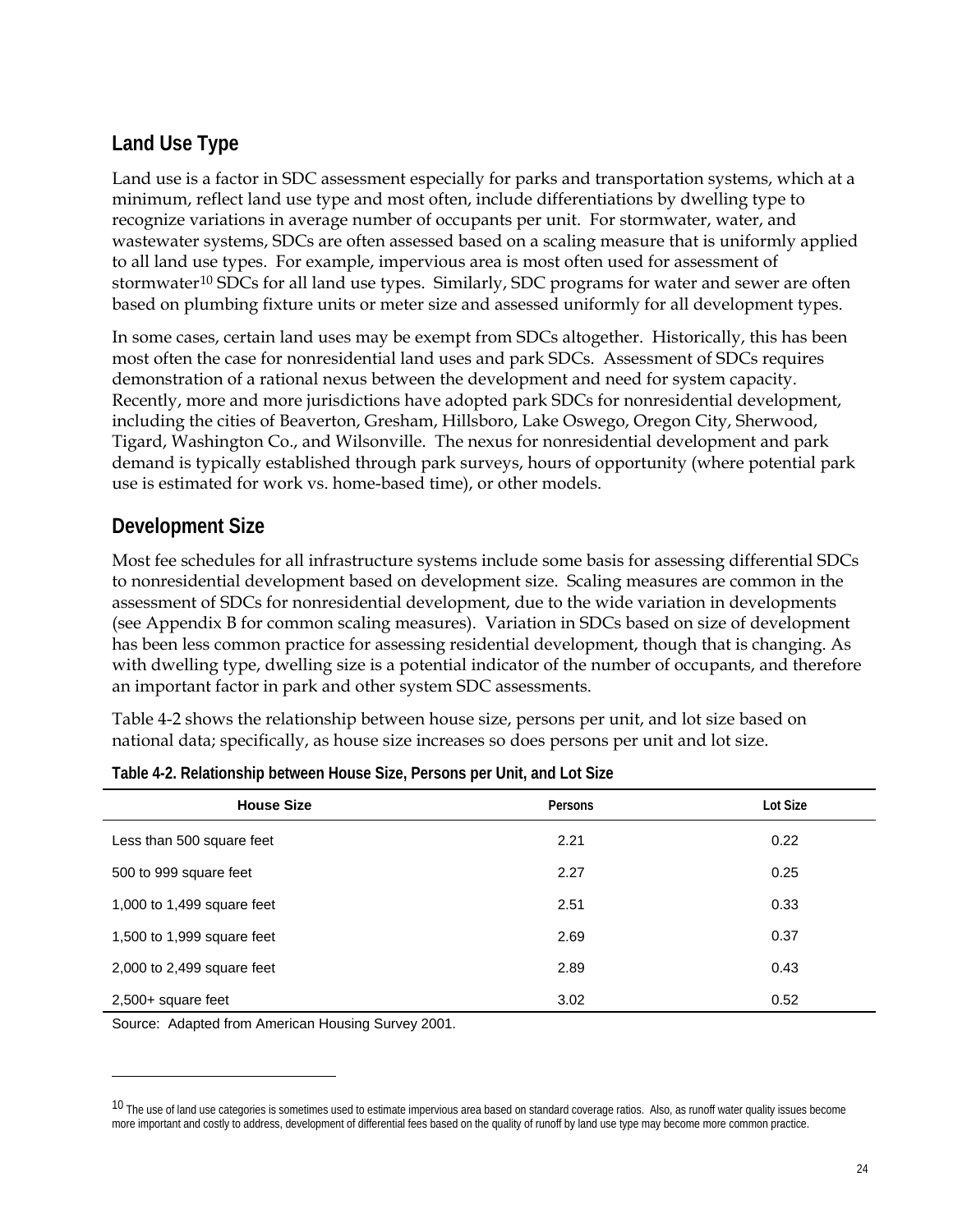<span id="page-34-0"></span>The relationships illustrated in Table 4-2 may vary locally, particularly for lot size, when there is a high incidence of large homes on small lots. Appendix D provides examples (City of Tucson and City of Eugene) of how house size has been correlated to system impacts for transportation and utilities based on local census and other data.[11](#page-34-0)

#### **Density**

Density of the geographic area within which development occurs (as opposed to density of the development itself) is an important characteristic for certain infrastructure systems, namely transportation and utilities.

#### **Transportation**

 $\overline{a}$ 

As indicated by Table 4-3, for transportation systems, density has a strong influence on mode choice to destinations and distance to destinations. Higher-density areas may lend themselves to more walking and bicycling to some destinations than lower-density areas, and higher-density areas may have public transit options that lower-density areas do not. Also, higher-density areas may make the trips between destinations shorter.

| <b>Housing Units Per Square Mile</b> | <b>Private Motor</b><br><b>Vehicle</b> | <b>Bus</b> | Rail  | <b>Bicycle</b> | Walk | <b>All Other</b><br><b>Modes</b> |
|--------------------------------------|----------------------------------------|------------|-------|----------------|------|----------------------------------|
| $26 - 750$                           | 97.0%                                  | 0.5%       | 0.3%  | 0.1%           | 1.7% | 0.5%                             |
| 751 - 2,000                          | 95.4%                                  | 1.1%       | 1.2%  | 0.3%           | 1.4% | 0.6%                             |
| $2.001 - 4.000$                      | 92.4%                                  | 2.8%       | 1.6%  | 0.4%           | 2.4% | 0.4%                             |
| $4.001 - 6.000$                      | 82.4%                                  | 7.4%       | 3.2%  | 1.4%           | 5.0% | 0.7%                             |
| $6,000+$                             | 56.6%                                  | 13.7%      | 18.7% | 1.4%           | 8.6% | 0.9%                             |
| All (average)                        | 90.9%                                  | 2.90       | 2.5%  | 0.5%           | 2.8% | 0.5%                             |

|  | Table 4-3. Trip Distribution by Density, 2001 |  |
|--|-----------------------------------------------|--|

Source: Adapted from *Nationwide Household Transportation Study 2001*, calculated based on mode journey to work by workers using only complete responses and grouping detailed mode categories into the ones reported here.

As shown in Table 4-3, although the private motorized vehicle mode (car, van, sport utility vehicle, pick-up truck, large truck) dominates in all categories, use of this mode falls considerably between the 4,000-6,000 and over 6,000 unit-per-square-mile categories (essentially cluster home to townhouse density). The data show that trips via bus nearly double between the same density categories, while rail trips increase nearly six-fold. Walking to work increases at about the same rate between the three most-dense categories.

Regional data from Metro's 1994 Travel Behavior Survey also show that area density and proximity to transit reduce vehicle miles per capita, as reliance on auto use decreases in favor of transit and other modes (walking and bike).

<sup>&</sup>lt;sup>11</sup> For a more complete discussion of using house size as a variable in impact fee assessment, see "Impact Fees and Housing Affordability: A Guidebook for Practitioners" (U.S. Department of Housing and Urban Development, Washington DC, April 2007)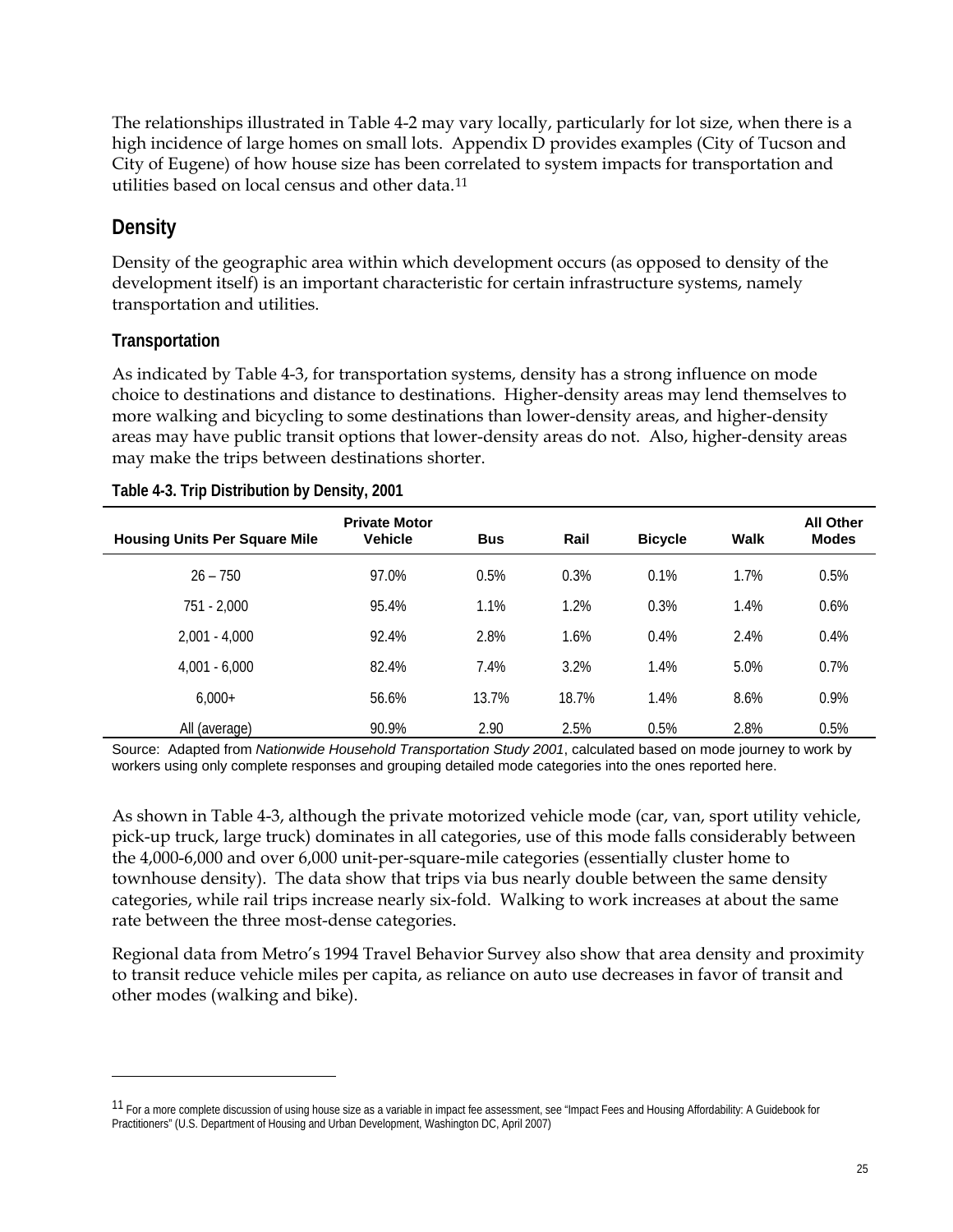<span id="page-35-0"></span>As indicated in Table 4-1, Appendix D provides examples of impact-based SDC assessment, where reduced fees are assessed in the high-density urban core area, relative to other parts of the city.

#### **Utilities**

 $\overline{a}$ 

Studies have also shown that area density is a substantial influencing factor in extending water, wastewater and stormwater systems. Burchell's synthesis of literature suggests that areas with higher-density development (more than 6 units per acre) are about 20 percent to 30 percent less costly to serve with utility services than lower density.[1](#page-35-0)2 Two separate issues are considered. First, as density decreases the cost of providing the network of mains and other improvements outside subdivisions increases. Second, the costs of central water and wastewater facilities are roughly constant for average daily personal use, but increases in water demand in certain months occurs as density declines reflecting greater outdoor use for irrigation, swimming pools, and car washing.

For the network cost, consider a very simplistic set of assumptions: a) the same size of water and wastewater main can serve the same number of people whether they are concentrated in one square mile of development or 10 (that is, as land area increases density decreases proportionately); b) the main traverses through the center of a square mile and residential developments tap onto it and internalize costs of extending the network within them (that is, each connecting development serves an area a half mile wide); c) the terrain is unproblematic; and d) the cost to install a mile of water and wastewater mains is \$250,000 each or \$500,000 together. These simplistic assumptions allow for calculation of the variation in water and wastewater network costs by density which is shown in Table 4-4.

| Residential Units Per Square Mile, Range | Residential Units Per Square Mile, Average | <b>Cost Per Unit*</b> |
|------------------------------------------|--------------------------------------------|-----------------------|
| $26 - 700$                               | 500                                        | \$1,000               |
| 701 - 2,000                              | 1,200                                      | \$417                 |
| $2,001 - 4,000$                          | 3,000                                      | \$167                 |
| $4,001 - 6,000$                          | 5,000                                      | \$100                 |
| >6.000                                   | 7.000                                      | \$71                  |

**Table 4-4. Water and Wastewater Network Costs per Unit by Density** 

\*Based on \$250,000 per mile for water and wastewater mains

While the example in Table 4-4 indicates that costs of providing the network of mains may decrease in higher density areas, the simplifying assumptions may not hold true in all cases and tends to limit use of density as a factor in SDC assessment. Specifically, for high density areas where infill and redevelopment requires upsizing existing mains, installation costs per unit may actually be higher than lower density areas due to construction complexities (e.g., the need to dig up existing infrastructure beyond just the water mains to replace the existing facilities).

An example of assessing SDCs based on area density was discussed in Section 3 (Sacramento Regional County Sanitation District Sewer SDC). In this case, the SDC schedule for higher density infill areas was lower than the fees in other areas, reflecting a reduced allocation of conveyance

<sup>12</sup> Robert Burchell, et al., *The Costs of Sprawl Revisited*, National Academy of Sciences (2000).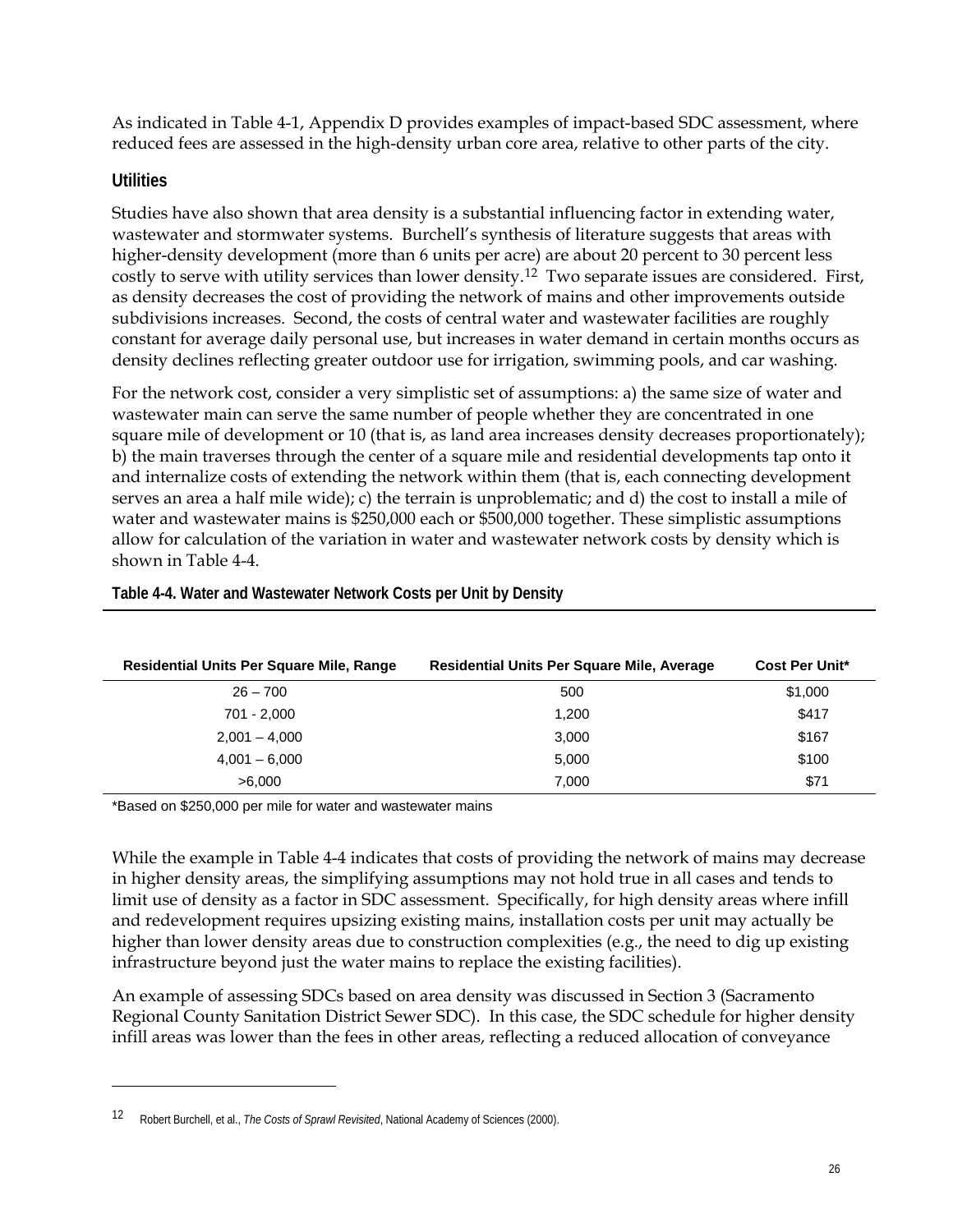system costs that stemmed from the district's policy objective to encourage development in infill areas. Appendix D provides an example from the City of Prince George, BC, where higher density developments are assessed lower fees based on the reduced lot width, which is assumed to correlate to reduced linear feet of required water, sewer, and stormwater mains.

As discussed above, area density may be an indicator of peak water demands that impact sizing of capacity in central facilities. Peak water use is driven largely by outdoor water uses, and in particular lawn irrigation and in some areas swimming pools, both which tend to increase with larger lots. However, lot size is the more common approach to assessing SDCs. As indicated in Table 4-1, the City of Scottsdale assesses SDCs based on the density of the lot (number of units per acre) which is an indicator of individual unit lot sizes which the city has further correlated to variations in water use per unit. Similarly, the City of Kelowna, BC, has determined relative water and sewer capacity demands per unit for four levels of residential density.

### **Location**

Location in this section focuses on distance from service and demand variations by area, as a potential indicator of system impact. Section 3 addressed location variations attributable to cost factors like land prices and LOS considerations.

Proximity to service as a factor in SDC assessment has been most commonly applied in transportation SDC development, related specifically to proximity to public transit. National studies have shown that dwelling units within one-half mile of transit stations have about 60 percent fewer automobiles than their metropolitan area averages. Such data led the City of Atlanta to offer discounts on SDCs to developments located near transit. In addition, studies have shown that rail transit ridership ranges from 25 to 50 percent of workers living within  $\frac{1}{4}$  mile of stations and half that between  $\frac{1}{4}$  and  $\frac{1}{2}$  mile. Bus transit ranges from 15 to 30 percent for workers living within  $\frac{1}{4}$  mile of the bus line and about half that between  $\frac{1}{4}$  and  $\frac{1}{2}$  mile. Local data to conduct such analyses is available from the Census Transportation Planning Package for metropolitan areas.

Research for this project did not reveal any examples of location variation with respect to distance from service for other infrastructure systems (i.e., utilities and parks). The integrated nature of utility systems tends to limit the use of distance from service as an indicator of system impact. As Table 4-1 indicates, the City of Scottsdale does assess differential water SDCs to two service areas within the city reflecting both differences in water supply costs by area (as discussed in Section 3), and area-specific water demand patterns per unit.

Parks system impact is predominantly measured by people, which generally relates more to density, unit size or type, than location. Though, as indicated in Table 4-1, the City of Albuquerque has developed a park SDC that varies by location, reflecting area-specific average occupants per unit. The City of Olympia also charges a lower SDC to multifamily developments locating in the downtown area, compared to other parts of the City, reflecting analysis of downtown demographics indicating a reduction in demand for parks.

## **Configuration**

Development configuration as a factor in system impact and SDC assessment, like proximity to service, is generally limited to transportation systems. Mixed uses and, greater still, masterplanned mixed-use developments, have been found to reduce automobile use substantially. When living-working-shopping-services are all nearby, fewer car trips are needed and the distance traveled is reduced. For example, in a typical single-use office/business park, walking trips may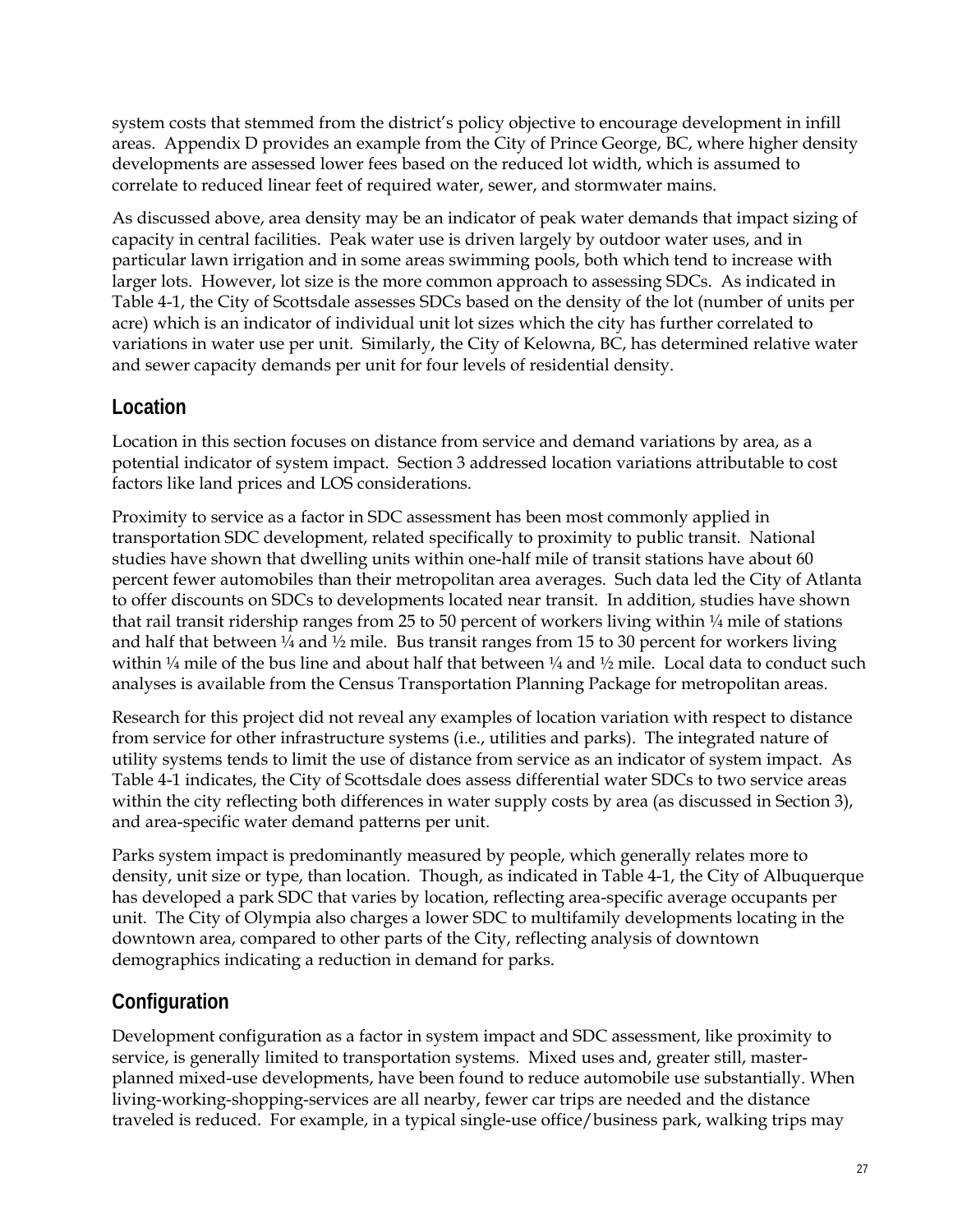account for 3 to 8 percent of all mid-day trips. That figure rises to 20 to 30 percent when other uses are accessible such as shopping, and personal and financial services.

Even greater gains are made when new community design combines compact development, mixed uses, connectivity, and networks of pedestrian and bicycle pathways - even in the suburbs. Modern neo-traditional or new urbanism designs reduce trip lengths and induce non-vehicular use for short trips, especially if also served by mass transit. Studies in California have shown that when compared to conventional suburban subdivisions with single or few uses, curvilinear streets, and cul-de-sacs, modern new community design can reduce vehicle miles traveled (VMT) by 50 percent. These adjustments would need to be made on a case-by-case basis.

On this point, it is useful to note that most road SDC ordinances allow a developer to prepare an "individual fee calculation study" to demonstrate that their project will have less impact on the road system than indicated by the fee schedule. The developer of a mixed-use project could use this option to quantify the reduction in external trips that should be expected due to the nature of the project. For example, the current edition of ITE's *Trip Generation* shows an across-the-board reduction of about 10 percent in trips generated within planned unit developments.

## **Green Design**

Though historically, consideration of 'green' design characteristics have had limited application in the assessment of SDCs, recent examples within the region highlight potential use in the future, particularly for stormwater systems. For example, adoption of green design standards applicable to all development have led to reduced SDCs in some communities, through reduced need for public infrastructure investment. Communities have also adopted SDC schedules that include discounts for implementation of certain building and site design features that are designed to reduce system impact. For example, the City of Olympia provides reductions in SDCs for implementation of transportation demand management measures, including installation of bicycle parking structures, and other features to encourage reduced motor vehicle use.

# **Recommendations to Implementation of Model Approaches to Impact-Based SDC Assessment**

Recommended actions related to the implementation of impact-based SDCs are provided in Table 4-5.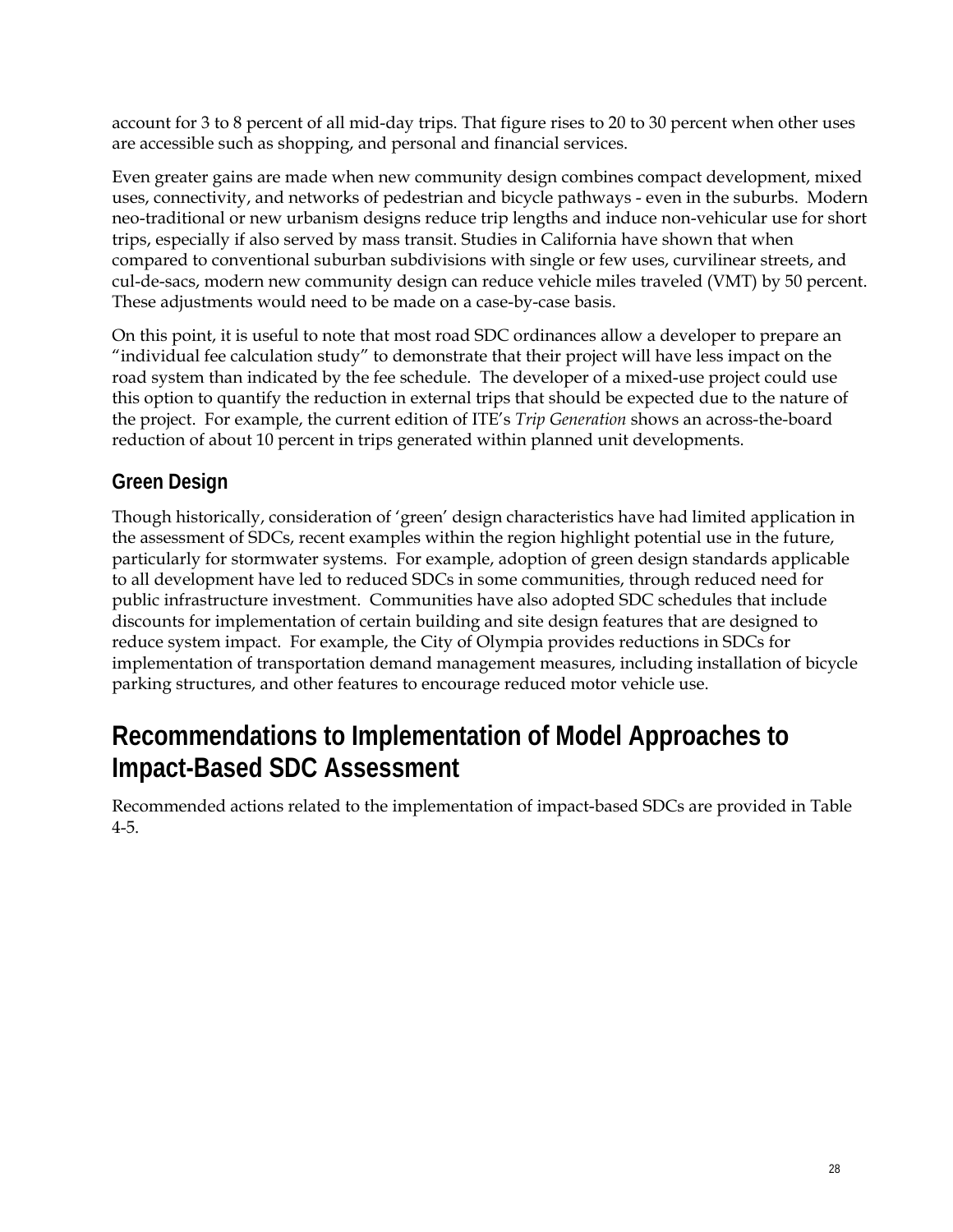| <b>Considerations</b>                                                                   | <b>Specific Issue(s)</b>                                                                                                   | <b>Recommended Action(s)</b>                                                                                                          | Ownership                                                                                                             |  |
|-----------------------------------------------------------------------------------------|----------------------------------------------------------------------------------------------------------------------------|---------------------------------------------------------------------------------------------------------------------------------------|-----------------------------------------------------------------------------------------------------------------------|--|
| <b>Financial/Technical</b>                                                              |                                                                                                                            |                                                                                                                                       |                                                                                                                       |  |
| Information to substantiate<br>cost differences by<br>development characteristic.       | Cost factors vary by jurisdiction.<br>Need to quantify development<br>characteristic/system impact                         | Utilize all available local data sources (e.g.,<br>system models, water use records, U.S. Census<br>data, and engineering studies).   | Local jurisdictions: data analysis and<br>development; policy based adjustments<br>Metro: Regional source of data for |  |
|                                                                                         | relationships.<br>Impacts of green design features less<br>established and require mechanism for<br>long-term enforcement. | Supplement local data with regional and national<br>data, and developer-provided information.                                         | transportation system information.<br>Continue to share information on other                                          |  |
|                                                                                         |                                                                                                                            | Disaggregate SDC cost components to allow for<br>discount of particular component costs (e.g.,<br>water treatment vs. distribution).  | infrastructure systems as regional<br>infrastructure analysis continues.                                              |  |
|                                                                                         |                                                                                                                            | Consider policy-based adjustments to encourage<br>particular development design features (e.g., bike<br>parking or green streets).    |                                                                                                                       |  |
|                                                                                         |                                                                                                                            | Consider municipal code revisions to allow for<br>enforcement (e.g., long-term maintenance of<br>drainage systems or other features). |                                                                                                                       |  |
| Perceived need to create<br>benefit districts.                                          | Limiting revenue to a particular district<br>will limit flexibility and feasibility of<br>funding projects.                | Establish assessment districts except in limited<br>circumstances when specialized facilities are<br>required for specific areas.     | Local jurisdictions                                                                                                   |  |
| <b>Political/Governance</b>                                                             |                                                                                                                            |                                                                                                                                       |                                                                                                                       |  |
| Political support to<br>implement differential SDCs.                                    | Public understanding of relative<br>impacts.                                                                               | Outreach/involve stakeholders in the SDC<br>development process.                                                                      | Local jurisdictions                                                                                                   |  |
|                                                                                         | Concern about increased<br>administrative burden.                                                                          | Focus on the equity of linking different fees to<br>different system impacts.                                                         |                                                                                                                       |  |
|                                                                                         | Intergovernmental coordination may be<br>required.                                                                         | Use SDC revenue to pay for initial methodology<br>development cost. Track costs over time.                                            |                                                                                                                       |  |
|                                                                                         |                                                                                                                            | Pursue intergovernmental agreements for joint<br>planning areas.                                                                      |                                                                                                                       |  |
| <b>Legal/Regulatory</b>                                                                 |                                                                                                                            |                                                                                                                                       |                                                                                                                       |  |
| Statutory requirements do<br>not limit consideration of<br>development characteristics. | Challenges require demonstration that<br>SDC decisions are based on<br>substantial evidence.                               | Document methodological decisions.                                                                                                    | Local jurisdictions                                                                                                   |  |

## **Table 4-5. Steps to Implementation of Model Approaches to Impact-Based SDC Assessment**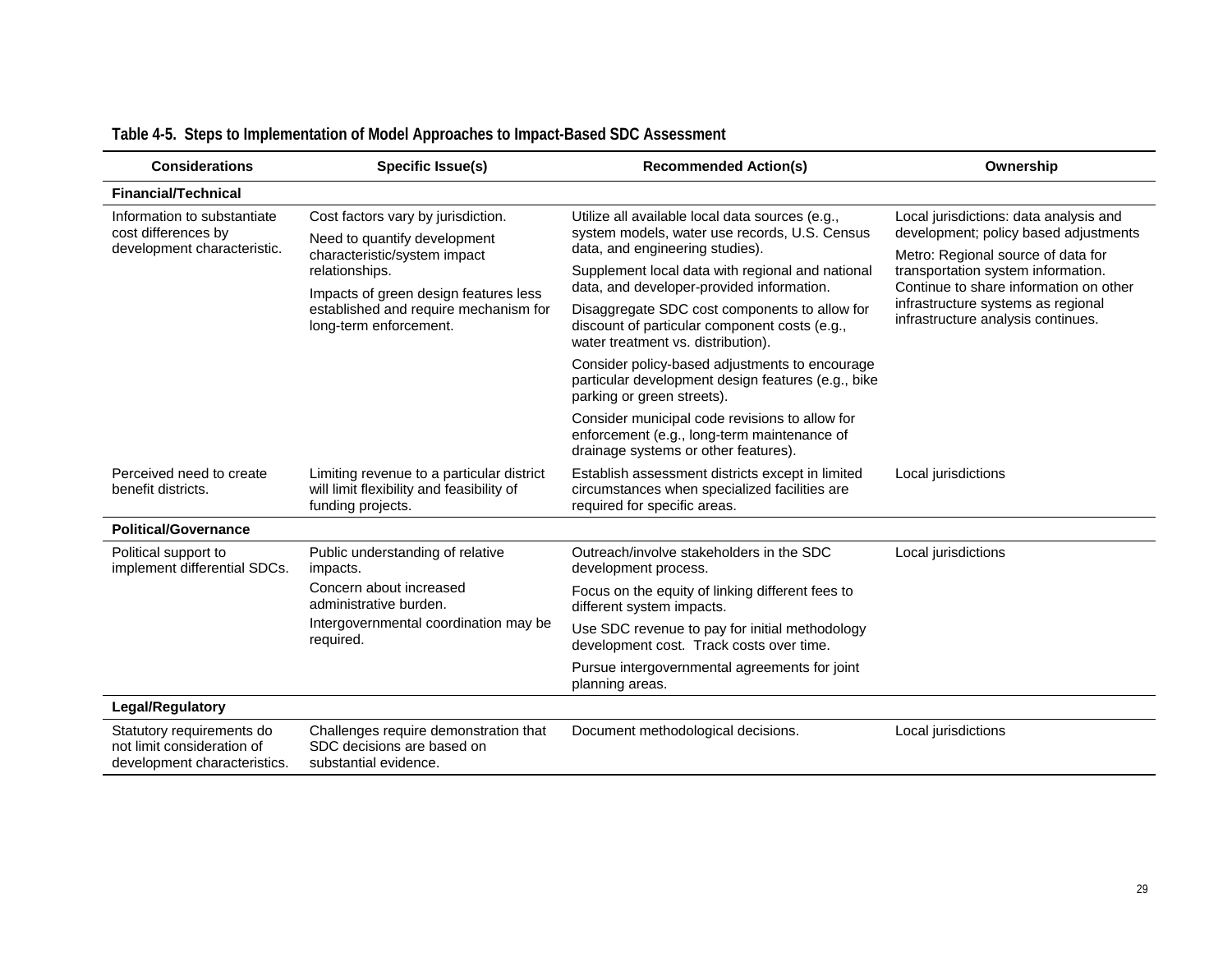# <span id="page-39-0"></span>**Financial/Technical**

-

### **Establishing Development Characteristic/System Impact Relationships**

One of the primary considerations related to implementation of model approaches that differentiate SDCs is establishing the cost of service differences of specific development characteristics.

As discussed above, our research found a number of development characteristic and system impact relationships fairly well documented and accepted,<sup>[13](#page-39-0)</sup> including:

- Lower roadway system impact associated with higher density (particularly central city/urban core) and mixed use development areas and areas with proximity to alternative transportation modes.
- Reduced water and sewer demand for smaller house sizes and lots.
- Increased park system and other system impacts associated with larger house sizes and dwelling unit types with greater number of occupants per unit.<sup>[14](#page-39-0)</sup>

In addition, the notion that it is less expensive to add capacity than length (i.e., higher density development can be served at a lower cost per unit) is generally accepted when it comes to developing new areas (as illustrated in Table 4-4 for example). However, if additional capacity is required in already developed areas (particularly urbanized areas), then construction costs may be impacted by the need to navigate existing infrastructure, traffic, etc., which may potentially mitigate some of this cost savings of serving higher density development in urban areas, relative to greenfield areas, at least in the short run. However, the fact that existing developed areas tend to have some amount of available capacity already, may make the average costs of accommodating higher density infill and redevelopment relatively lower than unserved areas.

As illustrated by the examples in Appendix D, local jurisdictions can use both technical and policybased approaches to establish differential SDCs reflective of development characteristics. Specifically, as indicated in Table 4-5, local jurisdictions can take the following steps to build a basis for assessing impact-based SDCs:

- Explore local sources of data to evaluate development demand characteristics related to location (primarily transit corridors and centers vs. other areas), density, and house size. Data sources may include transportation models, water use records, and census data.
- Supplement local data with regional or national data on demand characteristics including: alternative transportation modes, trip lengths, water/wastewater demand by house/lot size, and persons per household.
- Allow developers to submit impact studies based on defined parameters (as discussed previously in this section under "Configuration").

<sup>13</sup> See Appendices C and D for sample analyses conducted at a local level; other studies include, *The Costs of Sprawl Revisited*, National Academy of Sciences (2000). And "Do Development Cost Charges Encourage Smart Growth and High Performance Design? An Evaluation of Development Cost Charge Practices in British Columbia", Coriolis Consulting Corp for West Coast Environmental Law (September 2003)

<sup>14</sup> See "Impact Fees and Housing Affordability: A Guidebook for Practitioners" (U.S. Department of Housing and Urban Development, Washington DC, April 2007)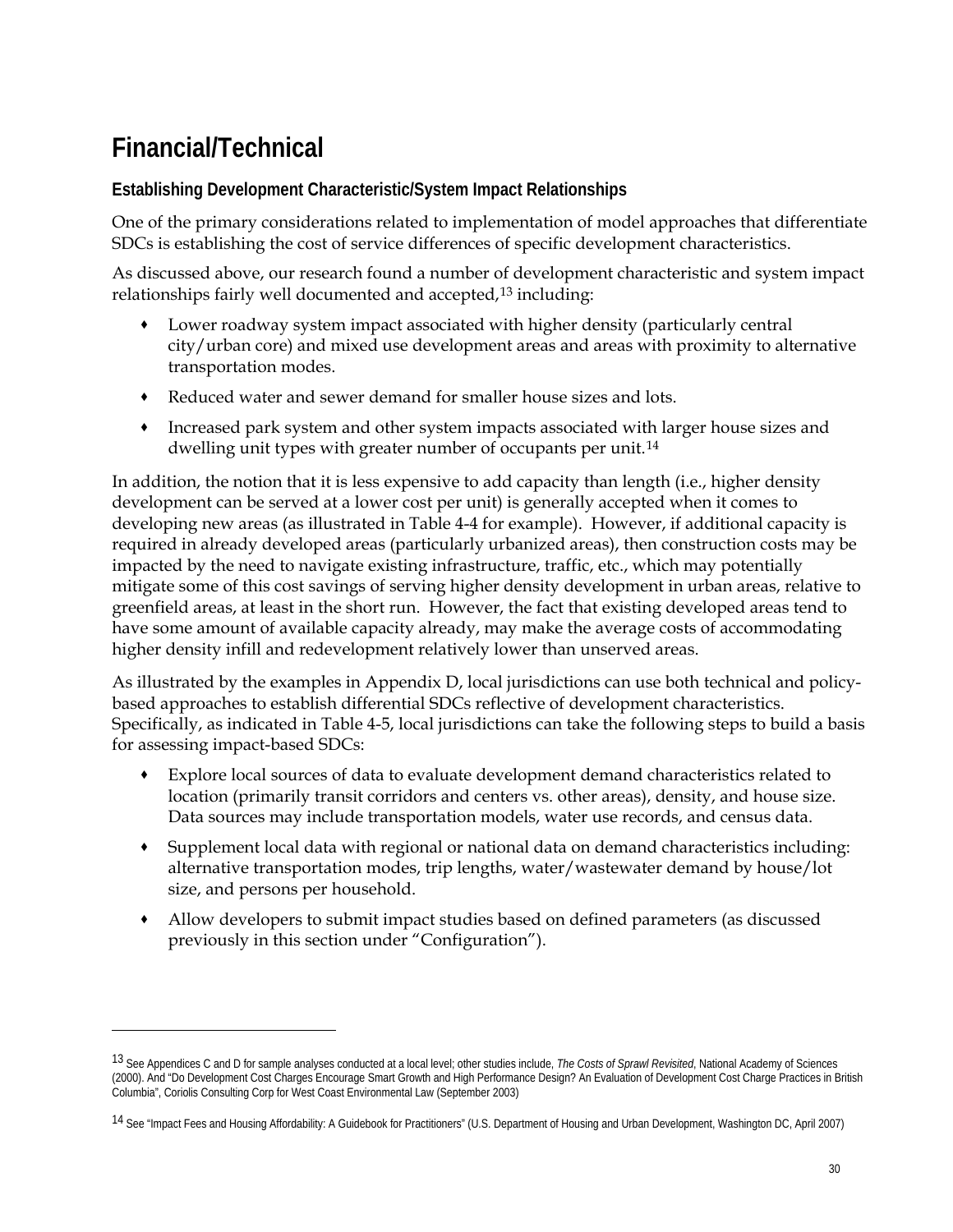Consider existing local data (e.g., planning and engineering studies, recent capital improvement project experience) available to support development of cost differences by location and density.

### **Green Design Issues**

As discussed previously in this section, incorporation of building design and site feature impacts in SDC assessment is still limited, but examples of green design application are growing, particularly in the Metro area.

Recommended steps related to continued development of green design SDC applications include:

- 'Unbundling' the SDCs computing separate cost elements for each system component to allow for a technical basis for discounting specific SDC components. For example, water SDCs may comprise multiple components including: supply/treatment, distribution, and storage components. To the extent that green building features are expected to delay need for additional water supply, then the portion of the SDC related to that cost element could be discounted.
- Use of policy- based reductions for implementation of best management practices (BMPs). For example, the City of Eugene provides nominal reductions in SDCs to encourage implementation of BMPs.
- Incorporation of green design features in development codes, as a means of reducing capacity needs system-wide and therefore reducing SDCs for all development, as has been done in Gresham.
- Exploring grant funding from state and federal agencies for pilot projects to evaluate the impacts of different design concepts. Grant funds from the Environmental Protection Agency are currently being used to explore stormwater design impacts in the Metro area through a project administered by Portland State University, with participation from the City of Wilsonville and Costa Development Communities in the Villebois community.
- Municipal code revisions to provide an ongoing enforcement mechanism of green design features. This is sometimes done for affordable housing SDC waivers, where code provisions require that the land use be maintained for a certain number of years in order to be eligible for the SDC reduction; otherwise, there is a mechanism to recover the fees should development change.

### **Assessment vs. Benefit Districts**

Finally, a consideration specific to implementation of location-based SDCs is whether the money collected in the specific area, also needs to be spent in the specific area, potentially limiting the flexibility and the feasibility of funding capital projects throughout the service area. There are two approaches to location-based SDCs: 1) assessment districts, and 2) benefit districts. In both cases, differential SDCs are assessed by district. The difference between the two types of districts is how the revenue collected is *spent* within the service area. In the case of assessment districts (as used for example by the City of Olympia for transportation and parks SDCs), the revenue may be applied *system-wide* (it is not limited to expenditure within the district); however, in the case of benefit districts (as used for example by the City of Scottsdale for water SDCs), the revenue *remains in the specific area collected*.

The following recommendations are provided with respect to districts: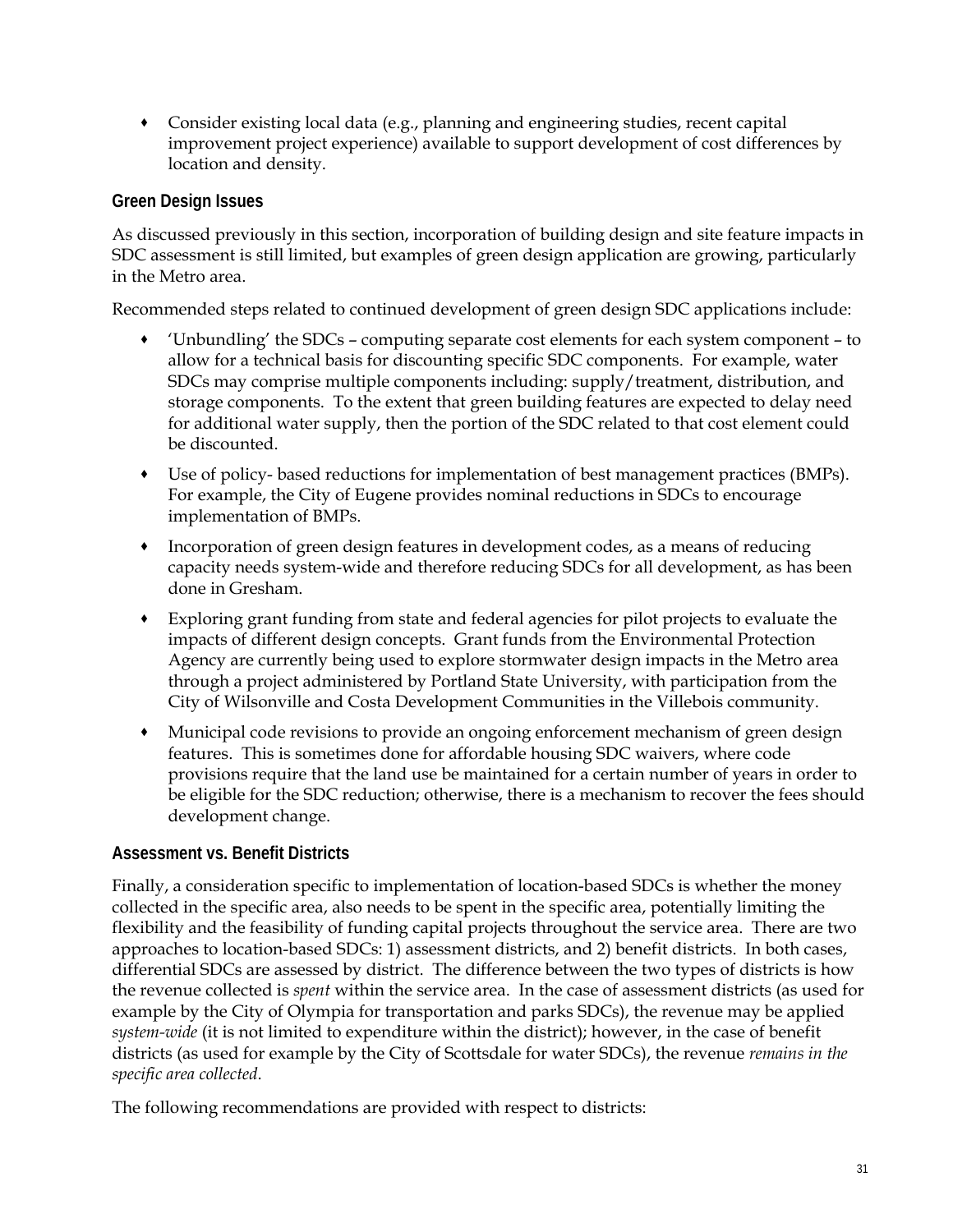- Clearly identify the basis for SDC differences; charge differentials based on demand characteristics (e.g., in Olympia, trip generation rates and average household occupancy) alone would not lend themselves to establishment of benefit districts, as the unit cost for the SDCs (the costs and facilities upon which the SDC is based) is the same system-wide.
- Consider benefit districts in limited cases where SDC differential is based on cost, for example, when specialized investments are needed to serve an area (for example, the City of Scottsdale, where additional water resource investments were needed to serve a particular area), or where multiple jurisdictions are servicing an area (as in the case of the City of Santa Fe's transportation SDC) such that there is an expectation that the differential fees will result in investments unique to the area.

### **Political/Governance**

Since most jurisdictions currently charge uniform SDCs, implementation of SDCs that differentiate by location or other development characteristic may require additional education to explain the rationale for the changes. However, once stakeholders understand how the revised approaches help achieve greater equity, public and political support will likely follow. An additional consideration for location-based SDCs is the need to develop intergovernmental agreements with neighboring jurisdictions for joint planning and assessment of charges (this was done for example in Clackamas County where an agreement was established for development and collection of transportation SDCs for new development in Happy Valley).

Recommendations related to political/governance considerations include:

- Enhance public education support through outreach/involvement of stakeholders in the SDC development process. To the extent that stakeholders understand the basis for potential cost differences, there is likely to be greater support.
- Initial development of these model approach SDCs may in fact require added time and expense up-front to develop the methodology. However, SDC statutes allow for recovery of costs associated with development of the methodology through the SDCs. As local and regional systems are put in place and data is developed to support these model approaches, the cost of updating/maintaining these models should be reduced. Frequent updates to these documents can also lead to long-term cost effectiveness as jurisdictions make only relevant changes regularly rather than overhauling facility plans and SDC assessments when completing an update.
- Consider development of intergovernmental agreements (IGA) where necessary to allow for joint planning and assessment of SDCs in areas where more than one jurisdiction has a financial interest. While development of an IGA may require additional efforts up-front, such an agreement is necessary to ensure that roles and responsibilities of each jurisdiction with respect to development, assessment, and accounting of the SDC have been clearly defined, in order to reduce problems later.

## **Legal/Regulatory**

Oregon SDC law does not specifically address assessment of differential SDCs based on development characteristics, nor does the law address service areas specifically. Therefore, there are no legal limitations to the establishment of the model approaches related to impact-based assessment. Should a local jurisdiction have its methodology challenged, the local government must demonstrate the decision is based on substantial evidence. Therefore, as with any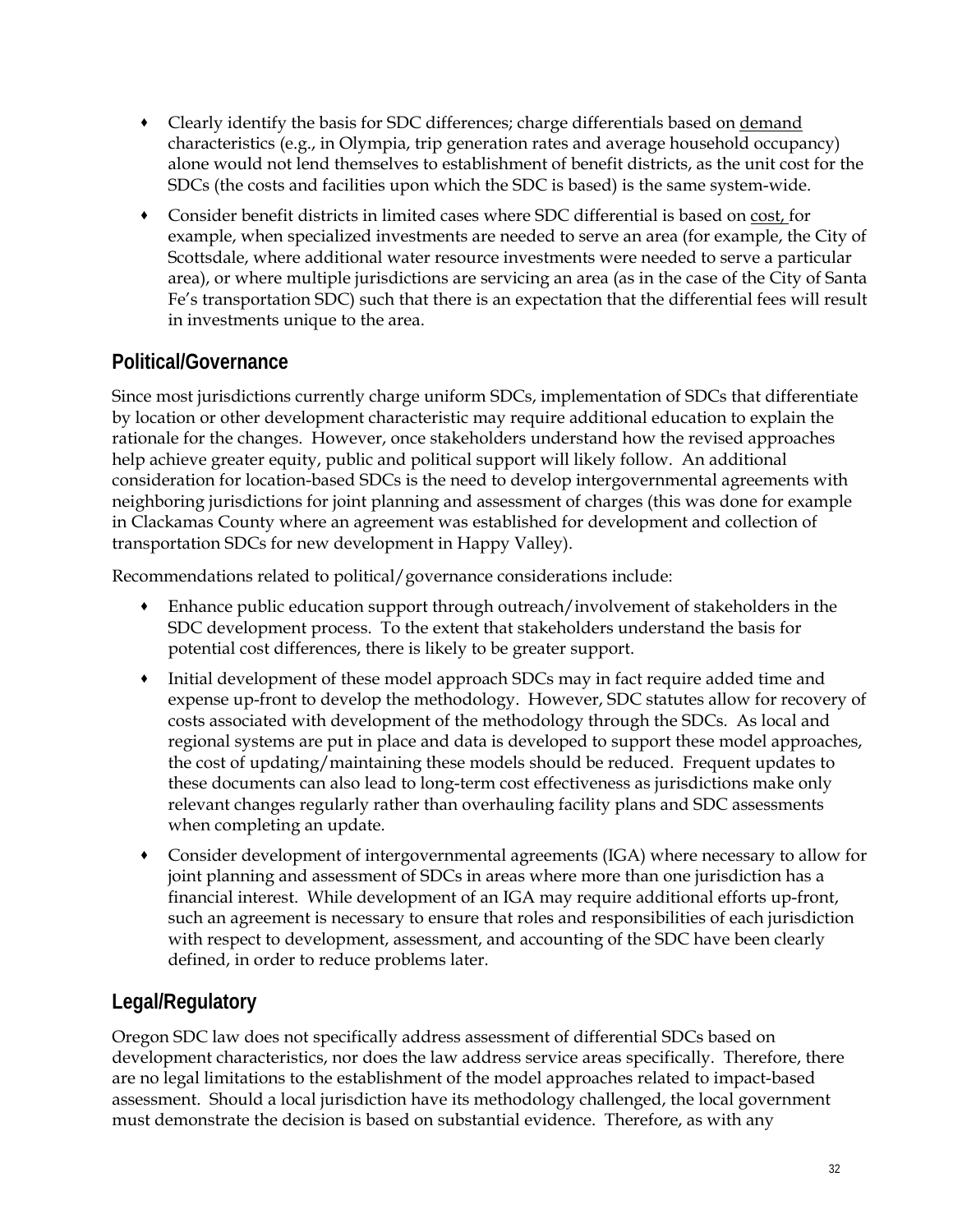<span id="page-42-0"></span>methodological issue, it is important that the methodology be well-documented and based on the best available data.

# **Summary of Model Approach Recommendations**

SDC methodologies from communities within the region and around the country were reviewed to identify approaches that would support the objectives of impact-based SDC assessment. For purposes of this report, impact-based SDCs are intended to reflect the costs of serving growth with respect to specific development characteristics, including development characteristics relevant to promotion of the 2040 Growth Concept (in particular, density, location, and configuration). The recommended approaches are provided in Table 4-1, along with references to examples of these approaches as applied in specific communities and described in Appendix D.

## **Development Characteristic Impacts by System**

 $\overline{a}$ 

As described in this section, some development characteristics are more relevant to determining SDCs for different infrastructure systems as follows:

- **Parks:** Service units are generally measured as people, and therefore, are most significantly impacted by development size and type, although location may also be a factor to the extent that household demographics vary across the service area.
- **Transportation:** Service units are number of trips or VMT, so cost of service is influenced by household and building type and size, as well as location, density and configuration. Development type and size are potential indicators of motor vehicle trip generation rates. Density has a strong influence on mode choice to destinations and distance to destinations. Location, to the extent that it relates to proximity to public transit may also be significant factor related to system impact. Development configuration is also a factor in system impact for transportation systems; when living-working-shopping-services are all nearby, fewer car trips are needed and the distance traveled is reduced.
- **Water, Sewer, and Stormwater:** Service units are typically volume (and in some cases, quality) of use or discharge, which relates to development type and size. Higher density development generates smaller lot sizes, which generally correlate to reduced water demand per unit. If the amount of impervious area on each lot is also lower, stormwater fees based on impervious area may also favor (through reduced fees) higher density development. Area density may also impact certain cost components (distribution and conveyance networks, for example), with more dense areas requiring reduced pipe length per unit. Location may also be a factor in determining relative cost of utility service if unique facilities are required to provide service, or demand differences may be established.

To the extent that these characteristics are not included in SDC methodologies, development that is less costly to serve may pay proportionately more than its impact, while development that is more costly pays less. The issue of proportionality is one of the keys to sustainability. If SDCs are charged based on the real cost of serving development with higher cost development paying more than lower cost development, development will likely be resorted to become less costly on average. More compact development would occur, as would infill and redevelopment.[15](#page-42-0)

<sup>&</sup>lt;sup>15</sup> Residential development is the focus of this discussion, as it is the single largest consumer of land and arguably the most sensitive to costs as a location factor.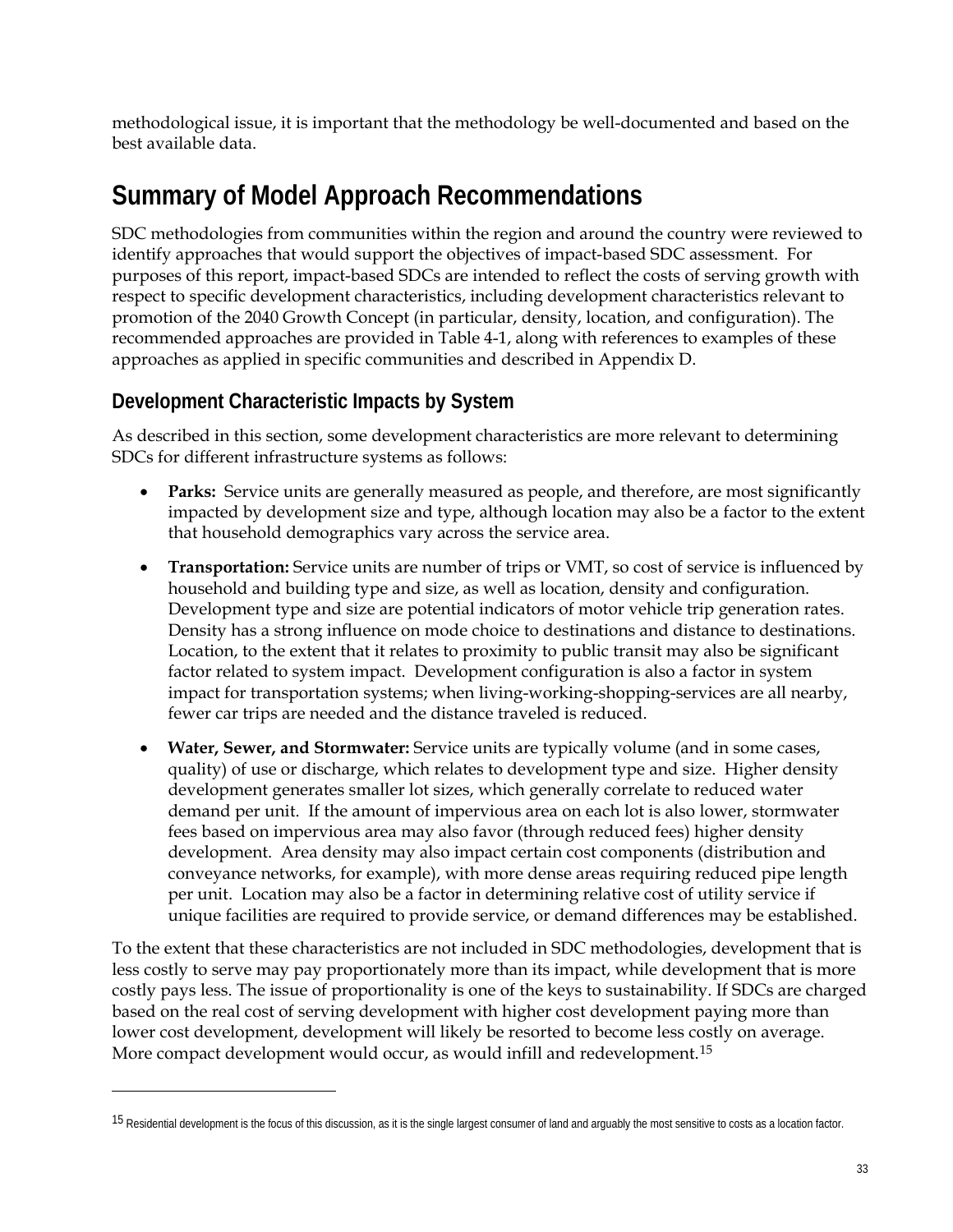## **Applicability of Approaches to Specific 2040 Growth Goals**

In order to develop model SDC fee systems that are relevant to cities and counties throughout the Metro area with respect to 2040 Growth Concept development objectives, Table 4-6 provides a summary of the recommended model approaches related to specific objectives and infrastructure systems. The following objectives are considered:

- **Encourage higher density development**: With higher density development, come smaller lot sizes, which generally correlate to reduced water demand per unit. To the extent that structures are also smaller and potentially have fewer occupants *per unit*, a correlation may be established between higher density development and reduced sewer, park, and transportation impact per unit. If the amount of impervious area attributable to each lot is also lower, stormwater fees based on impervious area may also favor (through reduced fees) higher density development.
- **Direct growth into infill areas**: The fact that infill areas are already served by infrastructure, provides an opportunity for recognizing potential cost to serve differences between areas served by existing excess capacity vs. planned improvements, at least for system components that serve localized areas (e.g., local water, sewer, storm water mains) as opposed to centralized facilities (e.g., water supply and treatment facilities). Relative LOS for infill and other areas (to the extent that infill areas have a lower LOS) may be another technical basis for reducing fees in these areas. Fee differentials based on relative costs of service will at the same time, support real cost recovery, in contrast to a policy based approach that attempts to direct development to already served areas by not charging for existing available capacity. Local jurisdictions need to weigh cost recovery and development objectives when considering policy-based adjustments.
- **Direct growth into Regional and Town Centers**: To the extent that Regional and Town Centers are already served to some extent by existing infrastructure or exhibit reduced LOS standards, the strategies discussed under infill development may also apply. Furthermore, for transportation systems, Regional and Town Centers – through greater access to public transportation and mixed use development patterns – provide an opportunity for reducing SDCs for developments in these areas based on system impact. Policy-based adjustments, most often in the form of discounts for transit oriented development may also be used to encourage development along transit corridors. As discussed previously, the impact of policy-based adjustments on cost recovery should also be considered.
- **Assign Real Costs to Greenfield Development**: As Greenfield areas require building infrastructure "from the ground up", larger investment in new facilities may be required relative to already served areas. To the extent that these new areas may also desire a higher LOS, higher SDCs for Greenfield development may promote real cost recovery objectives. Consideration should also be given to relative demand characteristics in Greenfield vs. other areas, particularly for transportation systems.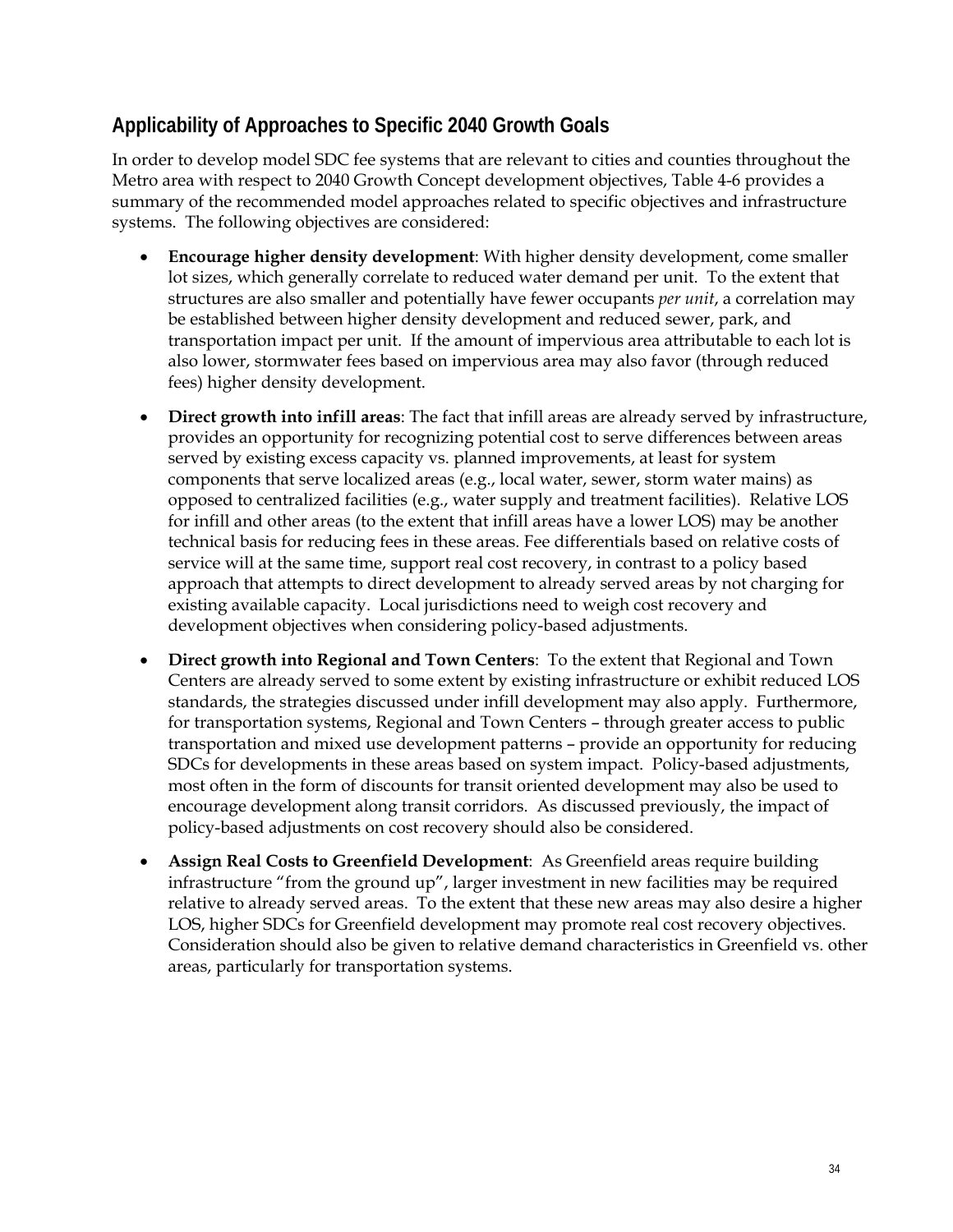|                              | 2040 Objectives                                                                                       |                                                                                                         |                                                                                                                                                              |                                                                                                             |  |  |
|------------------------------|-------------------------------------------------------------------------------------------------------|---------------------------------------------------------------------------------------------------------|--------------------------------------------------------------------------------------------------------------------------------------------------------------|-------------------------------------------------------------------------------------------------------------|--|--|
| <b>Infrastructure System</b> | <b>Encourage Higher Density</b><br><b>Development</b>                                                 | <b>Direct Growth into Infill</b><br>Areas (mixed densities)                                             | <b>Direct Growth into Regional</b><br>or Town Centers (mixed<br>use/access to services)                                                                      | Assign "Real Costs" to<br><b>Greenfield Areas (mixed</b><br>densities/less access to<br>services)           |  |  |
| Water                        | Scale fees based on lot size<br>(Santa Fe), density of lot<br>(Scottsdale) or house/building<br>size. | Incremental cost allocation of<br>pipe size to infill areas<br>(Sacramento County).                     | Establish assessment districts<br>that recognize cost differentials<br>related to availability of existing<br>capacity and specific planned<br>improvements. | Geographically differentiated fees<br>based on improvement cost<br>allocation. (Kelowna)                    |  |  |
| Sewer                        | Scale fees based on density of<br>lot (Kelowna) or house/building<br>size (Eugene).                   | Incremental allocation of pipe<br>size to infill areas (Sacramento<br>County).                          | Establish assessment districts<br>that recognize cost differentials<br>related to availability of existing<br>capacity and specific planned<br>improvements. | Geographically differentiated fees<br>based on improvement cost<br>allocation. (Kelowna)                    |  |  |
| Stormwater                   | Scale fees based on<br>impervious area (Eugene) or<br>density of lot (Kelowna).                       | Incremental allocation of pipe<br>size to infill areas (Sacramento<br>County).                          | Establish assessment districts<br>that recognize cost differentials<br>related to availability of existing<br>capacity and specific planned<br>improvements. | Geographically differentiated fees<br>based on improvement cost<br>allocation. (Kelowna and<br>Albuquerque) |  |  |
| Parks                        | Scale fees based on dwelling<br>type or house/building size<br>(Albuquerque).                         | Reduced or no charge if total<br>growth need to be met by<br>existing facilities only<br>(Albuquerque). | Establish assessment districts<br>based on area-specific LOS<br>and demographics (Gresham<br>and Olympia).                                                   | Geographically differentiated fees<br>based on improvement cost<br>allocation. (Gresham and<br>Albuquerque) |  |  |
| Transportation               | Scale residential fees based on<br>house size (Albuquerque) or<br>density of lot (Prince George).     | Reduced or no charge if total<br>growth need to be met by<br>existing facilities only<br>(Albuquerque). | Assessment districts based on<br>area-specific trip rates and trip<br>lengths (Olympia and Tucson).<br>Discounts for TOD (Atlanta).                          | Geographically differentiated fees<br>based on improvement cost<br>allocation. (Kelowna)                    |  |  |

## **Table 4-6. Model Approaches to Fee Assessment by Infrastructure System and 2040 Growth Objectives**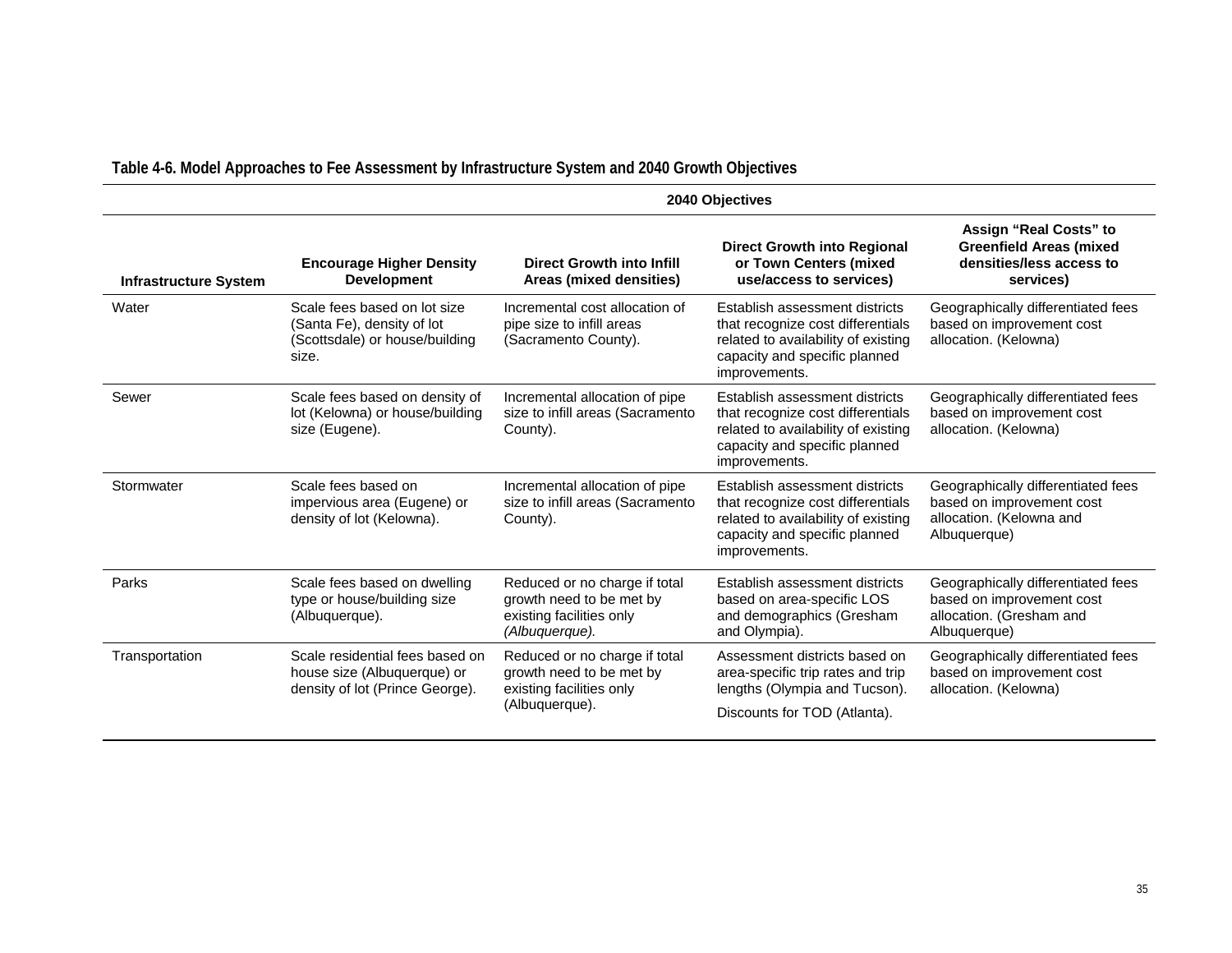# **Section 5 Summary of Recommendations**

SDC methodologies from communities within the Metro area and around the country were reviewed to identify approaches that would support the objectives of: 1) real cost recovery, and 2) impact-based SDC assessment. For purposes of this report, 'real' cost recovery is intended to reflect both full cost recovery (the full array of facility and cost types needed to provide capacity for growth generally and specifically related to 2040 Growth Concept development are included), as well as recognition of potential cost variations across the service area. Impact-based SDCs are intended to reflect the costs of serving growth with respect to specific development characteristics, including development characteristics relevant to promotion of the 2040 Growth Concept (in particular, density, location, and configuration).

The recommended approaches are provided in Tables 3-1 and 4-1, along with references to examples of these approaches as applied in specific communities described in Appendices C and D. A summary of the key attributes of the recommended approaches are summarized below, including considerations for local jurisdictions.

# **Full Cost Recovery**

The recommended model SDC approaches related to full cost recovery include the following:

- **Long-term project cost recovery**: The SDC methodology is based on a recently adopted capital improvement or facility plan that projects needed improvements for a minimum of 10 years to serve existing and future growth as defined by the comprehensive plan.
- **Existing system cost recovery**: To the extent that existing system facilities will be used to meet the service delivery needs of new development, the fee structure reflects a buy-in component designed to recover available capacity costs from growth.
- **Recovery of other costs**: Beyond the direct facility costs themselves, the methodology allows for recovery of costs associated with placing facilities in service (e.g., planning and financing costs), and recovery of SDC act compliance costs (e.g., SDC fund accounting and development of the methodology).
- **Inflationary adjustments**: the methodology includes a mechanism for adjusting the fees annually for changes in cost factors, including land and materials.

Long-term system plans are required for water, wastewater, and transportation systems, from which SDC methodologies may be developed. Some smaller communities may not have access to park and stormwater system plans, so may need to rely on shorter term capital improvement plans for purposes of SDC development. The optimal frequency of updating the system plans and associated SDC methodologies will vary by jurisdiction based on size, development plans, and other factors. Regardless of how often comprehensive updates to SDC project lists and methodologies occur, local jurisdictions are encouraged to apply annual inflationary adjustments to SDCs to keep current with rising construction and land costs. Recovery of other types of costs should at least include recovery of SDC act compliance costs, which are generally straightforward to estimate based on professional service fees. For some jurisdictions, inclusion of debt financing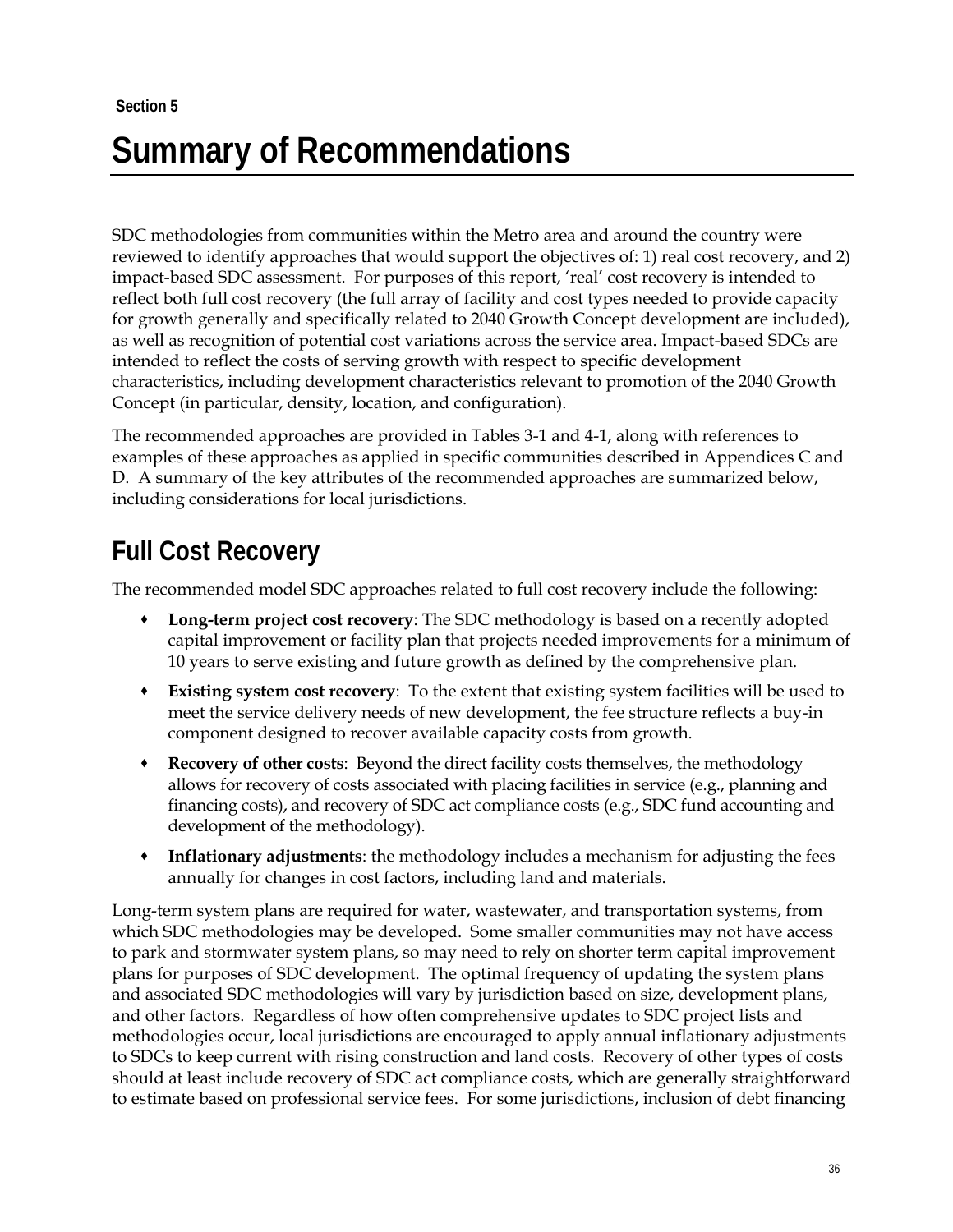costs may be technically and politically difficult to implement, without a corresponding capital financing plan.

It is recommended that to the extent possible, SDCs reflect the full array of facility types and capacity costs needed to serve new development including costs associated with development of 2040 centers and corridors (like parking garages), to the extent such facilities may be related to provision of capacity for growth. As capital funding sources are limited and face continued pressure from the need to address infrastructure rehabilitation and replacement, in addition to expanding capacity, the extent that SDCs can more fully fund the needed infrastructure for growth, will allow for addressing all of the region's capital needs. Furthermore, as more and more jurisdictions across the region adopt real cost recovery SDCs, political concerns related to relative fee levels may be mitigated.

# **Impact-Based SDCs**

Recommendations for impact-based SDCs include development of fee schedules that reflect development characteristics, including land use type, size, density, location and configuration. Some development characteristics are more relevant when determining impact-based SDCs for the different infrastructure systems, as follows:

- **Parks:** Service units are people, so most significantly impacted by development size and type, although location may also be a factor to the extent that household demographics vary across the service area.
- **Transportation:** Service units are trips and VMT, so cost of service is influenced by household and building type and size, as well as location, density and configuration. Density has a strong influence on mode choice to destinations and distance to destinations. Location, to the extent that it relates to proximity to public transit may also be significant factor related to system impact. Development configuration is also a factor in system impact for transportation systems. Mixed uses and, greater still, masterplanned mixed-use developments, have been found to reduce automobile use substantially. When living-working-shopping-services are all nearby, fewer car trips are needed and certainly the distance traveled is reduced.
- **Water, Sewer, and Stormwater:** Service units are typically volume (and in some cases, quality) of use/discharge, which relates to development type and size. With higher density development, come smaller lot sizes, which generally correlate to reduced water demand per unit. If the amount of impervious area attributable to each lot is also lower, stormwater fees based on impervious area may also favor (through reduced fees) higher density development. Area density may also impact certain cost components (distribution and conveyance networks, for example), with more dense areas requiring less reduced pipe length per unit. Location may also be a factor in determining relative cost of utility service if unique facilities are required to provide service, or demand differences may be established.

With respect to 2040 Growth Concept development consideration of density, location and configuration are the most relevant characteristics, though to the extent that higher density development is characterized by smaller structures and lot sizes, SDCs that at a minimum, favor (through lower fees) smaller structures and lots, may promote higher density goals. The use of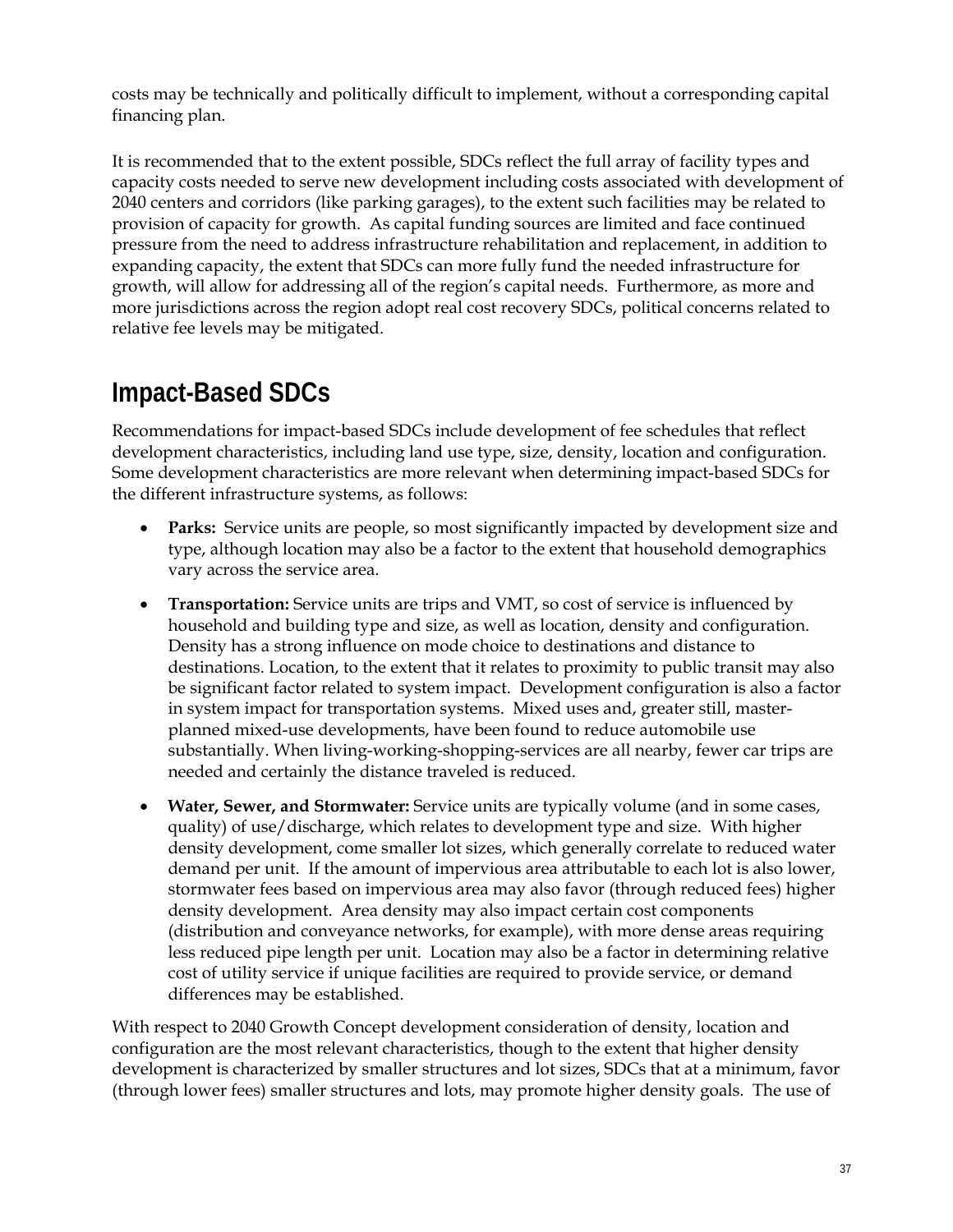approaches based on density, configuration and location are recommended for consideration, particularly for transportation systems, by jurisdictions facing significant growth generally, and the need to address varying growth types and locations.

# **Recognition of Cost Variations by Location**

Historically, SDCs have been assessed uniformly across service areas based on system-wide average costs. However, location can be an important indicator of relative cost of serving development, and use of location-based SDCs can also promote 2040 Growth Concept development. In addition to being a potential indicator of system impact (as discussed above), location can impact the cost of providing services due to variations in cost factors (e.g. land prices) and levels of service (e.g., a portion of the service area desires significantly more park acreage per capita).

Consideration of location-based SDCs is recommended for jurisdictions with diverse areas, where cost differences may be significant and consistent. This approach is particularly relevant for areas that anticipate growth in new, currently unserved areas vs. existing served areas, and for communities that want to direct growth into particular areas, like Regional and Town Centers.

# **Technical vs. Policy-Based Solutions**

The development of SDC schedules may reflect technical or policy-based considerations. Technical approaches allow for development of impact-based SDCs that reflect costs of providing service to developments of different characteristics. The 2040 vision promotes redevelopment and infill growth patterns, and to the extent that these types of development may be less costly to serve due to reduced infrastructure impact related to density, location, configuration, or other considerations, the SDC fees for these developments should reflect the lower costs. Thus, technically-based SDC methodologies can be a tool to encourage 2040 development patterns, and at the same time fully recover infrastructure costs, as costs may be allocated among developments in proportion to impact – resulting in lower fees for development types and locations that are less costly to serve and higher fees for more costly developments. Developing a technical basis for SDC differentials will likely require additional planning and analysis by local jurisdictions, as well as additional stakeholder education. The additional resources required to develop and implement such approaches should be considered in the context of the jurisdiction's community development and infrastructure cost recovery goals.

In contrast, policy-based approaches tend to offer a less rigorous approach to reducing SDCs to targeted developments. Such discounts are generally supported conceptually by cost relationships from national data sources, and may reflect qualitative rather than quantitative analyses. Policy-based adjustments may also include exempting targeted developments from certain costs (like existing capacity costs), and are generally not offset by increases in fees to other developments, but instead may be funded through other revenue sources (e.g., general system revenue). As such, policy-based approaches, aligned with community development goals need to be weighed against infrastructure cost recovery goals.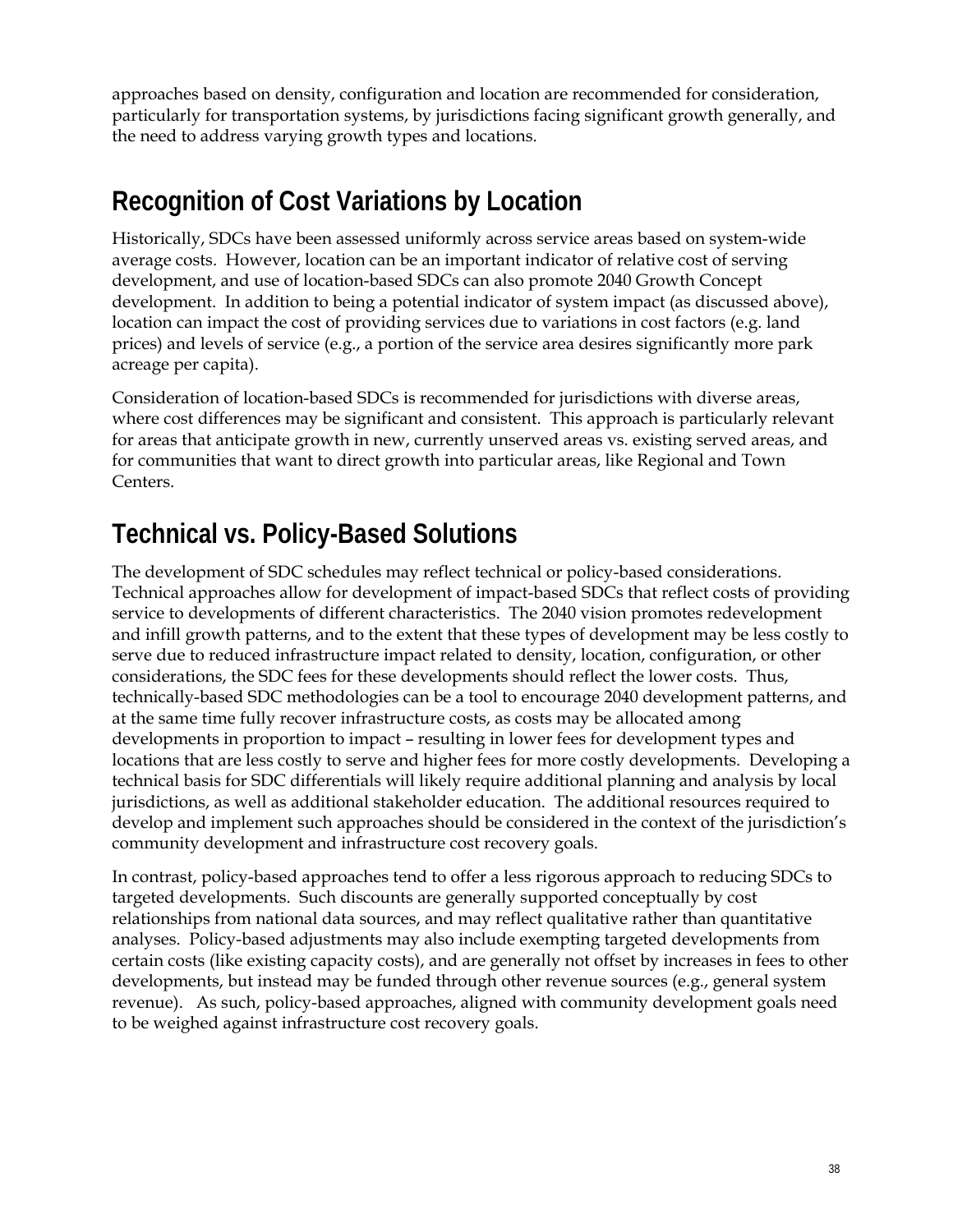# <span id="page-48-0"></span>**Appendix A: Oregon SDC Statutory Requirements**

## **Summary of Oregon SDC Law**

## **Public Facilities Eligible for Funding**

The purpose of Oregon's SDC law is "**to provide equitable funding for orderly growth and development in Oregon's communities.[1](#page-48-0)6"** The statutes allow SDCs to be assessed, collected and spent for capital improvements for the following identified public facilities:

- Water supply, treatment and distribution;
- Waste water collection, transmission, treatment and disposal;
- Drainage and flood control;
- Transportation; and/or
- Parks and recreation.

Notably, the law does not authorize the imposition of SDCs for schools, police or fire services; previous attempts to amend the law by broadening it to include these categories of improvements have to date been unsuccessful.<sup>[17](#page-48-0)</sup>

### **SDC Calculation**

SDCs may consist of a **reimbursement fee**, an **improvement fee**, or both. Improvement fees are fees associated with capital improvements to be constructed; reimbursement fees are designed to recover the costs associated with capital improvements already constructed or under construction. In combination, for example, a reimbursement component may be developed to recover a portion of the cost of existing facilities for which there is excess capacity to serve new development (such as water and wastewater treatment plants having more capacity available to serve new development than is needed to serve existing development), and an improvement component may help fund improvements under construction or planned to extend service to new development. The statute requires that where a combination SDC is charged, the methodology must demonstrate that "the charge is not based on providing the same system capacity.[18](#page-48-0)"

-

<sup>16</sup> ORS 223.297.

<sup>17</sup> Two bills currently pending before the 2007 Oregon Legislature would amend the SDC law to add eligible facilities. HB 2581 would add law enforcement, fire protection, libraries and K-12 public schools to ORS 223.299. SB 45 would amend the SDC statutes to authorize system development charges to fund capital improvements for schools that are made available for public recreation uses, while limiting the amount of system development charges that local government may collect for parks and recreation and schools.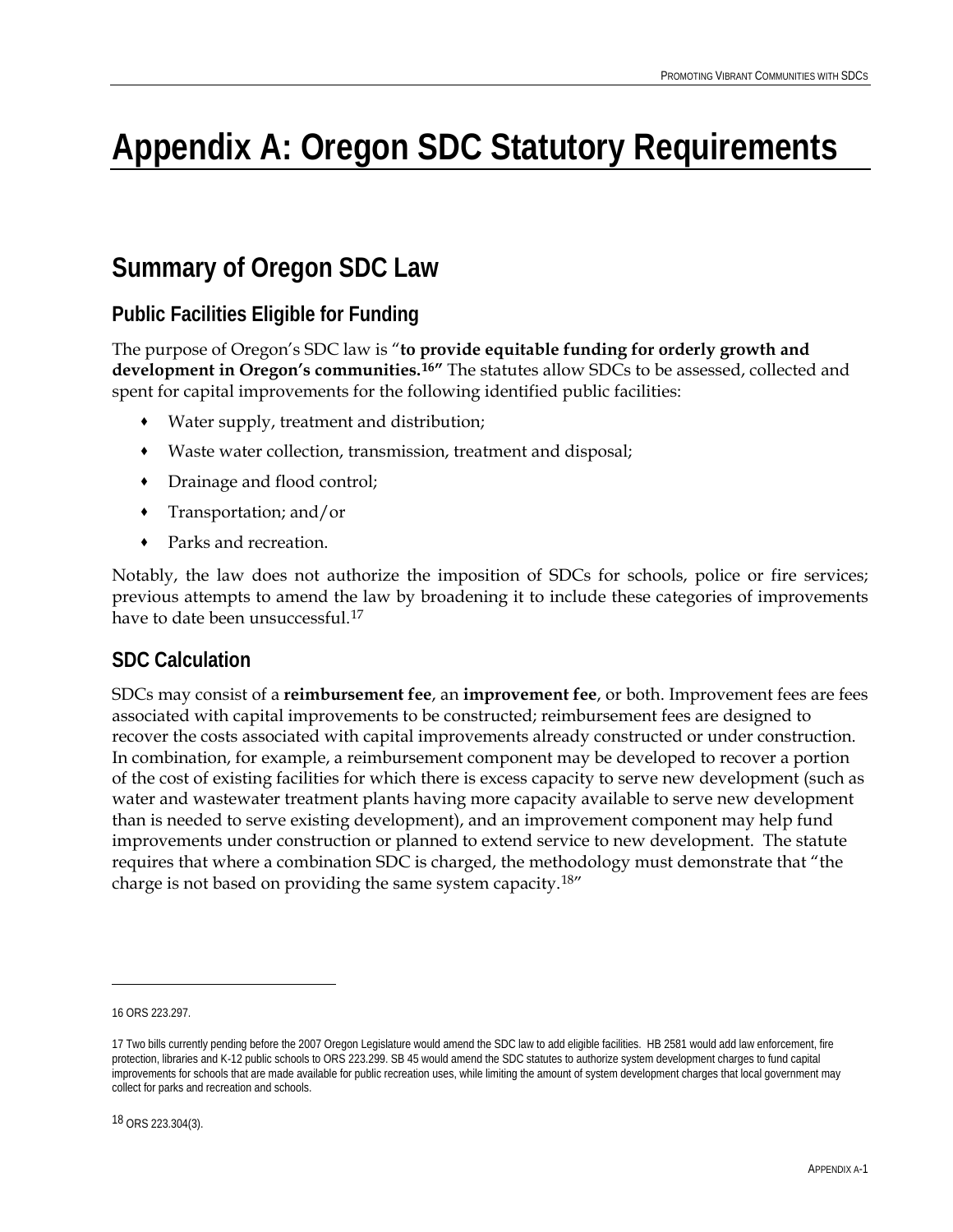<span id="page-49-0"></span>Reimbursement fees must be calculated consistent with the elements of ORS 223.304, which requires in essence that the fees be based on the "value of unused capacity available to future system users" and a list of other factors. The goal, as stated in the statute, is that future system users should be asked to contribute "no more than an equitable share" to the cost of previously constructed facilities that will benefit those users. This standard, being subject to interpretation, is frequently the basis of challenges to SDC methodologies. Since a reviewing court will defer to the local government's determinations of factual matters, careful attention to this aspect of the legal requirements is warranted in the development of a reimbursement component of a new or modified SDC.

The other potential component of a SDC, the improvement fee, is a capital charge for needed future capacity that the local government must build to meet future demands. The statute requires that the improvement fee be based on "a capital improvement plan, public facilities plan, master plan or comparable plan that includes a list of the capital improvements that may be funded with improvement fee revenues and the estimated cost and timing for each improvement.<sup>"[19](#page-49-0)</sup> In rough terms, the improvement fee equals the expected cost of the capital improvements needed to meet the future demands of the growing community divided by the increase in capacity in the relevant unit of measurement (for example, new automobile trips generated by growth in a transportation improvement fee). For the same reasons discussed above relative to the reimbursement fee, the allocation of needed improvements as a cost to new development must be carefully articulated in the adopted SDC methodology. [20](#page-49-0)

The requirement that the methodology capture only the capital improvements identified in the applicable project list means that local government is limited to funding capital improvements, as contrasted with the cost of operating and maintaining those improvements, with SDC revenues.<sup>[2](#page-49-0)1</sup> Other revenue sources must be considered in the methodology, so that the total revenue collected pursuant to an adopted SDC does not exceed the total cost of the needed or reimbursable improvements.[2](#page-49-0)2

In addition to recovery of the cost of the improvements themselves, **the SDC methodology may be designed to recover certain other identified costs**. For example, where debt is incurred as in the issuance of bonds, both the improvement fee and the reimbursement fee may include the cost of debt financing. The local government can also recover the cost of compliance with the statutes in its methodology.

### **Credits for Qualified Public Improvements**

A final component that must be considered in the development of the SDC methodology is that a **credit policy** is required for the improvement fee portion of the SDC. In essence, the credit policy is intended to fairly compensate developers who are required as a condition of development approval

 $\overline{a}$ 

<sup>19</sup> ORS 223.309(1).

<sup>20</sup> See, for example, *Home Builders Association of Lane County, et al v. Cities of Eugene and Springfield*, Lane County Circuit Court Case Nos. 16-04-15534 and 15996, decided June 17, 2005.

<sup>21</sup> ORS 223.299(1)(b) excludes operation and maintenance from the definition of "capital improvement."

<sup>&</sup>lt;sup>22</sup> ORS 223.304(1)(a)(C) *specifically* requires that the methodology consider "gifts or grants from federal or state government or private persons." The combination of other requirements in the statutes, though, results in the requirement that additional factors that would reduce the total cost of the needed improvements be considered, as discussed herein.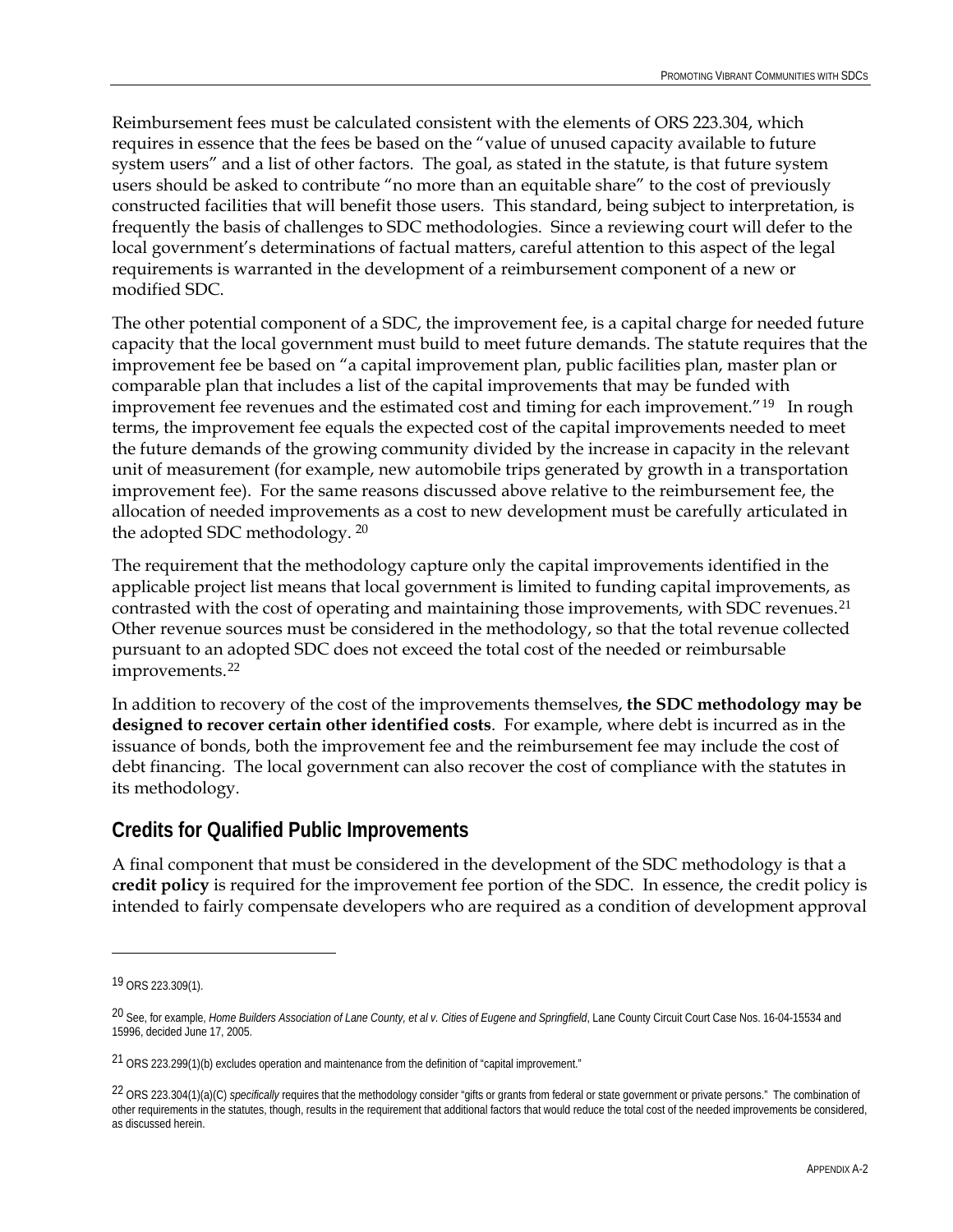<span id="page-50-0"></span>to make improvements to one or more of the identified public facilities in the capital improvement plan that forms the basis for the SDC. The credit is required to be available where those improvements are either not on the development site or are required to be constructed at a greater capacity than is actually needed to serve the development itself.[2](#page-50-0)3

### **Authorized Expenditures**

Expenditures of funds generated by the imposition of SDCs are limited by statute to payment for the identified capital improvements in the capital improvement plan, plus certain limited additional purposes.[24](#page-50-0) These additional purposes include the cost of issuing debt to fund the improvements, and the cost of complying with the statutes (i.e., development of a legally sound methodology). The revenues generated to build a particular category of improvements may only be spent on those same improvements (water SDC revenues may not be spent on roads, for example) and there is a special limitation at ORS 223.307(3) prohibiting the use of SDC revenues for all but a very limited category of "administrative office facilities."

## **Legal challenges to SDCs**

The state law establishes a limited window and limited judicial review for challenging a new or modified SDC methodology. Such challenges are to be filed within 60 days of the local government decision adopting or modifying a methodology. The challenges are filed as writ of review proceedings pursuant to a separate statutory scheme at ORS Chapter 34,<sup>[2](#page-50-0)5</sup> and are not land use decisions.[2](#page-50-0)6

The writ of review statutes provide for a limited scope of review of local government action, but a careful local record must be generated since the court will base its decision on the local government record. The local government decision must be demonstrated to be based on substantial evidence, and as such the reviewing court's inquiry is very fact-specific. Writs of review, being creatures of statute, are also subject to arcane and complex legal precedent governing who has standing to seek a writ, the scope of the court's authority to grant relief, and what actions the local government may take following conclusion of the litigation. This is an evolving area of the law in Oregon at present, making careful documentation at the local level even more critical.

Recent amendments to the SDC laws also impose additional procedural requirements that must be adhered to in the adoption or modification of a methodology. A public hearing is required, and 90 days' advance notice to persons who have requested such notice must be provided.<sup>[27](#page-50-0)</sup>

<u>.</u>

<sup>23</sup> ORS 223.304(4) and (5).

<sup>24</sup> ORS 223.302 (administrative provision) and 223.307 (spending limitations).

<sup>25</sup> ORS 223.309(2)(d).

<sup>26</sup> ORS 223.314.

<sup>27</sup> ORS 223.304(7). Prior to adoption of any new or modified SDC methodology, the local government should update the list as allowed by ORS 223.304(7)(a) so that the recipients of notice are clearly identified.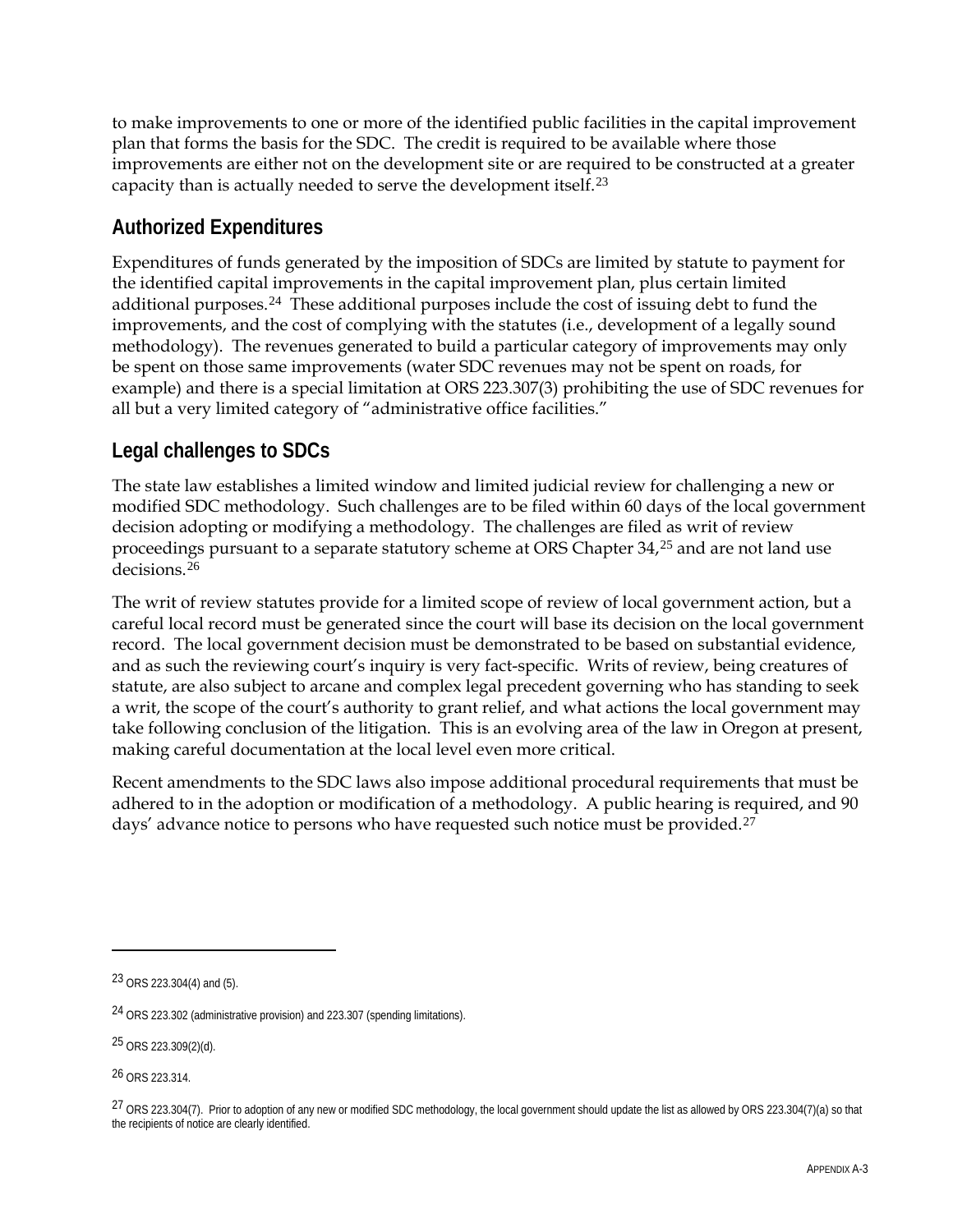# **Oregon Revised Statutes (ORS) 223.297 to 223.314, "System Development Charges"**

### SYSTEM DEVELOPMENT CHARGES

 **223.297 Policy.** The purpose of ORS 223.297 to 223.314 is to provide a uniform framework for the imposition of system development charges by local governments, to provide equitable funding for orderly growth and development in Oregon's communities and to establish that the charges may be used only for capital improvements. [1989 c.449 §1; 1991 c.902 §25; 2003 c.765 §1; 2003 c.802 §17]

 **Note:** 223.297 to 223.314 were added to and made a part of 223.205 to 223.295 by legislative action, but were not added to and made a part of the Bancroft Bonding Act. See section 10, chapter 449, Oregon Laws 1989.

### **223.299 Definitions for ORS 223.297 to 223.314.** As used in ORS 223.297 to 223.314:

 $(1)(a)$  "Capital improvement" means facilities or assets used for the following:

(A) Water supply, treatment and distribution;

(B) Waste water collection, transmission, treatment and disposal;

(C) Drainage and flood control;

(D) Transportation; or

(E) Parks and recreation.

 (b) "Capital improvement" does not include costs of the operation or routine maintenance of capital improvements.

 (2) "Improvement fee" means a fee for costs associated with capital improvements to be constructed.

 (3) "Reimbursement fee" means a fee for costs associated with capital improvements already constructed, or under construction when the fee is established, for which the local government determines that capacity exists.

 (4)(a) "System development charge" means a reimbursement fee, an improvement fee or a combination thereof assessed or collected at the time of increased usage of a capital improvement or issuance of a development permit, building permit or connection to the capital improvement. "System development charge" includes that portion of a sewer or water system connection charge that is greater than the amount necessary to reimburse the local government for its average cost of inspecting and installing connections with water and sewer facilities.

 (b) "System development charge" does not include any fees assessed or collected as part of a local improvement district or a charge in lieu of a local improvement district assessment, or the cost of complying with requirements or conditions imposed upon a land use decision, expedited land division or limited land use decision. [1989 c.449 §2; 1991 c.817 §29; 1991 c.902 §26; 1995 c.595 §28; 2003 c.765 §2a; 2003 c.802 §18]

 **Note:** See note under 223.297.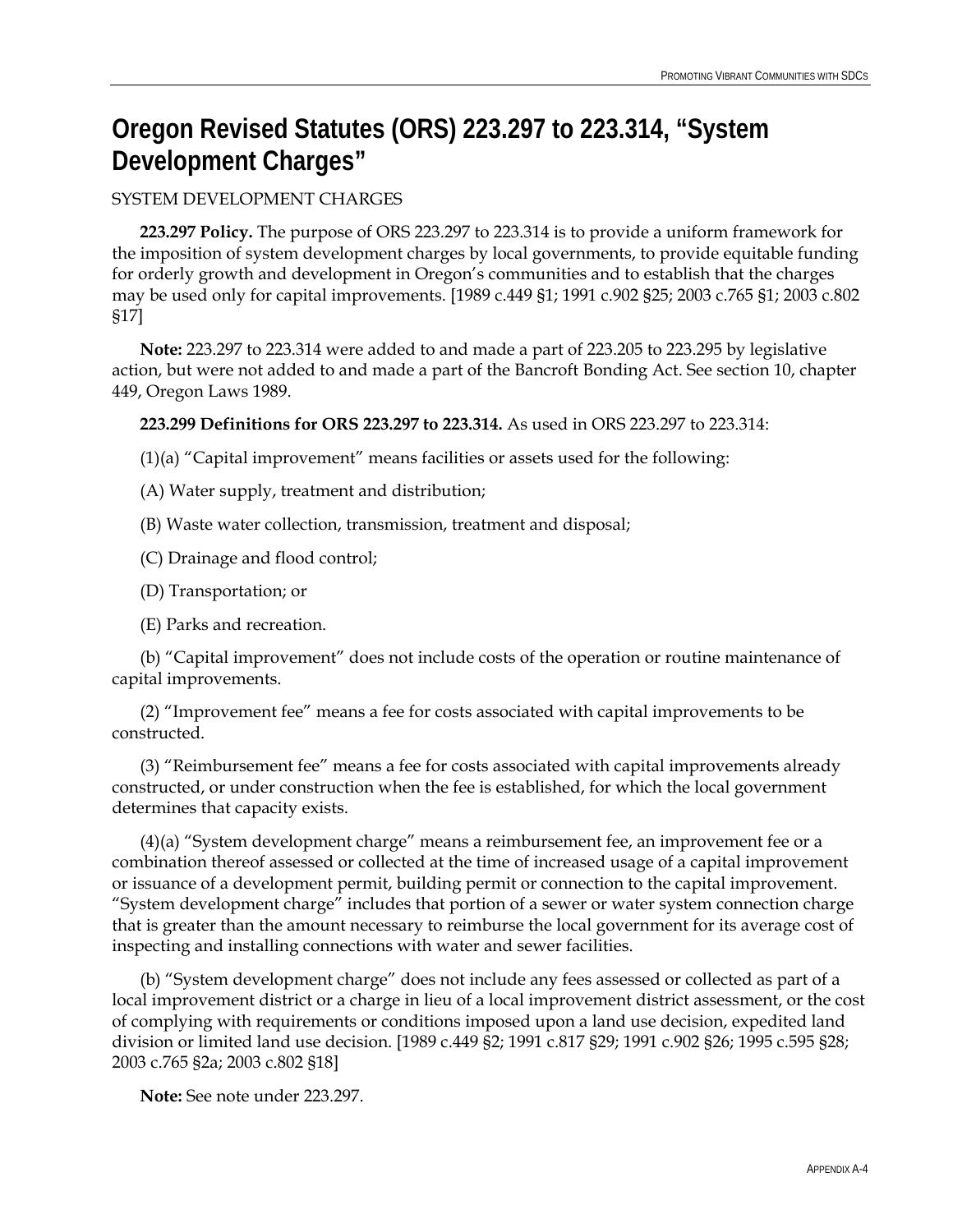**223.300** [Repealed by 1975 c.642 §26]

 **223.301 Certain system development charges and methodologies prohibited.** (1) As used in this section, "employer" means any person who contracts to pay remuneration for, and secures the right to direct and control the services of, any person.

 (2) A local government may not establish or impose a system development charge that requires an employer to pay a reimbursement fee or an improvement fee based on:

(a) The number of individuals hired by the employer after a specified date; or

 (b) A methodology that assumes that costs are necessarily incurred for capital improvements when an employer hires an additional employee.

 (3) A methodology set forth in an ordinance or resolution that establishes an improvement fee or a reimbursement fee shall not include or incorporate any method or system under which the payment of the fee or the amount of the fee is determined by the number of employees of an employer without regard to new construction, new development or new use of an existing structure by the employer. [1999 c.1098 §2; 2003 c.802 §19]

 **Note:** See note under 223.297.

 **223.302 System development charges; use of revenues; review procedures.** (1) Local governments are authorized to establish system development charges, but the revenues produced therefrom must be expended only in accordance with ORS 223.297 to 223.314. If a local government expends revenues from system development charges in violation of the limitations described in ORS 223.307, the local government shall replace the misspent amount with moneys derived from sources other than system development charges. Replacement moneys must be deposited in a fund designated for the system development charge revenues not later than one year following a determination that the funds were misspent.

 (2) Local governments shall adopt administrative review procedures by which any citizen or other interested person may challenge an expenditure of system development charge revenues. Such procedures shall provide that such a challenge must be filed within two years of the expenditure of the system development charge revenues. The decision of the local government shall be judicially reviewed only as provided in ORS 34.010 to 34.100.

 (3)(a) A local government must advise a person who makes a written objection to the calculation of a system development charge of the right to petition for review pursuant to ORS 34.010 to 34.100.

 (b) If a local government has adopted an administrative review procedure for objections to the calculation of a system development charge, the local government shall provide adequate notice regarding the procedure for review to a person who makes a written objection to the calculation of a system development charge. [1989 c.449 §3; 1991 c.902 §27; 2001 c.662 §2; 2003 c.765 §3; 2003 c.802 §20]

 **Note:** See note under 223.297.

 **223.304 Determination of amount of system development charges; methodology; credit allowed against charge; limitation of action contesting methodology for imposing charge; notification request.** (1)(a) Reimbursement fees must be established or modified by ordinance or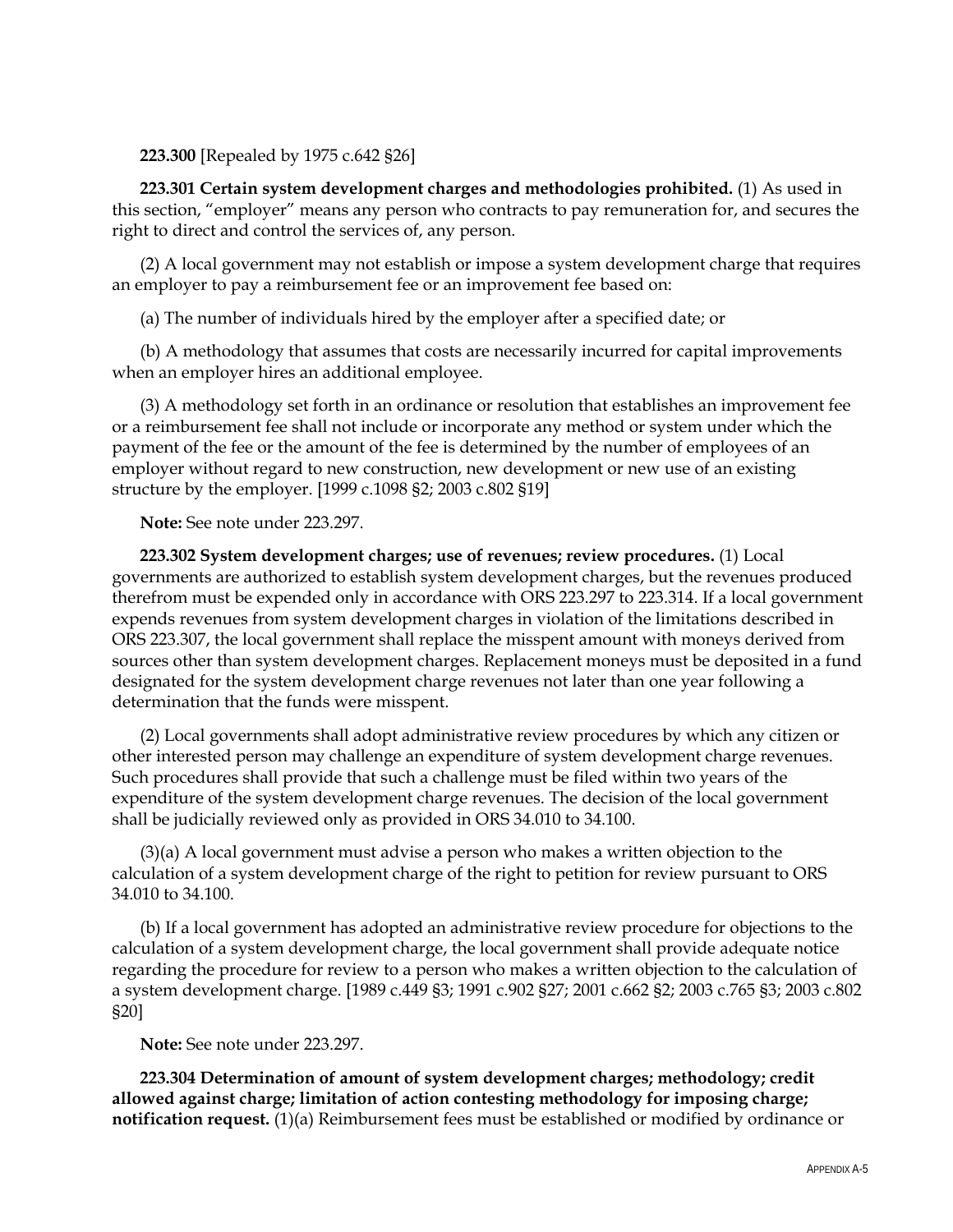resolution setting forth a methodology that is, when applicable, based on:

(A) Ratemaking principles employed to finance publicly owned capital improvements;

(B) Prior contributions by existing users;

(C) Gifts or grants from federal or state government or private persons;

 (D) The value of unused capacity available to future system users or the cost of the existing facilities; and

(E) Other relevant factors identified by the local government imposing the fee.

(b) The methodology for establishing or modifying a reimbursement fee must:

 (A) Promote the objective of future system users contributing no more than an equitable share to the cost of existing facilities.

(B) Be available for public inspection.

(2) Improvement fees must:

 (a) Be established or modified by ordinance or resolution setting forth a methodology that is available for public inspection and demonstrates consideration of:

 (A) The projected cost of the capital improvements identified in the plan and list adopted pursuant to ORS 223.309 that are needed to increase the capacity of the systems to which the fee is related; and

 (B) The need for increased capacity in the system to which the fee is related that will be required to serve the demands placed on the system by future users.

 (b) Be calculated to obtain the cost of capital improvements for the projected need for available system capacity for future users.

 (3) A local government may establish and impose a system development charge that is a combination of a reimbursement fee and an improvement fee, if the methodology demonstrates that the charge is not based on providing the same system capacity.

 (4) The ordinance or resolution that establishes or modifies an improvement fee shall also provide for a credit against such fee for the construction of a qualified public improvement. A "qualified public improvement" means a capital improvement that is required as a condition of development approval, identified in the plan and list adopted pursuant to ORS 223.309 and either:

(a) Not located on or contiguous to property that is the subject of development approval; or

 (b) Located in whole or in part on or contiguous to property that is the subject of development approval and required to be built larger or with greater capacity than is necessary for the particular development project to which the improvement fee is related.

 (5)(a) The credit provided for in subsection (4) of this section is only for the improvement fee charged for the type of improvement being constructed, and credit for qualified public improvements under subsection (4)(b) of this section may be granted only for the cost of that portion of such improvement that exceeds the local government's minimum standard facility size or capacity needed to serve the particular development project or property. The applicant shall have the burden of demonstrating that a particular improvement qualifies for credit under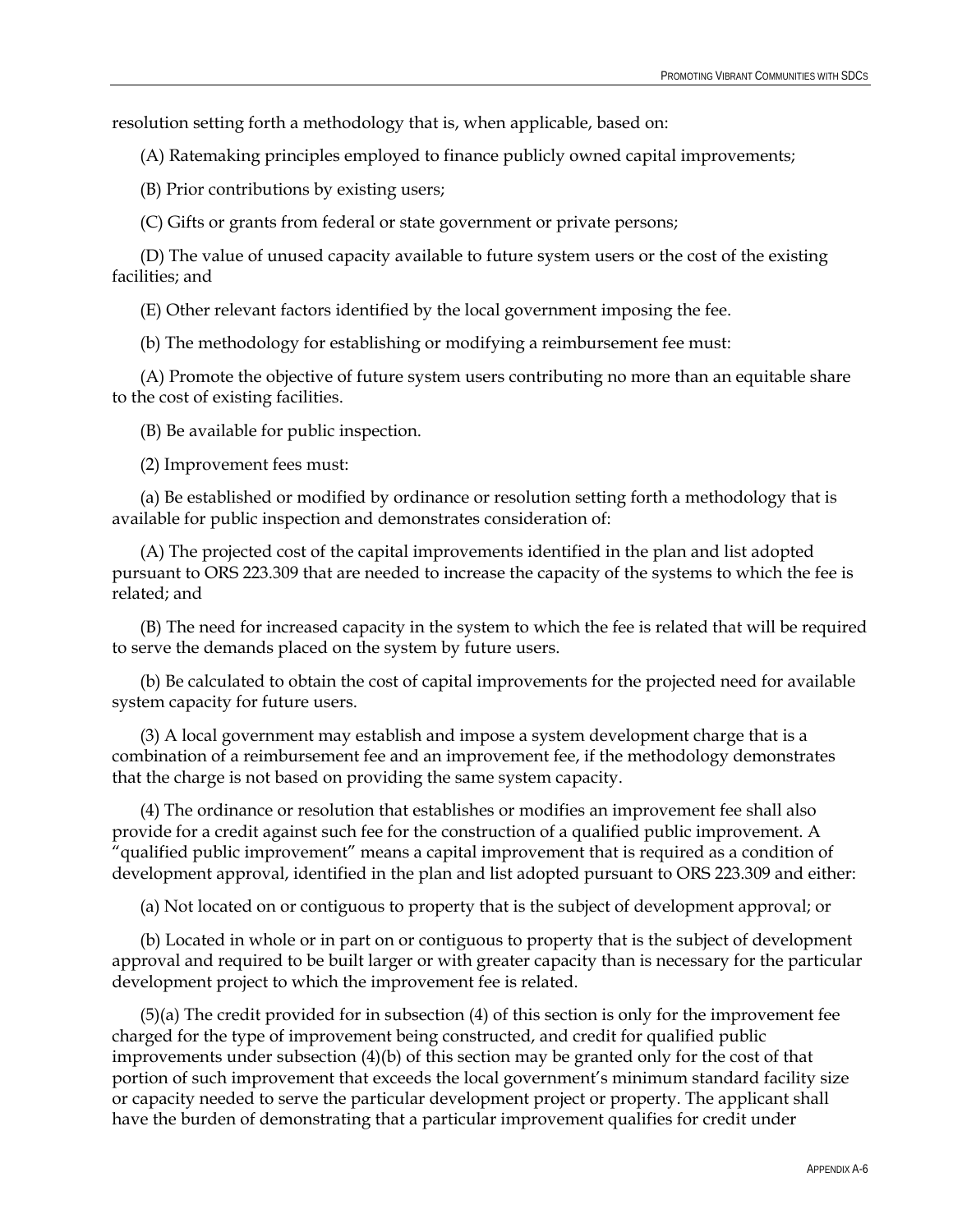subsection (4)(b) of this section.

 (b) A local government may deny the credit provided for in subsection (4) of this section if the local government demonstrates:

(A) That the application does not meet the requirements of subsection (4) of this section; or

 (B) By reference to the list adopted pursuant to ORS 223.309, that the improvement for which credit is sought was not included in the plan and list adopted pursuant to ORS 223.309.

 (c) When the construction of a qualified public improvement gives rise to a credit amount greater than the improvement fee that would otherwise be levied against the project receiving development approval, the excess credit may be applied against improvement fees that accrue in subsequent phases of the original development project. This subsection does not prohibit a local government from providing a greater credit, or from establishing a system providing for the transferability of credits, or from providing a credit for a capital improvement not identified in the plan and list adopted pursuant to ORS 223.309, or from providing a share of the cost of such improvement by other means, if a local government so chooses.

 (d) Credits must be used in the time specified in the ordinance but not later than 10 years from the date the credit is given.

 (6) Any local government that proposes to establish or modify a system development charge shall maintain a list of persons who have made a written request for notification prior to adoption or amendment of a methodology for any system development charge.

 (7)(a) Written notice must be mailed to persons on the list at least 90 days prior to the first hearing to establish or modify a system development charge, and the methodology supporting the system development charge must be available at least 60 days prior to the first hearing. The failure of a person on the list to receive a notice that was mailed does not invalidate the action of the local government. The local government may periodically delete names from the list, but at least 30 days prior to removing a name from the list shall notify the person whose name is to be deleted that a new written request for notification is required if the person wishes to remain on the notification list.

 (b) Legal action intended to contest the methodology used for calculating a system development charge may not be filed after 60 days following adoption or modification of the system development charge ordinance or resolution by the local government. A person shall request judicial review of the methodology used for calculating a system development charge only as provided in ORS 34.010 to 34.100.

 (8) A change in the amount of a reimbursement fee or an improvement fee is not a modification of the system development charge methodology if the change in amount is based on:

 (a) A change in the cost of materials, labor or real property applied to projects or project capacity as set forth on the list adopted pursuant to ORS 223.309; or

 (b) The periodic application of one or more specific cost indexes or other periodic data sources. A specific cost index or periodic data source must be:

 (A) A relevant measurement of the average change in prices or costs over an identified time period for materials, labor, real property or a combination of the three;

(B) Published by a recognized organization or agency that produces the index or data source for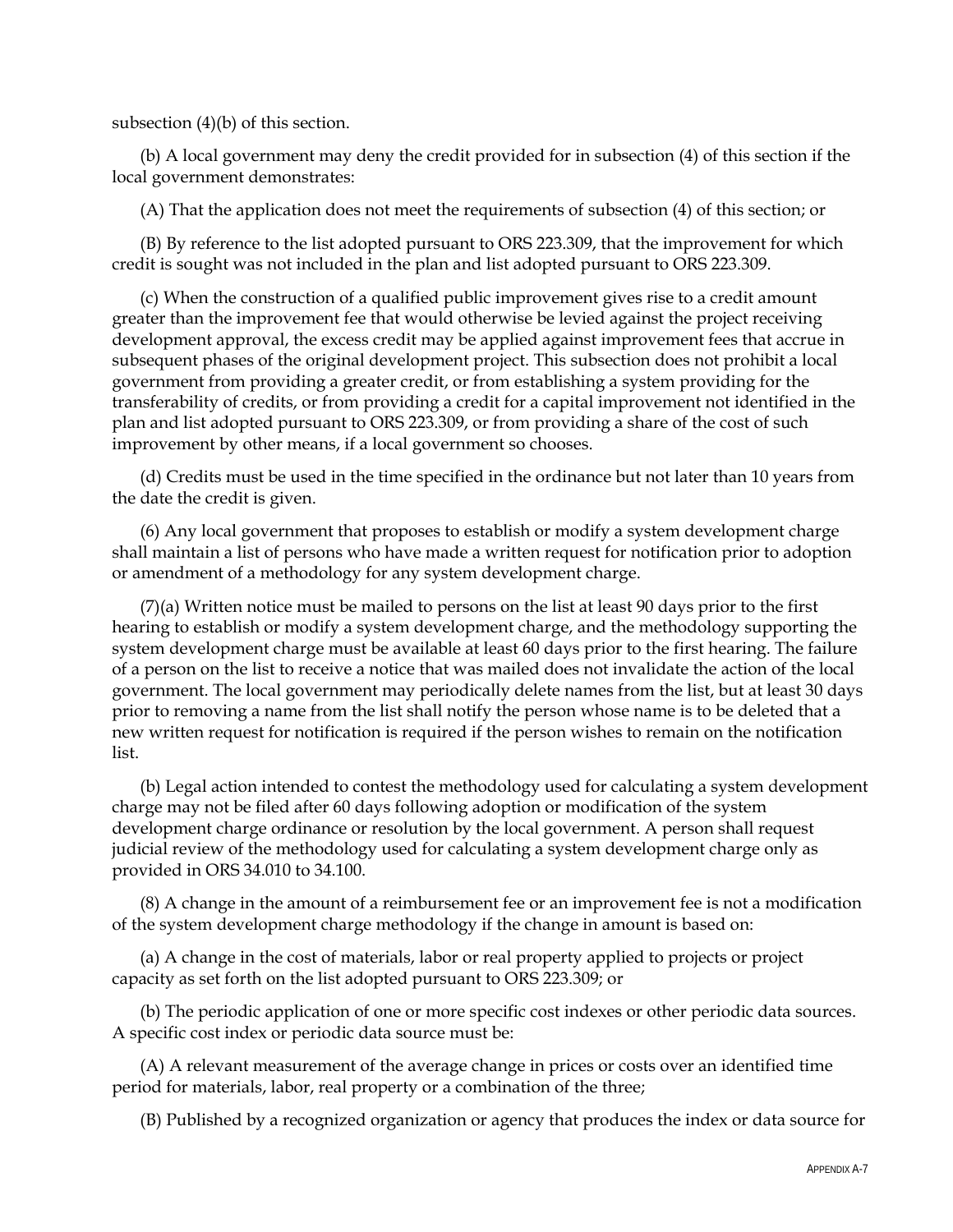reasons that are independent of the system development charge methodology; and

 (C) Incorporated as part of the established methodology or identified and adopted in a separate ordinance, resolution or order. [1989 c.449 §4; 1991 c.902 §28; 1993 c.804 §20; 2001 c.662 §3; 2003 c.765 §§4a,5a; 2003 c.802 §21]

 **Note:** See note under 223.297.

 **223.305** [Repealed by 1971 c.325 §1]

 **223.307 Authorized expenditure of system development charges.** (1) Reimbursement fees may be spent only on capital improvements associated with the systems for which the fees are assessed including expenditures relating to repayment of indebtedness.

 (2) Improvement fees may be spent only on capacity increasing capital improvements, including expenditures relating to repayment of debt for such improvements. An increase in system capacity may be established if a capital improvement increases the level of performance or service provided by existing facilities or provides new facilities. The portion of the improvements funded by improvement fees must be related to the need for increased capacity to provide service for future users.

 (3) System development charges may not be expended for costs associated with the construction of administrative office facilities that are more than an incidental part of other capital improvements or for the expenses of the operation or maintenance of the facilities constructed with system development charge revenues.

 (4) Any capital improvement being funded wholly or in part with system development charge revenues must be included in the plan and list adopted by a local government pursuant to ORS 223.309.

 (5) Notwithstanding subsections (1) and (2) of this section, system development charge revenues may be expended on the costs of complying with the provisions of ORS 223.297 to 223.314, including the costs of developing system development charge methodologies and providing an annual accounting of system development charge expenditures. [1989 c.449 §5; 1991 c.902 §29; 2003 c.765 §6; 2003 c.802 §22]

 **Note:** See note under 223.297.

 **223.309 Preparation of plan for capital improvements financed by system development charges; modification.** (1) Prior to the establishment of a system development charge by ordinance or resolution, a local government shall prepare a capital improvement plan, public facilities plan, master plan or comparable plan that includes a list of the capital improvements that the local government intends to fund, in whole or in part, with revenues from an improvement fee and the estimated cost, timing and percentage of costs eligible to be funded with revenues from the improvement fee for each improvement.

 (2) A local government that has prepared a plan and the list described in subsection (1) of this section may modify the plan and list at any time. If a system development charge will be increased by a proposed modification of the list to include a capacity increasing capital improvement, as described in ORS 223.307 (2):

 (a) The local government shall provide, at least 30 days prior to the adoption of the modification, notice of the proposed modification to the persons who have requested written notice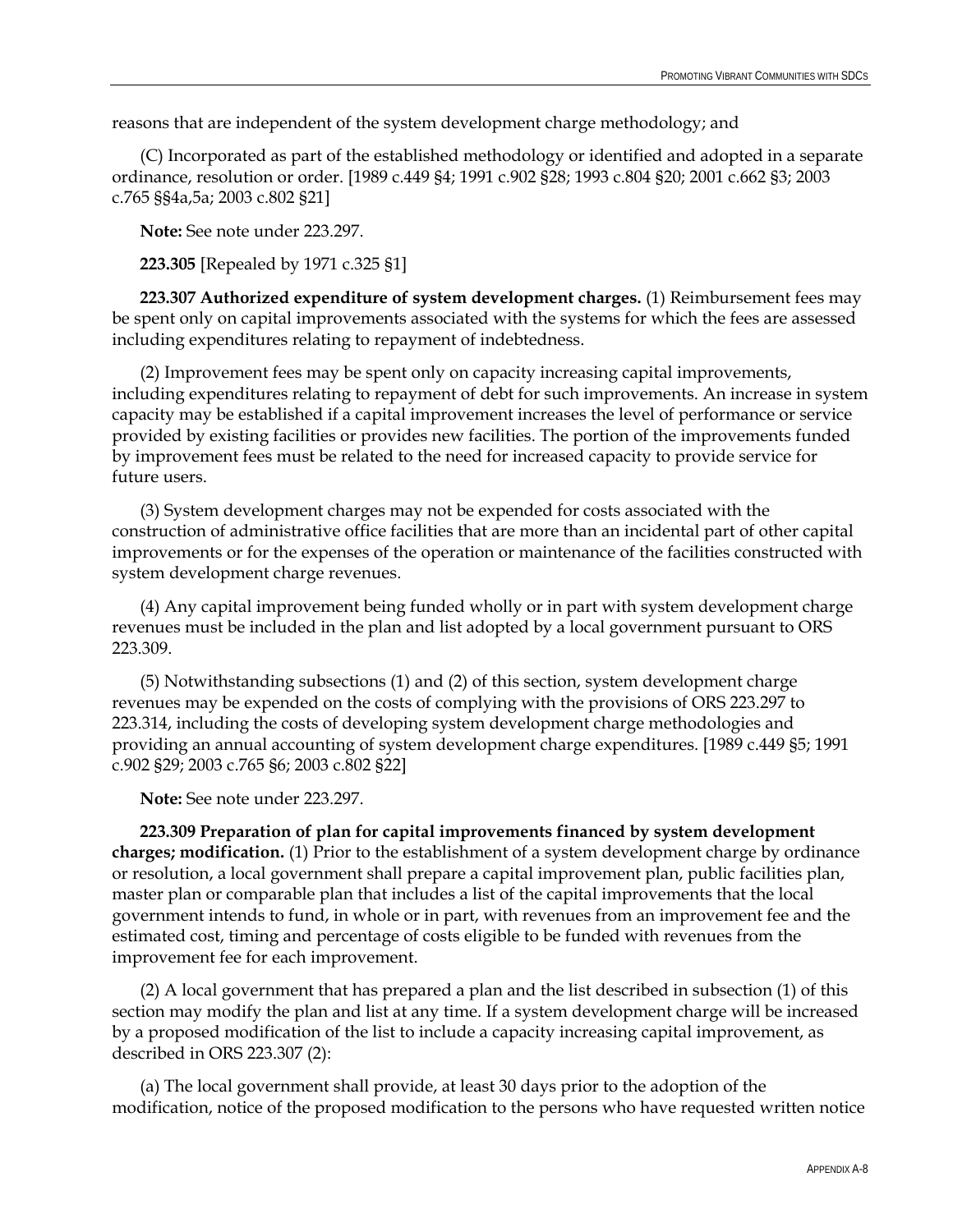(b) The local government shall hold a public hearing if the local government receives a written request for a hearing on the proposed modification within seven days of the date the proposed modification is scheduled for adoption.

 (c) Notwithstanding ORS 294.160, a public hearing is not required if the local government does not receive a written request for a hearing.

 (d) The decision of a local government to increase the system development charge by modifying the list may be judicially reviewed only as provided in ORS 34.010 to 34.100. [1989 c.449 §6; 1991 c.902 §30; 2001 c.662 §4; 2003 c.765 §7a; 2003 c.802 §23]

 **Note:** See note under 223.297.

 **223.310** [Amended by 1957 c.397 §3; repealed by 1971 c.325 §1]

 **223.311 Deposit of system development charge revenues; annual accounting.** (1) System development charge revenues must be deposited in accounts designated for such moneys. The local government shall provide an annual accounting, to be completed by January 1 of each year, for system development charges showing the total amount of system development charge revenues collected for each system and the projects that were funded in the previous fiscal year.

(2) The local government shall include in the annual accounting:

 (a) A list of the amount spent on each project funded, in whole or in part, with system development charge revenues; and

 (b) The amount of revenue collected by the local government from system development charges and attributed to the costs of complying with the provisions of ORS 223.297 to 223.314, as described in ORS 223.307. [1989 c.449 §7; 1991 c.902 §31; 2001 c.662 §5; 2003 c.765 §8a; 2003 c.802 §24]

 **Note:** See note under 223.297.

 **223.312** [1957 c.95 §4; repealed by 1971 c.325 §1]

 **223.313 Application of ORS 223.297 to 223.314.** (1) ORS 223.297 to 223.314 shall apply only to system development charges in effect on or after July 1, 1991.

 (2) The provisions of ORS 223.297 to 223.314 shall not be applicable if they are construed to impair bond obligations for which system development charges have been pledged or to impair the ability of local governments to issue new bonds or other financing as provided by law for improvements allowed under ORS 223.297 to 223.314. [1989 c.449 §8; 1991 c.902 §32; 2003 c.802 §25]

 **Note:** See note under 223.297.

 **223.314 Establishment or modification of system development charge not a land use decision.** The establishment, modification or implementation of a system development charge, or a plan or list adopted pursuant to ORS 223.309, or any modification of a plan or list, is not a land use decision pursuant to ORS chapters 195 and 197. [1989 c.449 §9; 2001 c.662 §6; 2003 c.765 §9]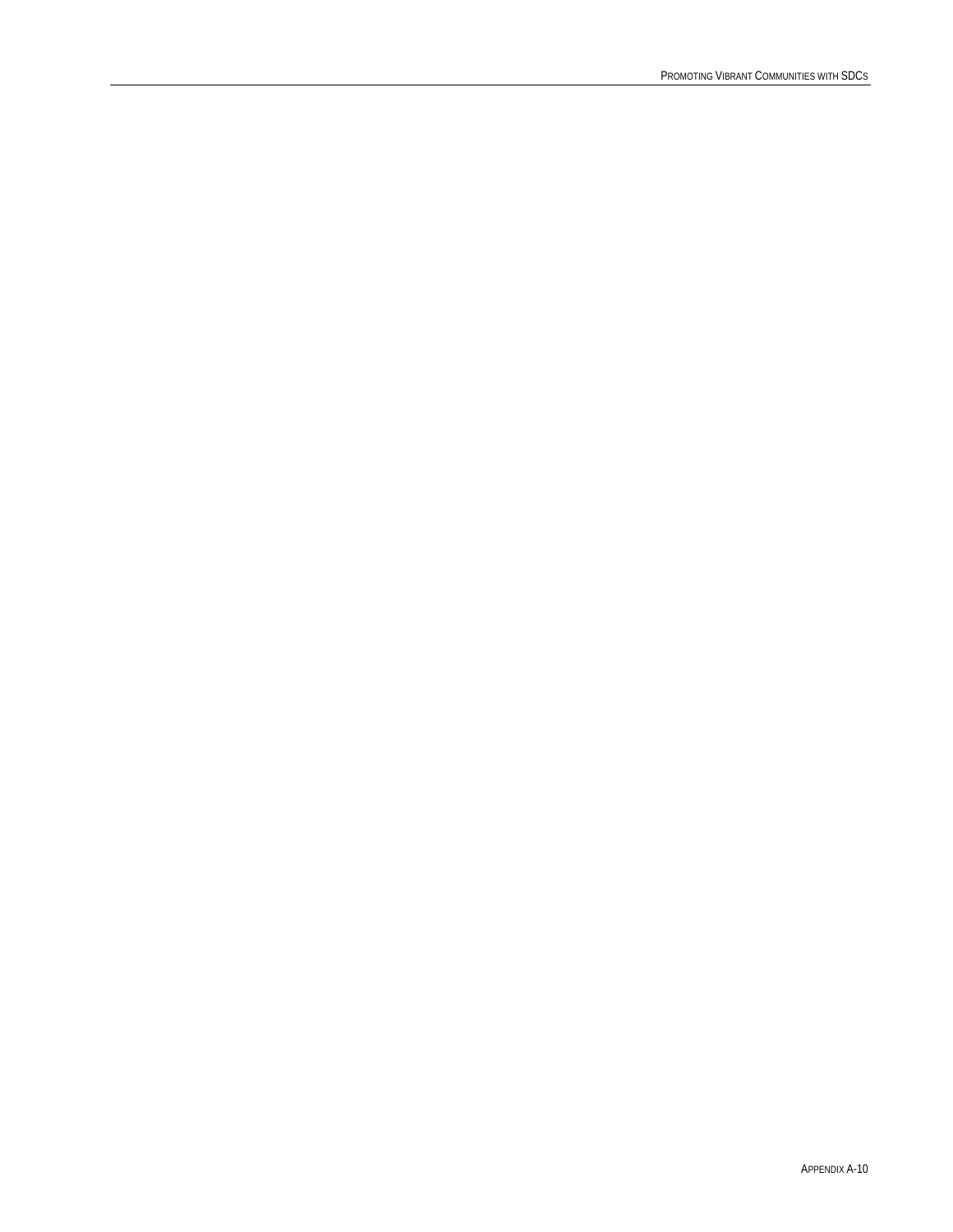# <span id="page-58-0"></span>**Appendix B: SDC Methodological Considerations and Components**

# **Component #1: SDC Unit Cost**

Determining the capital cost per service unit involves the following considerations:

- Definition of system improvement costs
- Selection of unit cost structure

Each is discussed below.

### **Definition of System Improvements**

An important step in the SDC fee methodology is establishing the criteria that distinguish "system improvements" from "project-level improvements." The former are funded through SDCs while the latter are addressed through development agreements for individual projects. *System improvements* may be considered capital improvements that are public facilities and are designed to provide service for the community at large, in contrast to project improvements. If an improvement or facility provides or will provide more than incidental service or facilities capacity to persons other than users or occupants of a particular project, or, if a project is included in a plan for public facilities approved by the governing body of a municipality or county, it should be considered a system improvement. Finally, system improvements must create additional service capacity to serve new growth and development.

### **Legal Environment**

Certain impact fee statutes are explicit in defining what constitutes an eligible capital improvement. For example, the Colorado statute states: "Capital expenditure means any expenditure for an improvement, facility, or piece of equipment necessitated by land development, which is directly related to a local government service, has an estimated useful life of 5 years or longer…."[2](#page-58-0)8 Georgia law requires a capital improvement to have a useful life of 10 years. The Georgia law limits the types of public facilities eligible for expenditure, and has a lengthy description of what constitutes system improvement costs:

*'System improvement costs' means costs incurred to provide additional public facilities capacity needed to serve new growth and development for planning, design and construction, land acquisition, land improvement, design and engineering related thereto, including the cost of constructing or reconstructing system improvements or facility expansions, including but not limited to the construction contract prices, surveying and engineering fees, related land acquisition costs (including land purchases, court awards and costs, attorneys' fees, and expert witness fees), and* 

<u>.</u>

<sup>28</sup> Colorado Impact Fee Act, 29-1-802.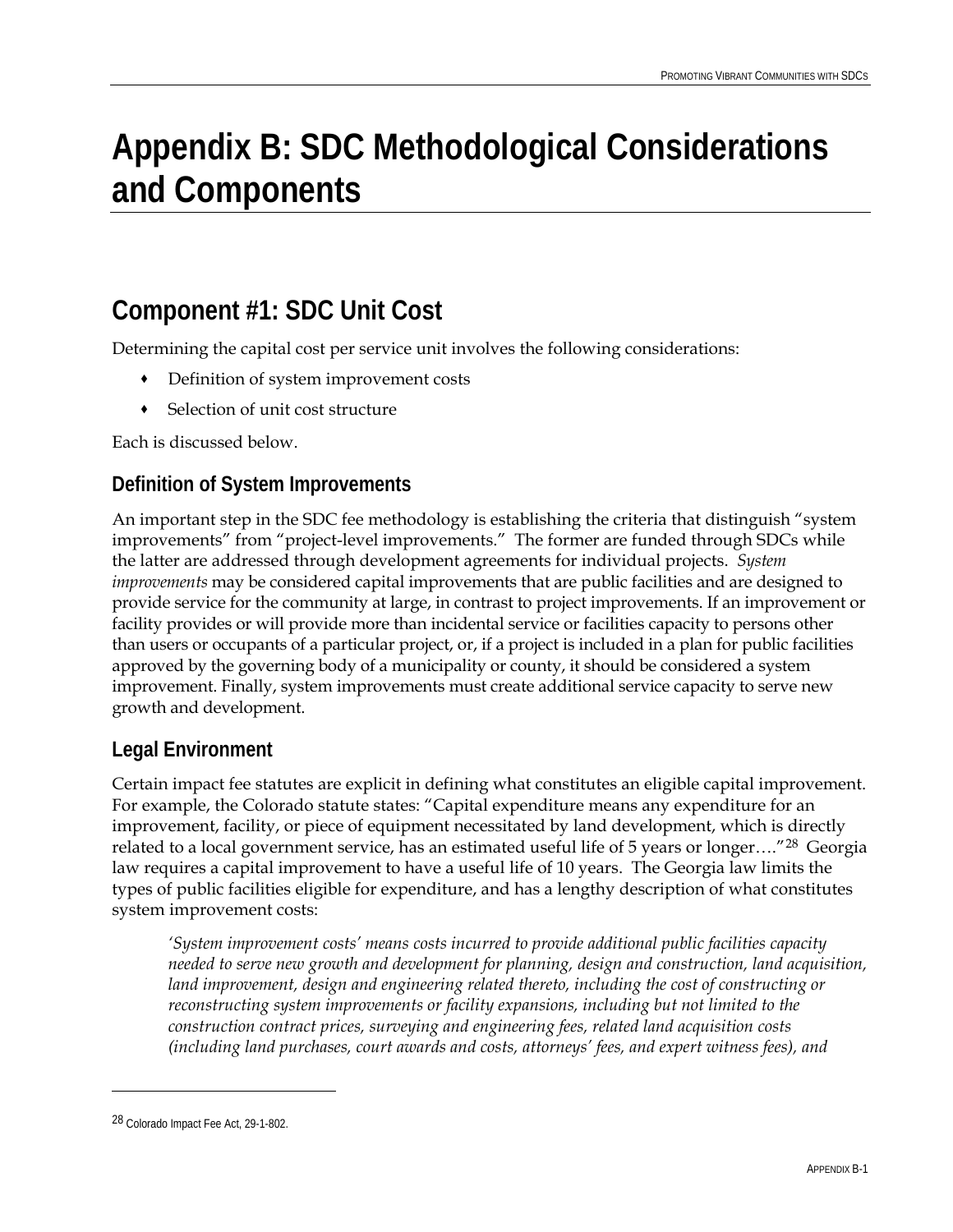<span id="page-59-0"></span>*expenses incurred for qualified staff or any qualified engineer, planner, architect, landscape architect, or financial consultant for preparing or updating the capital improvement element, and administrative costs, provided that such administrative costs shall not exceed 3 percent of the total amount of the costs. Projected interest charges and other finance costs may be included if the impact fees are to be used for the payment of principal and interest on bonds, notes, or other financial obligations issued by or on behalf of the municipality or county to finance the capital improvements element but such costs do not include routine and periodic maintenance expenditures, personnel training, and other operating costs.[2](#page-59-0)9*

Oregon law simply states the types of public facilities considered "capital improvements," which include: water supply, treatment and distribution; waste water collection, transmission, treatment and disposal; drainage and flood control; transportation; or parks and recreation. The law further states that "capital improvement does not include costs of the operation or routine maintenance of capital improvements."[3](#page-59-0)0 Oregon statutory provisions related to expenditure of SDCs do provide some additional guidance on what does and does not constitute an SDC eligible cost; specifically, ORS 223.307:

- Excludes "costs associated with the construction of administrative office facilities that are more than an incidental part of other capital improvements," and
- Requires that capital improvements being funded with SDC revenues be included in an adopted capital plan or list, and
- Allows for expenditure of SDC revenue on "costs of complying with the provisions of ORS 223.297 to 223.314, including the costs of developing system development charge methodologies and providing an annual accounting of system development charge expenditures."

### **Selection of Unit Cost Structure**

There are essentially two approaches to designing unit costs for SDC purposes – *improvements-based* and *consumption-based*. The consumption-based approach involves calculating the cost per service unit needed to accommodate growth based on current cost figures and adopted levels of service. Under this approach, revenue collected is not tied to a specific set of improvement projects; instead recent project experience is used to estimate the cost of capacity per service unit. Conversely, development of the SDC unit cost under the improvements-based approach is tied to a specific set of improvements, as identified in a capital or facility plan. Use of this approach is required in some states (like Oregon), as it creates a direct link between the design of the SDC and the local jurisdiction's capital improvements programming process, which when also linked to the comprehensive plan promotes real cost recovery and development according to the community's goals.

Within these two broad unit cost structures, there are a number of specific approaches to unit cost valuation that may be employed to meet local policy objectives:

Buy-In or Reimbursement (in the form of "Recoupment" or "Replacement Cost")

 $\overline{a}$ 

<sup>29</sup> Georgia Development Impact Fee Act, 36-71-2.

<sup>30</sup> Oregon Revised Statutes (ORS) 223.299.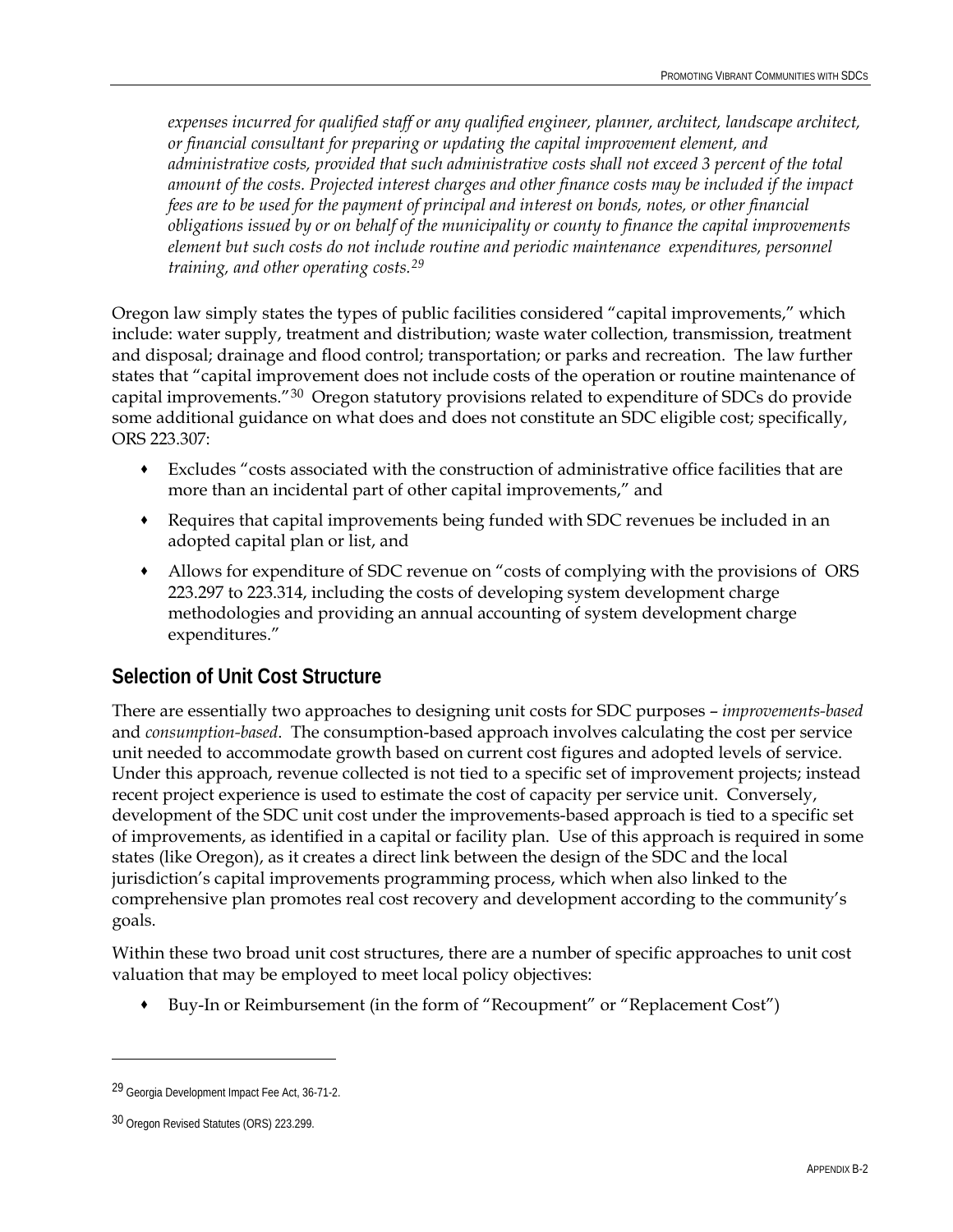- <span id="page-60-0"></span>Capacity Expansion
- Marginal Cost
- Average Cost, and
- Total Cost-Attribution (also known as "Combined Improvement and Reimbursement")

The buy-in or reimbursement methods that rely exclusively on existing system facilities for valuation tend to have the lowest fees, and those methods that exclusively use recent or planned expansion costs (capacity expansion and marginal cost approaches) have the highest fees. The average and total cost attribution methods utilize a combination of existing and planned facilities, and the results tend to fall in-between the other approaches. For these latter approaches, the fee level is influenced by the selection of valuation basis for existing system facilities (book value, original cost, replacement cost, etc), and how the existing system available capacity is determined (on an average or incremental basis). In the case of the average cost approach, all costs – existing and planned – are shared proportionately by all users, while the total cost attribution method may weight existing and new facility costs differently, based on how each will contribute to servicing growth needs. Each approach is described in more detail below, along with numerical examples that provide a sample SDC per Equivalent Residential Unit (ERU).

### **Buy-In Methods**

-

The recoupment value method (see Table B-1) uses the existing system fixed asset value (original cost less accumulated depreciation) and capacity to value the cost per service unit. The recoupment method is based on the total fixed asset value of the existing system; it does not distinguish between improvements made mostly for the benefit of new development, nor does it consider the cost of expanding system capacity to accommodate new development.

| <b>TABLE B-1</b>                         |               |  |  |  |  |
|------------------------------------------|---------------|--|--|--|--|
| Buy-In Method: RECOUPMENT VALUE          |               |  |  |  |  |
| <b>CALCULATION CONSIDERATION</b>         | <b>RESULT</b> |  |  |  |  |
| <b>Total Existing System Asset Value</b> | \$150,000,000 |  |  |  |  |
| Existing System Capacity (gallons)       | 32,000,000    |  |  |  |  |
| Recoupment Value (\$/gallon)             | \$4.69        |  |  |  |  |
| ERU Demand (gallons)                     | 250           |  |  |  |  |
| <b>SDC Per ERU</b>                       | \$1,172       |  |  |  |  |

The replacement cost method (see Table B-2) is conceptually similar to the recoupment value method with the difference being it is based on the cost of replacing the entire system presently in place.[31](#page-60-0) The result is higher impact fees than calculated under the recoupment value method.

<sup>&</sup>lt;sup>31</sup> The recoupment and replacement valuation approaches represent the upper and lower ends of a range of valuation methods used to value existing system assets for the purposes of establishing SDCs under a "Buy-In" type approach. Other approaches include original cost and appreciated cost (original costs adjusted for inflation) valuation. The recoupment and replacement approaches are presented here, as they illustrate the potential range of options.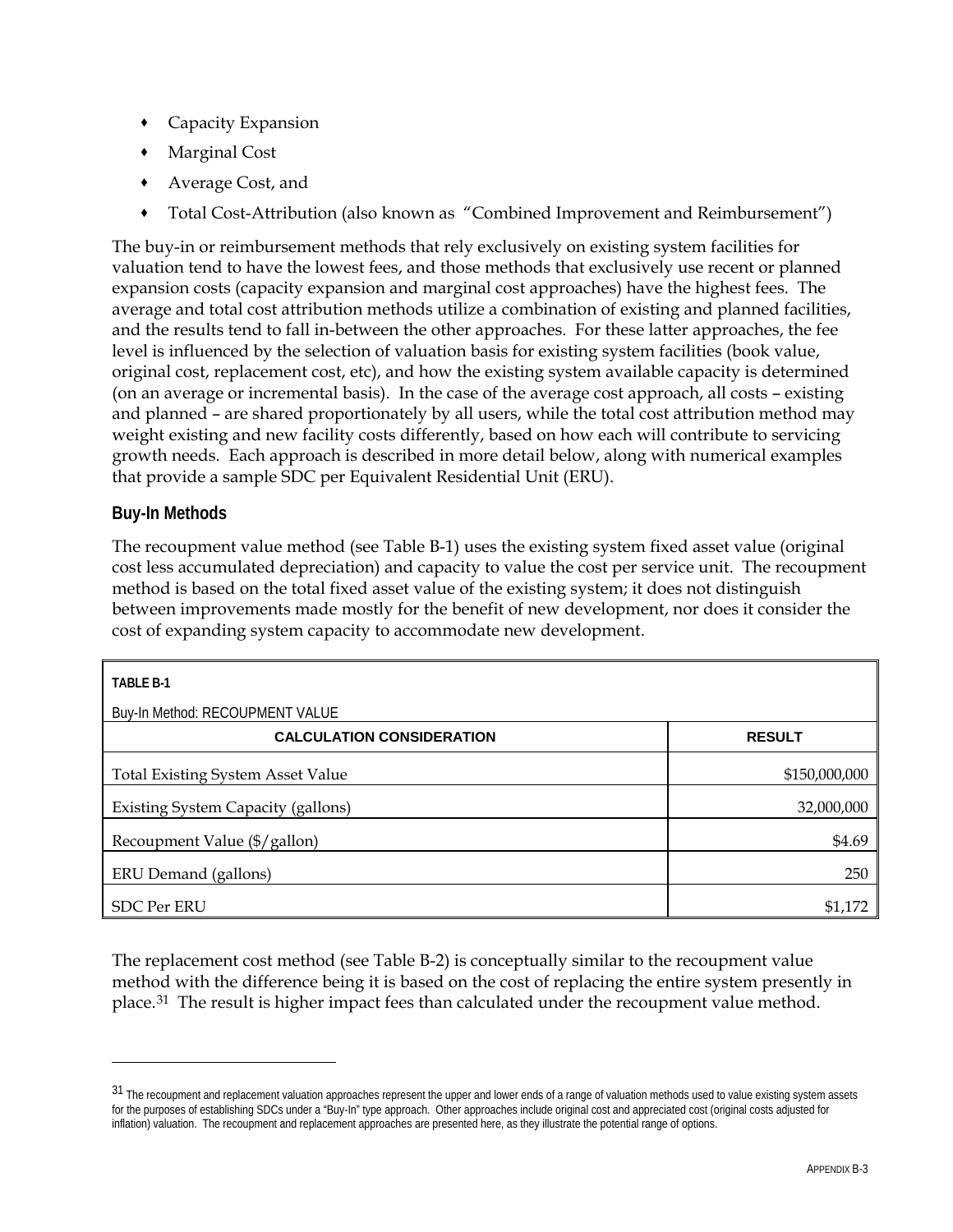| TABLE B-2                                     |               |
|-----------------------------------------------|---------------|
| Buy-In Method: REPLACEMENT COST               |               |
| <b>CALCULATION CONSIDERATION</b>              | <b>RESULT</b> |
| <b>Total Existing System Replacement Cost</b> | \$325,000,000 |
| <b>Existing System Capacity (gallons)</b>     | 32,000,000    |
| Replacement Value (\$/gallon)                 | \$10.16       |
| ERU Demand (gallons)                          | 250           |
| <b>SDC Per ERU</b>                            | \$2,539       |

### **Capacity Expansion Method**

The capacity expansion method (see Table B-3) uses the planned capacity increment in the CIP to value the cost per service unit. No consideration is given to existing system facilities, or to system functions that may not be covered by the current CIP.

| TABLE B-3                              |               |  |  |  |  |
|----------------------------------------|---------------|--|--|--|--|
| <b>Capacity Expansion Method</b>       |               |  |  |  |  |
| <b>CALCULATION CONSIDERATIONS</b>      | <b>RESULT</b> |  |  |  |  |
| CIP Capacity Improvements, 10-year CIP | \$85,000,000  |  |  |  |  |
| Planned Expansion (gallons)            | 5,000,000     |  |  |  |  |
| Capacity Expansion (\$/gallon)         | \$17.00       |  |  |  |  |
| ERU Demand (gallons)                   | 250           |  |  |  |  |
| <b>SDC Per ERU</b>                     | \$4,250       |  |  |  |  |

### **Marginal Cost Method**

Marginal cost is defined here as composed of two parts resulting in *growth-related* marginal costs. The first part is the cost of the prior expansion; these are facilities that have been installed in the past to serve future development. The second part is the cost of installing CIP capacity-related improvements (also required for future development). As shown in Table B-4, these two figures are summed and then divided by the combined capacity increment of the two expansions. It is important to note, that the previous expansion cost, unadjusted for depreciation is used for this calculation, as marginal cost analysis is concerned with the costs of serving the *next* unit of demand. Moreover, well-designed capital improvement programs provide continuous replacement and upgrading of facilities to maintain their value to the system.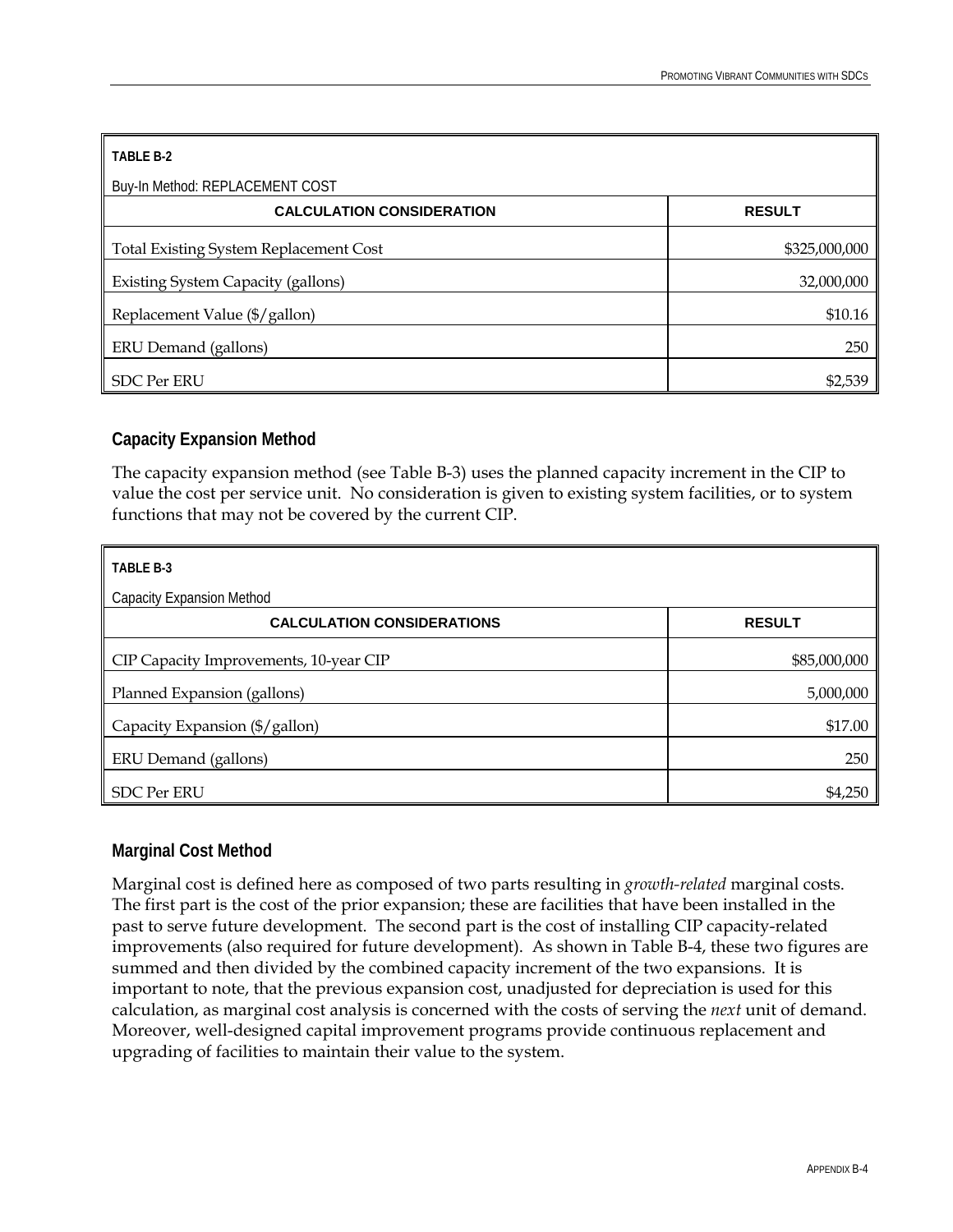| <b>TABLE B-4</b>                               |               |
|------------------------------------------------|---------------|
| MARGINAL COST METHOD                           |               |
| <b>CALCULATION CONSIDERATION</b>               | <b>AMOUNT</b> |
| Previous Expansion Cost                        | \$75,000,000  |
| CIP Growth-Related Improvements, 10-year CIP   | \$85,000,000  |
| <b>Total Growth-Related Marginal Cost</b>      | \$160,000,000 |
| Recent & Planned Expansions Combined (gallons) | 10,000,000    |
| Growth-Related Marginal Cost (\$/gallon)       | \$16.00       |
| ERU Demand (gallons)                           | 250           |
| <b>SDC Per ERU</b>                             | \$4,000       |

### **Average Cost Method**

Under the average cost method (see Table B-5), the costs of replacing and expanding the entire system are considered in relation to the total capacity of the system to accommodate all development, both existing and new. As in the case of marginal cost analysis, average cost analysis is based on replacement or expansion costs, not asset values that include depreciation.

| TABLE B-5                                     |               |
|-----------------------------------------------|---------------|
| AVERAGE COST METHOD                           |               |
| <b>CALCULATION CONSIDERATION</b>              | <b>AMOUNT</b> |
| <b>Total Existing System Replacement Cost</b> | \$325,000,000 |
| Total CIP Expenditures, 10-year CIP           | \$85,000,000  |
| <b>Total (Combined) Costs</b>                 | \$410,000,000 |
| <b>Total Future Capacity (gallons)</b>        | 38,000,000    |
| Average Cost (\$/gallon)                      | \$10.79       |
| ERU Demand (gallons)                          | 250           |
| <b>SDC Per ERU</b>                            | \$2,697       |

### **Total Cost Attribution Method**

Like the average cost method, the total cost attribution method (see Table B-6)) considers both the contribution of existing system and CIP facilities to the accommodation of new development. However, unlike the average cost method, that allocates all costs to existing and future users proportionate to total capacity needs, this method explicitly allocates existing and CIP improvements to growth based on the relative role each will play in providing service. In the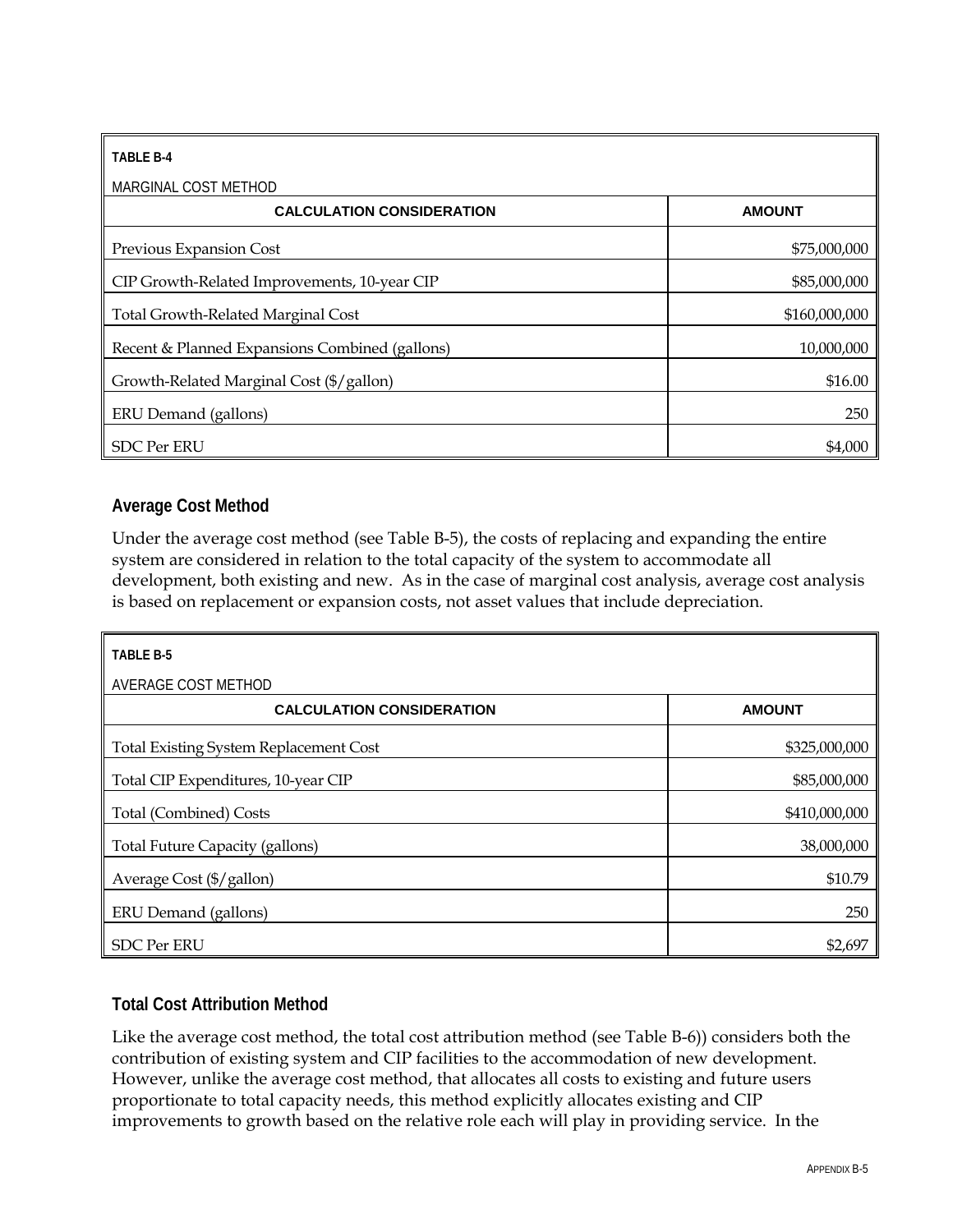<span id="page-63-0"></span>example provided in Table B-6, growth's total needs are 9.5 mgd; 7.0 mgd of which is provided through the existing system, and 2.5 mgd is provided through CIP facilities. Since growth needs represent 50 percent of the planned 5.0 mgd expansion, growth is allocated 50 percent of the expansion costs. Under the average cost method, growth would only be allocated 25 percent of the expansion costs, since all costs are shared proportionate to total future capacity needs, and growth within the current planning window represents 25 percent of total future capacity (9.5 mgd/38.0 mgd.) Since the cost per unit of future facility expansion is more costly than existing capacity (on a per unit basis), this approach results in a higher SDC per unit than the average cost method (assuming replacement cost is used for existing system valuation in both cases).

Table B-6 presents two forms of the total cost attribution approach: 1) based on current asset value (original cost less depreciation), and 2) based on replacement cost of existing assets (not adjusted for depreciation).[32](#page-63-0)

| TABLE B-6<br><b>Total Cost Attribution Approaches</b> |                    |                         |
|-------------------------------------------------------|--------------------|-------------------------|
|                                                       | <b>Asset Value</b> | <b>Replacement Cost</b> |
| Growth-Related Asset Value/Cost                       | \$32,810,000       | \$71,090,000            |
| Growth-Related CIP Cost                               | \$42,500,000       | \$42,500,000            |
| <b>Total Growth Cost</b>                              | \$75,310,000       | \$113,590,000           |
| Growth Demand Units                                   | 9,500,000          | 9,500,000               |
| Total Cost/Gallon                                     | \$7.93             | \$11.96                 |
| <b>ERU Factor, Gallons</b>                            | 250                | 250                     |
| Total Cost Attribution Based Impact Fee Per ERU       | \$1,982            | \$2,989                 |

## **Component#2: Revenue Credits**

As mentioned previously, new development generates revenue that may help finance facilities also financed by SDCs. Two types of revenue credits are generally considered in an SDC methodology:

- 1. Past payment credits
- 2. Future payment credits

### **Past Payment Credits**

-

The extent to which new development has paid for existing facilities can be determined. Such payments would be credited to new development, in order to avoid assessing new development for both improvements it demands and facilities currently used by existing development. Take for example a local government with a five-year park plan financed solely from property taxes to

<sup>&</sup>lt;sup>32</sup> As with the "Buy-In" type approaches discussed previously, further modifications of this method consider alternative approaches to valuing existing system assets including original cost, and appreciated cost (with and without depreciation).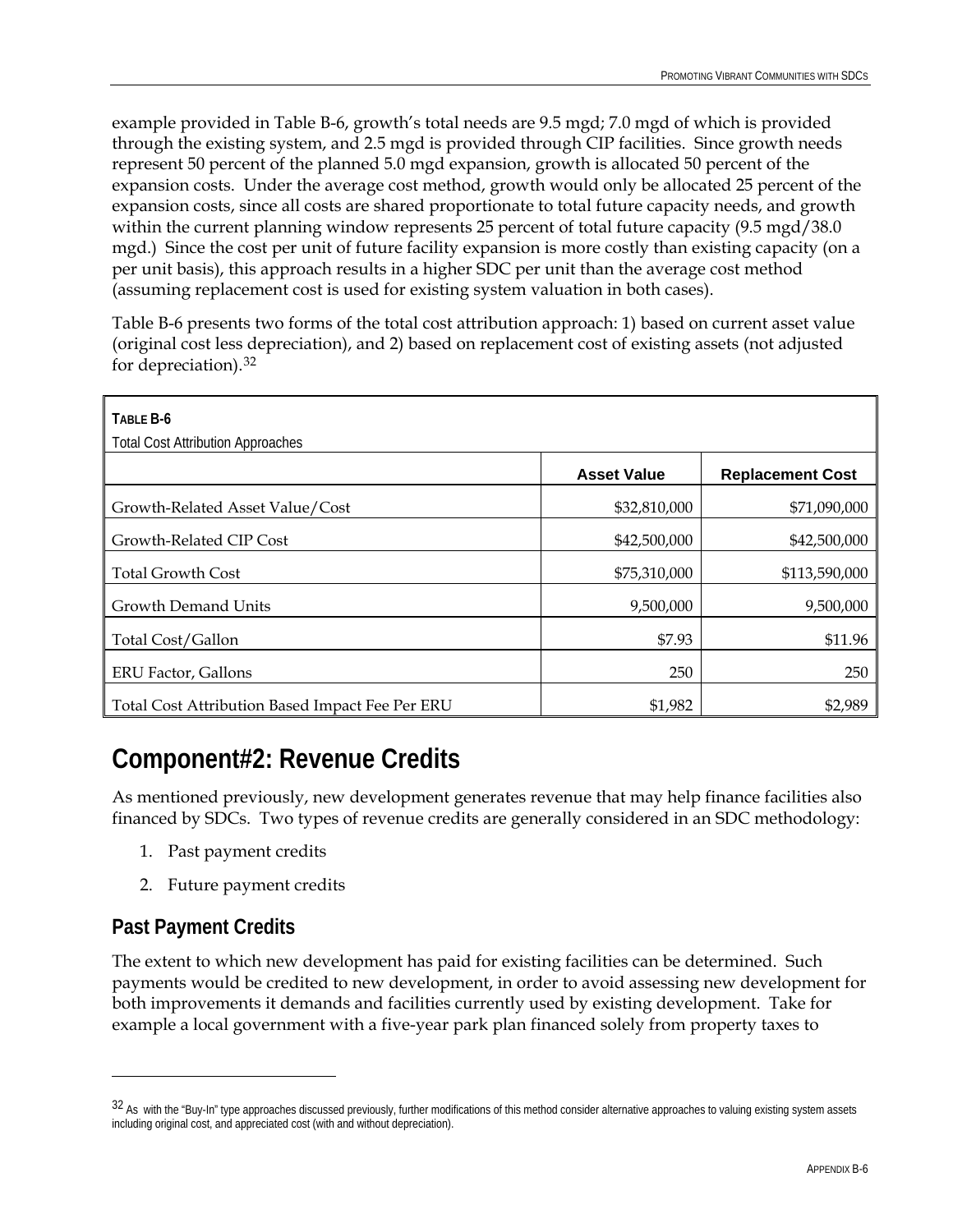construct a park system serving only existing development. Vacant, developable land has been assessed property taxes to help pay for the parks. In this case, the SDC methodology can include a credit equal to the present value of past property tax payments that went to finance the new parks.

### **Future Payment Credits**

Likewise, the extent to which new development will pay for existing facilities in the future can also be estimated. For example, property taxes assessed on new development to retire bonds used to construct facilities for existing development may be credited. Another example is where current deficiencies will be remedied by property taxes assessed on all property in the future; new development can be credited for its future contributions to remedy current deficiencies.

Some local governments account for future payments a development may make toward roads financed by SDCs. If motor fuel taxes are used to construct system improvements, the SDC methodology may provide a credit based on the present value of motor fuel taxes that new households will pay in the future. Perhaps the road SDC without future motor fuel tax payments is \$2,785 per new single-family unit. The average new household occupying a single family unit will contribute \$77 per year in motor fuel taxes used by local government to build the very roads financed in part by road SDCs. Thus, over 25 years, the present value of those future contributions, discounted at 6 percent, is \$990. The SDC in this case would be \$1,795 per unit (\$2,785 minus \$990).

A primary purpose of past and future payment credits is to avoid double charging for capacity. New developments that pay for a facility or service through both an SDC and by its stream of taxes over time may be double charged. The common solution to double charging is to conduct fiscal and economic analyses to define the nature and distribution of revenues. Local government can appropriately discount each type of fee until the combination of SDCs and other revenues does not exceed 100 percent of the total facility expansion. Accurate documentation of the SDC system will help avoid double charging.

# **Component#3: Demand Schedule**

The unit cost structure is the mechanism for determining the costs to be recovered from new development as a whole. Of equal concern to local governments and the development community alike, is how the fees are then assessed to specific developments. The demand schedule defines the applicable service units associated with each system and development type. At the very least, the demand schedule will usually address different requirements by land use type (e.g., residential -- in some cases by dwelling type, and nonresidential). For nonresidential, some scaling measure is generally identified since impact may vary by size of development. Table B-7 shows typical demand units and scaling measures by infrastructure system.

**TABLE B-7** 

| <b>System</b>  | <b>Demand Units</b>   | <b>Scaling Measure</b>                                                                                        |
|----------------|-----------------------|---------------------------------------------------------------------------------------------------------------|
| Transportation | <b>Trips or Miles</b> | Square feet, dwelling units, rooms, beds, acres                                                               |
| Parks          | Persons               | Square feet, dwelling units                                                                                   |
| Drainage       | Square footage        | Square feet, dwelling units, acres                                                                            |
| Water          | Gallons               | Meter size, plumbing fixture units, dwelling units, square feet<br>(house or lot size)                        |
| Wastewater     | Gallons               | Meter size, plumbing fixture units, equivalent residential units,<br>dwelling units, square feet (house size) |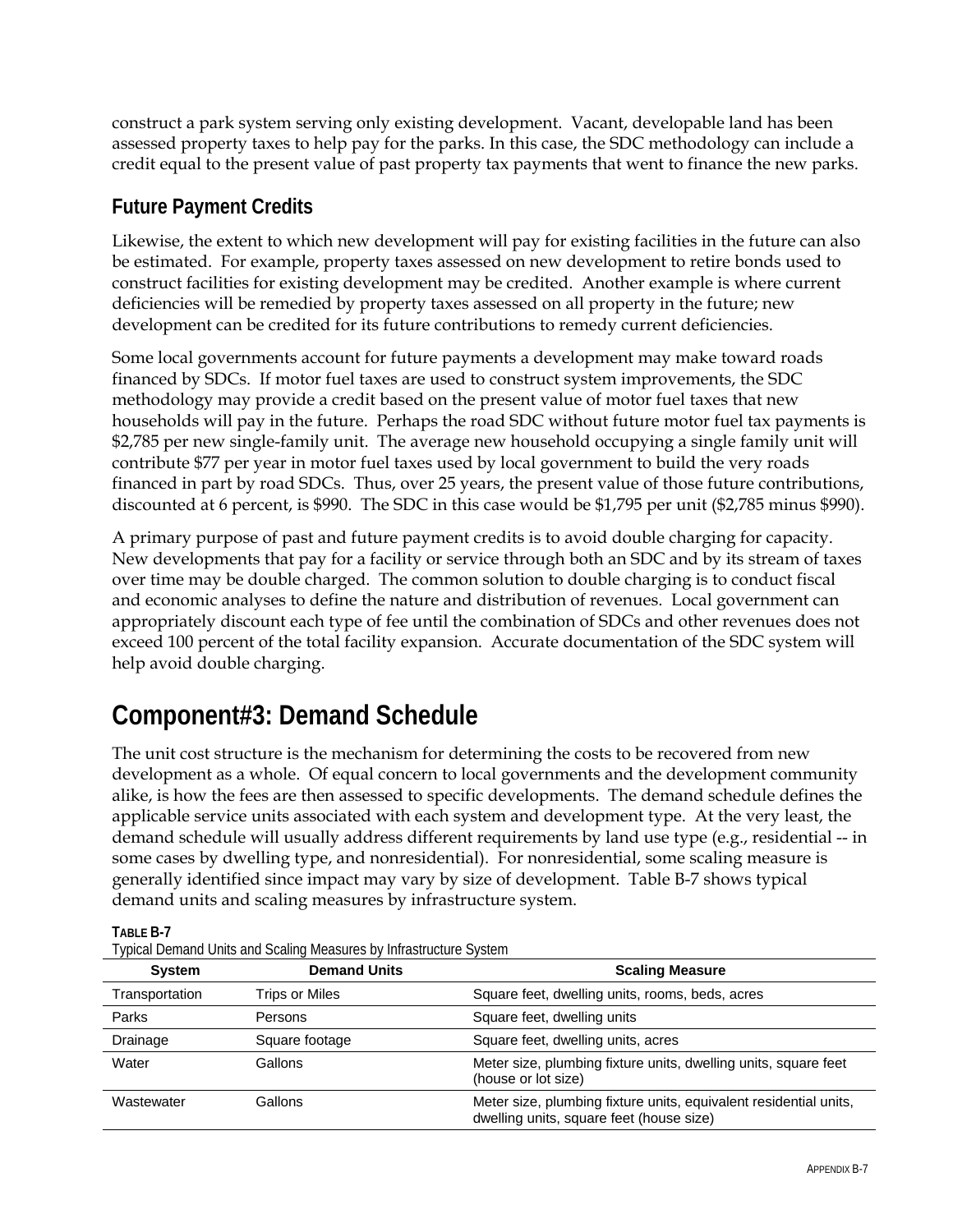Residential fee schedules have historically reflected little variation by dwelling size, density, and configuration. However, more sophisticated methodologies are being implemented to reflect these differences and their impacts to different infrastructure systems.

The demand schedule will also define the service area(s) to be used for assessment. In many cases, fees may be assessed uniformly throughout the public facility service area; in other cases, multiple service areas may be developed for SDC assessment, reflecting differences in the cost to construct facilities or in the demand generated by new development. With respect to the latter, service area differentials may reflect differences in density of the geographic area, as well as proximity to service, or other system usage characteristics (e.g. water use or sewage flow per unit).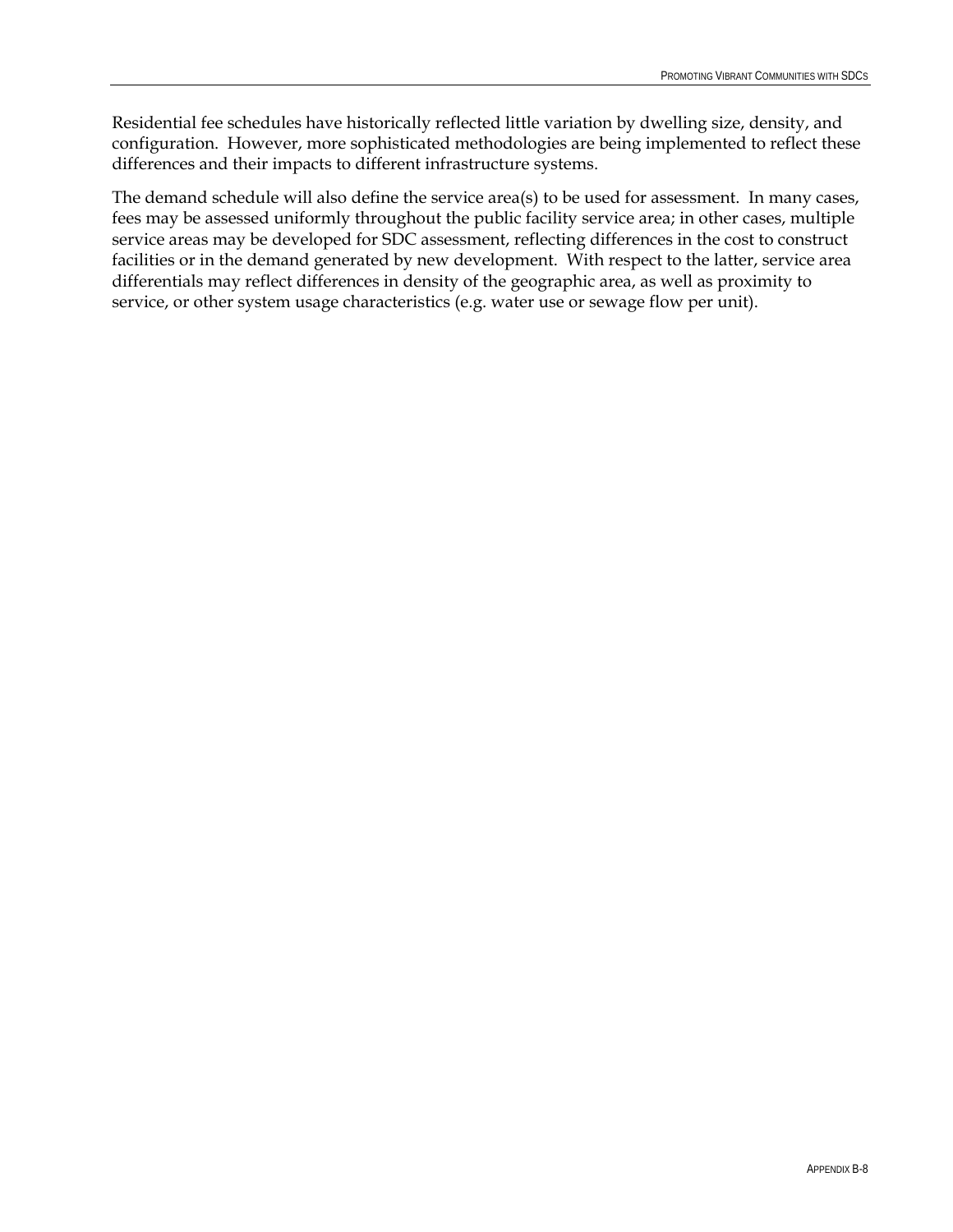# <span id="page-66-0"></span>**Appendix C: Examples of Model Approaches to Real Cost Recovery**

# **Portland, Oregon (Transportation SDCs)**

The City of Portland is undertaking a project to update its transportation SDCs. In developing the SDC project list for purposes of calculating the improvement fee, capital improvements must meet the following minimum criteria:

- 1. Project includes a component that adds capacity to the transportation system.
- 2. Project is in the Transportation System Plan.
- 3. Project is on a public street classified above local service, except for city bikeways and city walkways, exclusive of regional traffic and regional transit ways.
- 4. Project is designed to serve additional population and/or employment over the next 10 years.
- 5. Project is not a maintenance project.
- 6. Project is not for purchase of rolling stock, but may be for facilities supporting rolling stock/equipment.

Projects that meet these minimum criteria are then prioritized according to the criteria shown in Table C-1.

The city is currently working with a citizen advisory committee to evaluate projects for inclusion in the SDC methodology. While the current methodology has yet to be adopted, it is presented here as a potential model approach of a structured process for development of the SDC project list to meet community, including 2040 growth objectives. The list of criteria (shown above and in Table C-1) is very similar to the criteria used by the city previously to develop the current SDC project list, which includes the following types of urban center projects (in addition to street extensions and general roadway and intersection upgrades):[33](#page-66-0)

- Light rail improvements
- Central city street car improvements
- Transit communication system initiatives
- Regional center improvements
- Pedestrian improvements (bridges, sidewalks, and signals)
- Parking improvements

<u>.</u>

<sup>33</sup> Transportation System Development Charges Rate Study for Portland, Oregon, Henderson, Young & Company, Final Report, June 11, 1997.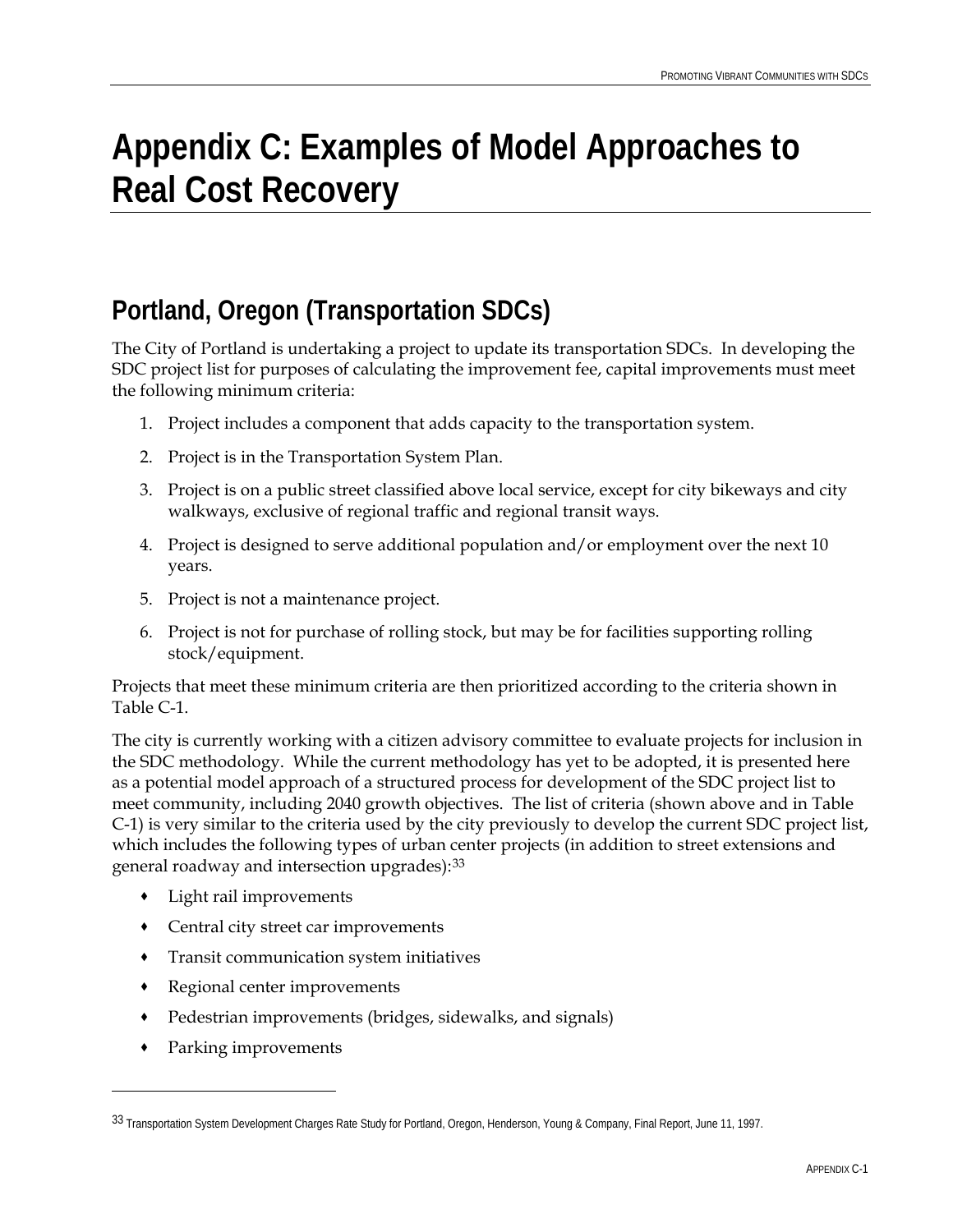#### **TABLE C-1**  CITY OF PORTLAND Transportation SDC Update Preliminary Project Evaluation Criteria

| <b>Criteria</b>                                                                                                                                                   | <b>Sub-Criteria</b>                                                                                                                                                                                                                                          |  |  |  |
|-------------------------------------------------------------------------------------------------------------------------------------------------------------------|--------------------------------------------------------------------------------------------------------------------------------------------------------------------------------------------------------------------------------------------------------------|--|--|--|
|                                                                                                                                                                   | Level A Criteria                                                                                                                                                                                                                                             |  |  |  |
| 1. Support bicycle, pedestrian and/or<br>transit modes (i.e., add capacity, improve<br>access, improve connections, remove<br>bottlenecks, fill in missing links) | Accommodates increased density<br>٠<br>Supports mixed use development<br>Supports 2040 Growth Concept land-use components<br>Improves connections and access from neighborhoods to<br>employment and industrial areas<br>Fills a gap<br>٠<br>Improves safety |  |  |  |
| 2. Improve movement of freight and<br>goods                                                                                                                       | Reduce conflicts between freight and non-freight uses<br>Provide access to inter-modal terminals and related<br>distribution facilities<br>Fills a gap<br>Improves safety<br>٠<br>Support emergency services<br>٠                                            |  |  |  |
| 3. Reduce congestion, improve access<br>and/or circulation                                                                                                        | Among business districts<br>To and within activity centers<br>Fills a gap<br>٠<br>Improves safety<br>Support emergency services                                                                                                                              |  |  |  |
| Level B Criteria (only applies if project also meets one or more of Level A criteria)                                                                             |                                                                                                                                                                                                                                                              |  |  |  |
| 4. Community and business priority                                                                                                                                | Priority expressed by neighborhood and business interests<br>٠<br>Addresses equitable geographic distribution of projects                                                                                                                                    |  |  |  |
| 5. Strong potential leverage                                                                                                                                      | Amount and likelihood of potential funding from other sources                                                                                                                                                                                                |  |  |  |

# **Albuquerque, New Mexico (Parks and Stormwater SDCs)**

A capital improvement plan is required by New Mexico law to be the basis of impact fee programs, and it is to be applied to each service area based on adopted LOS standards. For parks and recreation, seven areas were created. To account for topographical features creating unique drainage sheds, five drainage facility service areas were created. Where revenue was known to be available to help finance needed facilities, costs were reduced to a "net" impact cost. For parks, recreation facilities, trails and open space the LOS was based on residents, and for drainage, LOS was based on impervious surface. Tables C-2 and C-3 provide the impact fee calculations for each system for residential structures.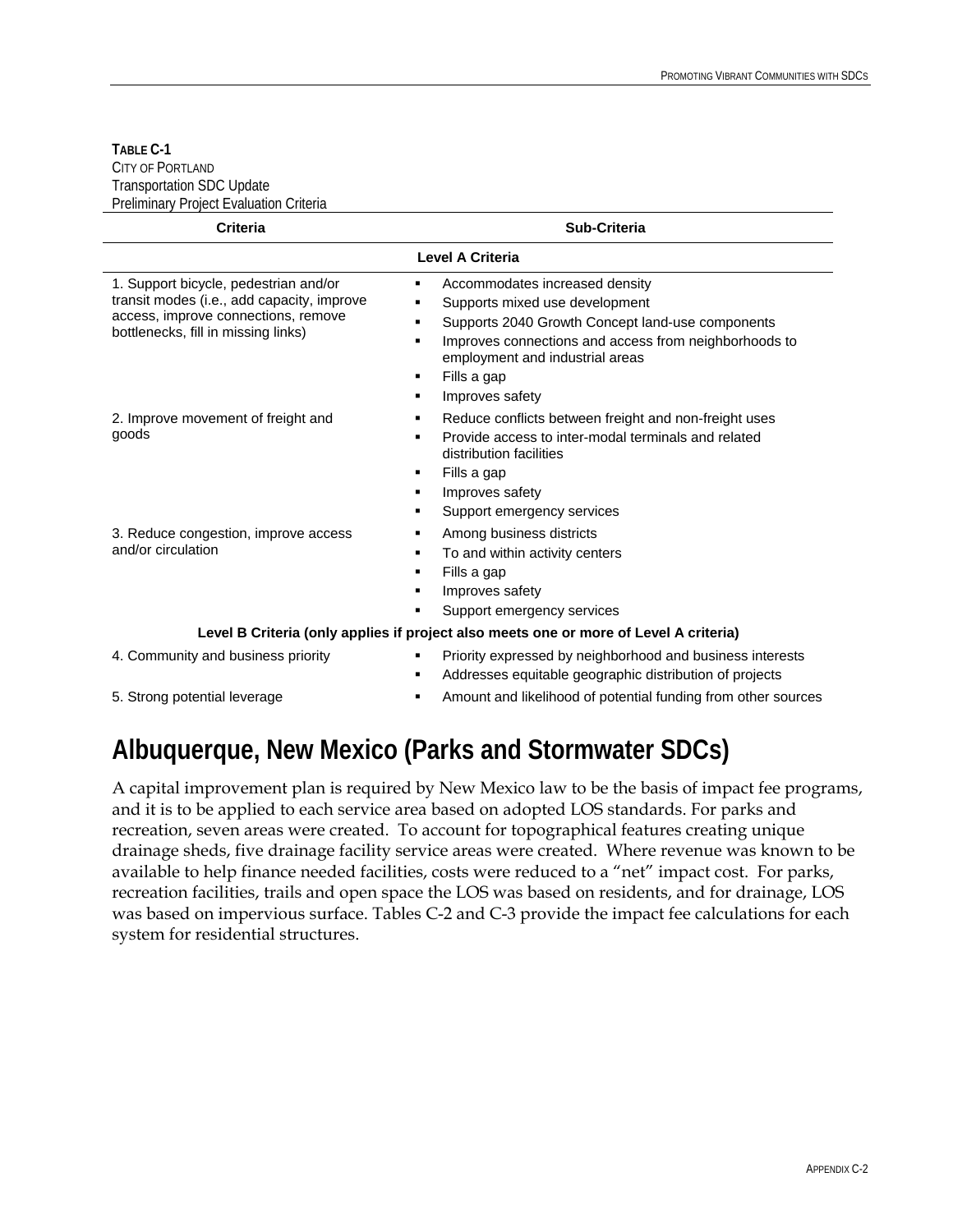#### **TABLE C-2**

#### City of ALBUQUERQUE

*Parks, Recreation Facility, Trail and Open Space Level of Service, Net Impact Cost, and Impact Fees by Service Area{ TC "Table 5-4. Albuquerque Parks, Recreation Facility, Train and Open Space Level of Service, Net Impact Cost, and Impact Fees by Service Area" \f T \l "1" }*

| <b>SERVICE AREA</b>                    | Academy/NE | Central/<br><b>University</b> | <b>Foothills/SE</b> | <b>North</b><br>Albuquerque | <b>North</b><br>Valley/I-25 | <b>SW Mesa</b> | NW Mesa/<br>Volcano |
|----------------------------------------|------------|-------------------------------|---------------------|-----------------------------|-----------------------------|----------------|---------------------|
| Local Parks (Neighborhood & Community) |            |                               |                     |                             |                             |                |                     |
| Level of Service per 1,000 People      | 2.600      | 2.600                         | 2.600               | 2.600                       | 2.600                       | 2.600          | 2.600               |
| <b>Needed Additional Acres</b>         | 2.13       | 0.00                          | 8.88                | 20.07                       | 16.71                       | 71.29          | 110.44              |
| Acres Available in Inventory           | 26.49      | 12.74                         | 47.61               | 59.00                       | 3.95                        | 81.53          | 109.02              |
| Acres to be Acquired                   | 0.00       | 0.00                          | 0.00                | 0.00                        | 12.76                       | 0.00           | 0.00                |
| <b>Acquisition Cost per Acre</b>       | \$125,000  | \$110,000                     | \$105,000           | \$125,000                   | \$122,500                   | \$72,000       | \$120,000           |
| <b>Acquisition Cost</b>                | \$0        | \$0                           | \$0                 | \$0                         | \$1,562,708                 | \$0            | 0.00                |
| Acres to be Developed                  | 2.13       | 0.00                          | 8.88                | 20.07                       | 16.71                       | 71.29          | 110.44              |
| <b>Existing Surplus</b>                | 0.00       | 78.17                         | 7.11                | 0.00                        | 0.00                        | 0.00           | 22.90               |
| Net Acres to be Developed              | 2.13       | 0.00                          | 1.77                | 20.07                       | 16.71                       | 71.29          | 87.54               |
| Development Cost per Acre              | \$175,000  | \$175,000                     | \$175,000           | \$175,000                   | \$175,000                   | \$175,000      | \$175,000           |
| Development Cost                       | \$373,555  | \$0                           | \$309,225           | \$3,511,690                 | \$2,923,830                 | \$12,475,645   | \$15,319,465        |
| Facilities Cost per Acre               | \$226,007  | \$226,007                     | \$226,007           | \$226,007                   | \$226,007                   | \$226,007      | \$226,007           |
| <b>Facilities Cost</b>                 | \$482,434  | \$0                           | \$399,354           | \$4,535,228                 | \$3,776,027                 | \$16,111,871   | \$19,784,567        |
| <b>Total Cost Local Parks</b>          | \$855,989  | \$0                           | \$708,579           | \$8,046,918                 | \$8,262,565                 | \$28,587,516   | \$35,274,864        |
| Cost per Capita                        | \$1,042.62 | \$0                           | \$207.49            | \$1,042.62                  | \$1,285.80                  | \$1,042.62     | \$830.45            |
| Less Grants                            | (\$70.41)  | \$0                           | (\$14.01)           | (\$70.41)                   | (\$86.84)                   | (\$70.41)      | (\$56.08)           |
| Less Bond Credit                       | (\$208.52) | \$0                           | (\$41.50)           | (\$208.52)                  | (\$257.16)                  | (\$208.52)     | (\$166.09)          |
| Net Local Park Cost                    | \$763.69   | \$0                           | \$151.98            | \$763.69                    | \$941.80                    | \$763.69       | \$608.28            |
|                                        |            |                               |                     |                             |                             |                |                     |
| Cost per Capita                        | \$21.88    | \$21.88                       | \$21.88             | \$21.88                     | \$21.88                     | \$21.88        | \$21.88             |
| Less Grants                            | (\$1.48)   | (\$1.48)                      | (\$1.48)            | (\$1.48)                    | (\$1.48)                    | (\$1.48)       | (\$1.48)            |
| Less Bond Credit                       | (\$4.38)   | (\$4.38)                      | (\$4.38)            | (\$4.38)                    | (\$4.38)                    | (\$4.38)       | (\$4.38)            |
| <b>Net Trails Cost</b>                 | \$16.03    | \$16.03                       | \$16.03             | \$16.03                     | \$16.03                     | \$16.03        | \$16.03             |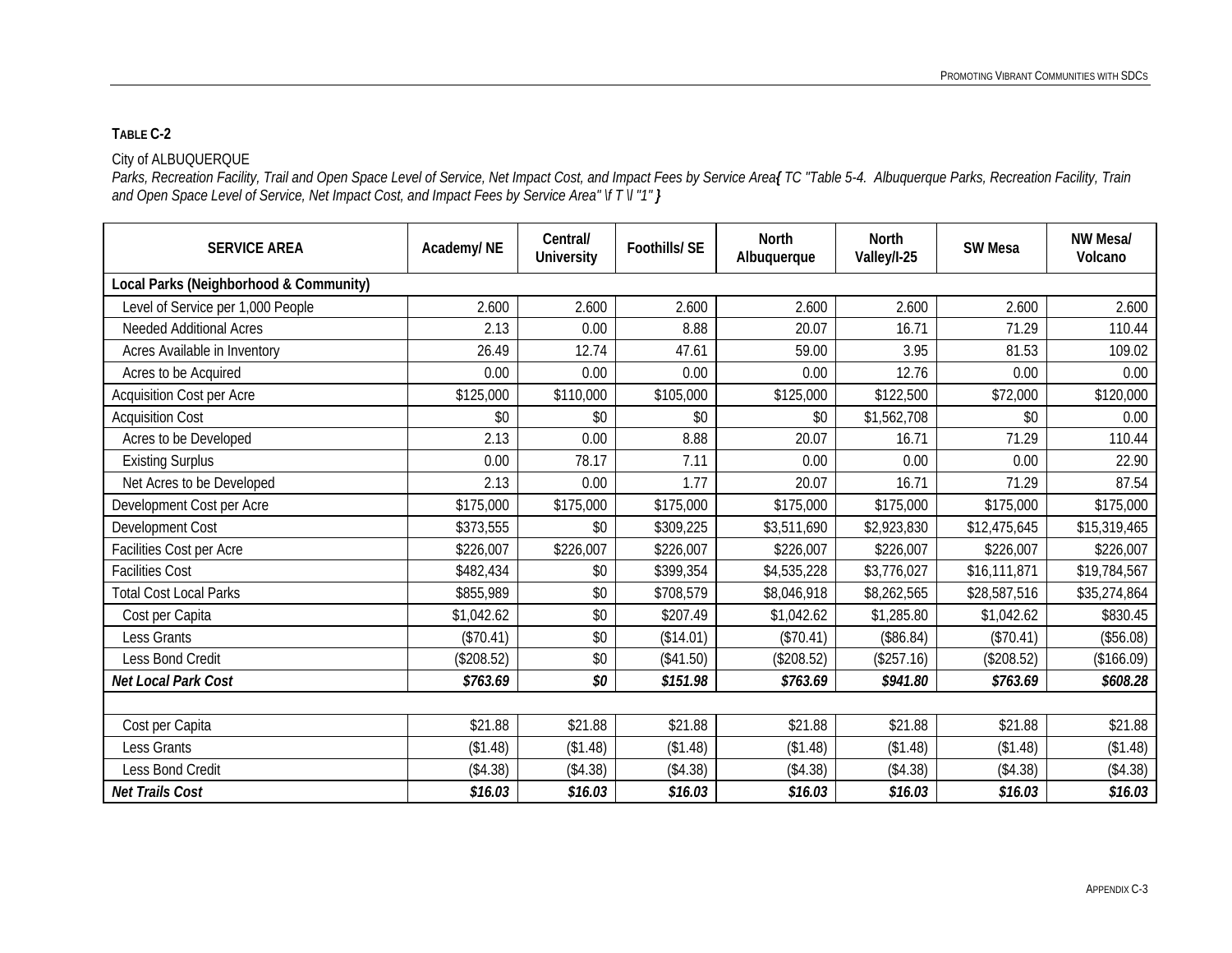**TABLE C-3.** 

|                     | ALBUQUERQUE NET IMPACT COSTS, PROJECTED IMPERVIOUS ACRES, AND DRAINAGE IMPACT FEE PER ACRE BY |
|---------------------|-----------------------------------------------------------------------------------------------|
| <b>SERVICE AREA</b> |                                                                                               |

| Service<br>Area | <b>Net Impact Costs</b> | <b>Total Area (Acres)</b> | Projected Impervious Acres, 2000-<br>2025 | <b>Cost Per Impervious Acre</b> |
|-----------------|-------------------------|---------------------------|-------------------------------------------|---------------------------------|
| <b>NW</b>       | \$55,015,528            | 15,490                    | 3,915                                     | \$14,052                        |
| <b>SW</b>       | \$35,393,166            | 9,021                     | 2,757                                     | \$12,836                        |
| Fully<br>Served | \$0                     | 40,250                    | 2,009                                     | \$0                             |
| Tijeras         | \$2,933,604             | 2,611                     | 221                                       | \$13,290                        |
| Far NE          | \$15,044,434            | 11,753                    | 1,474                                     | \$10,208                        |

The adopted SDC program is unique for a number of reasons, including its attention to differences in facility costs between different areas of the city. As shown in Table C-2, neighborhood and community park acquisition costs vary among the seven park service areas (from \$72,000 per acre to \$125,000 per acre) reflecting differences in land values. Open space and trail costs are calculated on a citywide basis. The methodology determines additional acres needed for growth both in terms of acquisition and development by service area (for neighborhood and community parks), based on a citywide adopted LOS.

While the establishment of multiple service areas helps the city more accurately establish 'real' costs of serving development across the city, as reflected by different land values, it is interesting to note that in areas ("Central/University" in Table C-2) where the existing inventory is more than adequate to meet projected future needs (i.e., no improvements are needed to meet service standards), no fee is charged for existing neighborhood and community park capacity (indicated by a Net Local Park Charge of \$0 in Table C-2). Similarly, development in the "Fully Served" storm drainage service area is not charged an SDC. Not charging development in areas fully served by existing facilities may be an effective policy-based approach to encourage development within these areas, by keeping impact fees lower than in other areas; however, if 'real' costs are to include historical investments in capacity, the methodology is not fully capturing these costs.

# **Metropolitan Wastewater Management Commission of Eugene/Springfield, Oregon (Wastewater SDCs)**

The Metropolitan Wastewater Management Commission of Eugene/Springfield (MWMC) recently updated its wastewater SDC methodology following adoption of a wastewater system facilities plan. The unit cost structure is generally based on the total cost attribution (combined improvement/reimbursement) approach, as growth needs will be met by a combination of existing facility excess capacity and planned capacity expansion. Existing system valuation is based on replacement cost (as estimated by applying a historical inflationary index to the original asset cost), but has been adjusted to recognize historical grant contributions.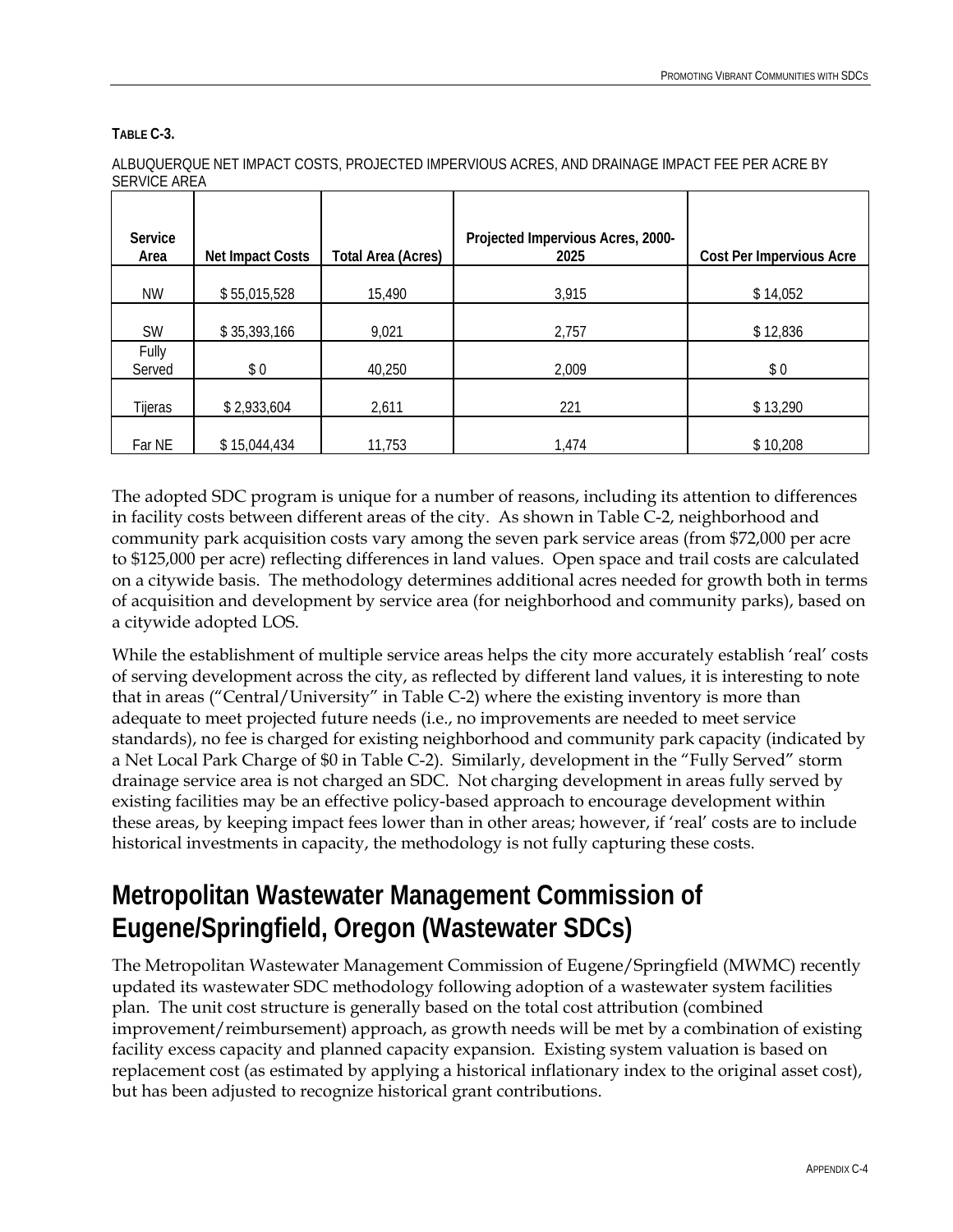Like many wastewater systems, MWMC faces a range of conditions with respect to the adopted versus existing level of service. Therefore, the methodology includes a rigorous project cost allocation process, whereby each project on the 20-year capital project list is evaluated and allocated between existing and new development based on the type of project, and growth's relative need for the improvement, as shown in Table C-4 below.

| wasiowater sportrictification<br>Summary of Project Type Allocation Criteria           |                                                                                                             |                                                                              |  |  |  |
|----------------------------------------------------------------------------------------|-------------------------------------------------------------------------------------------------------------|------------------------------------------------------------------------------|--|--|--|
| <b>Project Type</b>                                                                    | <b>Potential Criteria</b>                                                                                   | <b>Growth Allocation Basis</b>                                               |  |  |  |
| Capacity                                                                               | Adds new facilities/expands existing facilities                                                             | In proportion to growth's share of capacity need:                            |  |  |  |
|                                                                                        | Provides new capacity beyond existing system<br>design standard or beyond the current permitted<br>capacity | (Growth capacity need – Existing Deficiency) /<br>Planned capacity increment |  |  |  |
| Performance                                                                            | Adds new facilities/improves existing facilities                                                            | In proportion to total future system capacity:                               |  |  |  |
|                                                                                        | Provides capacity/enhanced capability sized for<br>total future capacity needs                              | Total growth capacity / Total system capacity                                |  |  |  |
|                                                                                        | Driven by new regulatory requirement                                                                        |                                                                              |  |  |  |
| Rehabilitation                                                                         | Replaces existing facility or portion of facility                                                           | No growth component                                                          |  |  |  |
|                                                                                        | Does not serve growth either through existing<br>available or new capacity                                  |                                                                              |  |  |  |
|                                                                                        | Preserves existing facility performance/capacity                                                            |                                                                              |  |  |  |
| Source: MWMC Wastewater SDC Methodology (April 2004, CH2M HILL and Galardi Consulting) |                                                                                                             |                                                                              |  |  |  |

#### **TABLE C-4**

Wastewater SDC Methodology

METROPOLITAN WASTEWATER MANAGEMENT COMMISSION

The MWMC methodology also includes an adjustment to the unit cost for potential financing costs, and a credit for future rate payments to be made by new development to support capital improvement costs related to existing system deficiencies.

## **City of Wilsonville (Wastewater SDCs)**

The City of Wilsonville recently updated its wastewater SDC methodology following adoption of a wastewater system facilities plan. The unit cost development follows a process similar to the MWMC process described above. Notably, the methodology includes costs associated with estimated project financing, and a revenue credit is provided for future sewer rate payments needed to remedy existing deficiencies. The city also developed a compliance charge that recovers facility planning and separate SDC fund accounting costs, both types of which are incurred to comply with state statutes.

# **City of Gresham (Parks SDCs)**

The City of Gresham recently developed an SDC methodology for the parks system. The methodology is notable because it develops separate unit costs for neighborhood parks and open space for three (3) separate service areas based on individual community plans. The fee areas are: 1) the current city limits with the exception of the Pleasant Valley and Springwater Plan Districts as they existed on January 1, 2006, 2) the Pleasant Valley Plan District, and 3) the Springwater Plan District. Community park and trail costs are recovered on a system-wide basis. The result of this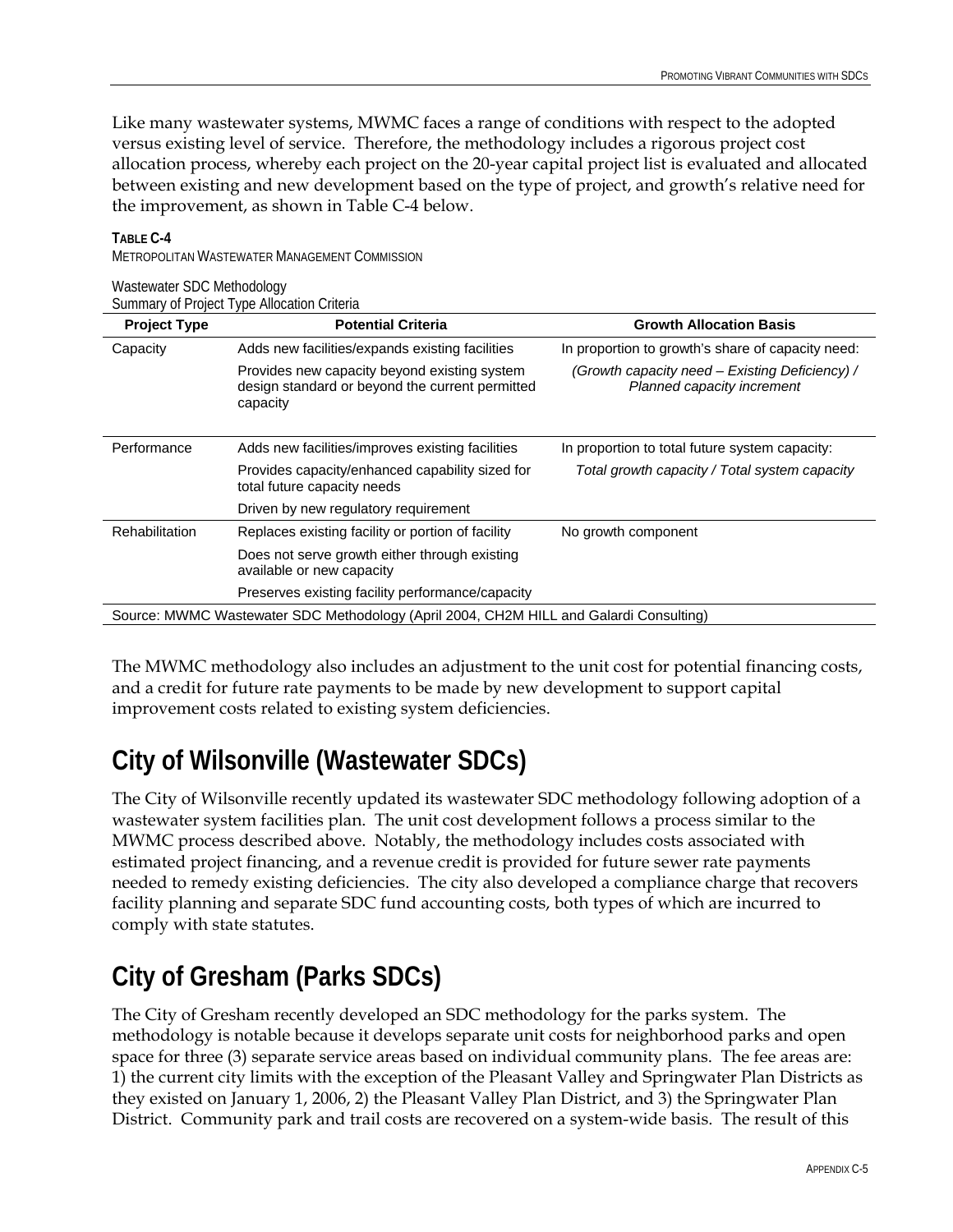<span id="page-71-0"></span>approach is an SDC schedule where fees are significantly higher in the new districts, compared to the current city limits.

The SDC methodology includes the costs associated with all park types, including acquiring and developing urban and pocket parks in the downtown area.

A property tax credit is included in the methodology to recognize the potential contribution of new growth to the costs needed to remedy existing deficiencies. The city also charges a compliance fee that includes the costs of master planning, annual SDC-CIP management, accounting, and reporting costs, and the costs associated with development of the SDC methodology. Finally, the methodology includes a basis for adjusting the fees annually for construction and land inflation.

# **Sacramento Regional County Sanitation District (Sewer SDCs)**

Sacramento Regional County Sanitation District adopted an alternative impact fee on April 1, 2002, designed to encourage infill development by offering reduced fees in specified infill areas. Rather than applying a uniform rate throughout the region, the District developed differential conveyance fees between "infill" and "new growth" areas. Infill areas are defined as those greater than 70% developed, that is, the percentage of connected equivalent single-family dwellings (ESDs) or percentage of connected acreage is at least 70%. The District justified lower fees for infill areas based on the argument that growth in new areas requires the majority of initial infrastructure costs, while infill development requires limited incremental expansion costs, since the District plans capacity through build-out. The adopted fees reflect the District's revenue needs to fund its capital improvements program, and lower fees in infill areas are accompanied by higher fees in new growth areas. The resulting fees are \$4,300 higher in new growth areas per single or equivalent connection.

Current rates1[34](#page-71-0) for residential and commercial users are:

- \$2,700 per ESD for infill communities;
- \$7,000 per ESD for new communities.

It is important to note that while this methodology encourages infill with varying fees depending on location, there is no relationship between that variation and distance from the Sacramento Regional Wastewater Treatment Plant.

In addition to the two-tiered fee system, the District formed the Economic Development Treatment Capacity Bank to provide reduced sewer impact fees for local jurisdictions. SRCSD purchased \$12.3 million of unused industrial wastewater capacity (the equivalent of 16,606 ESDs) and uses this capacity, or "Bank," to encourage economic development for industrial, commercial, residential (such as septic tank conversions or low/moderate-income housing), and transit-oriented projects. Qualifying jurisdictions can purchase the credits for only \$923 per ESD regardless of the charge per ESD mandated by the current SRCSD fee schedule.

<u>.</u>

<sup>34</sup> *Source*: Sacramento Regional County Sanitation District website (www.srcsd.com).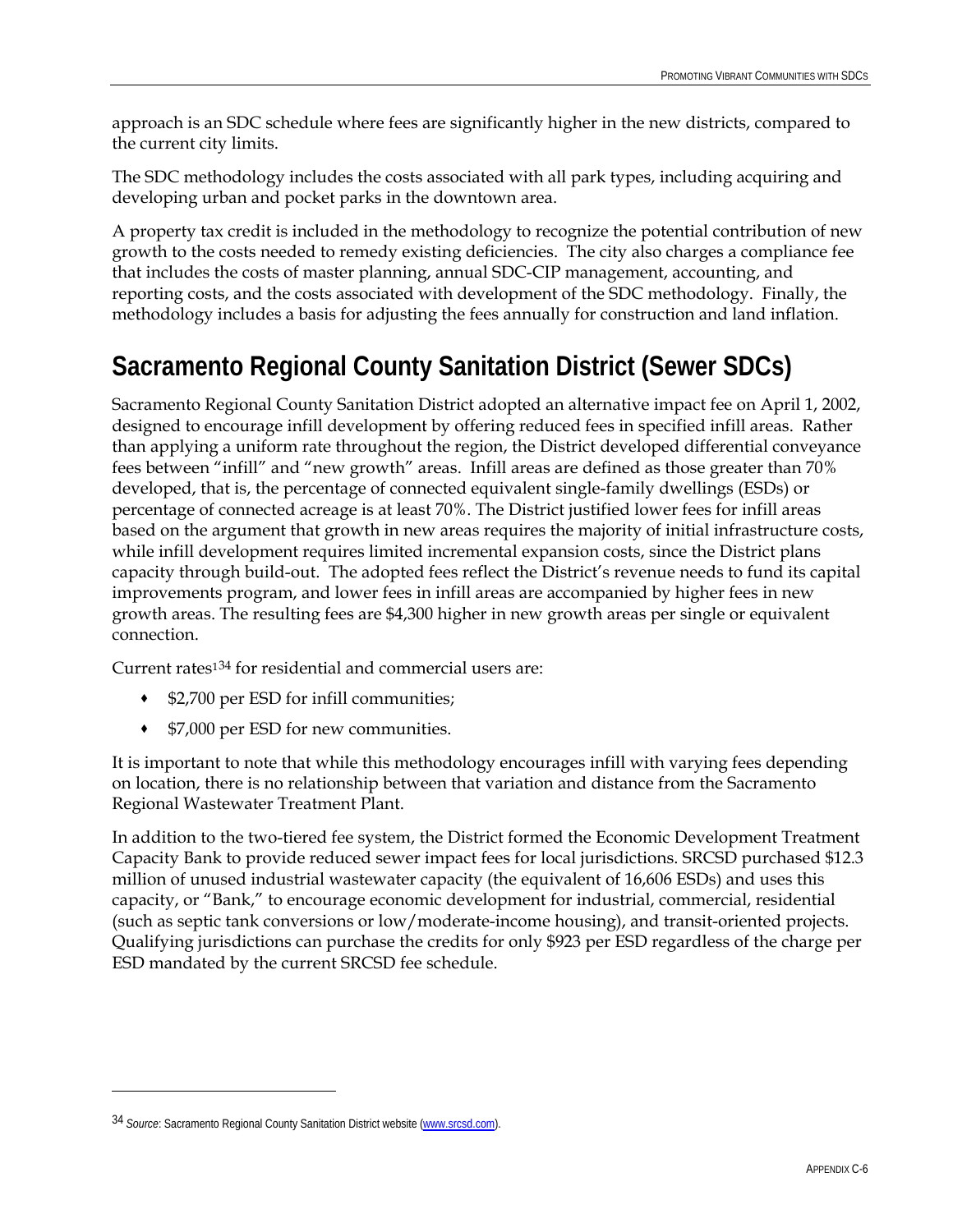# <span id="page-72-0"></span>**Appendix D: Examples of Model Approaches to Assessment of Impact-Based SDCs**

# **City of Atlanta, Georgia, (Transportation SDCs)**

The City of Atlanta recognizes the reduced impact on roads because of close proximity to public rail transit. The city reduces impact fees by 50 percent for all developments within 1,000 feet of a rail transit station. Georgia law requires that revenues not collected from impact fees must be offset from sources of revenue other than impact fees. This requirement to collect from other sources does not apply to the rail transit reduction, because studies show that traffic impact is reduced roughly proportionate to this relationship.[3](#page-72-0)5

# **Tucson, Arizona (Transportation SDCs)**

The City of Tucson, Arizona, recently adopted an impact fee methodology for roads that uses both location and dwelling unit size in assessing impact fees. Both elements of the methodology are discussed below.

## **Variation in Location**

 $\overline{a}$ 

The methodology includes reduced residential road impact fees in the downtown core area of the city. The 2000 Census data on average travel time to work for workers over sixteen years of age using other modes than public transportation, is summarized in Table D-1. The data revealed a modest difference between the central core area (19.1 minutes) and the rest of the city (21.6 minutes). Additional analysis revealed little differences between other sections of the city. Not only do central core residents travel somewhat quicker (and presumably shorter) routes to work when they use automobiles and other private forms of transportation, they are also more likely to use alternative modes of travel. Only 78.8 percent of central core residents take private motor vehicles to work compared to 90.8 percent of other city residents. Taking into account both the reduced tendency to use private motor vehicles and shorter trip lengths, residential development in the central core can be expected to generate only about 77 percent of the vehicular travel demand generated by residential development in other parts of the city, as shown in Table D-1.

<sup>35 &</sup>quot;Impact Fees and Housing Affordability: A Guidebook for Practitioners" (U.S. Department of Housing and Urban Development, Washington DC, April 2007)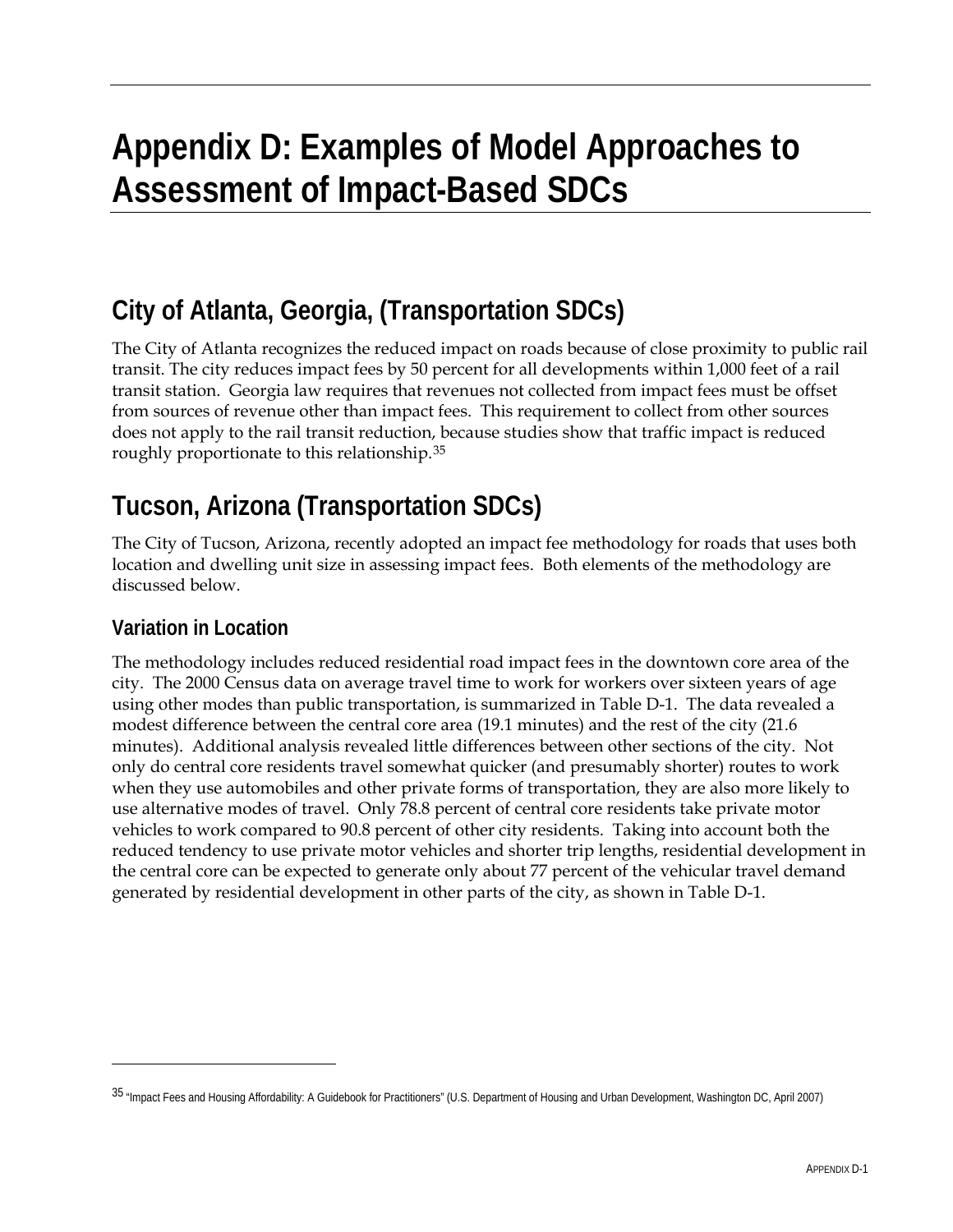| Table D-1. Road Reduction Factor for Core Residential Development |
|-------------------------------------------------------------------|
|-------------------------------------------------------------------|

|                                                                                                                                                                                                                                                                                                            | <b>Central Core</b> | <b>Rest of City</b> | Ratio |  |  |  |  |
|------------------------------------------------------------------------------------------------------------------------------------------------------------------------------------------------------------------------------------------------------------------------------------------------------------|---------------------|---------------------|-------|--|--|--|--|
| Percent Driving Private Motor Vehicle to Work                                                                                                                                                                                                                                                              | 78.8%               | 90.8%               | 0.87  |  |  |  |  |
| Travel Time, Non-Public Transportation (minutes)                                                                                                                                                                                                                                                           | 19.1                | 21.6                | 0.88  |  |  |  |  |
| Reduction in Road Impact for Residential in Central Core<br>0.77                                                                                                                                                                                                                                           |                     |                     |       |  |  |  |  |
| Source: Duncan Associates, Road and Park Impact Fee Study for the City of Tucson, June 2004, based on 2000 U.S.<br>Census, SF-3 sample data (1 in 6 sample) of workers 16 years or older; Central Core area approximated by Pima County<br>census tracts 1-19, 22, 24-25.01, 26-29.01, 38.01, 45.04-45.05. |                     |                     |       |  |  |  |  |

## **Variation by Size**

As shown in Table D-2, the average number of vehicle trips generated per day is almost directly proportional to the number of people living in the dwelling unit which is strongly related to the size of the dwelling unit. In order to then develop trip rates by the size of the unit in square feet, it is necessary to first find the relationship between average household size and size characteristics reported by the Census Bureau.

Table D-2. Vehicle Trips by Household Size

|                             | <b>Daily</b> | <b>PM Peak Hr Trips</b> |                     |  |  |  |
|-----------------------------|--------------|-------------------------|---------------------|--|--|--|
| <b>Household Size</b>       | <b>Trips</b> | Single-Family           | <b>Multi-Family</b> |  |  |  |
| One Person                  | 3.5          | 0.369                   | 0.323               |  |  |  |
| <b>Two Persons</b>          | 6.7          | 0.707                   | 0.618               |  |  |  |
| Three Persons               | 8.8          | 0.928                   | 0.812               |  |  |  |
| Four Persons                | 10.6         | 1.118                   | 0.978               |  |  |  |
| <b>Five Persons or More</b> | 12.5         | 1.319                   | 1.154               |  |  |  |

Source: Daily trips from Transportation Research Board, NCHRP Report 365, "Travel Estimation Techniques for Urban Planning," Washington, D.C.: National Academy Press, Table 9 (for urban areas with populations of 500,000 to 1 million), 1998; PM peak hour trips based on 10.55% of daily trips in PM peak hour for single-family and 9.23% of daily trips in PM peak hour for apartment units from ITE, Trip Generation, 7th edition, 2003.

The most recent and reliable data on average household size by number of bedrooms or rooms are the five percent sample data from 2000 U.S. Census. The five percent sample data for the City of Tucson are combined with sample data for some other cities and unincorporated portions of Pima County. The City of Tucson makes up 73 percent of the total population sampled; therefore, the results obtained should be representative. The average household size for all single-family units from the two samples is identical, and for multi-family is almost identical. Because of the nature of the data sources for unit size in square feet, the average household size was varied by rooms for single-family units and by bedrooms for multi-family, as shown in Table D-3.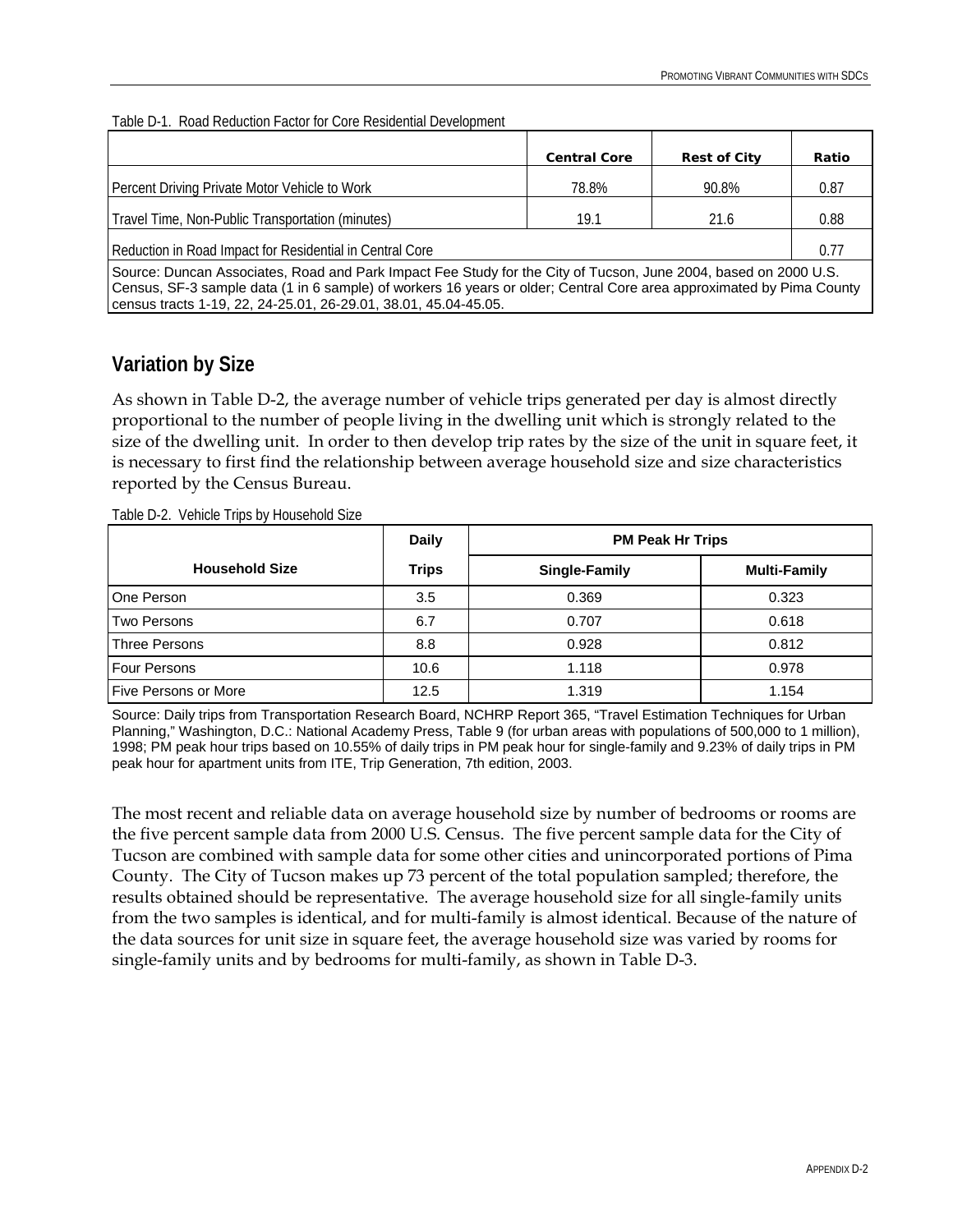| <b>Housing Type</b>                     | <b>Sample</b><br><b>Households</b> | Weighted<br><b>Population</b> | Weighted<br><b>Households</b> | Avg.<br><b>HH Size</b> |
|-----------------------------------------|------------------------------------|-------------------------------|-------------------------------|------------------------|
| Single-Family, 4 Rooms or Fewer         | 1,245                              | 58,662                        | 24.141                        | 2.43                   |
| Single-Family, 5 Rooms                  | 1,744                              | 91,937                        | 34,494                        | 2.67                   |
| Single-Family, 6 Rooms                  | 1,674                              | 93,632                        | 33,617                        | 2.79                   |
| Single-Family, 7 Rooms                  | 1,010                              | 60,023                        | 20,513                        | 2.93                   |
| Single-Family, 8 Rooms or More          | 657                                | 44,646                        | 13,585                        | 3.29                   |
| <b>All Single-Family Detached Units</b> | 6,330                              | 348,900                       | 126,350                       | 2.76                   |
| Multi-Family, Efficiency                | 433                                | 15,132                        | 10,140                        | 1.49                   |
| Multi-Family, One Bedroom               | 1,409                              | 53,483                        | 32,345                        | 1.65                   |
| Multi-Family, Two Bedrooms              | 1,533                              | 78,925                        | 34,582                        | 2.28                   |
| Multi-Family, Three Bedrooms            | 353                                | 23,902                        | 7,885                         | 3.03                   |
| Multi-Family, Four Bedrooms or More     | 72                                 | 6,014                         | 1,533                         | 3.92                   |
| <b>All Multi-Family Units</b>           | 3,800                              | 177,456                       | 86,485                        | 2.05                   |

Table D-3. Average Household Size by Rooms and Bedrooms

Source: U.S. Census Bureau, 2000 Public Use Microdata Sample (PUMS), 5 percent weighted sample data for portions of Pima County including the City of Tucson (PUMAs 201, 202, 204, 206 and 207) for households occupying single-family detached and multi-family units.

The above information on household size by room/bedrooms is combined with the trip rate data by household size presented earlier (Table D-2) to derive peak hour trip rates by the size of the unit, represented by rooms and bedrooms, as shown in Table D-4.

| <b>Housing Type</b>                 | Avg.<br><b>HH Size</b> | Peak Hr<br><b>Trips</b> |
|-------------------------------------|------------------------|-------------------------|
| Single-Family, 4 Rooms or Fewer     | 2.43                   | 0.806                   |
| Single-Family, 5 Rooms              | 2.67                   | 0.860                   |
| Single-Family, 6 Rooms              | 2.79                   | 0.884                   |
| Single-Family, 7 Rooms              | 2.93                   | 0.917                   |
| Single-Family, 8 Rooms or More      | 3.29                   | 0.983                   |
| All Single-Family Detached Units    | 2.76                   | 0.872                   |
| Multi-Family, Efficiency            | 1.49                   | 0.488                   |
| Multi-Family, One Bedroom           | 1.65                   | 0.546                   |
| Multi-Family, Two Bedrooms          | 2.28                   | 0.683                   |
| Multi-Family, Three Bedrooms        | 3.03                   | 0.822                   |
| Multi-Family, Four Bedrooms or More | 3.92                   | 0.983                   |
| <b>All Multi-Family Units</b>       | 2.04                   | 0.628                   |

Table D-4 Peak Hour Trips by Rooms and Bedrooms

Source: Average household sizes from Table 22; peak hour trips derived from Table 21 using linear interpolation.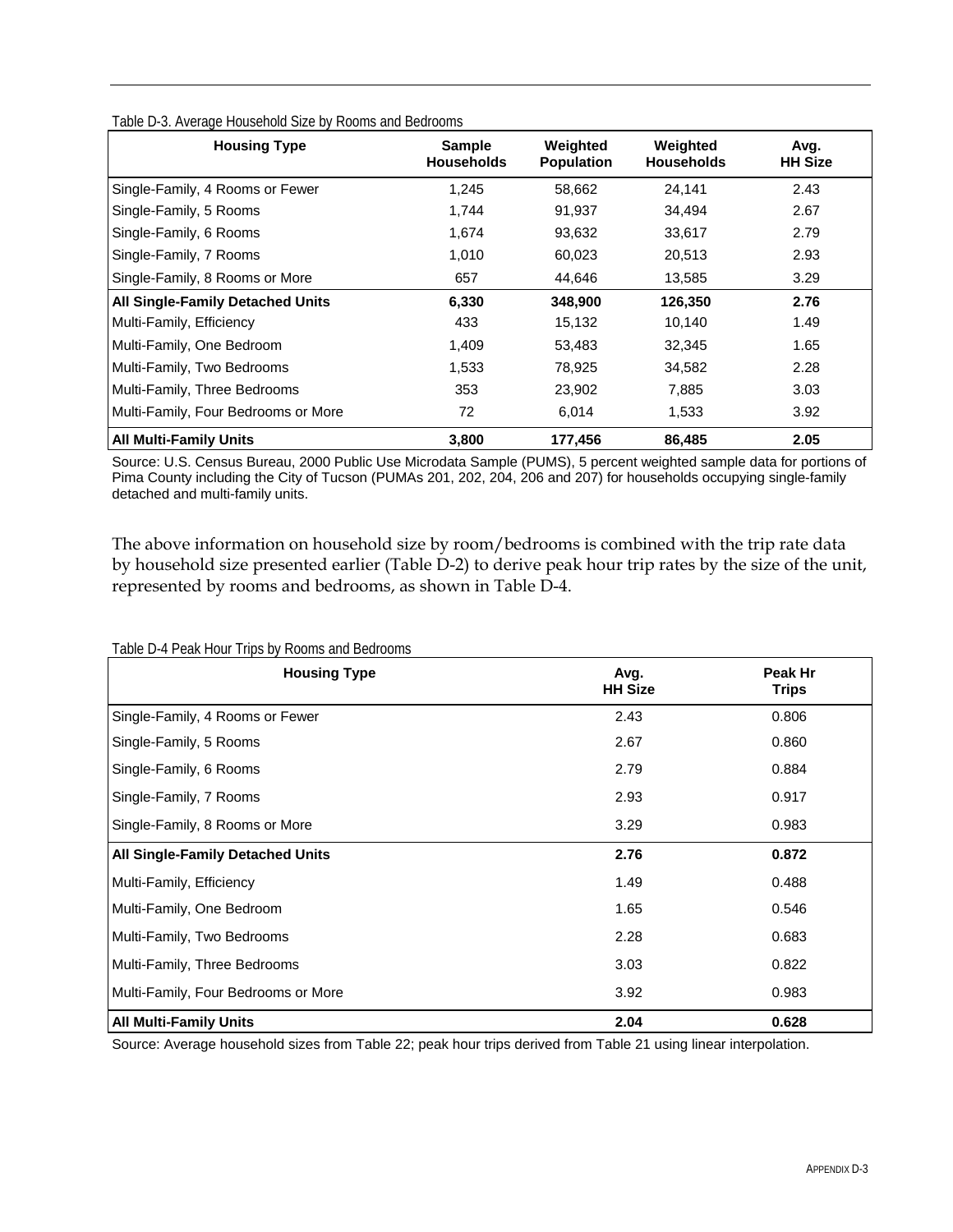<span id="page-75-0"></span>To determine a relationship between the unit square footage and peak hour trip rates, a data set was compiled with information on the square footage of dwelling units from single-family detached and multi-family units derived from two different data sources. For single-family detached units, the Pima County Tax Assessor data for the 2004 tax year was analyzed. Tax Assessor data give total living space in square feet and the total number of rooms for the majority of single-family homes in the City of Tucson.

Data from the Arizona Multi-Family Housing Association provides information on all apartment complexes in the City of Tucson consisting of 20 or more units. This information includes the number of dwelling units by floor plan, and the floor plan information includes number of bedrooms and square footage. From these two data sources, a stratified random sample was taken that was distributed in the same proportion by housing type and size (rooms for single-family and bedrooms for multi-family) as households from the 2000 Census.

The combined data base consisted of information on 10,000 single-family detached and multifamily dwelling units. To this data base, a variable for peak hour trips was added, based on housing type and number of bedrooms or rooms shown in the preceding table. Regression analysis was then performed to determine the relationship between unit size in square feet and persons residing in the unit. Housing type turned out to be significant, with single-family and multi-family units displaying much different relationships.

Both linear and logarithmic regressions were performed for single-family detached and multifamily data sets. In both cases, logarithmic equations were determined to provide the best explanation of the data.<sup>[36](#page-75-0)</sup> The curves described by the equations are shown in Figure D-1.



**Figure D-1. Relationship of Trips to Dwelling Size** 

 $\overline{a}$ 

<sup>36</sup> THE EQUATION FOR single-FAMILY DETACHED UNITS IS LN(Y) = 0.1271 \* LN(X) - 1.0433, WHERE Y IS PEAK HOUR TRIPS PER DAY AND X IS THE FLOOR AREA OF THE UNIT IN SQUARE FEET; THE R2 IS 0.600 and THE T-STATISTICS ARE 94 FOR THE X-COEFFICIENT AND -108 FOR THE Y-INTERCEPT. THE EQUATION FOR MULTI-FAMILY UNITS IS LN(Y) = 0.4182 \* LN(X) - 3.2062; THE R2 IS 0.763 AND THE T-STATISTICS ARE 114 FOR THE X-COEFFICIENT AND -135 FOR THE Y-INTERCEPT.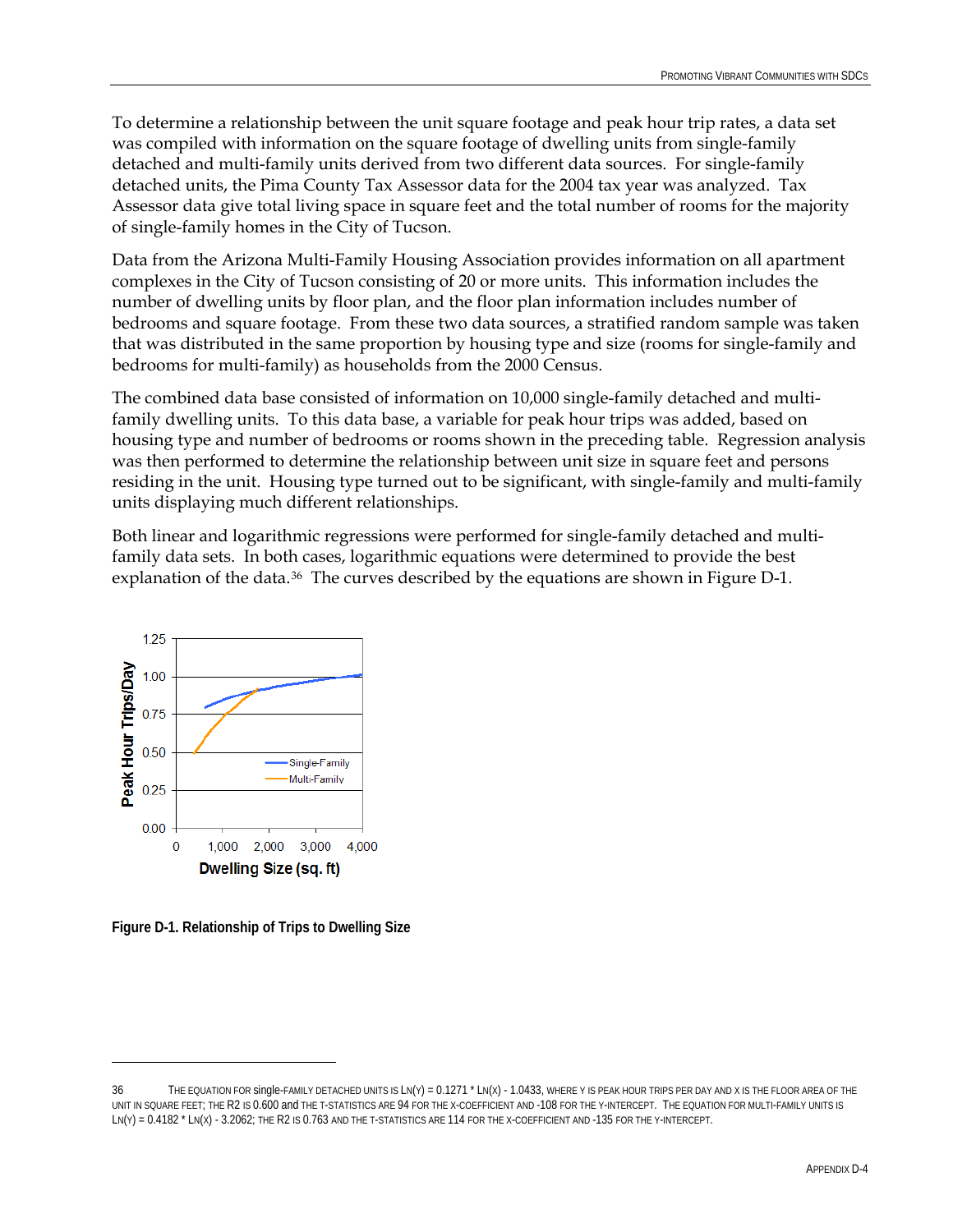<span id="page-76-0"></span>While the equations for single-family detached and apartment units are very different, there is actually relatively little overlap and at 1,125 square feet, the midpoint of the 1,000 to 1,250 square feet category, the two equations produce the identical result. Only 2.2 percent of the apartment units in the sample are larger than 1,250 square feet, and while 21.6 percent of the single-family units in the sample are less than 1,000 square feet, it is unlikely that very many homes that size are being built in Tucson today. Consequently, the progressive residential rates were based on the multi-family equation for up to 1,000 square feet, and on the single-family equation for the larger size categories.

Using the regression equations, peak hour trip rates were derived for 12 square footage size categories. The two curves intersect in the 1,250 to 1,500 square foot range. Since the multi-family equation yields the lower trip rate estimates, and since relatively few single-family units are being built in the lower size range, the multi-family equation is used for unit sizes less than 1,500 square feet, and the single-family equation for larger units. The results are shown in Table D-5.

| <b>Housing Type/Size Category</b> | <b>Midpoint</b> | <b>Peak Hour Trips</b> | <b>Road Fee</b> |
|-----------------------------------|-----------------|------------------------|-----------------|
| Less than 500 sq. ft.             | 375             | 0.48                   | \$2,186         |
| 500 - 749 sq. ft.                 | 625             | 0.60                   | \$2,743         |
| 750 - 999 sq. ft.                 | 875             | 0.69                   | \$3,198         |
| 1,000 - 1,249 sq. ft.             | 1,125           | 0.76                   | \$3,462         |
| 1,250 - 1,499 sq. ft.             | 1,375           | 0.83                   | \$3,829         |
| 1,500 - 1,999 sq. ft.             | 1,750           | 0.91                   | \$4,196         |
| 2,000 - 2,999 sq. ft.             | 2,500           | 0.95                   | \$4,386         |
| 3,000 - 3,999 sq. ft.             | 3,500           | 0.99                   | \$4,562         |
| 4,000 sq. ft. or more             | 4,500           | 1.03                   | \$4,738         |

Table D-5. Residential Road Impact Fees by Size Category

Source: Duncan Associates and James C. Nicholas, *Road and Park Impact Fee Study for the City of Tucson*, June 2004

# **Olympia, WA (Transportation and Park SDCs)**

The City of Olympia collects impact fees for various facilities including parks and transportation. The City has reduced the transportation impact fees for downtown commercial uses to reflect the fact that the downtown is compact and alternative modes of transportation are accessible. Consequently, the theory is that each business generates less traffic. Table D-6[37](#page-76-0) shows the transportation SDC schedule for selected land uses in the downtown and other city areas.

Reduced fees for the downtown area reflect the following characteristics:

- Reduced trip lengths based on an analysis of data from the regional planning agency's household travel survey and travel model, and the ITE Trip Generation Manual.
- Lower percent of new trips (or more "pass-by" trips) for certain land uses (walk-in bank and supermarket) based on ITE data and other national studies.
- Reduced trip lengths for both home based work trips and total trips, based on data from the regional transportation model showed reduced average trip lengths to/from the Olympia Central Business District (CBD).

 $\overline{a}$ 

<sup>37</sup> City of Olympia Transportation Impact Fee Program Update, April 2006 (Mirai Associates)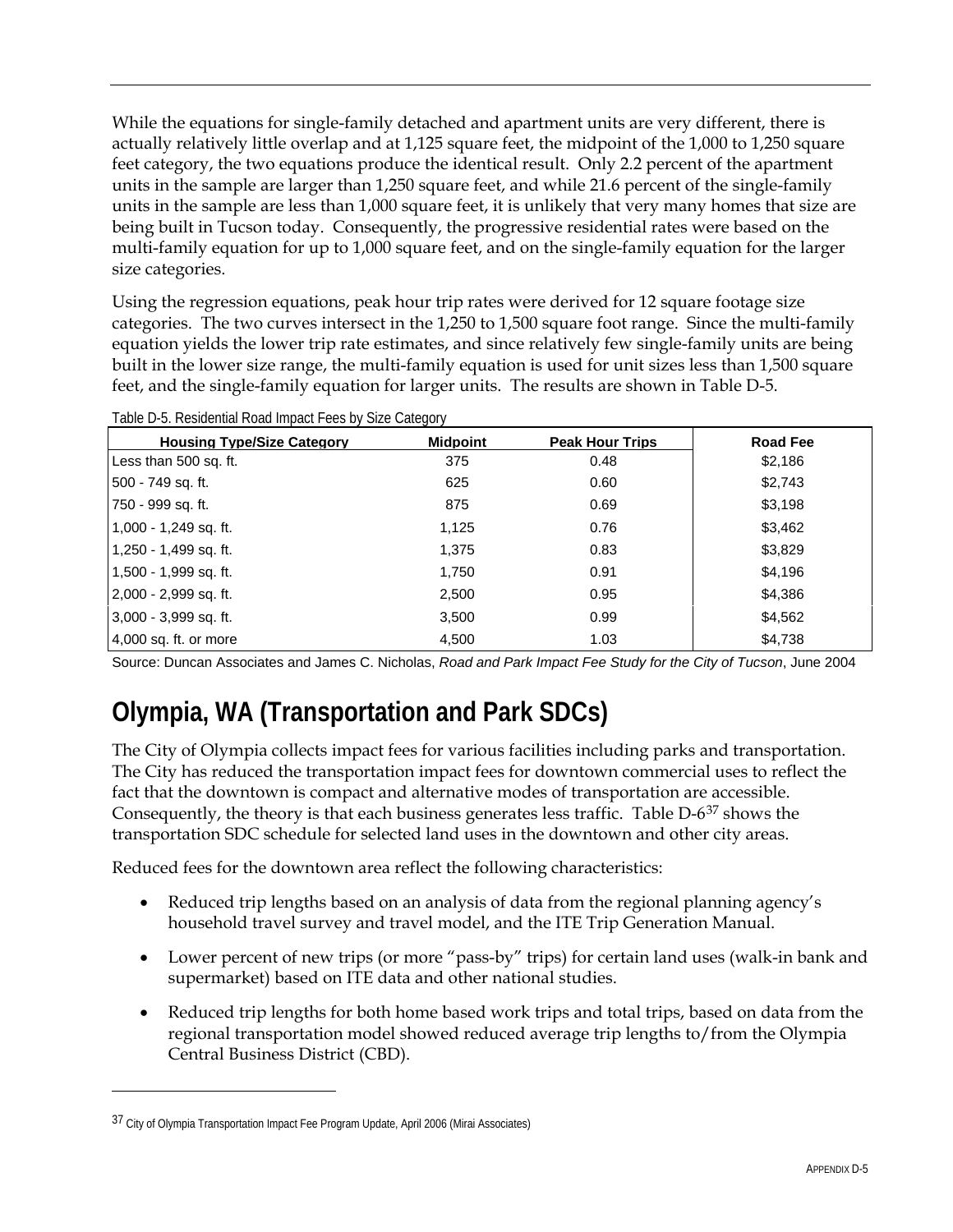### Table D-6 Transportation Impact Rate Schedule *City of Olympia Effective January 1, 2007*

|                                             |                           | <b>Impact Fee</b>  |                 |  |  |  |
|---------------------------------------------|---------------------------|--------------------|-----------------|--|--|--|
| <b>Land Uses</b>                            | Unit of<br><b>Measure</b> | <b>Other Areas</b> | <b>Downtown</b> |  |  |  |
| Multi Family Residential -Townhouse, Duplex | dwelling                  | \$1,091            | \$504           |  |  |  |
| Senior Housing/Accessory Dwelling           | dwelling                  | \$413              | \$209           |  |  |  |
| Asst. Living/Nursing Home, Group Home       | bed                       | \$330              | \$224           |  |  |  |
| Daycare                                     | Sq ft/GFA                 | \$10.60            | \$2.88          |  |  |  |
| Health Club                                 | Sq ft/GFA                 | \$5.05             | \$2.88          |  |  |  |
| <b>Bank</b>                                 | Sq ft/GFA                 | \$18.40            | \$7.89          |  |  |  |
| Hotel/Motel                                 | Room                      | \$1,266            | \$939           |  |  |  |
| Movie Theater                               | seat                      | \$73               | \$61            |  |  |  |
| Marina                                      | berth                     | \$284              | \$174           |  |  |  |
| Restaurant                                  | Sq ft/GFA                 | \$10.93            | \$2.88          |  |  |  |
| <b>Fast Food Restaurant</b>                 | Sq ft/GFA                 | \$18.58            | \$10.65         |  |  |  |
| Retail                                      |                           |                    |                 |  |  |  |
| Up to 49,999 sq ft                          | Sq ft/GFA                 | \$3.48             | \$1.65          |  |  |  |
| 50,000 - 99,999 sq ft                       | Sq ft/GFA                 | \$3.05             | \$1.65          |  |  |  |
| 100,000 - 199,999 sq ft                     | Sq ft/GFA                 | \$2.98             | \$1.65          |  |  |  |
| 200,000 - 299,999 sq ft                     | Sq ft/GFA                 | \$2.71             | \$1.65          |  |  |  |
| 300,000 - 399,999 sq ft                     | Sq ft/GFA                 | \$3.22             | \$1.65          |  |  |  |
| over 400,000 sq ft                          | Sq ft/GFA                 | \$3.62             | \$1.65          |  |  |  |
| Supermarket > 5,000 sq ft                   | Sq ft/GFA                 | \$8.83             | \$4.93          |  |  |  |
| Convenience Market < 5,000 sq ft            | Sq ft/GFA                 | \$16.44            | \$8.09          |  |  |  |
| <b>Video Rental</b>                         | Sq ft/GFA                 | \$5.58             | \$4.32          |  |  |  |

Source: Mirai Associates, Transportation Impact Fee Program Update for the City of Olympia, April 2006

The transportation impact fee may be reduced through Transportation Demand Management (TDM) credits, which provide alternate modes of commuting, reducing peak-hour traffic, and thus reducing the need to build some transportation improvements. Eligible projects may reduce transportation impact fee assessments by providing specific TDM and Commute Trip Reduction measures including operational improvements such as installation of parking spaces that are designated as paid parking and/or physical improvements such as construction of a direct walkway connection to the nearest arterial.

Furthermore, the City has reduced the residential rates for parks and schools because of the demographic of the downtown resident (fewer people per household). Park impact fees, which apply to residential development only, are assessed per dwelling unit and include a reduced fee for multifamily development in the downtown area as indicated in Table D-7.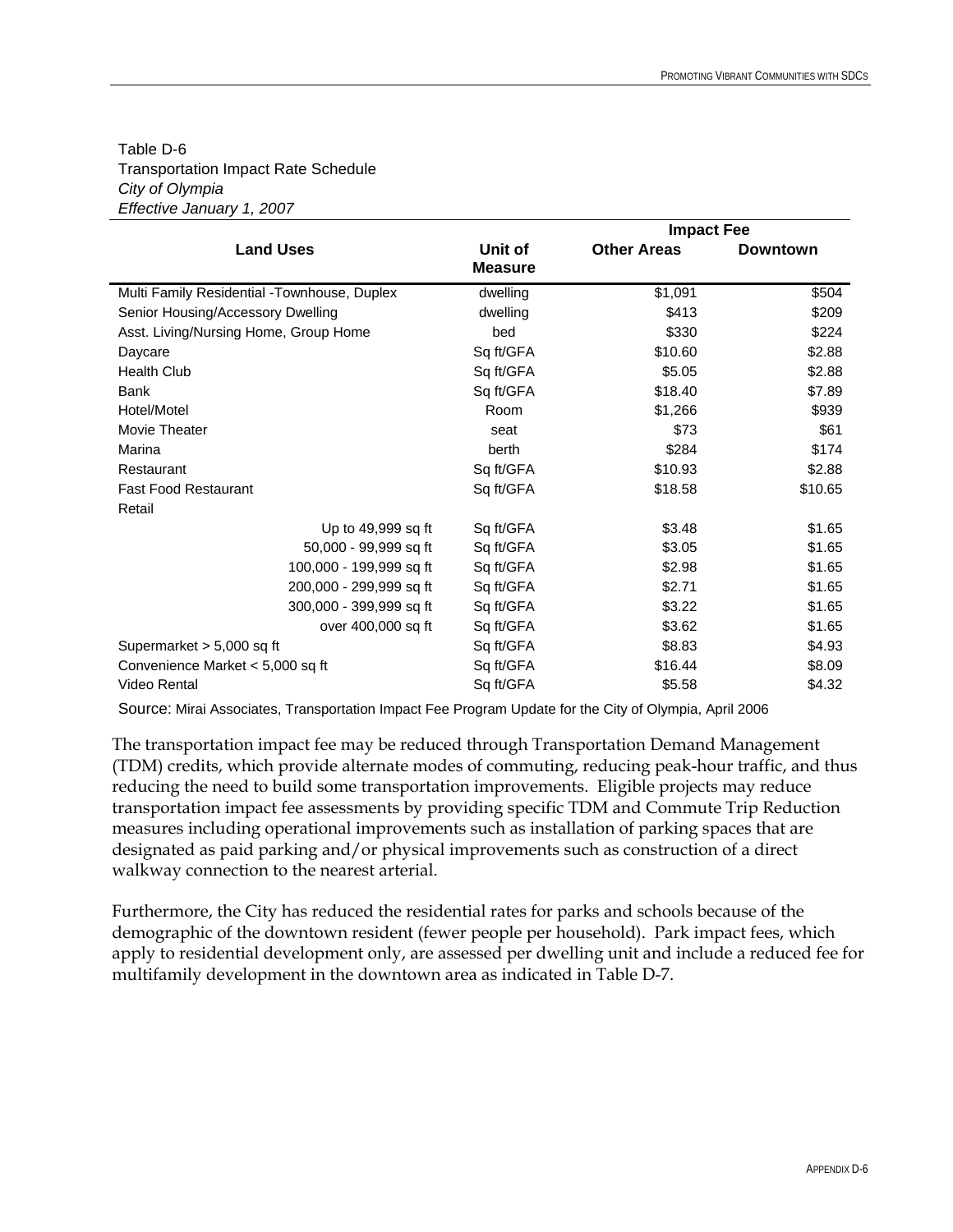| TABLE D-7<br>City of Olympia Park Impact Fee (Per Dwelling Unit -- Applies to residential development only) |                   |
|-------------------------------------------------------------------------------------------------------------|-------------------|
| Effective April 24, 2002*                                                                                   |                   |
| <b>HOUSING TYPE</b>                                                                                         | <b>IMPACT FEE</b> |
| Single Family (including manufactured homes on individual lots)                                             | \$1,843           |
| Duplex (per unit)                                                                                           | \$1,385           |
| Multifamily (including Townhouses)                                                                          | \$1,223           |
| Downtown Multifamily per unit (including Townhouses)                                                        | \$840             |
| Mobile Home in Mobile Home Parks                                                                            | \$1,236           |
| Accessory Dwelling Units (only separate structures)                                                         | \$707             |
| Single-room Occupancy                                                                                       | \$718             |
| *Source: City of Olympia, Community Planning & Development, 2007 Impact Fee Fact Sheet                      |                   |

# **Albuquerque, New Mexico (Transportation SDCs)**

As shown in Table D-8, the Albuquerque model for transportation SDCs recognizes differences in trip rates and lengths by dwelling type and differences in trip rates by sizes for single-family dwellings. The SDCs by house size were developed using a similar analysis described previously for the City of Tucson. The City's program is notable for a couple of other features, including:

- Impact fees for affordable housing for projects located within certain centers and corridors identified in the comprehensive plan are waived completely.
- To attract nonresidential development into areas currently devoid of employment and service opportunities, the city discounts impact fees for nonresidential development from 30 percent for retail to 70 percent for industrial development.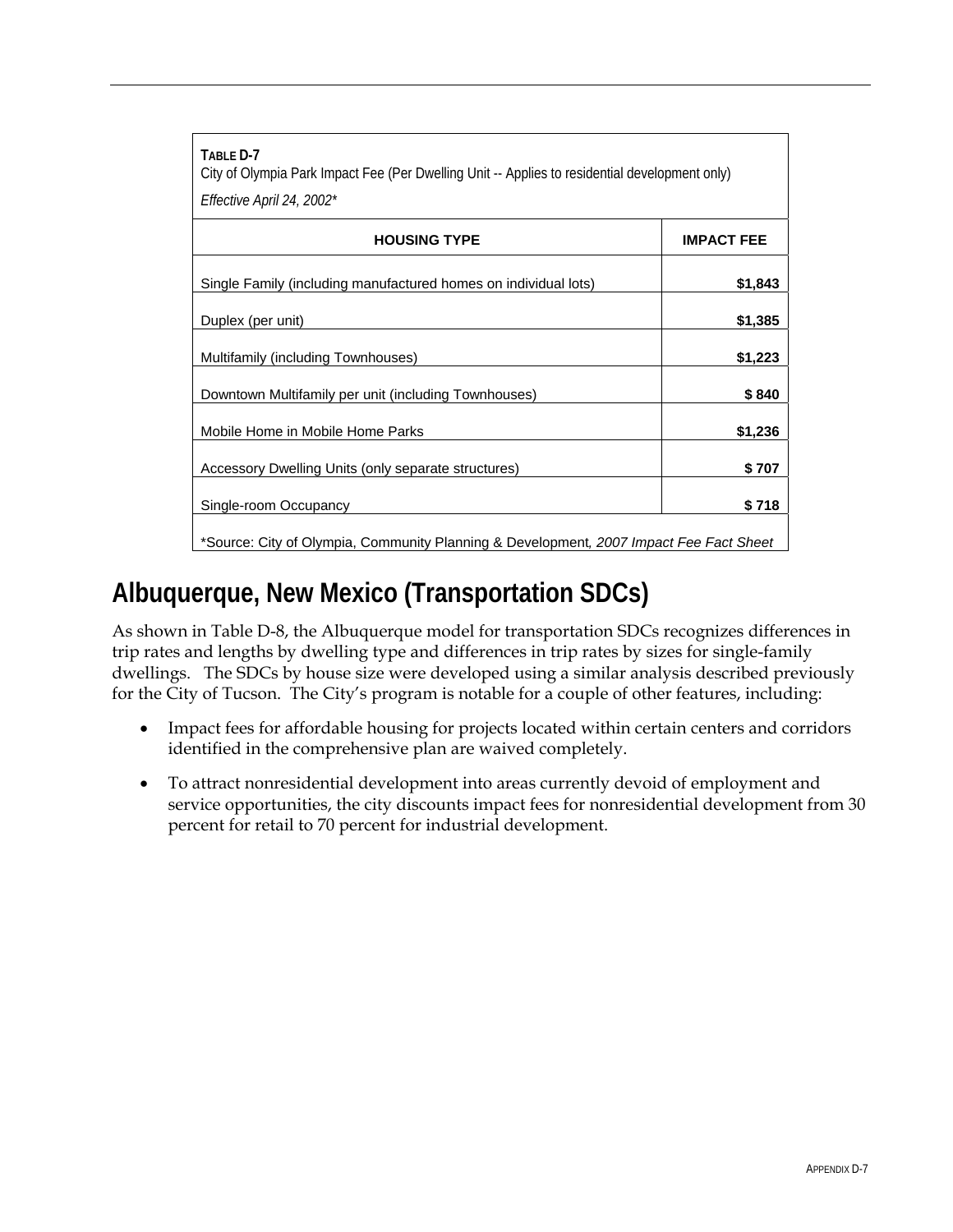### **TABLE D-8.**

| Land Use                        | Trip<br>Rate<br>(PM<br>Peak) | Trip<br>Rate<br>(Daily) | Assessabl<br>e Trip<br>Length | Total<br>Trip<br>Length | % New<br>Trips | Total<br>Impact<br>Cost | Annual<br>Gas Tax<br>Proxy | Gas Tax<br>Proxy<br>Offset | Net<br>Impact<br>Cost | Downtown | <b>NE</b><br>Heights | Near<br>North<br>Valle | Far NE<br>Heights | $1-25$<br>Corridor  | NW Mesa | SW Mesa | Fee     |
|---------------------------------|------------------------------|-------------------------|-------------------------------|-------------------------|----------------|-------------------------|----------------------------|----------------------------|-----------------------|----------|----------------------|------------------------|-------------------|---------------------|---------|---------|---------|
| <b>Single Family Detached</b>   |                              |                         |                               |                         |                |                         |                            |                            |                       |          |                      |                        |                   |                     |         |         |         |
| Less than 1,500 sf              | 0.68                         | 6.35                    | 6.28                          | 6.78                    | 100%           | \$3,617                 | \$17                       | \$233                      | \$3,384               | \$0      | \$0                  | \$0                    | \$1,069           | R <sub>2</sub> ,113 | \$2,626 | \$2,702 | N/D     |
| 1,500 sf to 2,499 sf            | 1.02                         | 9.57                    | 6.28                          | 6.78                    | 100%           | \$5,425                 | \$25                       | \$351                      | \$5,075               | \$0      | \$0                  | \$0                    | \$1,585           | \$3,160             | \$3,933 | \$4,046 | \$3,068 |
| 2,500 sf or Larger              | 1.14                         | 10.74                   | 6.28                          | 6.78                    | 100%           | \$6,063                 | \$28                       | \$394                      | \$5,670               | \$0      | \$0                  | \$0                    | \$1,754           | \$3,521             | \$4,388 | \$4,516 | N/D     |
| Multi-Family                    | 0.67                         | 6.72                    | 4.19                          | 4.69                    | 100%           | \$2,376                 | \$12                       | \$170                      | \$2,206               | \$0      | \$0                  | \$0                    | \$512             | \$1,276             | \$1,651 | \$1,706 | \$1,902 |
| Condominium/Townhouse           | 0.52                         | 5.86                    | 4.19                          | 4.69                    | 100%           | \$1,844                 | \$11                       | \$148                      | \$1,695               | \$0      | \$0                  | \$0                    | \$218             | \$885               | \$1,212 | \$1,260 | \$1,657 |
| <b>Mobile Home Park</b>         | 0.60                         | 4.99                    | 4.29                          | 4.79                    | 100%           | \$2,178                 | \$9                        | \$129                      | \$2,049               | \$0      | \$0                  | \$0                    | \$765             | \$1,344             | \$1,629 | \$1,671 | \$1,687 |
| <b>Retirement Home</b>          | 0.35                         | 3.71                    | 2.39                          | 2.89                    | 100%           | \$709                   | \$4                        | \$58                       | \$651                 | \$0      | \$0                  | \$0                    | \$74              | \$335               | \$462   | \$481   | \$828   |
| <b>Congregate Care Facility</b> | 0.20                         | 2.02                    | 3.09                          | 3.59                    | 71.6%          | \$375                   | \$2                        | \$28                       | \$347                 | \$0      | \$0                  | \$0                    | \$67              | \$193               | \$255   | \$264   | N/D     |

### ALBUQUERQUE LEVEL OF SERVICE, NET IMPACT COST, ROAD IMPACT FEES BY SERVICE AREA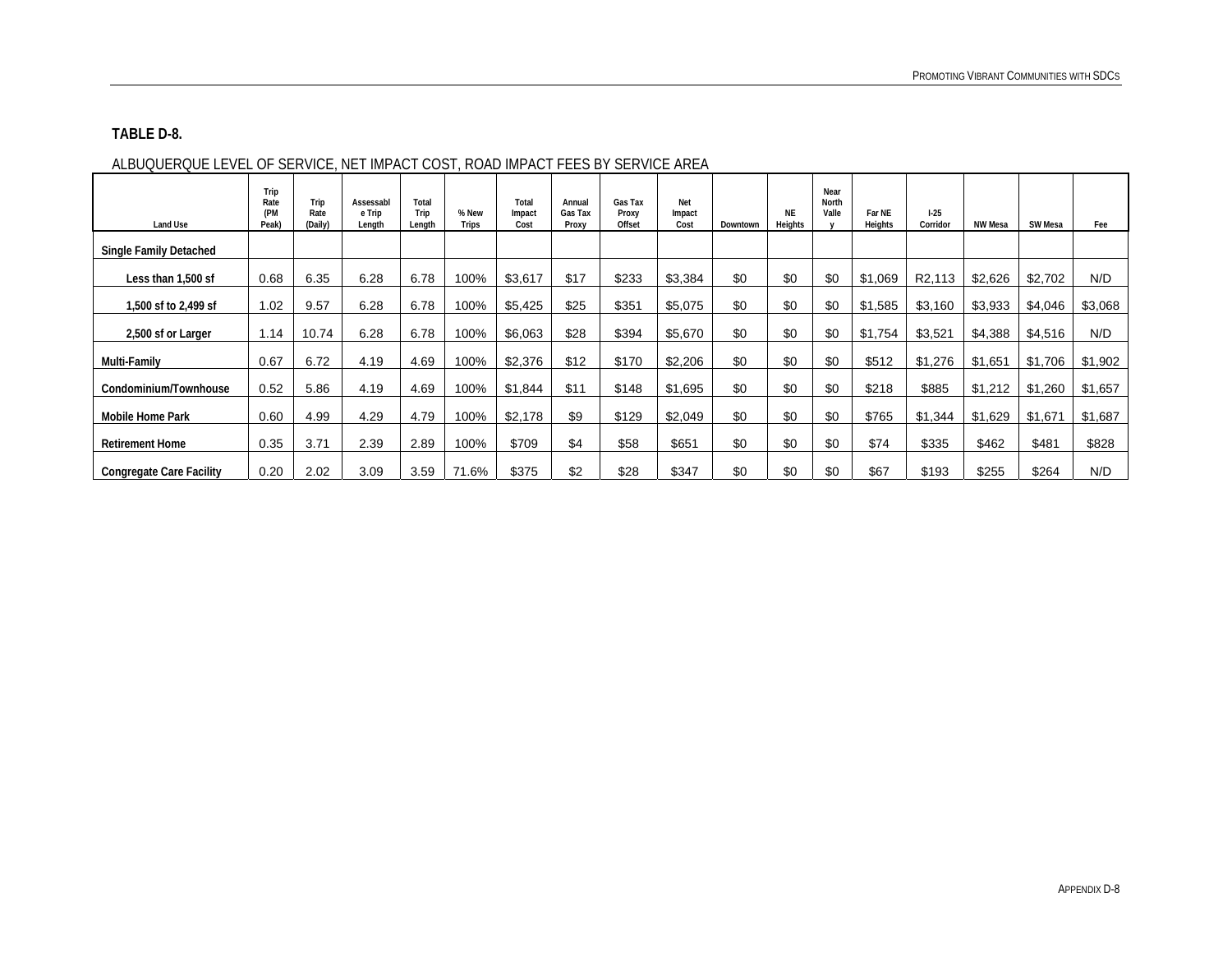# **Eugene, OR (Wastewater and Stormwater SDCs)**

The City of Eugene, Oregon adopted a wastewater SDC methodology based on residential house size. The residential fee schedule is based on a nominal base fee per dwelling, and a charge per square foot of house size, as shown in the table below.

| Table D-9<br>City of Eugene Wastewater SDC Schedule                                                                                                  |                 |                                     |
|------------------------------------------------------------------------------------------------------------------------------------------------------|-----------------|-------------------------------------|
| <b>Residential Dwelling Unit (RDU)</b>                                                                                                               | <b>Base Fee</b> | Rate per square foot of living area |
| Single-family home, single-family accessory unit, each<br>space of a mobile home park, each unit of a duplex or<br>each unit of an apartment complex | \$331.91        | \$0.0805                            |
| Additions to residential units that increase the living area                                                                                         |                 | \$0.062                             |

Source: City of Eugene SDC methodologies, April 2006

The city's rates advisory committee selected area of living space as the variable on which to establish the new residential local wastewater rate. In addition to showing a correlation to actual wastewater flow (as shown in the table below), this approach has the added advantage of being based on information already being gathered in the building permit review process.

Table D-10 City of Eugene Wastewater SDC Methodology Average residential monthly winter water usage (1)

**Square Feet of Living Area sans garage area** 

| Number of<br><b>Square Feet</b> | 1000<br>or less   | 1000 to<br>1400 | 1401 to<br>1800 | 1801 to<br>2200 | 2201 to<br>2600 | 2601 to<br>3000 | 3001 or<br>more | <b>Total Average</b><br>(2) |
|---------------------------------|-------------------|-----------------|-----------------|-----------------|-----------------|-----------------|-----------------|-----------------------------|
| 1,000 gals/month                | 4.6               | 5.2             | 5.4             | 5.9             | 6.3             | 6.5             | 7.4             | 5.5                         |
| % of average                    | 84                | 95              | 98              | 107             | 115             | 118             | 135             | 100                         |
| % deviation from<br>average     | -16               | -5              | $-2$            | 7               | 15              | 18              | 35              | 0                           |
| % of sample                     | $12 \overline{ }$ | 32              | 25              | 15              | 8               | 4               | 4               | 100                         |

(1) Source: Lane Council of Governments; based on billing records from the Eugene Water and Electric Board (EWEB)

(2)This figure reflects the average water use of all residential 1997 EWEB users and is to be used to compare with the averages in each category.

The pattern of flows between homes of different size correlate at the 98 percent level for all size of homes, except for the smallest homes. The greater than 1,000 square foot homes show more difference from all other sizes, but correlations are still relatively high.

Eugene stormwater SDCs are based on a formula related to the cost of future capacity enhancing projects (improvement component) and the cost to buy in to existing excess system capacity or replacement (reimbursement component). The SDC impact measurement for the stormwater system is based on square footage of impervious surface area within the urban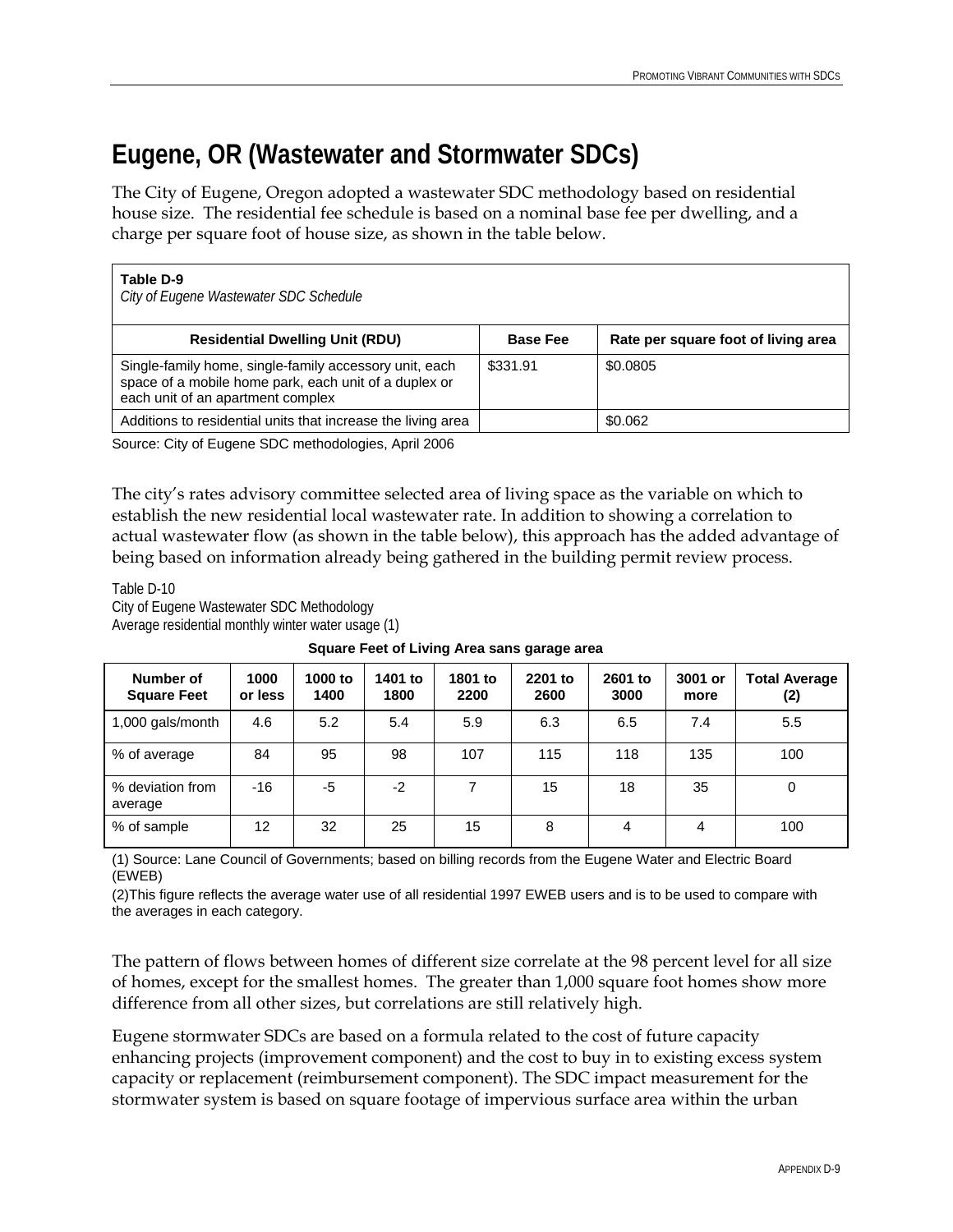growth boundary. Stormwater SDCs are calculated by taking the SDC eligible costs, and dividing them by the by the additional impervious surface area. This results in a per unit SDC fee which is then applied to the number of square feet of impervious surface area dependent on development type.

| TABI F D-11                                                                      |          |
|----------------------------------------------------------------------------------|----------|
| City of Eugene                                                                   |          |
| Stormwater System Development Charge Schedule                                    |          |
|                                                                                  |          |
| Small Residential (building footprint $=< 1,000$ sq. ft.)                        | \$297.00 |
| Medium Residential (building footprint $> 1,000$ sq.ft. and $< 3,000$ sq.ft.)    | \$478.50 |
| Small Duplex (unit building footprints $=< 1,000$ sq. ft.)                       | \$594.00 |
| Medium Duplex (unit building footprints $>1$ ,000 sq. ft. and $<$ 3,000 sq. ft.) | \$957.00 |
| Manufactured Home Park                                                           |          |
| Per space (assumes 1,684 sq. ft. per space)                                      | \$277.86 |
| <b>Plus</b>                                                                      |          |
| Per sq. ft. actual impervious surface area, additional common areas              | \$0.17   |
| All Other Development                                                            |          |
| Per sq.ft. actual impervious surface area equivalent                             | \$0.17   |
|                                                                                  |          |

Source: City of Eugene, Systems Development Charge Methodologies, Appendix F, May 2007

The City of Eugene offers two forms of credits that can potentially reduce the overall SDC charge: stormwater destination and quantity reduction as well as stormwater pollution reduction.

- 1. Mitigation of stormwater which otherwise would be discharged into the public stormwater system may result in a corresponding reduction of stormwater SDCs collected at the time of building and development permit issuance. For the most part, reduction of the charge is in proportion to the reduction of runoff entering the public system from the fully developed site. However, qualifying for an SDC credit is dependent on development type. Because stormwater SDCs for single-family and duplex development are based on estimated average amounts of impervious surface areas, these buildings can only qualify for one of two impact reduction rates: 100 percent SDC reduction for complete containment and management of runoff or 50 percent SDC reduction for partial reduction and management of runoff, regardless of the amount of reduction. For manufactured home parks, multi-family, and nonresidential development stormwater SDCs are reduced proportional to the reduction in total stormwater runoff entering the system.
- 2. Reduction of stormwater pollution through water quality treatment techniques may also result in a reduction of stormwater SDCs. A single-level water quality SDC credit of 10% of the total stormwater SDC is applied to three categories of development, depending on whether they are subject to Eugene standards for stormwater treatment. In general, the rule of thumb requires that the development mitigate 20 percent of the impervious surface area runoff impact through treatment or removal in order to qualify for a credit.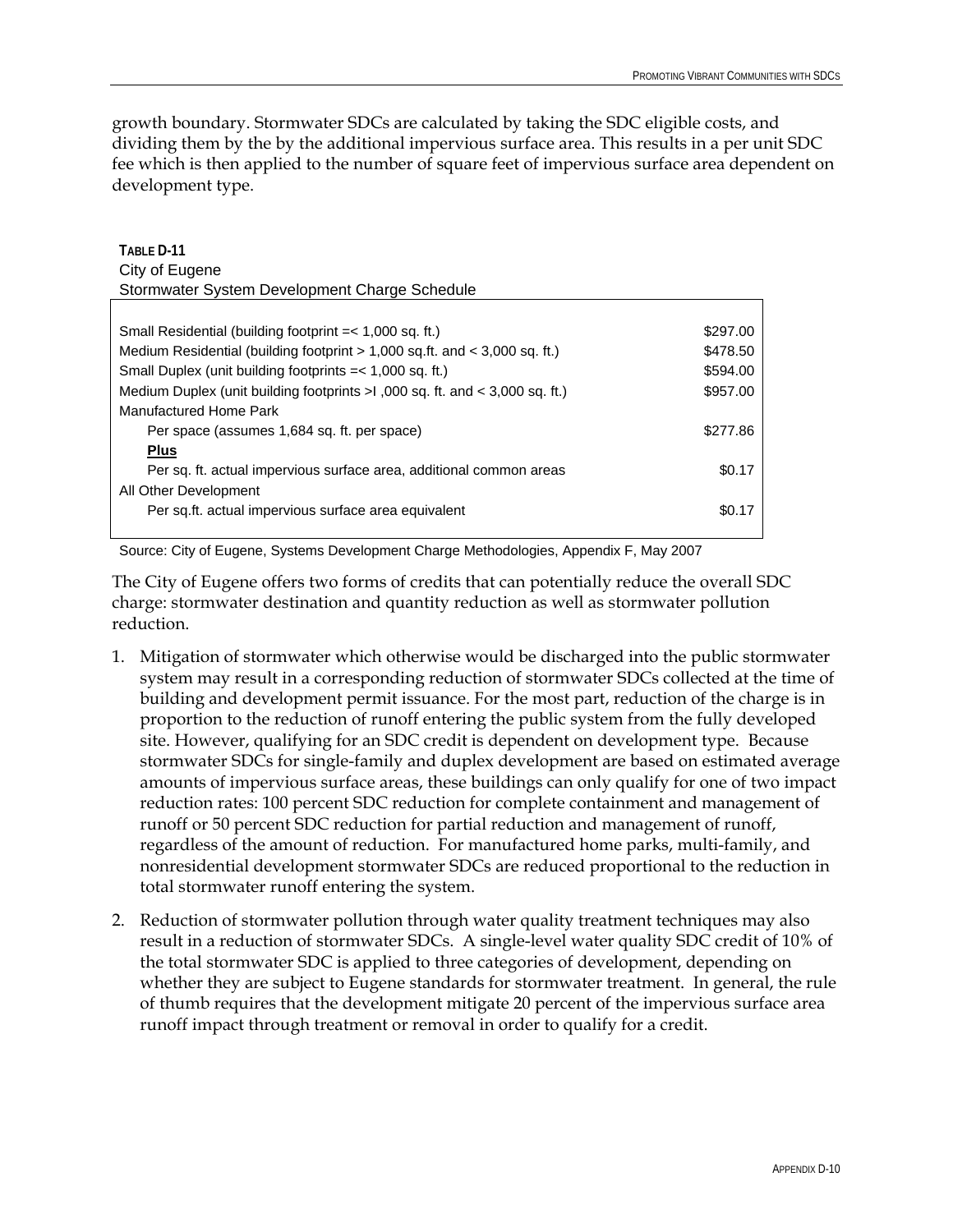# **City of Scottsdale (Water SDCs)**

The City of Scottsdale charges development fees for water development (water lines, pump stations, etc.), water resource development (Central Arizona Project water leases and recharge/reuse), and sewer development (sewer lines, lift stations, and treatment facilities). Fees vary across two geographic locations: Zone A, which includes the downtown area, and Zone B-E, which includes less developed areas north of downtown. Table D-12 provides a snapshot of single-family and multi-family development fees based on square footage. For efficiency purposes, we have included 5 of the 13 single family categories and 7 of the 11 multifamily categories. The City also charges development fees for non-residential development based on average daily gallons used per day.

**TABLE D-12**  City of Scottsdale

Development Fee Table 2006-07

#### **Single - Family Zone A**

#### **Net Lot Size\***

| Minimum<br>Sq. Ft.             | Maximum<br>Sq.Ft. | Water<br>Develop. | Admin<br>0.46% | Water<br><b>Resources</b> | Admin<br>0.46% | Sewer<br>Develop. | Admin<br>0.46% |  |  |  |  |
|--------------------------------|-------------------|-------------------|----------------|---------------------------|----------------|-------------------|----------------|--|--|--|--|
| 2,500                          | 3,999             | 479.96            | 2.21           | 365.49                    | 1.68           | 445.9             | 2.05           |  |  |  |  |
| 4,000                          | 5,499             | 738.51            | 3.4            | 562.38                    | 2.59           | 445.9             | 2.05           |  |  |  |  |
| 5,500                          | 6,999             | 824.55            | 3.79           | 627.9                     | 2.89           | 534.1             | 2.46           |  |  |  |  |
| 7,000                          | 8,499             | 910.59            | 4.19           | 693.42                    | 3.19           | 534.1             | 2.46           |  |  |  |  |
| 8,500                          | 11,799            | 996.63            | 4.58           | 758.94                    | 3.49           | 534.1             | 2.46           |  |  |  |  |
| Single - Family Zone B-E       |                   |                   |                |                           |                |                   |                |  |  |  |  |
| 2,500                          | 3,999             | 1651.40           | 7.60           | 421.79                    | 1.94           | 2523.43           | 11.61          |  |  |  |  |
| 4,000                          | 5,499             | 2541.00           | 11.69          | 649.00                    | 2.99           | 2523.43           | 11.61          |  |  |  |  |
| 5,500                          | 6,999             | 2818.20           | 12.96          | 719.80                    | 3.31           | 3022.57           | 13.90          |  |  |  |  |
| 7,000                          | 8,499             | 3095.40           | 14.24          | 790.60                    | 3.64           | 3022.57           | 13.90          |  |  |  |  |
| 8,500                          | 11,799            | 3372.60           | 15.51          | 861.40                    | 3.96           | 3022.57           | 13.90          |  |  |  |  |
|                                |                   |                   |                | Multi - Family Zone A     |                |                   |                |  |  |  |  |
| 815                            | 1,569             | 500.31            | 2.30           | 380.99                    | 1.75           | 445.90            | 2.05           |  |  |  |  |
| 1,570                          | 2,339             | 518.63            | 2.39           | 394.94                    | 1.82           | 445.90            | 2.05           |  |  |  |  |
| 2,340                          | 3,109             | 555.28            | 2.55           | 422.85                    | 1.95           | 445.90            | 2.05           |  |  |  |  |
| 3,110                          | 3,869             | 582.76            | 2.68           | 443.78                    | 2.04           | 445.90            | 2.05           |  |  |  |  |
| 3,870                          | 4,639             | 610.25            | 2.81           | 464.71                    | 2.14           | 445.90            | 2.05           |  |  |  |  |
| 4,640                          | 5,399             | 646.89            | 2.98           | 492.61                    | 2.27           | 445.90            | 2.05           |  |  |  |  |
| 5,400                          | 6,169             | 683.54            | 3.14           | 520.52                    | 2.39           | 534.10            | 2.46           |  |  |  |  |
| <b>Multi - Family Zone B-E</b> |                   |                   |                |                           |                |                   |                |  |  |  |  |
| 815                            | 1,569             | 1934.24           | 8.90           | 494.03                    | 2.27           | 2523.43           | 11.61          |  |  |  |  |
| 1,570                          | 2,339             | 2005.08           | 9.22           | 512.12                    | 2.36           | 2523.43           | 11.61          |  |  |  |  |
| 2,340                          | 3,109             | 2149.07           | 9.89           | 548.90                    | 2.52           | 2523.43           | 11.61          |  |  |  |  |
| 3,110                          | 3,869             | 2239.93           | 10.30          | 572.10                    | 2.63           | 2523.43           | 11.61          |  |  |  |  |
| 3,870                          | 4,639             | 2293.06           | 10.55          | 585.67                    | 2.69           | 2523.43           | 11.61          |  |  |  |  |
| 4,640                          | 5,399             | 2363.90           | 10.87          | 603.77                    | 2.78           | 2523.43           | 11.61          |  |  |  |  |
| 5,400                          | 6,169             | 2434.74           | 11.20          | 621.86                    | 2.86           | 3022.57           | 13.90          |  |  |  |  |

\* Net lot size and fees may be reduced by dedicating Natural Area Open Space to the City.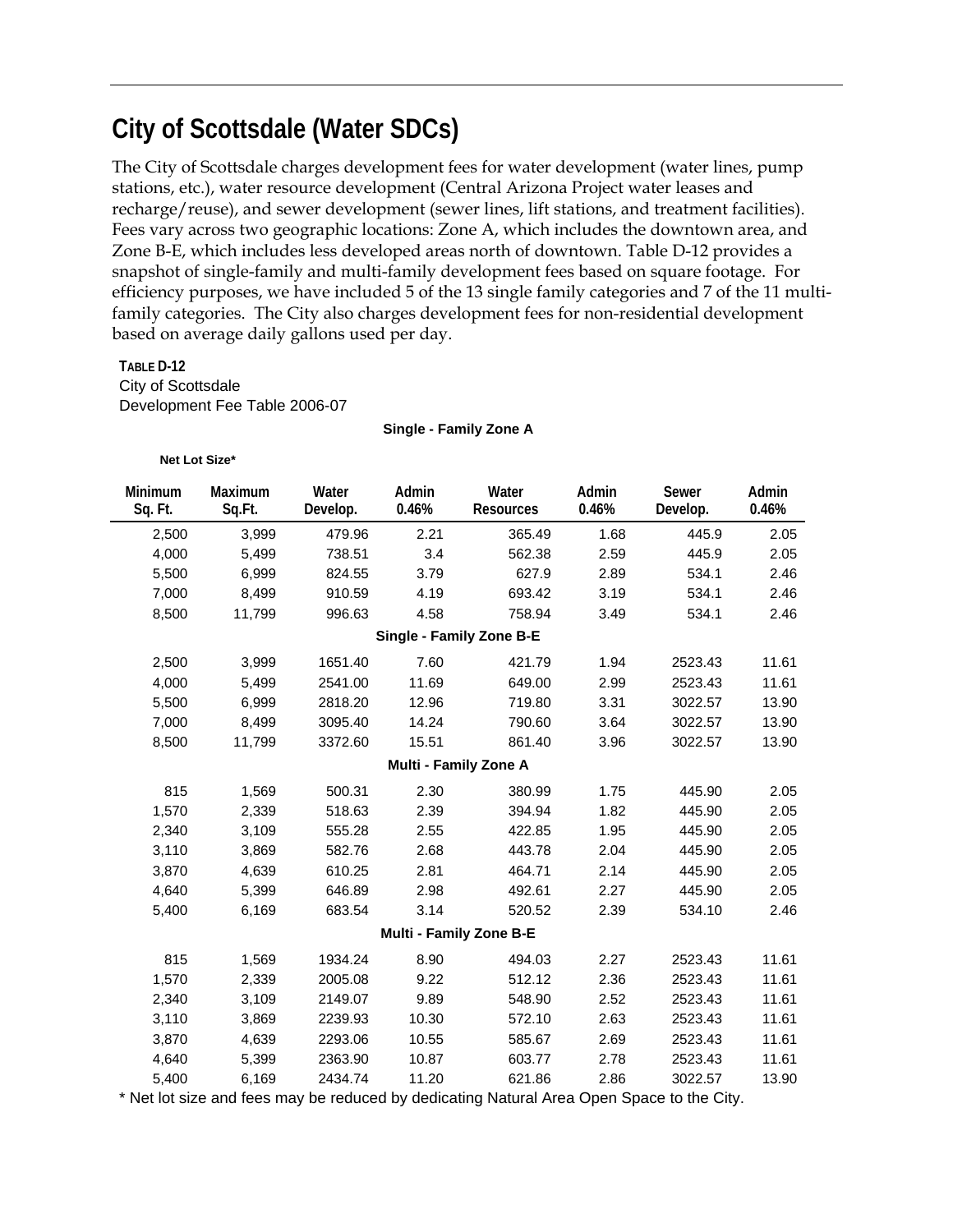<span id="page-83-0"></span>Source: [http://www.scottsdaleaz.gov/bldgresources/Fees/2006/06-07\\_WaterDevelopmentFeeTable.pdf](http://www.scottsdaleaz.gov/bldgresources/Fees/2006/06-07_WaterDevelopmentFeeTable.pdf)

As indicated in Table D-12, the water fees (both development and resources) increase for each lot category; whereas, sewer fees have fewer thresholds, presumably because wastewater flows are less sensitive to lot size, as irrigation does not represent a return flow to the sewer system.

# **City of Santa Fe, New Mexico (Water SDCs)**

Santa Fe, New Mexico, recently adopted water impact fees that vary by lot size, based on a study of water use records that found water usage is strongly related to lot size, as shown in Table D-13.

### **TABLE D-13**

<u>.</u>

City of Santa Fe Water Impact Fee Methodology *Residential Equivalency Factors* 

| <b>Housing Type</b>                | Consumption/<br>Unit (gpd) | <b>SFEs/Unit</b> | <b>Net Cost per</b><br><b>Unit or Meter</b> |
|------------------------------------|----------------------------|------------------|---------------------------------------------|
| Single-Family Detached (average)   | 223                        | 1.00             | \$2,156                                     |
| Lot Size Less than 6,000 sq.ft.    | 179                        | 0.80             | \$1,725                                     |
| Lot Size 6,000 - 10,890 sq.ft.     | 223                        | 1.00             | \$2,156                                     |
| Lot Size Larger than 10,890 sq.ft. | 286                        | 1.28             | \$2,760                                     |
| Multi-Family                       | 187                        | 0.84             | \$1,811                                     |
| Mobile Home                        | 179                        | 0.80             | \$1.725                                     |

Source: Duncan Associates, Impact Fees Capital Improvements Plan for the City of Santa Fe, August 2003, based on estimated consumption per unit from the City of Santa Fe Planning& Land Use Department, Water Use in Santa Fe, February 2001; SFEs per unit is ratio of consumption to singlefamily consumption.

In addition to water impact fees, the City of Santa Fe has developed variable SDCs by dwelling unit size for a broad array of facilities, including wastewater, roads, and parks.

# **City of Kelowna, British Columbia (Various SDCs)**

Development Cost Charges (DCCs) are those levies, adopted by bylaw, which are required to be paid by new development to assist with the financing of major off-site services required to accommodate new growth. Development Cost Charges are currently limited to arterial/collector roads, water and sewer systems, parks acquisition and development, and storm drainage facilities. The City updated its DCCs in April 2007.[38](#page-83-0) The framework of the DCC methodology includes:

Using a sector approach to assessment of DCCs – where projected improvement costs are attributed to specific geographic areas – to recognize that costs of servicing outlying areas may be greater on a per unit basis than the inner urban areas.

<sup>38</sup> City of Kelowna 20 Year Servicing Plan and Financing Strategy 2020 (April 1, 2007)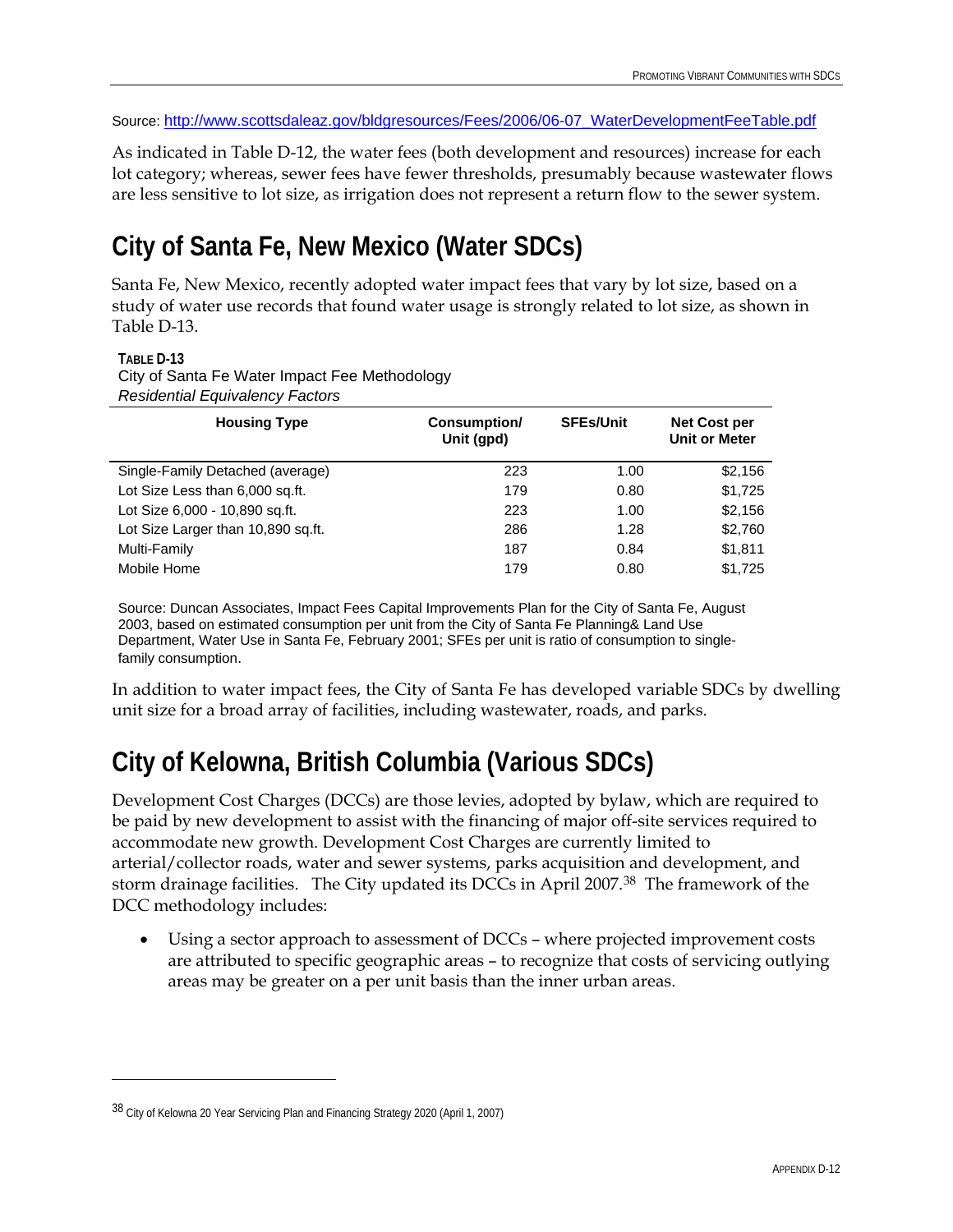• Assessing DCCs in proportion to estimated impacts of different land uses. As a result, fees for higher density residential development units are generally lower than single family units.

Updated DCCs for water and wastewater systems are shown in Table D-14.

| Table D-14                                                                 |                                    |                                      |                                                   |                                                |
|----------------------------------------------------------------------------|------------------------------------|--------------------------------------|---------------------------------------------------|------------------------------------------------|
| City of Kelowna                                                            |                                    |                                      |                                                   |                                                |
| Development Cost Charges Applicable to Development Within the Municipality |                                    |                                      |                                                   |                                                |
| <b>Development Type</b>                                                    | <b>Sector A</b><br><b>All City</b> | <b>Sector A</b><br><b>Inner City</b> | <b>Sector B</b><br><b>South</b><br><b>Mission</b> | <b>Sector D</b><br>Glenmore/<br><b>Clifton</b> |
| <b>Water</b>                                                               |                                    |                                      |                                                   |                                                |
| <b>Residential 1</b>                                                       |                                    | \$1,646                              | \$1,292                                           | \$2,943                                        |
| Residential 2                                                              |                                    | \$1,103                              | \$866                                             | \$1,972                                        |
| Residential 3                                                              |                                    | \$790                                | \$620                                             | \$1,413                                        |
| <b>Residential 4</b>                                                       |                                    | \$560                                | \$439                                             | \$1,001                                        |
| Commercial - Per 1,000 sq ft                                               |                                    | \$633                                | \$497                                             | \$1,132                                        |
| Industrial/Campground Per Acre                                             |                                    | \$4,609                              | \$3,618                                           | \$8,240                                        |
| <b>Current Residential 1 Rate</b>                                          |                                    | \$1,507                              | \$1,176                                           | \$2,670                                        |
| <b>Wastewater Trunk Mains</b>                                              |                                    |                                      |                                                   |                                                |
| Residential 1                                                              |                                    | \$1,143                              | \$1,533                                           |                                                |
| Residential 2                                                              |                                    | \$949                                | \$1,273                                           |                                                |
| Residential 3                                                              |                                    | \$640                                | \$859                                             |                                                |
| <b>Residential 4</b>                                                       |                                    | \$617                                | \$828                                             |                                                |
| Commercial - Per 1,000 sq ft                                               |                                    | \$440                                | \$590                                             |                                                |
| Industrial/Campground Per Acre                                             |                                    | \$3,200                              | \$4,293                                           |                                                |
| <b>Current Residential 1 Rate</b>                                          |                                    | \$972                                | \$1,422                                           |                                                |
| <b>Wastewater Treatment</b>                                                |                                    |                                      |                                                   |                                                |
| <b>Residential 1</b>                                                       | \$2,542                            |                                      |                                                   |                                                |
| <b>Residential 2</b>                                                       | \$2,110                            |                                      |                                                   |                                                |
| <b>Residential 3</b>                                                       | \$1,423                            |                                      |                                                   |                                                |
| <b>Residential 4</b>                                                       | \$1,373                            |                                      |                                                   |                                                |
| Commercial - Per 1,000 sq ft                                               | \$978                              |                                      |                                                   |                                                |
| Industrial/Campground Per Acre                                             | \$7,117                            |                                      |                                                   |                                                |
| <b>Current Residential 1 Rate</b>                                          | \$1,689                            |                                      |                                                   |                                                |
|                                                                            |                                    |                                      |                                                   |                                                |

Source: City of Kelowna, *20 Year Servicing Plan and Financing Strategy*, April 2007

## **Residential Growth Assumptions – Density Gradient**

The 2020 - 20 Year Servicing Plan & Financing Strategy has four categories of residential density and is based on the density of development rather than on the type of dwelling unit. Density gradient based residential DCC's are established based on the relative impact of the dwelling unit on municipal services. The four categories were developed based on engineering data and planning analysis to reflect local considerations.

The four categories, including a typical building form, are: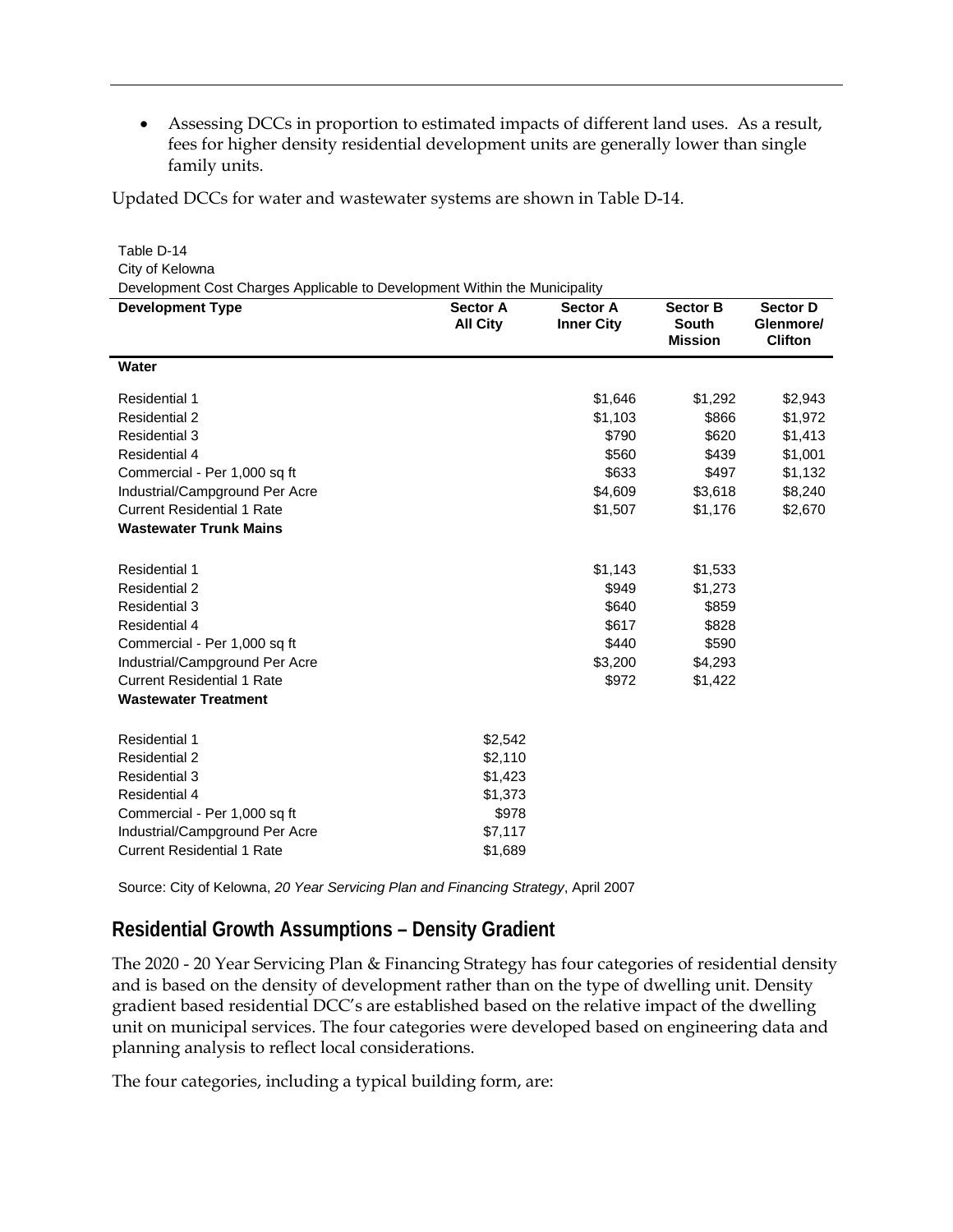- **Residential 1**  developments with a density of not more than 15 units per net hectare (single family, secondary suite, duplex)
- **Residential 2**  developments with a density greater than 15 and less than or equal 35 units per net hectare (small lot single family, row housing)
- **Residential 3**  developments with a density greater than 35 and less than or equal to 85 units per net hectare (row housing and up to four story apartment buildings)
- **Residential 4**  developments with a density greater than 85 units per net hectare (apartments greater than four levels)

## **Unit Equivalent Considerations**

The purpose of a DCC is to recover some of the investment the City is forced to make in extending and upgrading a service to accommodate population growth and the development which accompanies it. There is a relatively direct correlation between population growth and the impacts to water, sanitary sewer, roads and parks services.

Since it is not feasible to charge a DCC directly on population, the City has adopted a system based on equivalent units. Equivalent units are an indirect but effective way of representing population. To facilitate DCC calculations, the planning staff projects population growth in terms of both residential and non-residential development. Since the unit of development for each land use category differs (houses for single family residential, apartments for multi-family residential and floor area for commercial and institutional), each Development Unit is converted to a common reference unit called an Equivalent Unit. Currently, the impact of one (1) Equivalent Unit on a service is defined to be equivalent to the impact of one (1) single family residence. That is:

One (1) Equivalent Unit = 
$$
1
$$
 S.F. Residental Unit

Development Units for land use categories other than Single Family Residential are converted to Equivalent Units according to the overall average impact of each different type of Development Unit.

Equivalency factors are established to reflect the relative impact on infrastructure for each service. The land use category, residential 1, serves as the baseline for the assessment of impacts on infrastructure of the other three residential land uses.

Residential Equivalency Factors by Infrastructure System **Roads** Water Sewer Residential 1 100% 100% 100% Residential 2 80% 67% 83% Residential 3 55% 48% 56% Residential 4 52% 34% 54%

## **TABLE D-15**  City of Kelowna DCC Methodology

The impact for parkland requirements is considered to be the same for each residential category. Although there could be an argument to use a different parkland rate for the different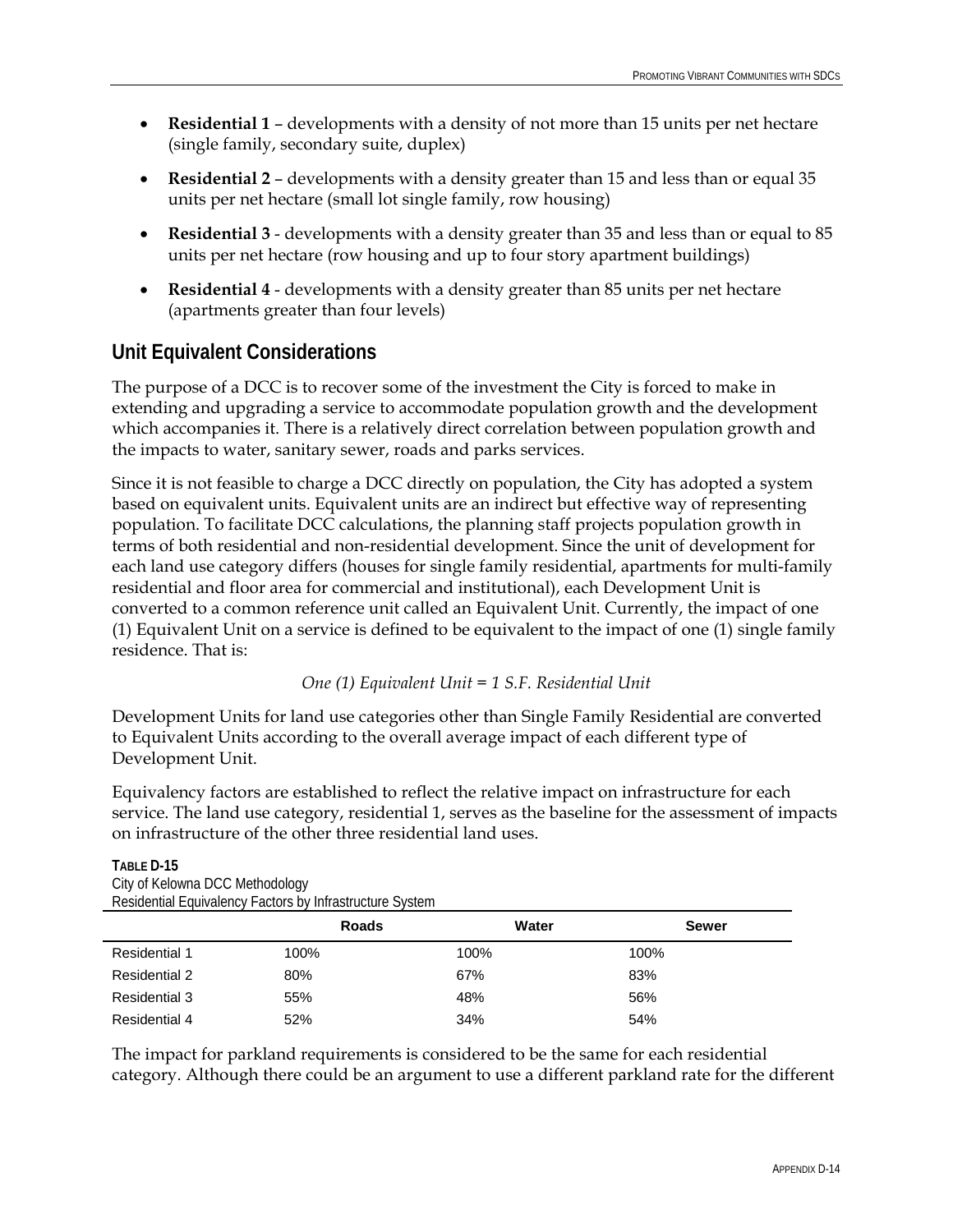residential categories based on density, it is also true that parkland requirements in multifamily areas is more expensive than in single family areas.

## **Growth by Development Area - By Service Type**

The number of growth units, when converted to single family residential equivalents, differs for different services for the following reasons:

- Not all of the growth units as projected by the Planning Department will be serviced by sanitary sewer services. Sanitary sewer services are based on the assumption that growth in the South East Kelowna sector will be serviced by septic disposal or by a batch treatment plant (Gallaghers Canyon) with field disposal of effluent.
- Not all growth units will be serviced by the City's water system. This plan assumes that Irrigation Districts will service all growth units within their service boundaries. Irrigation Districts which will provide water service to support the growth plan are South East Kelowna Irrigation District, Black Mountain Irrigation District, Rutland Water Works and the Glenmore-Ellison Irrigation District.
- As previously detailed, the demand on services as equated to a single family residential unit is different for each service. This will result in a different number of equivalent residential units for purposes of cost-sharing of program costs for each service.

Common facilities (roadways within the inner city area) are distributed pro-rata to all sectors; some sectors (outlying newly developed sectors) also include specific growth related costs to be paid only by that sector (net of "assist factor"), which is paid by general taxation dollars to reflect benefits to existing development.

# **City of Prince George, British Columbia (Various SDCs)**

The City of Prince George has DCCs established for growth related transportation, storm drainage, water, sanitary sewer and park development. In 2001, the City adopted a new Official Community Plan (OCP) which outlines a Growth Management Plan within the Urban Development Boundary (UDB). The OCP sets out to implement Smart Growth Principles by phasing future development to ensure that it occurs in a sequential manner based on available services. The theory behind phasing is to expand servicing infrastructure efficiently such that its use is maximized by the development area it serves and to consider the life cycle cost to operate, maintain, repair, upgrade and, eventually, replace the servicing infrastructure. The City has also developed infrastructure system plans to identify needed improvements to accommodate future growth and replace aging infrastructure.

The DCC rates are designed to encourage Smart Growth Principles by:

- Encouraging infill development in established areas where sufficient infrastructure already exists by reducing DCCs in those areas;
- Increasing the use of development density (e.g. units per hectare) as a factor in setting residential DCC rates for single family and multi-family projects; and,
- Crediting projects that place lower demands on municipal infrastructure (e.g. where a development is able to incorporate on-site stormwater ground recharge systems and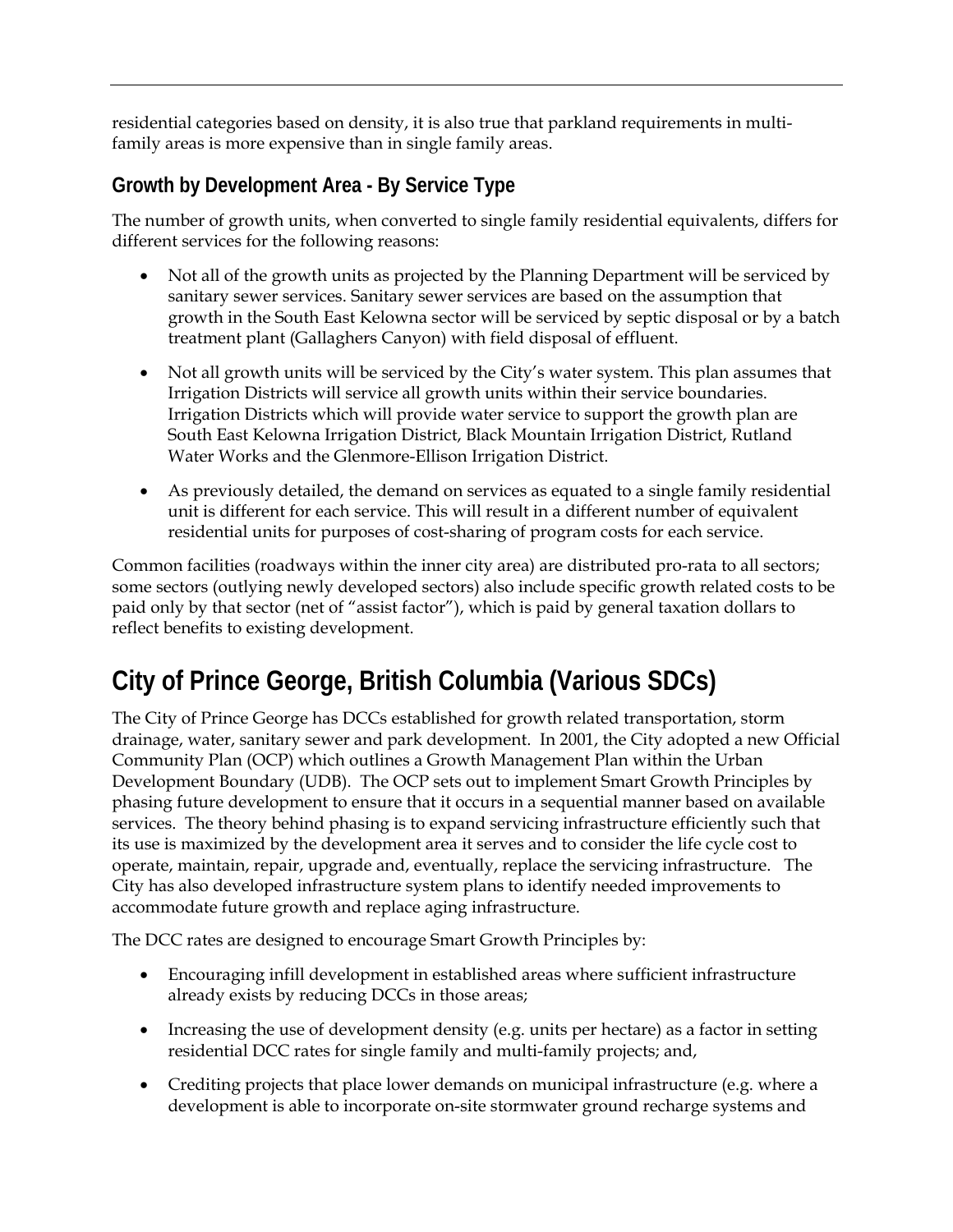<span id="page-87-0"></span>contain all the additional storm runoff and/or where the development is predicted to have a lower than average impact on traffic).

## **Variation by Location**

Prior to adoption of new fees in 2007, most DCC charges in the city were assessed uniformly across each infrastructure service area. As part of its 2006 DCC update study,  $39$  $39$  the City established four geographic areas to reflect the policy direction of the OCP, to consider mature areas of the City where growth can be accommodated with fewer infrastructure improvements. Implementation of geographically differentiated fees was recommended to reflect the true costs of serving different growth and promote efficient expansion of services.

The OCP Urban Phasing Map outlines the four urban development phasing areas within the UDB:

- Area A Phase 1 and part of Phase 2 of the Urban Phasing Map. These areas are located close to downtown and throughout existing developments.
- Area B The balance of Phase 2, Phase 3 and Phase 4 of the Urban Phasing Map. These areas are located farther from the downtown area and extend out to the UDB.
- Area C Airport lands
- Area D Downtown area

The City's growth-related capital improvement costs projected for a 10-year period (adjusted for other funding sources) are allocated among the four areas. Some improvements are assumed to provide city-wide benefits (e.g., water line looping and city-wide trail system), while other projects serve specific areas. The costs are spread over the aggregate equivalent population projected for each area over the planning period to determine the unit cost of capacity by area. DCCs for individual developments reflect the cost per unit multiplied by the equivalency factor per unit by land use category and the number of units for the particular development. Equivalency factors have been calculated in these areas for the following land use categories:

- Residential (single and two family)
- Residential Higher Density (single and two family)
- Manufactured Home Park
- Residential Multiple Family (medium and high density)
- Commercial
- **Industrial**

<u>.</u>

• Institutional.

Equivalency factors relate to equivalent population for water, sewer, and park systems. For streets, equivalency factors relate to trip generation, and stormwater fees reflect estimated

<sup>39</sup> Development Cost Charge Review prepared for City of Prince George, McElhanney Consulting Services, Ltd., March 16, 2006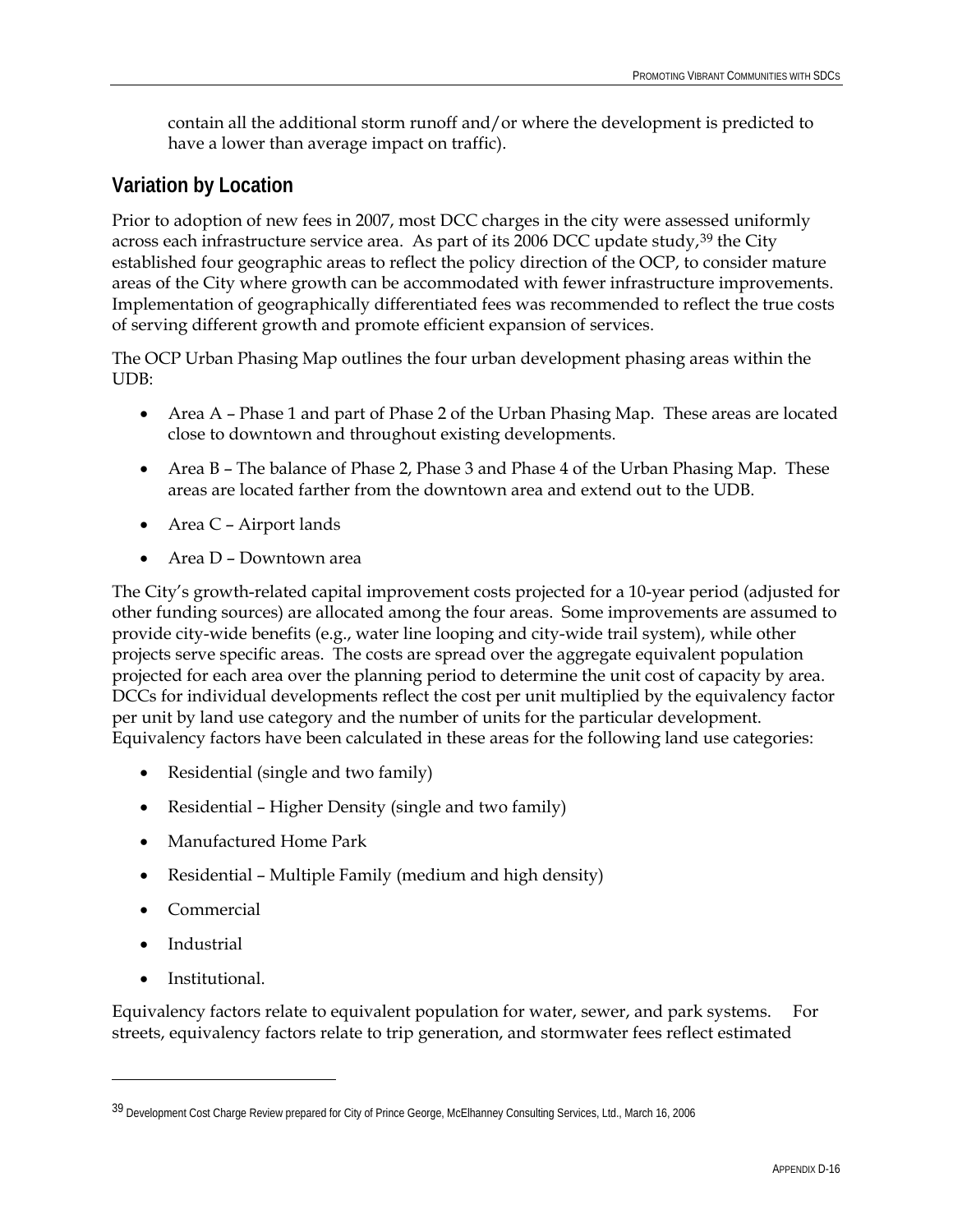impervious area per unit. The equivalency factors are uniform city-wide; however, the DCCs vary by area, as shown in Table D-16, due to the allocation of improvement costs by area.

### **TABLE D-16**

City of Prince George

Development Cost Charge Schedule

DEVELOPMENT COST CHARGE RATES (\$) – Area A

| <b>Type of Development</b>                                 | Park<br>Land | Highway<br><b>Facilities</b> | <b>Drainage</b><br><b>Facilities</b> | Sewage<br><b>Facilities</b> | Water<br><b>Facilities</b> | <b>TOTAL</b> |  |
|------------------------------------------------------------|--------------|------------------------------|--------------------------------------|-----------------------------|----------------------------|--------------|--|
| Residential (single and two family)                        | 222          | 1,257                        | 417                                  | 846                         | 1,089                      | 3,831        |  |
| <b>Residential Higher Density</b>                          | 222          | 1,100                        | 365                                  | 740                         | 953                        | 3,380        |  |
| <b>Manufactured Home Park</b>                              | 222          | 1,257                        | 417                                  | 846                         | 1,089                      | 3,831        |  |
| Residential - Multiple Family<br>(medium and high density) | 148          | 852                          | 204                                  | 564                         | 726                        | 2,494        |  |
| Commercial                                                 | 1.11         | 19.75                        | 3.44                                 | 4.23                        | 5.44                       | 34           |  |
| Industrial                                                 | 3,326        | 13,164                       | 12,420                               | 12,693                      | 16,332                     | 57,935       |  |
| Institutional                                              | 0.74         | 15.8                         | 2.48                                 | 2.82                        | 3.63                       | 25           |  |
| DEVELOPMENT COST CHARGE RATES (\$) - Area B                |              |                              |                                      |                             |                            |              |  |
| Residential (single and two family)                        | 529          | 3,036                        | 720                                  | 850                         | 2,602                      | 7,737        |  |
| <b>Residential Higher Density</b>                          | 529          | 2,657                        | 630                                  | 744                         | 2,277                      | 6,837        |  |
| <b>Manufactured Home Park</b>                              | 529          | 3,036                        | 720                                  | 850                         | 2,602                      | 7,737        |  |
| Residential - Multiple Family<br>(medium and high density) | 352          | 2,057                        | 352                                  | 567                         | 1,735                      | 5,063        |  |
| Commercial                                                 | 2.64         | 47.69                        | 5.94                                 | 4.25                        | 13.01                      | 74           |  |
| Industrial                                                 | 7,930        | 31,795                       | 21,452                               | 12,747                      | 39,034                     | 112.958      |  |
| Institutional                                              | 1.76         | 38.15                        | 4.29                                 | 2.83                        | 8.67                       | 56           |  |
| DEVELOPMENT COST CHARGE RATES (\$) - Area C                |              |                              |                                      |                             |                            |              |  |
| Residential (single and two family)                        | 222          | 1,257                        | 417                                  | 846                         | 1,089                      | 3,831        |  |
| <b>Residential Higher Density</b>                          | 222          | 1,100                        | 365                                  | 740                         | 953                        | 3,380        |  |
| <b>Manufactured Home Park</b>                              | 222          | 1,257                        | 417                                  | 846                         | 1,089                      | 3,831        |  |
| Residential - Multiple Family<br>(medium and high density) | 148          | 852                          | 204                                  | 564                         | 726                        | 2,494        |  |
| Commercial                                                 | 1.21         | 21.01                        | 2.59                                 | 3.66                        | 3.29                       | 32           |  |
| Industrial                                                 | 3,635        | 14,006                       | 9,370                                | 10,969                      | 9,855                      | 47,835       |  |
| Institutional                                              | 0.81         | 16.81                        | 1.87                                 | 2.44                        | 2.19                       | 24           |  |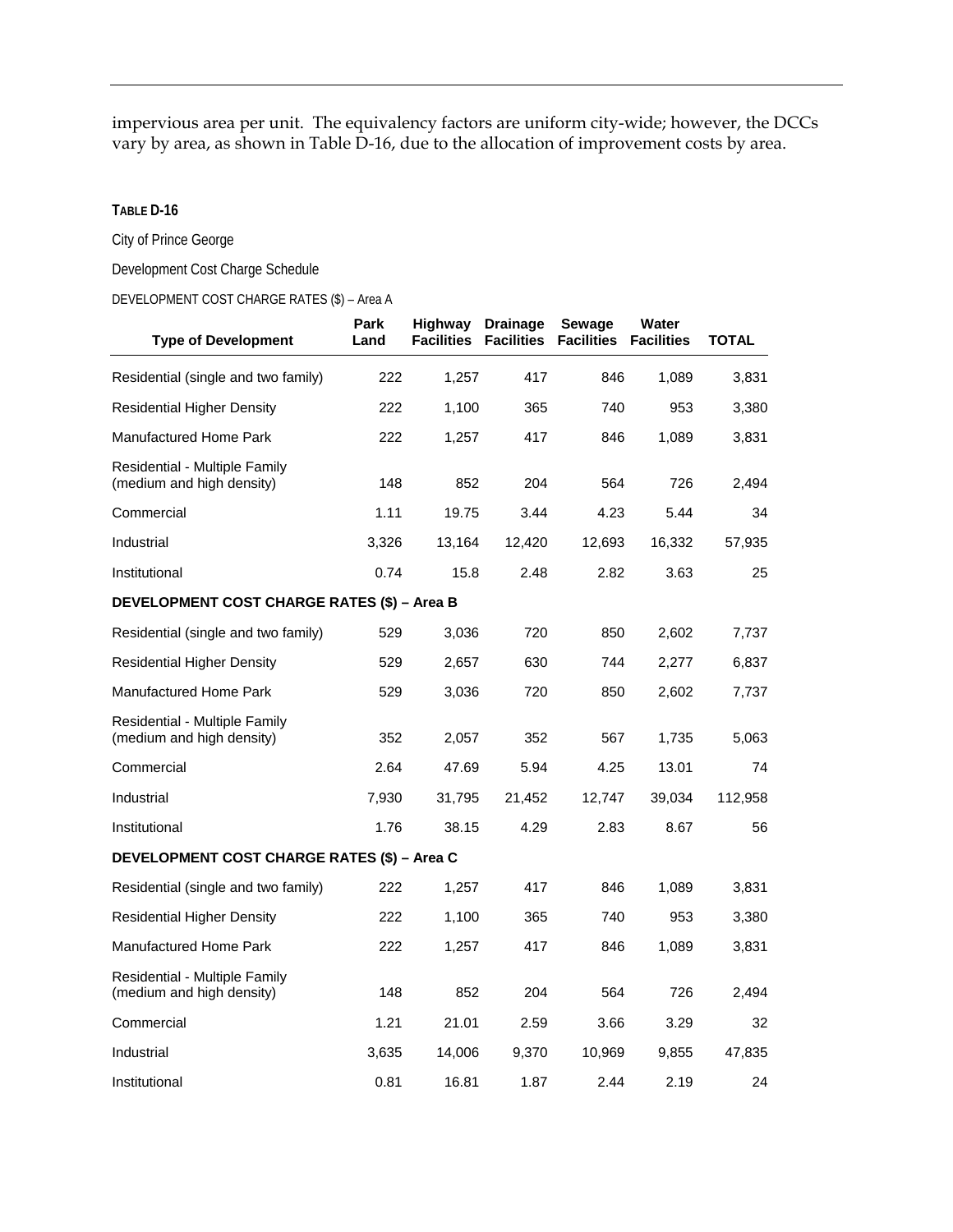#### **TABLE D-16 (CONTINUED)**

City of Prince George Development Cost Charge Schedule

#### **DEVELOPMENT COST CHARGE RATES (\$) – Area D**

| <b>Type of Development</b>                                     | Park<br>Land | Highway | <b>Drainage</b> | Sewage<br>Facilities <sup>2</sup> Facilities <sup>2</sup> Facilities <sup>2</sup> Facilities <sup>2</sup> | Water | <b>TOTAL</b> |
|----------------------------------------------------------------|--------------|---------|-----------------|-----------------------------------------------------------------------------------------------------------|-------|--------------|
| Residential (single and two family)                            | 222          | 1,257   | 417             | 846                                                                                                       | 1,089 | 3,831        |
| <b>Residential Higher Density</b>                              | 222          | 1,100   | 365             | 740                                                                                                       | 953   | 3,380        |
| Manufactured Home Park                                         | 222          | 1.257   | 417             | 846                                                                                                       | 1.089 | 3,831        |
| Residential - Multiple Family<br>(medium and high density)     | 110          | 124     | 53              | 15                                                                                                        | 48    | 350          |
| Commercial                                                     | 0.82         | 2.87    | 0.89            | 0.11                                                                                                      | 0.36  | 5            |
| Industrial                                                     | 2.475        | 1.912   | 3.213           | 340                                                                                                       | 1.069 | 9,009        |
| Institutional<br>Source: City of Prince George, Bylaw No. 7825 | 0.55         | 2.29    | 0.64            | 0.08                                                                                                      | 0.24  | 4            |

## **Variation by Residential Density**

Fees for higher density (more than 20 units per hectare) reflect the fact that such developments reflect shorter length of linear infrastructure such as roads, and utility mains. Specifically, the city analyzed the width of lots in subdivisions of standard vs. high density developments, and found that the average lot width is 12.5 percent less per unit in high density developments. DCCs for roads, water, sewer, and storm drain systems are therefore reduced by 12.5 percent for high density residential development projects.

## **Reduction for Site Design**

Nonresidential developments may be exempt from stormwater DCCs if through development of onsite recharge systems, the development contains run-off at pre-development rates. To be eligible for the exemption, the development must meet a number of criteria established in municipal bylaws related to construction and inspection of facilities.

## **Municipal Assist Factor**

In order to determine what percentage of project costs can be funded from DCCs, the City implements a municipal assist factor. In 1997, the Council adopted a municipal assist factor of 50 percent to reduce impact on the development industry as the City introduced DCCs; however, the Council recently adjusted the municipal assist factor to 10 percent. This means that when a project proceeds to construction that has no benefit to existing users, that is, it is only required because of growth, 90 percent of the project costs can be funded from DCC reserves.